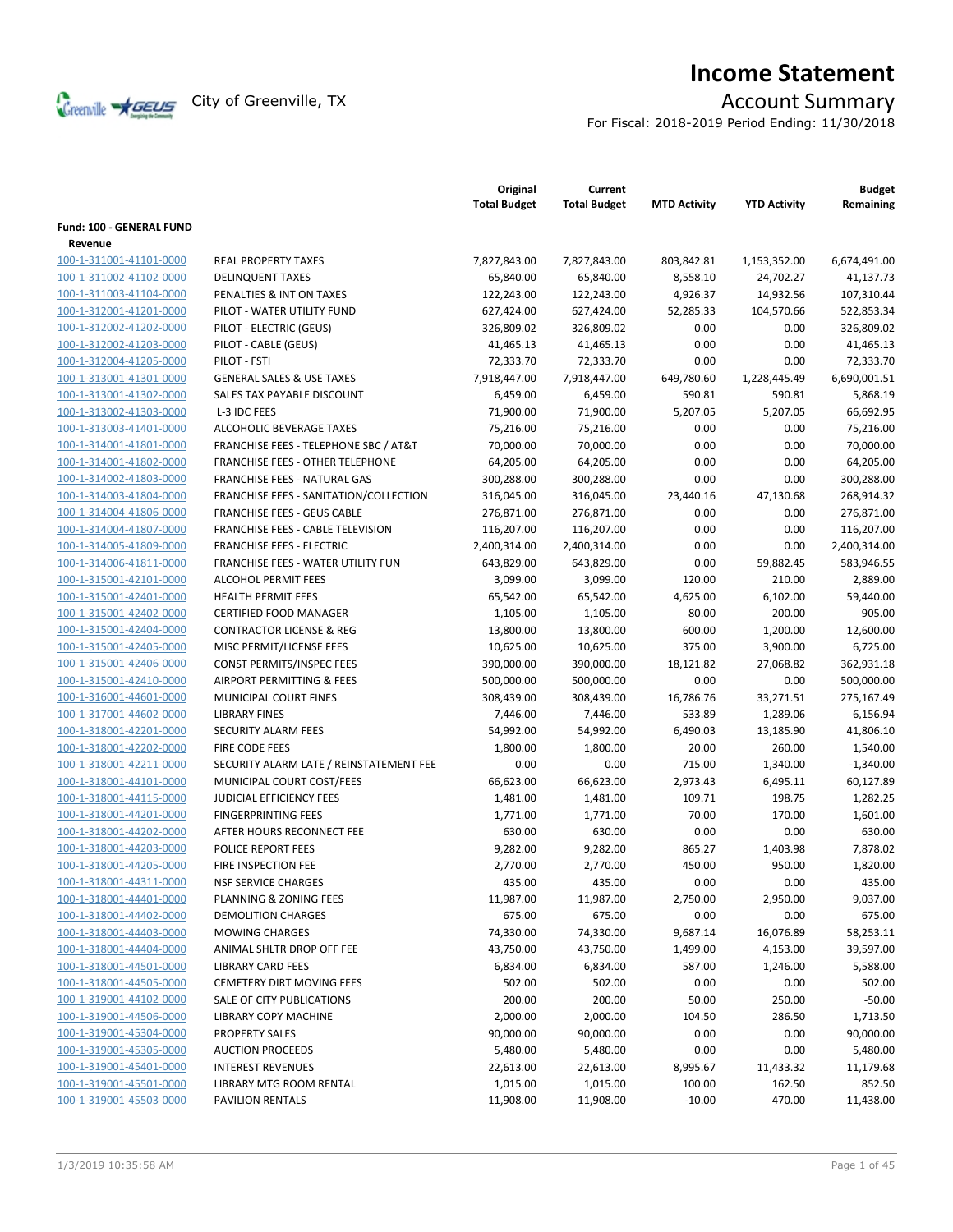|                                                    |                                        | Original<br><b>Total Budget</b> | Current<br><b>Total Budget</b> | <b>MTD Activity</b> | <b>YTD Activity</b> | <b>Budget</b><br>Remaining |
|----------------------------------------------------|----------------------------------------|---------------------------------|--------------------------------|---------------------|---------------------|----------------------------|
| 100-1-319001-45601-0000                            | MISCELLANEOUS REVENUES                 | 41,204.00                       | 41,204.00                      | 58,371.53           | 58,371.53           | $-17,167.53$               |
| 100-1-319001-45604-0000                            | OTHER REVENUE / OVER/SHORT             | 0.00                            | 0.00                           | $-321,923.13$       | $-321,904.01$       | 321,904.01                 |
| 100-1-322001-43002-0000                            | ANIMAL SHELTER CONTRIB                 | 100,000.00                      | 100,000.00                     | 0.00                | 25,000.00           | 75,000.00                  |
| 100-1-322001-43003-0000                            | HUNT CO CONTRIB - FIRE                 | 28,800.00                       | 28,800.00                      | 2,400.00            | 4,800.00            | 24,000.00                  |
| 100-1-322001-43004-0000                            | HUNT CO MEM HOSP REIM                  | 22,400.00                       | 22,400.00                      | 2,053.00            | 2,053.00            | 20,347.00                  |
| 100-1-323001-46008-0000                            | <b>XFR - TOURISM FUND</b>              | 190,000.00                      | 190,000.00                     | 15,833.33           | 31,666.66           | 158,333.34                 |
| 100-1-324001-46506-0000                            | <b>CA - RECREATION FUND</b>            | 10,275.00                       | 10,275.00                      | 856.25              | 1,712.50            | 8,562.50                   |
| 100-1-324001-46509-0000                            | CA - VENUE MGMT FUND                   | 5,741.00                        | 5,741.00                       | 478.42              | 956.84              | 4,784.16                   |
| 100-1-324001-46537-0000                            | CA - MAIL MACHINE LEASE                | 3,132.00                        | 3,132.00                       | 0.00                | 269.28              | 2,862.72                   |
| 100-1-324001-46614-0000                            | CA - SANITATION FUND COLLECTION        | 41,607.00                       | 41,607.00                      | 3,467.25            | 6,934.50            | 34,672.50                  |
| 100-1-324001-46650-0000                            | CA - UTILITY FUND TO GENERAL GOVERNME  | 406,798.00                      | 406,798.00                     | 33,899.83           | 67,799.66           | 338,998.34                 |
| 100-1-324001-46651-0000                            | CA - UTILITY FUND TO PUBLIC WORKS      | 155,979.00                      | 155,979.00                     | 12,998.25           | 25,996.50           | 129,982.50                 |
| 100-1-324001-46801-0000                            | <b>CA - SPENCE FUND</b>                | 600.00                          | 600.00                         | 50.00               | 100.00              | 500.00                     |
| 100-1-324009-46901-0000                            | <b>CA - ELECTRIC UTILITY</b>           | 355,294.00                      | 355,294.00                     | 29,607.83           | 59,215.66           | 296,078.34                 |
| 100-1-324009-46906-0000                            | <b>CA - CABLE UTILITY</b>              | 57,596.00                       | 57,596.00                      | 4,799.67            | 9,599.34            | 47,996.66                  |
|                                                    | <b>Revenue Total:</b>                  | 24,474,298.85                   | 24,474,298.85                  | 1,468,222.68        | 2,745,658.77        | 21,728,640.08              |
| <b>Expense</b>                                     |                                        |                                 |                                |                     |                     |                            |
| 100-1-411000-52001-0000                            | OFFICE SUPPLIES                        | 60.00                           | 60.00                          | 0.00                | 0.00                | 60.00                      |
| 100-1-411000-52005-0000                            | PRINTED MATERIALS                      | 96.00                           | 96.00                          | 0.00                | 0.00                | 96.00                      |
| 100-1-411000-52103-0000                            | <b>MEETING SUPPLIES</b>                | 2,150.00                        | 2,150.00                       | 160.94              | 160.94              | 1,989.06                   |
| 100-1-411000-54001-0000                            | <b>TELEPHONE CHARGES</b>               | 1,452.00                        | 1,452.00                       | 111.98              | 112.00              | 1,340.00                   |
| 100-1-411000-54201-0000                            | MEMBERSHIPS & SUBSCRIPTIONS            | 6,274.00                        | 6,274.00                       | 2,164.80            | 2,164.80            | 4,109.20                   |
| 100-1-411000-54204-0000                            | PUBLIC RELATIONS                       | 1,200.00                        | 1,200.00                       | 0.00                | 0.00                | 1,200.00                   |
| 100-1-411000-54213-0000                            | PLAQUES AND AWARDS                     | 750.00                          | 750.00                         | 0.00                | 0.00                | 750.00                     |
| 100-1-411000-54214-0000                            | <b>TRAVEL &amp; TRAINING</b>           | 16,995.00                       | 16,995.00                      | 795.48              | 3,513.13            | 13,481.87                  |
| 100-1-411400-51001-0000<br>100-1-411400-51021-0000 | <b>REGULAR SALARIES</b>                | 82,284.00                       | 82,284.00                      | 6,146.87            | 15,336.79           | 66,947.21                  |
| 100-1-411400-51116-0000                            | LONGEVITY<br>CAR ALLOWANCE             | 1,560.00                        | 1,560.00                       | 1,560.00<br>323.08  | 1,560.00<br>807.70  | 0.00<br>3,392.30           |
| 100-1-411400-51117-0000                            | <b>CELL PHONE ALLOWANCE</b>            | 4,200.00<br>696.00              | 4,200.00<br>696.00             | 53.54               | 133.85              | 562.15                     |
| 100-1-411400-51201-0000                            | <b>FICA</b>                            | 5,502.00                        | 5,502.00                       | 493.25              | 1,072.56            | 4,429.44                   |
| 100-1-411400-51202-0000                            | MEDICARE                               | 1,287.00                        | 1,287.00                       | 115.36              | 250.85              | 1,036.15                   |
| 100-1-411400-51203-0000                            | <b>HEALTH INSURANCE</b>                | 10,725.00                       | 10,725.00                      | 893.75              | 1,787.50            | 8,937.50                   |
| 100-1-411400-51204-0000                            | <b>WORKERS COMPENSATION</b>            | 243.00                          | 243.00                         | 20.25               | 40.50               | 202.50                     |
| 100-1-411400-51205-0000                            | <b>STATE UNEMPLOYMENT</b>              | 69.00                           | 69.00                          | 0.00                | 0.00                | 69.00                      |
| 100-1-411400-51301-0000                            | <b>TMRS</b>                            | 9,939.00                        | 9,939.00                       | 939.30              | 2,072.81            | 7,866.19                   |
| 100-1-411400-52001-0000                            | <b>OFFICE SUPPLIES</b>                 | 360.00                          | 360.00                         | 0.00                | 0.00                | 360.00                     |
| 100-1-411400-52002-0000                            | POSTAGE / FREIGHT                      | 150.00                          | 150.00                         | 0.00                | 1.76                | 148.24                     |
| 100-1-411400-52005-0000                            | PRINTED MATERIALS                      | 150.00                          | 150.00                         | 0.00                | 0.00                | 150.00                     |
| 100-1-411400-54001-0000                            | <b>TELEPHONE CHARGES</b>               | 1,020.00                        | 1,020.00                       | 75.98               | 107.63              | 912.37                     |
| 100-1-411400-54101-0000                            | PROFESSIONAL SERVICES                  | 875.00                          | 875.00                         | 0.00                | 375.00              | 500.00                     |
| 100-1-411400-54201-0000                            | <b>MEMBERSHIPS &amp; SUBSCRIPTIONS</b> | 135.00                          | 135.00                         | 100.00              | 125.00              | 10.00                      |
| 100-1-411400-54206-0000                            | <b>ELECTION EXPENSE</b>                | 4,000.00                        | 4,000.00                       | 0.00                | 128.24              | 3,871.76                   |
| 100-1-411400-54212-0000                            | PRINTING                               | 4,000.00                        | 4,000.00                       | 0.00                | 0.00                | 4,000.00                   |
| 100-1-411400-54214-0000                            | <b>TRAVEL &amp; TRAINING</b>           | 1,100.00                        | 1,100.00                       | 0.00                | 65.40               | 1,034.60                   |
| 100-1-412100-51001-0000                            | <b>REGULAR SALARIES</b>                | 181,564.00                      | 181,564.00                     | 11,464.47           | 28,355.17           | 153,208.83                 |
| 100-1-412100-51020-0000                            | <b>OVERTIME</b>                        | 7,037.00                        | 7,037.00                       | 40.55               | 932.31              | 6,104.69                   |
| 100-1-412100-51021-0000                            | LONGEVITY                              | 5,912.00                        | 5,912.00                       | 3,530.00            | 3,530.00            | 2,382.00                   |
| 100-1-412100-51101-0000                            | <b>CERTIFICATION PAY</b>               | 3,600.00                        | 3,600.00                       | 184.62              | 461.55              | 3,138.45                   |
| 100-1-412100-51201-0000                            | <b>FICA</b>                            | 12,283.00                       | 12,283.00                      | 906.43              | 1,923.09            | 10,359.91                  |
| 100-1-412100-51202-0000                            | MEDICARE                               | 2,873.00                        | 2,873.00                       | 211.99              | 449.75              | 2,423.25                   |
| 100-1-412100-51203-0000                            | <b>HEALTH INSURANCE</b>                | 42,900.00                       | 42,900.00                      | 3,575.00            | 7,150.00            | 35,750.00                  |
| 100-1-412100-51204-0000                            | <b>WORKERS COMPENSATION</b>            | 542.00                          | 542.00                         | 45.17               | 90.34               | 451.66                     |
| 100-1-412100-51205-0000                            | STATE UNEMPLOYMENT                     | 399.00                          | 399.00                         | 0.00                | 0.00                | 399.00                     |
| 100-1-412100-51301-0000                            | <b>TMRS</b>                            | 21,375.00                       | 21,375.00                      | 1,768.53            | 3,867.04            | 17,507.96                  |
| 100-1-412100-52001-0000                            | OFFICE SUPPLIES                        | 900.00                          | 900.00                         | 51.74               | 51.74               | 848.26                     |
| 100-1-412100-52002-0000                            | POSTAGE / FREIGHT                      | 3,700.00                        | 3,700.00                       | 0.00                | 260.05              | 3,439.95                   |
| 100-1-412100-52005-0000                            | PRINTED MATERIALS                      | 1,500.00                        | 1,500.00                       | 0.00                | 0.00                | 1,500.00                   |
| 100-1-412100-52102-0000                            | <b>BOOKS / REF SUPPLIES</b>            | 250.00                          | 250.00                         | 0.00                | 0.00                | 250.00                     |
| 100-1-412100-52110-0000                            | <b>TICKET WRITER SUPPLIES</b>          | 8,700.00                        | 8,700.00                       | 0.00                | 0.00                | 8,700.00                   |
|                                                    |                                        |                                 |                                |                     |                     |                            |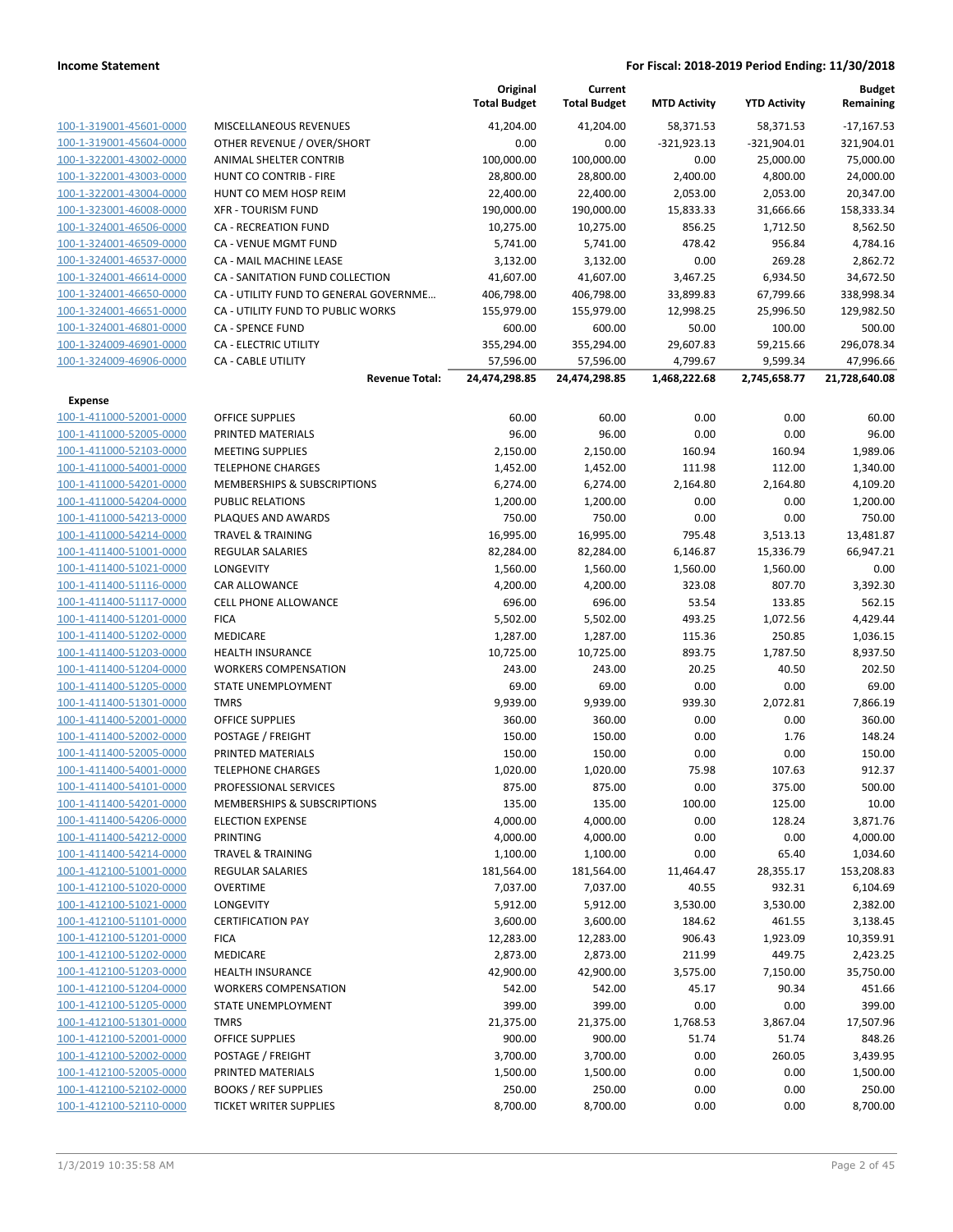| 100-1-412100-53201-0000        |
|--------------------------------|
| 100-1-412100-54001-0000        |
| 100-1-412100-54101-0000        |
| 100-1-412100-54201-0000        |
| 100-1-412100-54207-0000        |
| 100-1-412100-54214-0000        |
| 100-1-413200-51001-0000        |
| 100-1-413200-51020-0000        |
| 100-1-413200-51021-0000        |
| 100-1-413200-51116-0000        |
| 100-1-413200-51117-0000        |
| 100-1-413200-51201-0000        |
| 100-1-413200-51202-0000        |
| 100-1-413200-51203-0000        |
| <u>100-1-413200-51204-0000</u> |
| 100-1-413200-51205-0000        |
| 100-1-413200-51301-0000        |
| 100-1-413200-51303-0000        |
| 100-1-413200-52001-0000        |
| <u>100-1-413200-52002-0000</u> |
| 100-1-413200-52103-0000        |
| 100-1-413200-54001-0000        |
| 100-1-413200-54101-0000        |
| 100-1-413200-54201-0000        |
| 100-1-413200-54205-0000        |
| 100-1-413200-54212-0000        |
| 100-1-413200-54214-0000        |
| 100-1-415100-51001-0000        |
| 100-1-415100-51020-0000        |
| <u>100-1-415100-51021-0000</u> |
| 100-1-415100-51116-0000        |
| 100-1-415100-51117-0000        |
| 100-1-415100-51201-0000        |
| 100-1-415100-51202-0000        |
| 100-1-415100-51203-0000        |
| 100-1-415100-51204-0000        |
| 100-1-415100-51205-0000        |
| 100-1-415100-51301-0000        |
| 100-1-415100-52001-0000        |
| 100-1-415100-52002-0000        |
| 100-1-415100-54001-0000        |
| <u>100-1-415100-54110-0000</u> |
| 100-1-415100-54201-0000        |
| 100-1-415100-54211-0000        |
| <u>100-1-415100-54212-0000</u> |
| 100-1-415100-54214-0000        |
| 100-1-415150-54401-0000        |
| <u>100-1-415150-54402-0000</u> |
| 100-1-415300-54106-0000        |
| <u>100-1-415500-51001-0000</u> |
| <u>100-1-415500-51020-0000</u> |
| <u>100-1-415500-51021-0000</u> |
| <u>100-1-415500-51116-0000</u> |
| <u>100-1-415500-51117-0000</u> |
| <u>100-1-415500-51201-0000</u> |
| <u>100-1-415500-51202-0000</u> |
| 100-1-415500-51203-0000        |
| <u>100-1-415500-51204-0000</u> |
| <u>100-1-415500-51205-0000</u> |
|                                |

|                         |                              | Original<br><b>Total Budget</b> | Current<br><b>Total Budget</b> | <b>MTD Activity</b> | <b>YTD Activity</b> | <b>Budget</b><br>Remaining |
|-------------------------|------------------------------|---------------------------------|--------------------------------|---------------------|---------------------|----------------------------|
| 100-1-412100-53201-0000 | FURNITURE & OFFICE EQUIPMENT | 1,212.00                        | 1,212.00                       | 0.00                | 1,211.54            | 0.46                       |
| 100-1-412100-54001-0000 | <b>TELEPHONE CHARGES</b>     | 6,882.00                        | 6,882.00                       | 16.25               | 222.62              | 6,659.38                   |
| 100-1-412100-54101-0000 | PROFESSIONAL SERVICES        | 27,192.00                       | 27,192.00                      | 70.00               | 70.00               | 27,122.00                  |
| 100-1-412100-54201-0000 | MEMBERSHIPS & SUBSCRIPTIONS  | 550.00                          | 550.00                         | 40.00               | 40.00               | 510.00                     |
| 100-1-412100-54207-0000 | COURT COSTS, JURY, WIT FEES  | 360.00                          | 360.00                         | 0.00                | 36.00               | 324.00                     |
| 100-1-412100-54214-0000 | <b>TRAVEL &amp; TRAINING</b> | 6,785.00                        | 6,785.00                       | 1,190.27            | 1,499.79            | 5,285.21                   |
| 100-1-413200-51001-0000 | <b>REGULAR SALARIES</b>      | 219,608.00                      | 219,608.00                     | 16,517.60           | 41,156.81           | 178,451.19                 |
| 100-1-413200-51020-0000 | <b>OVERTIME</b>              | 130.00                          | 130.00                         | 0.00                | 0.00                | 130.00                     |
| 100-1-413200-51021-0000 | LONGEVITY                    | 432.00                          | 432.00                         | 432.00              | 432.00              | 0.00                       |
| 100-1-413200-51116-0000 | CAR ALLOWANCE                | 7,200.00                        | 7,200.00                       | 553.84              | 1,384.60            | 5,815.40                   |
| 100-1-413200-51117-0000 | CELL PHONE ALLOWANCE         | 960.00                          | 960.00                         | 73.84               | 184.60              | 775.40                     |
| 100-1-413200-51201-0000 | <b>FICA</b>                  | 8,974.00                        | 8,974.00                       | 418.84              | 1,943.63            | 7,030.37                   |
| 100-1-413200-51202-0000 | MEDICARE                     | 3,311.00                        | 3,311.00                       | 249.30              | 605.91              | 2,705.09                   |
| 100-1-413200-51203-0000 | <b>HEALTH INSURANCE</b>      | 21,450.00                       | 21,450.00                      | 1,787.50            | 3,575.00            | 17,875.00                  |
| 100-1-413200-51204-0000 | <b>WORKERS COMPENSATION</b>  | 625.00                          | 625.00                         | 52.08               | 104.16              | 520.84                     |
| 100-1-413200-51205-0000 | STATE UNEMPLOYMENT           | 137.00                          | 137.00                         | 0.00                | 0.00                | 137.00                     |
| 100-1-413200-51301-0000 | <b>TMRS</b>                  | 25,573.00                       | 25,573.00                      | 2,042.48            | 5,014.97            | 20,558.03                  |
| 100-1-413200-51303-0000 | SUP 457 COMP PLAN            | 12,334.00                       | 12,334.00                      | 2,542.86            | 4,238.10            | 8,095.90                   |
| 100-1-413200-52001-0000 | <b>OFFICE SUPPLIES</b>       | 550.00                          | 550.00                         | 34.46               | 34.46               | 515.54                     |
| 100-1-413200-52002-0000 | POSTAGE / FREIGHT            | 200.00                          | 200.00                         | 26.80               | 26.80               | 173.20                     |
| 100-1-413200-52103-0000 | <b>MEETING SUPPLIES</b>      | 475.00                          | 475.00                         | 138.13              | 427.82              | 47.18                      |
| 100-1-413200-54001-0000 | <b>TELEPHONE CHARGES</b>     | 5,332.00                        | 5,332.00                       | 95.23               | 332.19              | 4,999.81                   |
| 100-1-413200-54101-0000 | PROFESSIONAL SERVICES        | 100.00                          | 100.00                         | 0.00                | 0.00                | 100.00                     |
| 100-1-413200-54201-0000 | MEMBERSHIPS & SUBSCRIPTIONS  | 1,400.00                        | 1,400.00                       | 0.00                | 0.00                | 1,400.00                   |
| 100-1-413200-54205-0000 | <b>BUSINESS MEALS</b>        | 250.00                          | 250.00                         | 0.00                | 45.00               | 205.00                     |
| 100-1-413200-54212-0000 | PRINTING                     | 450.00                          | 450.00                         | 0.00                | 0.00                | 450.00                     |
| 100-1-413200-54214-0000 | <b>TRAVEL &amp; TRAINING</b> | 8,000.00                        | 8,000.00                       | 927.56              | 1,569.91            | 6,430.09                   |
| 100-1-415100-51001-0000 | <b>REGULAR SALARIES</b>      | 300,886.00                      | 300,886.00                     | 18,144.51           | 44,970.61           | 255,915.39                 |
| 100-1-415100-51020-0000 | <b>OVERTIME</b>              | 1,148.00                        | 1,148.00                       | 57.99               | 474.63              | 673.37                     |
| 100-1-415100-51021-0000 | LONGEVITY                    | 4,000.00                        | 4,000.00                       | 3,174.00            | 3,174.00            | 826.00                     |
| 100-1-415100-51116-0000 | <b>CAR ALLOWANCE</b>         | 4,200.00                        | 4,200.00                       | 323.08              | 807.70              | 3,392.30                   |
| 100-1-415100-51117-0000 | <b>CELL PHONE ALLOWANCE</b>  | 1,920.00                        | 1,920.00                       | 73.84               | 184.60              | 1,735.40                   |
| 100-1-415100-51201-0000 | <b>FICA</b>                  | 19,354.00                       | 19,354.00                      | 1,315.09            | 2,942.26            | 16,411.74                  |
| 100-1-415100-51202-0000 | MEDICARE                     | 4,526.00                        | 4,526.00                       | 307.56              | 688.12              | 3,837.88                   |
| 100-1-415100-51203-0000 | <b>HEALTH INSURANCE</b>      | 58,988.00                       | 58,988.00                      | 4,915.66            | 9,831.32            | 49,156.68                  |
| 100-1-415100-51204-0000 | <b>WORKERS COMPENSATION</b>  | 854.00                          | 854.00                         | 71.17               | 142.34              | 711.66                     |
| 100-1-415100-51205-0000 | STATE UNEMPLOYMENT           | 377.00                          | 377.00                         | 54.30               | 137.88              | 239.12                     |
| 100-1-415100-51301-0000 | <b>TMRS</b>                  | 34,961.00                       | 34,961.00                      | 2,425.40            | 5,483.85            | 29,477.15                  |
| 100-1-415100-52001-0000 | <b>OFFICE SUPPLIES</b>       | 1,700.00                        | 1,700.00                       | 101.58              | 101.58              | 1,598.42                   |
| 100-1-415100-52002-0000 | POSTAGE / FREIGHT            | 4,000.00                        | 4,000.00                       | 0.00                | 302.84              | 3,697.16                   |
| 100-1-415100-54001-0000 | <b>TELEPHONE CHARGES</b>     | 2,858.00                        | 2,858.00                       | 108.94              | 267.36              | 2,590.64                   |
| 100-1-415100-54110-0000 | <b>AUDIT</b>                 | 58,181.00                       | 58,181.00                      | 28,660.00           | 28,660.00           | 29,521.00                  |
| 100-1-415100-54201-0000 | MEMBERSHIPS & SUBSCRIPTIONS  | 2,345.00                        | 2,345.00                       | 225.00              | 225.00              | 2,120.00                   |
| 100-1-415100-54211-0000 | ADVERTISING                  | 25,000.00                       | 25,000.00                      | 1,678.85            | 1,678.85            | 23,321.15                  |
| 100-1-415100-54212-0000 | PRINTING                     | 3,500.00                        | 3,500.00                       | 0.00                | 0.00                | 3,500.00                   |
| 100-1-415100-54214-0000 | <b>TRAVEL &amp; TRAINING</b> | 4,500.00                        | 4,500.00                       | 56.46               | 126.77              | 4,373.23                   |
| 100-1-415150-54401-0000 | <b>APPRAISER</b>             | 276,930.00                      | 276,930.00                     | 0.00                | 0.00                | 276,930.00                 |
| 100-1-415150-54402-0000 | <b>COLLECTOR</b>             | 16,000.00                       | 16,000.00                      | 0.00                | 15,911.38           | 88.62                      |
| 100-1-415300-54106-0000 | <b>ATTORNEY FEES</b>         | 200,000.00                      | 200,000.00                     | 15,888.41           | 15,888.41           | 184,111.59                 |
| 100-1-415500-51001-0000 | <b>REGULAR SALARIES</b>      | 171,254.00                      | 171,254.00                     | 13,853.77           | 34,377.38           | 136,876.62                 |
| 100-1-415500-51020-0000 | <b>OVERTIME</b>              | 735.00                          | 735.00                         | 114.65              | 445.86              | 289.14                     |
| 100-1-415500-51021-0000 | LONGEVITY                    | 3,990.00                        | 3,990.00                       | 3,990.00            | 3,990.00            | 0.00                       |
| 100-1-415500-51116-0000 | CAR ALLOWANCE                | 4,200.00                        | 4,200.00                       | 323.08              | 807.70              | 3,392.30                   |
| 100-1-415500-51117-0000 | CELL PHONE ALLOWANCE         | 960.00                          | 960.00                         | 73.84               | 184.60              | 775.40                     |
| 100-1-415500-51201-0000 | <b>FICA</b>                  | 11,231.00                       | 11,231.00                      | 1,114.15            | 2,375.54            | 8,855.46                   |
| 100-1-415500-51202-0000 | MEDICARE                     | 2,627.00                        | 2,627.00                       | 260.57              | 555.58              | 2,071.42                   |
| 100-1-415500-51203-0000 | HEALTH INSURANCE             | 32,175.00                       | 32,175.00                      | 2,681.25            | 5,362.50            | 26,812.50                  |
| 100-1-415500-51204-0000 | <b>WORKERS COMPENSATION</b>  | 496.00                          | 496.00                         | 41.33               | 82.66               | 413.34                     |
| 100-1-415500-51205-0000 | STATE UNEMPLOYMENT           | 206.00                          | 206.00                         | 0.00                | 0.00                | 206.00                     |
|                         |                              |                                 |                                |                     |                     |                            |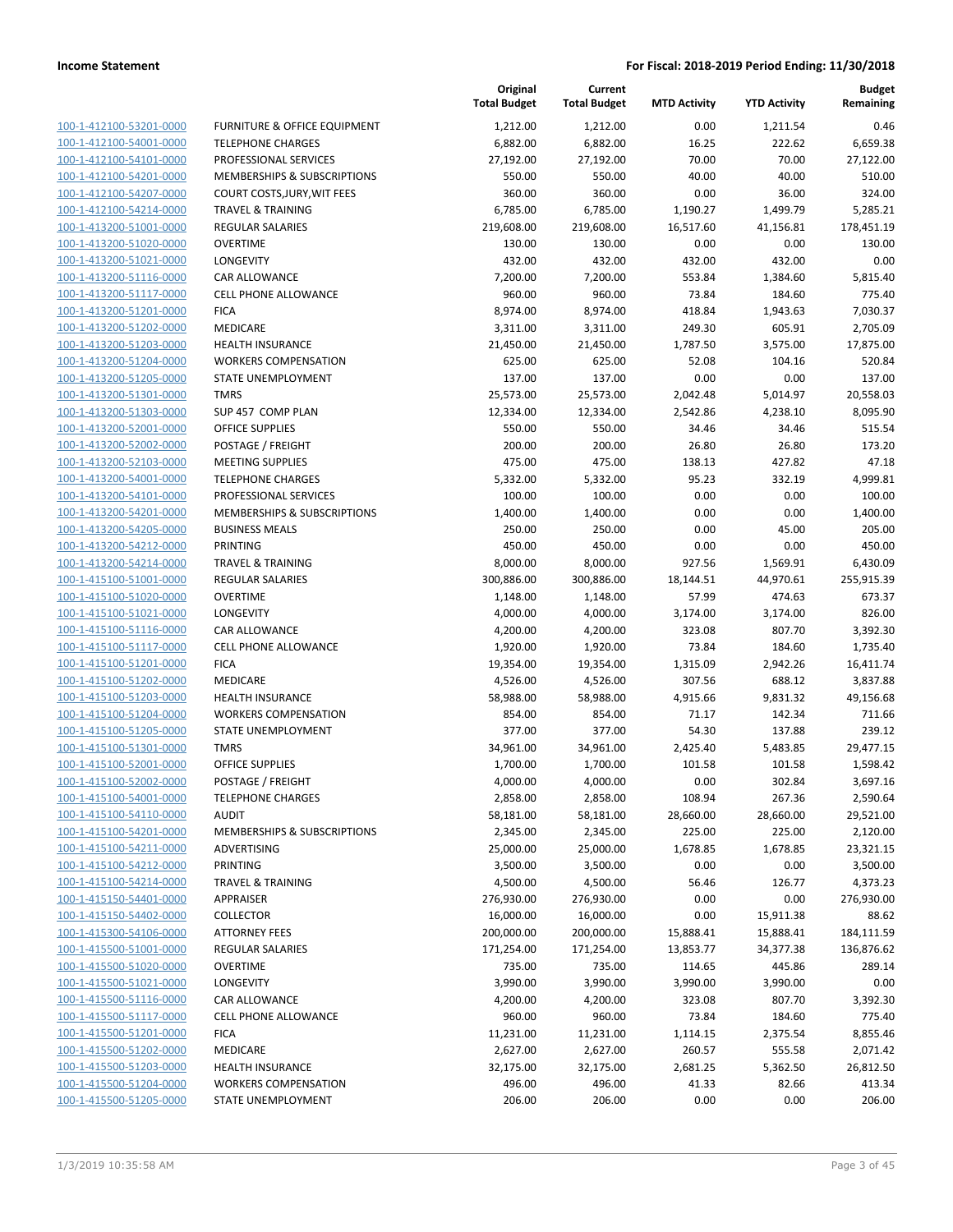| 100-1-415500-51301-0000        |
|--------------------------------|
| 100-1-415500-52001-0000        |
| 100-1-415500-52002-0000        |
| 100-1-415500-52303-0000        |
| 100-1-415500-54001-0000        |
| 100-1-415500-54102-0000        |
| 100-1-415500-54107-0000        |
| 100-1-415500-54118-0000        |
| 100-1-415500-54119-0000        |
| 100-1-415500-54201-0000        |
| 100-1-415500-54213-0000        |
| 100-1-415500-54214-0000        |
| 100-1-421100-51001-0000        |
| 100-1-421100-51020-0000        |
| 100-1-421100-51021-0000        |
| 100-1-421100-51101-0000        |
| 100-1-421100-51115-0000        |
| 100-1-421100-51117-0000        |
|                                |
| 100-1-421100-51201-0000        |
| 100-1-421100-51202-0000        |
| 100-1-421100-51203-0000        |
| 100-1-421100-51204-0000        |
| 100-1-421100-51205-0000        |
| 100-1-421100-51301-0000        |
| 100-1-421100-52001-0000        |
| 100-1-421100-52002-0000        |
| 100-1-421100-52004-0000        |
| 100-1-421100-52005-0000        |
| 100-1-421100-52103-0000        |
| 100-1-421100-52104-0000        |
| 100-1-421100-52201-0000        |
| 100-1-421100-52203-0000        |
| 100-1-421100-52302-0000        |
| 100-1-421100-52305-0000        |
| 100-1-421100-53202-0000        |
| 100-1-421100-53205-0000        |
| 100-1-421100-54001-0000        |
| 100-1-421100-54002-0000        |
| 100-1-421100-54201-0000        |
| 100-1-421100-54205-0000        |
| 100-1-421100-54212-0000        |
| 100-1-421100-54213-0000        |
|                                |
| <u>100-1-421100-54214-0000</u> |
| 100-1-421210-51001-0000        |
| <u>100-1-421210-51020-0000</u> |
| 100-1-421210-51021-0000        |
| 100-1-421210-51101-0000        |
| <u>100-1-421210-51115-0000</u> |
| 100-1-421210-51117-0000        |
| <u>100-1-421210-51201-0000</u> |
| 100-1-421210-51202-0000        |
| 100-1-421210-51203-0000        |
| 100-1-421210-51204-0000        |
| <u>100-1-421210-51205-0000</u> |
| 100-1-421210-51301-0000        |
| 100-1-421210-51401-0000        |
| 100-1-421210-52001-0000        |
| <u>100-1-421210-52002-0000</u> |
| 100-1-421210-52004-0000        |
|                                |

|                         |                                        | Original<br><b>Total Budget</b> | Current<br><b>Total Budget</b> | <b>MTD Activity</b> | <b>YTD Activity</b> | <b>Budget</b><br>Remaining |
|-------------------------|----------------------------------------|---------------------------------|--------------------------------|---------------------|---------------------|----------------------------|
| 100-1-415500-51301-0000 | <b>TMRS</b>                            | 20,288.00                       | 20,288.00                      | 2,132.89            | 4,625.41            | 15,662.59                  |
| 100-1-415500-52001-0000 | <b>OFFICE SUPPLIES</b>                 | 2,000.00                        | 2,000.00                       | 125.00              | 125.00              | 1,875.00                   |
| 100-1-415500-52002-0000 | POSTAGE / FREIGHT                      | 1,000.00                        | 1,000.00                       | 0.00                | 43.87               | 956.13                     |
| 100-1-415500-52303-0000 | <b>TRAINING SUPPLIES</b>               | 500.00                          | 500.00                         | 0.00                | 0.00                | 500.00                     |
| 100-1-415500-54001-0000 | <b>TELEPHONE CHARGES</b>               | 2,165.00                        | 2,165.00                       | 0.00                | 138.57              | 2,026.43                   |
| 100-1-415500-54102-0000 | <b>MVR CHECKS</b>                      | 200.00                          | 200.00                         | 0.00                | 0.00                | 200.00                     |
| 100-1-415500-54107-0000 | MEDICAL                                | 5,500.00                        | 5,500.00                       | 212.00              | 212.00              | 5,288.00                   |
| 100-1-415500-54118-0000 | <b>MEDICAL - POLICE</b>                | 2,500.00                        | 2,500.00                       | 0.00                | 0.00                | 2,500.00                   |
| 100-1-415500-54119-0000 | <b>MEDICAL - FIRE</b>                  | 2,500.00                        | 2,500.00                       | 213.00              | 213.00              | 2,287.00                   |
| 100-1-415500-54201-0000 | <b>MEMBERSHIPS &amp; SUBSCRIPTIONS</b> | 5,500.00                        | 5,500.00                       | 181.87              | 181.87              | 5,318.13                   |
| 100-1-415500-54213-0000 | PLAQUES AND AWARDS                     | 10,900.00                       | 10,900.00                      | 840.00              | 840.00              | 10,060.00                  |
| 100-1-415500-54214-0000 | <b>TRAVEL &amp; TRAINING</b>           | 6,000.00                        | 6,000.00                       | 54.50               | 54.50               | 5,945.50                   |
| 100-1-421100-51001-0000 | REGULAR SALARIES                       | 284,521.00                      | 284,521.00                     | 29,910.37           | 74,082.45           | 210,438.55                 |
| 100-1-421100-51020-0000 | <b>OVERTIME</b>                        | 1,850.00                        | 1,850.00                       | 902.24              | 1,532.04            | 317.96                     |
| 100-1-421100-51021-0000 | LONGEVITY                              | 4,488.00                        | 4,488.00                       | 7,448.00            | 7,448.00            | $-2,960.00$                |
| 100-1-421100-51101-0000 | <b>CERTIFICATION PAY</b>               | 3,600.00                        | 3,600.00                       | 415.38              | 1,038.45            | 2,561.55                   |
| 100-1-421100-51115-0000 | <b>CLOTHING ALLOWANCE</b>              | 840.00                          | 840.00                         | 27.72               | 669.30              | 170.70                     |
| 100-1-421100-51117-0000 | <b>CELL PHONE ALLOWANCE</b>            | 1,560.00                        | 1,560.00                       | 193.84              | 484.60              | 1,075.40                   |
| 100-1-421100-51201-0000 | <b>FICA</b>                            | 18,405.00                       | 18,405.00                      | 2,357.83            | 5,084.34            | 13,320.66                  |
| 100-1-421100-51202-0000 | MEDICARE                               | 4,304.00                        | 4,304.00                       | 551.43              | 1,189.08            | 3,114.92                   |
| 100-1-421100-51203-0000 | <b>HEALTH INSURANCE</b>                | 42,900.00                       | 42,900.00                      | 3,575.00            | 7,150.00            | 35,750.00                  |
| 100-1-421100-51204-0000 | <b>WORKERS COMPENSATION</b>            | 6,075.00                        | 6,075.00                       | 506.25              | 1,012.50            | 5,062.50                   |
| 100-1-421100-51205-0000 | STATE UNEMPLOYMENT                     | 275.00                          | 275.00                         | 0.00                | 0.00                | 275.00                     |
| 100-1-421100-51301-0000 | <b>TMRS</b>                            | 33,248.00                       | 33,248.00                      | 4,519.91            | 9,906.65            | 23,341.35                  |
| 100-1-421100-52001-0000 | <b>OFFICE SUPPLIES</b>                 | 1,000.00                        | 1,000.00                       | 0.00                | 0.00                | 1,000.00                   |
| 100-1-421100-52002-0000 | POSTAGE / FREIGHT                      | 300.00                          | 300.00                         | 0.00                | 45.19               | 254.81                     |
| 100-1-421100-52004-0000 | <b>COMPUTER SUPPLIES</b>               | 300.00                          | 300.00                         | 0.00                | 0.00                | 300.00                     |
| 100-1-421100-52005-0000 | PRINTED MATERIALS                      | 210.00                          | 210.00                         | 0.00                | 0.00                | 210.00                     |
| 100-1-421100-52103-0000 | <b>MEETING SUPPLIES</b>                | 1,200.00                        | 1,200.00                       | 48.17               | 48.17               | 1,151.83                   |
| 100-1-421100-52104-0000 | <b>WEARING APPAREL</b>                 | 397.98                          | 397.98                         | 0.00                | 0.00                | 397.98                     |
| 100-1-421100-52201-0000 | MINOR TOOLS & EQUIPMENT                | 600.00                          | 600.00                         | 59.37               | 59.37               | 540.63                     |
| 100-1-421100-52203-0000 | <b>MOTOR VEHICLE FUEL</b>              | 4,200.00                        | 4,200.00                       | 312.16              | 552.69              | 3,647.31                   |
| 100-1-421100-52302-0000 | <b>MEDICAL SUPPLIES</b>                | 300.00                          | 300.00                         | 24.89               | 24.89               | 275.11                     |
| 100-1-421100-52305-0000 | PUBLIC EDUCATION                       | 4,725.00                        | 4,725.00                       | 0.00                | 0.00                | 4,725.00                   |
| 100-1-421100-53202-0000 | MACHINE, TOOLS & IMPLMNTS              | 150.00                          | 150.00                         | 0.00                | 0.00                | 150.00                     |
| 100-1-421100-53205-0000 | <b>MOTOR VEHICLES</b>                  | 2,245.00                        | 2,245.00                       | 2,649.88            | 2,649.88            | $-404.88$                  |
| 100-1-421100-54001-0000 | <b>TELEPHONE CHARGES</b>               | 20,174.00                       | 20,174.00                      | 75.98               | 242.48              | 19,931.52                  |
| 100-1-421100-54002-0000 | <b>UTILITY CHARGES</b>                 | 83,432.00                       | 83,432.00                      | 5,848.92            | 12,350.88           | 71,081.12                  |
| 100-1-421100-54201-0000 | <b>MEMBERSHIPS &amp; SUBSCRIPTIONS</b> | 2,664.00                        | 2,664.00                       | 25.00               | 25.00               | 2,639.00                   |
| 100-1-421100-54205-0000 | <b>BUSINESS MEALS</b>                  | 150.00                          | 150.00                         | 0.00                | 0.00                | 150.00                     |
| 100-1-421100-54212-0000 | PRINTING                               | 222.00                          | 222.00                         | 0.00                | 0.00                | 222.00                     |
| 100-1-421100-54213-0000 | PLAQUES AND AWARDS                     | 200.00                          | 200.00                         | 0.00                | 0.00                | 200.00                     |
| 100-1-421100-54214-0000 | <b>TRAVEL &amp; TRAINING</b>           | 6,158.53                        | 6,158.53                       | 0.00                | 0.00                | 6,158.53                   |
| 100-1-421210-51001-0000 | REGULAR SALARIES                       | 818,807.00                      | 818,807.00                     | 49,950.54           | 123,864.91          | 694,942.09                 |
| 100-1-421210-51020-0000 | <b>OVERTIME</b>                        | 46,777.00                       | 46,777.00                      | 5,841.73            | 11,955.22           | 34,821.78                  |
| 100-1-421210-51021-0000 | LONGEVITY                              | 15,528.00                       | 15,528.00                      | 11,827.70           | 12,049.25           | 3,478.75                   |
| 100-1-421210-51101-0000 | <b>CERTIFICATION PAY</b>               | 19,320.00                       | 19,320.00                      | 1,153.82            | 2,884.55            | 16,435.45                  |
| 100-1-421210-51115-0000 | <b>CLOTHING ALLOWANCE</b>              | 7,920.00                        | 7,920.00                       | 83.16               | 2,907.90            | 5,012.10                   |
| 100-1-421210-51117-0000 | <b>CELL PHONE ALLOWANCE</b>            | 5,160.00                        | 5,160.00                       | 304.64              | 761.60              | 4,398.40                   |
| 100-1-421210-51201-0000 | <b>FICA</b>                            | 56,638.00                       | 56,638.00                      | 4,159.63            | 9,097.46            | 47,540.54                  |
| 100-1-421210-51202-0000 | MEDICARE                               | 13,246.00                       | 13,246.00                      | 972.82              | 2,127.64            | 11,118.36                  |
| 100-1-421210-51203-0000 | <b>HEALTH INSURANCE</b>                | 117,975.00                      | 117,975.00                     | 9,831.25            | 19,662.50           | 98,312.50                  |
| 100-1-421210-51204-0000 | <b>WORKERS COMPENSATION</b>            | 25,438.00                       | 25,438.00                      | 2,119.83            | 4,239.66            | 21,198.34                  |
| 100-1-421210-51205-0000 | STATE UNEMPLOYMENT                     | 755.00                          | 755.00                         | 0.00                | 0.00                | 755.00                     |
| 100-1-421210-51301-0000 | <b>TMRS</b>                            | 102,313.00                      | 102,313.00                     | 8,036.58            | 17,944.02           | 84,368.98                  |
| 100-1-421210-51401-0000 | <b>CONTRA - SALARIES</b>               | 0.00                            | 0.00                           | $-483.06$           | $-483.06$           | 483.06                     |
| 100-1-421210-52001-0000 | OFFICE SUPPLIES                        | 1,635.00                        | 1,635.00                       | 0.00                | 0.00                | 1,635.00                   |
| 100-1-421210-52002-0000 | POSTAGE / FREIGHT                      | 150.00                          | 150.00                         | 0.00                | 6.60                | 143.40                     |
| 100-1-421210-52004-0000 | <b>COMPUTER SUPPLIES</b>               | 1,785.00                        | 1,785.00                       | 197.86              | 197.86              | 1,587.14                   |
|                         |                                        |                                 |                                |                     |                     |                            |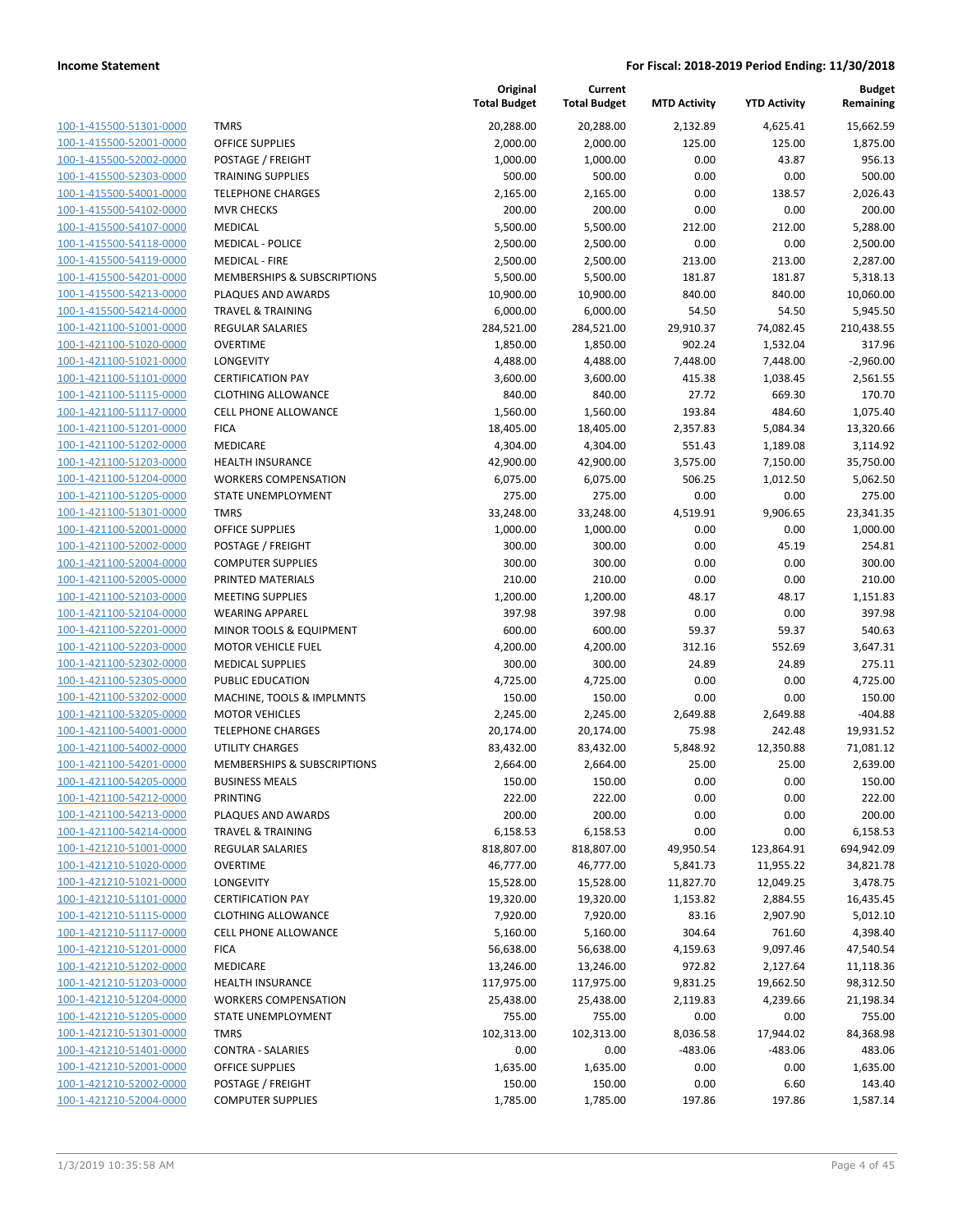| 100-1-421210-52005-0000        |
|--------------------------------|
| 100-1-421210-52102-0000        |
| 100-1-421210-52201-0000        |
| 100-1-421210-52203-0000        |
| 100-1-421210-53203-0000        |
| 100-1-421210-53205-0000        |
| 100-1-421210-54001-0000        |
|                                |
| 100-1-421210-54201-0000        |
| 100-1-421210-54208-0000        |
| 100-1-421210-54214-0000        |
| 100-1-421210-54215-0000        |
| 100-1-421210-54216-0000        |
| 100-1-421230-51001-0000        |
| 100-1-421230-51020-0000        |
| 100-1-421230-51021-0000        |
| 100-1-421230-51101-0000        |
| 100-1-421230-51102-0000        |
|                                |
| 100-1-421230-51115-0000        |
| 100-1-421230-51117-0000        |
| 100-1-421230-51201-0000        |
| 100-1-421230-51202-0000        |
| 100-1-421230-51203-0000        |
| 100-1-421230-51204-0000        |
| 100-1-421230-51205-0000        |
| 100-1-421230-51301-0000        |
| 100-1-421230-51401-0000        |
|                                |
| 100-1-421230-52001-0000        |
| 100-1-421230-52002-0000        |
| 100-1-421230-52004-0000        |
| 100-1-421230-52005-0000        |
| 100-1-421230-52104-0000        |
| 100-1-421230-52108-0000        |
| 100-1-421230-52109-0000        |
| 100-1-421230-52111-0000        |
| 100-1-421230-52201-0000        |
| 100-1-421230-52203-0000        |
|                                |
| 100-1-421230-52309-0000        |
| 100-1-421230-53202-0000        |
| 100-1-421230-53205-0000        |
| 100-1-421230-54001-0000        |
| 100-1-421230-54108-0000        |
| <u>100-1-421230-54201-0000</u> |
| 100-1-421230-54214-0000        |
| <u>100-1-421240-51001-0000</u> |
| 100-1-421240-51020-0000        |
| 100-1-421240-51021-0000        |
|                                |
| <u>100-1-421240-51101-0000</u> |
| <u>100-1-421240-51102-0000</u> |
| 100-1-421240-51115-0000        |
| 100-1-421240-51117-0000        |
| <u>100-1-421240-51201-0000</u> |
| 100-1-421240-51202-0000        |
| <u>100-1-421240-51203-0000</u> |
| 100-1-421240-51204-0000        |
| 100-1-421240-51205-0000        |
|                                |
| <u>100-1-421240-51301-0000</u> |
| <u>100-1-421240-51302-0000</u> |
| <u>100-1-421240-51401-0000</u> |
| 100-1-421240-52001-0000        |

|                                                    |                                              | Original<br><b>Total Budget</b> | Current<br><b>Total Budget</b> | <b>MTD Activity</b>  | <b>YTD Activity</b>  | <b>Budget</b><br>Remaining |
|----------------------------------------------------|----------------------------------------------|---------------------------------|--------------------------------|----------------------|----------------------|----------------------------|
| 100-1-421210-52005-0000                            | PRINTED MATERIALS                            | 100.00                          | 100.00                         | 0.00                 | 0.00                 | 100.00                     |
| 100-1-421210-52102-0000                            | <b>BOOKS / REF SUPPLIES</b>                  | 120.00                          | 120.00                         | 0.00                 | 0.00                 | 120.00                     |
| 100-1-421210-52201-0000                            | MINOR TOOLS & EQUIPMENT                      | 1,160.00                        | 1,160.00                       | 140.54               | 140.54               | 1,019.46                   |
| 100-1-421210-52203-0000                            | <b>MOTOR VEHICLE FUEL</b>                    | 8,413.00                        | 8,413.00                       | 355.11               | 625.31               | 7,787.69                   |
| 100-1-421210-53203-0000                            | <b>INSTRUMENTS &amp; APPARATUS</b>           | 300.00                          | 300.00                         | 0.00                 | 0.00                 | 300.00                     |
| 100-1-421210-53205-0000                            | <b>MOTOR VEHICLES</b>                        | 3,947.00                        | 3,947.00                       | 51.75                | 126.59               | 3,820.41                   |
| 100-1-421210-54001-0000                            | <b>TELEPHONE CHARGES</b>                     | 28,094.00                       | 28,094.00                      | 459.40               | 1,100.84             | 26,993.16                  |
| 100-1-421210-54201-0000                            | MEMBERSHIPS & SUBSCRIPTIONS                  | 6,557.00                        | 6,557.00                       | 0.00                 | 0.00                 | 6,557.00                   |
| 100-1-421210-54208-0000                            | <b>LABORATORY WORK</b>                       | 5,500.00                        | 5,500.00                       | 4,452.76             | 4,452.76             | 1,047.24                   |
| 100-1-421210-54214-0000                            | <b>TRAVEL &amp; TRAINING</b>                 | 8,450.00                        | 8,450.00                       | 0.00                 | 150.00               | 8,300.00                   |
| 100-1-421210-54215-0000                            | <b>EVIDENCE PURCHASES</b>                    | 1,000.00                        | 1,000.00                       | 0.00                 | 0.00                 | 1,000.00                   |
| 100-1-421210-54216-0000                            | <b>INFORMANT EXPENSES</b>                    | 500.00                          | 500.00                         | 0.00                 | 0.00                 | 500.00                     |
| 100-1-421230-51001-0000                            | <b>REGULAR SALARIES</b>                      | 2,876,471.00                    | 2,876,471.00                   | 193,612.67           | 487,444.59           | 2,389,026.41               |
| 100-1-421230-51020-0000                            | <b>OVERTIME</b>                              | 209,683.00                      | 209,683.00                     | 57,191.97            | 79,114.39            | 130,568.61                 |
| 100-1-421230-51021-0000                            | LONGEVITY                                    | 39,132.00                       | 39,132.00                      | 29,752.62            | 30,323.10            | 8,808.90                   |
| 100-1-421230-51101-0000                            | <b>CERTIFICATION PAY</b>                     | 55,380.00                       | 55,380.00                      | 2,815.36             | 7,038.40             | 48,341.60                  |
| 100-1-421230-51102-0000                            | <b>BILINGUAL PAY</b>                         | 900.00                          | 900.00                         | 69.24                | 173.10               | 726.90                     |
| 100-1-421230-51115-0000                            | <b>CLOTHING ALLOWANCE</b>                    | 4,920.00                        | 4,920.00                       | 346.50               | 873.18               | 4,046.82                   |
| 100-1-421230-51117-0000                            | CELL PHONE ALLOWANCE                         | 2,880.00                        | 2,880.00                       | 147.68               | 369.20               | 2,510.80                   |
| 100-1-421230-51201-0000                            | <b>FICA</b>                                  | 198,854.00                      | 198,854.00                     | 17,649.67            | 36,541.45            | 162,312.55                 |
| 100-1-421230-51202-0000                            | MEDICARE                                     | 46,506.00                       | 46,506.00                      | 4,127.74             | 8,545.98             | 37,960.02                  |
| 100-1-421230-51203-0000                            | <b>HEALTH INSURANCE</b>                      | 445,088.00                      | 445,088.00                     | 37,090.67            | 74,181.34            | 370,906.66                 |
| 100-1-421230-51204-0000                            | <b>WORKERS COMPENSATION</b>                  | 88,834.00                       | 88,834.00                      | 7,402.83             | 14,805.66            | 74,028.34                  |
| 100-1-421230-51205-0000                            | STATE UNEMPLOYMENT                           | 2,848.00                        | 2,848.00                       | 15.77                | 223.01               | 2,624.99                   |
| 100-1-421230-51301-0000                            | <b>TMRS</b>                                  | 359,219.00                      | 359,219.00                     | 33,781.45            | 71,128.13            | 288,090.87                 |
| 100-1-421230-51401-0000                            | <b>CONTRA - SALARIES</b>                     | $-172,600.00$                   | $-172,600.00$                  | $-1,250.66$          | $-1,539.92$          | $-171,060.08$              |
| 100-1-421230-52001-0000                            | <b>OFFICE SUPPLIES</b>                       | 1,530.00                        | 1,530.00                       | 30.48                | 30.48                | 1,499.52                   |
| 100-1-421230-52002-0000                            | POSTAGE / FREIGHT                            | 430.00                          | 430.00                         | 0.00                 | 0.00                 | 430.00                     |
| 100-1-421230-52004-0000                            | <b>COMPUTER SUPPLIES</b>                     | 2,200.00                        | 2,200.00                       | 0.00                 | 0.00                 | 2,200.00                   |
| 100-1-421230-52005-0000                            | PRINTED MATERIALS                            | 1,370.00                        | 1,370.00                       | 0.00                 | 0.00                 | 1,370.00                   |
| 100-1-421230-52104-0000                            | <b>WEARING APPAREL</b>                       | 48,245.00                       | 48,245.00                      | 693.69               | 693.69               | 47,551.31                  |
| 100-1-421230-52108-0000                            | <b>MENAGERIE SUPPLIES</b>                    | 475.00                          | 475.00                         | 0.00                 | 0.00                 | 475.00                     |
| 100-1-421230-52109-0000                            | <b>SUPPORT OF PRISONERS</b>                  | 2,440.00                        | 2,440.00                       | 0.00                 | 0.00                 | 2,440.00                   |
| 100-1-421230-52111-0000<br>100-1-421230-52201-0000 | <b>AMMUNITION</b><br>MINOR TOOLS & EQUIPMENT | 15,166.89                       | 15,166.89                      | 4,896.00             | 4,896.00<br>1,224.71 | 10,270.89                  |
| 100-1-421230-52203-0000                            | <b>MOTOR VEHICLE FUEL</b>                    | 14,339.00<br>90,086.00          | 14,339.00<br>90,086.00         | 1,024.71<br>6,334.67 | 11,903.57            | 13,114.29<br>78,182.43     |
| 100-1-421230-52309-0000                            | <b>BODY ARMOR</b>                            | 10,800.00                       | 10,800.00                      | 0.00                 | 0.00                 | 10,800.00                  |
| 100-1-421230-53202-0000                            | MACHINE, TOOLS & IMPLMNTS                    | 1,500.00                        | 1,500.00                       | 324.00               | 324.00               | 1,176.00                   |
| 100-1-421230-53205-0000                            | <b>MOTOR VEHICLES</b>                        | 32,000.00                       | 32,000.00                      | 1,154.50             | 1,413.01             | 30,586.99                  |
| 100-1-421230-54001-0000                            | <b>TELEPHONE CHARGES</b>                     | 57,625.00                       | 57,625.00                      | 1,183.51             | 2,398.56             | 55,226.44                  |
| 100-1-421230-54108-0000                            | <b>VETERINARY SERVICES</b>                   | 650.00                          | 650.00                         | 0.00                 | 0.00                 | 650.00                     |
| 100-1-421230-54201-0000                            | MEMBERSHIPS & SUBSCRIPTIONS                  | 570.00                          | 570.00                         | 0.00                 | 30.00                | 540.00                     |
| 100-1-421230-54214-0000                            | <b>TRAVEL &amp; TRAINING</b>                 | 12,735.00                       | 12,735.00                      | 614.00               | 824.00               | 11,911.00                  |
| 100-1-421240-51001-0000                            | <b>REGULAR SALARIES</b>                      | 805,255.00                      | 805,255.00                     | 56,640.97            | 139,790.50           | 665,464.50                 |
| 100-1-421240-51020-0000                            | <b>OVERTIME</b>                              | 43,164.00                       | 43,164.00                      | 8,577.41             | 15,248.19            | 27,915.81                  |
| 100-1-421240-51021-0000                            | LONGEVITY                                    | 13,594.00                       | 13,594.00                      | 10,186.62            | 10,463.55            | 3,130.45                   |
| 100-1-421240-51101-0000                            | <b>CERTIFICATION PAY</b>                     | 16,680.00                       | 16,680.00                      | 1,200.02             | 2,861.57             | 13,818.43                  |
| 100-1-421240-51102-0000                            | <b>BILINGUAL PAY</b>                         | 1,500.00                        | 1,500.00                       | 69.24                | 173.10               | 1,326.90                   |
| 100-1-421240-51115-0000                            | <b>CLOTHING ALLOWANCE</b>                    | 120.00                          | 120.00                         | 9.24                 | 23.10                | 96.90                      |
| 100-1-421240-51117-0000                            | CELL PHONE ALLOWANCE                         | 1,920.00                        | 1,920.00                       | 147.68               | 369.20               | 1,550.80                   |
| 100-1-421240-51201-0000                            | <b>FICA</b>                                  | 18,161.00                       | 18,161.00                      | 2,360.09             | 5,092.55             | 13,068.45                  |
| 100-1-421240-51202-0000                            | MEDICARE                                     | 12,787.00                       | 12,787.00                      | 1,075.61             | 2,307.59             | 10,479.41                  |
| 100-1-421240-51203-0000                            | <b>HEALTH INSURANCE</b>                      | 193,050.00                      | 193,050.00                     | 16,087.50            | 32,175.00            | 160,875.00                 |
| 100-1-421240-51204-0000                            | <b>WORKERS COMPENSATION</b>                  | 5,226.00                        | 5,226.00                       | 435.50               | 871.00               | 4,355.00                   |
| 100-1-421240-51205-0000                            | STATE UNEMPLOYMENT                           | 1,304.00                        | 1,304.00                       | 22.63                | 104.30               | 1,199.70                   |
| 100-1-421240-51301-0000                            | <b>TMRS</b>                                  | 42,073.00                       | 42,073.00                      | 4,507.98             | 10,032.14            | 32,040.86                  |
| 100-1-421240-51302-0000                            | <b>FR&amp;R RETIREMENT</b>                   | 95,364.00                       | 95,364.00                      | 7,137.24             | 15,202.26            | 80,161.74                  |
| 100-1-421240-51401-0000                            | <b>CONTRA - SALARIES</b>                     | 0.00                            | 0.00                           | $-481.62$            | $-481.62$            | 481.62                     |
| 100-1-421240-52001-0000                            | <b>OFFICE SUPPLIES</b>                       | 2,247.00                        | 2,247.00                       | 88.68                | 88.68                | 2,158.32                   |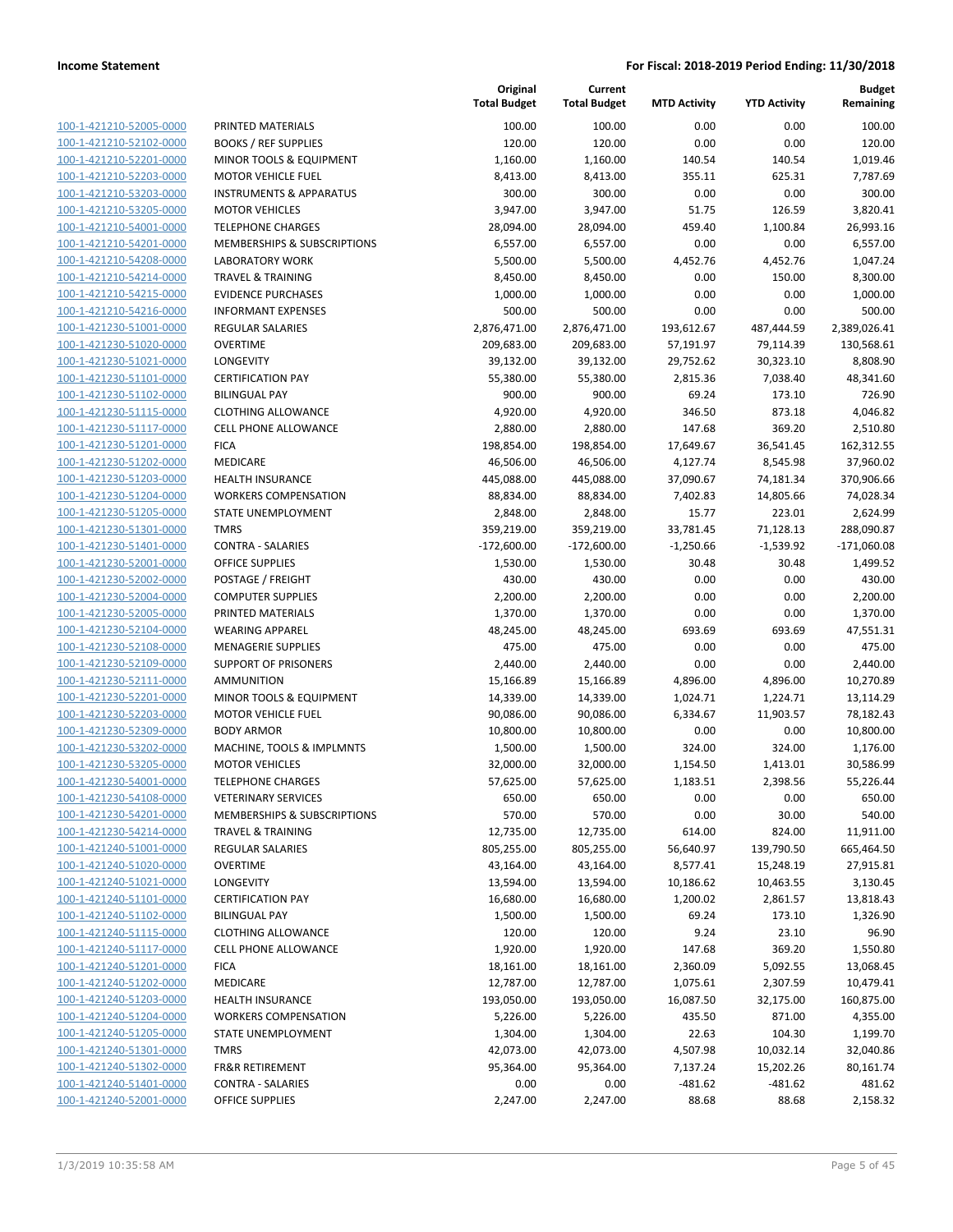| 100-1-421240-52002-0000        |
|--------------------------------|
|                                |
| 100-1-421240-52004-0000        |
| 100-1-421240-52005-0000        |
| 100-1-421240-52102-0000        |
| 100-1-421240-52104-0000        |
| 100-1-421240-52201-0000        |
| 100-1-421240-52203-0000        |
| <u>100-1-421240-52303-0000</u> |
| 100-1-421240-53202-0000        |
| 100-1-421240-53205-0000        |
| 100-1-421240-53207-0000        |
| 100-1-421240-54001-0000        |
| <u>100-1-421240-54101-0000</u> |
| 100-1-421240-54201-0000        |
| 100-1-421240-54212-0000        |
| 100-1-421240-54214-0000        |
| 100-1-421240-55201-0000        |
| 100-1-421240-55231-0000        |
| 100-1-421240-55232-0000        |
| 100-1-421600-52104-0000        |
| 100-1-421600-52111-0000        |
| 100-1-421600-52201-0000        |
| <u>100-1-421600-52206-0000</u> |
| 100-1-421600-52309-0000        |
| 100-1-421600-53202-0000        |
| 100-1-421600-54201-0000        |
|                                |
| 100-1-421600-54214-0000        |
| <u>100-1-421600-55201-0000</u> |
| <u>100-1-422100-51001-0000</u> |
| 100-1-422100-51020-0000        |
| 100-1-422100-51021-0000        |
| 100-1-422100-51101-0000        |
| <u>100-1-422100-51116-0000</u> |
| 100-1-422100-51117-0000        |
| 100-1-422100-51201-0000        |
| 100-1-422100-51202-0000        |
| 100-1-422100-51203-0000        |
| <u>100-1-422100-51204-0000</u> |
| 100-1-422100-51205-0000        |
| 100-1-422100-51301-0000        |
| 100-1-422100-51302-0000        |
| 100-1-422100-52001-0000        |
| <u>100-1-422100-52002-0000</u> |
| <u>100-1-422100-52102-0000</u> |
| 100-1-422100-52103-0000        |
| 100-1-422100-52104-0000        |
| <u>100-1-422100-53207-0000</u> |
| 100-1-422100-54001-0000        |
| <u>100-1-422100-54002-0000</u> |
| 100-1-422100-54101-0000        |
| 100-1-422100-54201-0000        |
| 100-1-422100-54214-0000        |
|                                |
| <u>100-1-422200-51001-0000</u> |
| <u>100-1-422200-51020-0000</u> |
| <u>100-1-422200-51021-0000</u> |
| <u>100-1-422200-51101-0000</u> |
| <u>100-1-422200-51102-0000</u> |
| 100-1-422200-51117-0000        |
| <u>100-1-422200-51202-0000</u> |

|                                                    |                                                  | Original<br><b>Total Budget</b> | Current<br><b>Total Budget</b> | <b>MTD Activity</b> | <b>YTD Activity</b> | <b>Budget</b><br>Remaining |
|----------------------------------------------------|--------------------------------------------------|---------------------------------|--------------------------------|---------------------|---------------------|----------------------------|
| 100-1-421240-52002-0000                            | POSTAGE / FREIGHT                                | 2,290.00                        | 2,290.00                       | 0.00                | 208.03              | 2,081.97                   |
| 100-1-421240-52004-0000                            | <b>COMPUTER SUPPLIES</b>                         | 500.00                          | 500.00                         | 0.00                | 0.00                | 500.00                     |
| 100-1-421240-52005-0000                            | PRINTED MATERIALS                                | 535.50                          | 535.50                         | 0.00                | 0.00                | 535.50                     |
| 100-1-421240-52102-0000                            | <b>REFERENCE SUPPLIES</b>                        | 3,711.00                        | 3,711.00                       | 0.00                | 0.00                | 3,711.00                   |
| 100-1-421240-52104-0000                            | <b>WEARING APPAREL</b>                           | 1,800.00                        | 1,800.00                       | 0.00                | 0.00                | 1,800.00                   |
| 100-1-421240-52201-0000                            | MINOR TOOLS & EQUIPMENT                          | 2,200.00                        | 2,200.00                       | 0.00                | 0.00                | 2,200.00                   |
| 100-1-421240-52203-0000                            | <b>MOTOR VEHICLE FUEL</b>                        | 600.00                          | 600.00                         | 0.00                | 0.00                | 600.00                     |
| 100-1-421240-52303-0000                            | <b>TRAINING SUPPLIES</b>                         | 970.00                          | 970.00                         | 81.01               | 81.01               | 888.99                     |
| 100-1-421240-53202-0000                            | MACHINE, TOOLS & IMPLMNTS                        | 194.00                          | 194.00                         | 0.00                | 0.00                | 194.00                     |
| 100-1-421240-53205-0000                            | <b>MOTOR VEHICLES</b>                            | 840.00                          | 840.00                         | 0.00                | 0.00                | 840.00                     |
| 100-1-421240-53207-0000                            | RADIO/COMMUNICATIONS                             | 44,979.00                       | 44,979.00                      | 41,496.00           | 44,979.00           | 0.00                       |
| 100-1-421240-54001-0000                            | <b>TELEPHONE CHARGES</b>                         | 38,500.00                       | 38,500.00                      | 37.99               | 767.70              | 37,732.30                  |
| 100-1-421240-54101-0000                            | PROFESSIONAL SERVICES                            | 18,106.00                       | 18,106.00                      | 0.00                | 0.00                | 18,106.00                  |
| 100-1-421240-54201-0000                            | MEMBERSHIPS & SUBSCRIPTIONS                      | 1,265.00                        | 1,265.00                       | 0.00                | 0.00                | 1,265.00                   |
| 100-1-421240-54212-0000                            | <b>PRINTING</b>                                  | 485.00                          | 485.00                         | 0.00                | 0.00                | 485.00                     |
| 100-1-421240-54214-0000                            | <b>TRAVEL &amp; TRAINING</b>                     | 31,504.00                       | 31,504.00                      | 619.43              | 2,207.42            | 29,296.58                  |
| 100-1-421240-55201-0000                            | <b>EQUIPMENT PURCHASES</b>                       | 4,500.00                        | 4,500.00                       | 0.00                | 0.00                | 4,500.00                   |
| 100-1-421240-55231-0000                            | <b>LESS LETHAL PROGRAM</b>                       | 19,105.70                       | 19,105.70                      | 0.00                | 0.00                | 19,105.70                  |
| 100-1-421240-55232-0000                            | <b>FIREARMS PROGRAM</b>                          | 22,262.10                       | 22,262.10                      | 0.00                | 0.00                | 22,262.10                  |
| 100-1-421600-52104-0000                            | <b>WEARING APPAREL</b>                           | 3,300.00                        | 3,300.00                       | 0.00                | 0.00                | 3,300.00                   |
| 100-1-421600-52111-0000                            | <b>AMMUNITION</b>                                | 6,605.00                        | 6,605.00                       | 3,940.00            | 3,940.00            | 2,665.00                   |
| 100-1-421600-52201-0000                            | MINOR TOOLS & EQUIPMENT                          | 7,940.80                        | 6,720.80                       | 64.98               | 64.98               | 6,655.82                   |
| 100-1-421600-52206-0000                            | SPECIAL OPS EQUIPMENT                            | 5,810.00                        | 5,810.00                       | 0.00                | 0.00                | 5,810.00                   |
| 100-1-421600-52309-0000                            | <b>BODY ARMOR</b>                                | 7,000.00                        | 8,220.00                       | 0.00                | 0.00                | 8,220.00                   |
| 100-1-421600-53202-0000                            | MACHINE, TOOLS & IMPLMNTS                        | 50.00                           | 50.00                          | 0.00                | 0.00                | 50.00                      |
| 100-1-421600-54201-0000                            | MEMBERSHIPS & SUBSCRIPTIONS                      | 440.00                          | 440.00                         | 80.00               | 80.00               | 360.00                     |
| 100-1-421600-54214-0000                            | <b>TRAVEL &amp; TRAINING</b>                     | 7,900.00                        | 7,900.00                       | 1,753.75            | 3,193.75            | 4,706.25                   |
| 100-1-421600-55201-0000                            | <b>EQUIPMENT PURCHASES</b>                       | 6,390.00                        | 6,390.00                       | 6,123.54            | 6,123.54            | 266.46                     |
| 100-1-422100-51001-0000                            | REGULAR SALARIES                                 | 254,929.00                      | 254,929.00                     | 19,662.58           | 48,729.94           | 206,199.06                 |
| 100-1-422100-51020-0000                            | <b>OVERTIME</b>                                  | 1,371.00                        | 1,371.00                       | 0.00                | 0.00                | 1,371.00                   |
| 100-1-422100-51021-0000                            | LONGEVITY                                        | 4,000.00                        | 4,000.00                       | 2,530.46            | 2,702.15            | 1,297.85                   |
| 100-1-422100-51101-0000                            | <b>CERTIFICATION PAY</b>                         | 4,080.00                        | 4,080.00                       | 369.24              | 923.10              | 3,156.90                   |
| 100-1-422100-51116-0000                            | CAR ALLOWANCE                                    | 4,200.00                        | 4,200.00                       | 507.68              | 1,269.20            | 2,930.80                   |
| 100-1-422100-51117-0000                            | <b>CELL PHONE ALLOWANCE</b>                      | 1,560.00                        | 1,560.00                       | 120.00              | 300.00              | 1,260.00                   |
| 100-1-422100-51201-0000                            | <b>FICA</b>                                      | 3,221.00                        | 3,221.00                       | 289.92              | 599.19              | 2,621.81                   |
| 100-1-422100-51202-0000                            | MEDICARE                                         | 3,917.00                        | 3,917.00                       | 332.33              | 768.18              | 3,148.82                   |
| 100-1-422100-51203-0000                            | <b>HEALTH INSURANCE</b>                          | 32,175.00                       | 32,175.00                      | 2,681.25            | 5,362.50            | 26,812.50                  |
| 100-1-422100-51204-0000                            | <b>WORKERS COMPENSATION</b>                      | 4,883.00                        | 4,883.00                       | 406.92              | 813.84              | 4,069.16                   |
| 100-1-422100-51205-0000                            | STATE UNEMPLOYMENT                               | 206.00                          | 206.00                         | 0.00                | 0.00                | 206.00                     |
| 100-1-422100-51301-0000                            | <b>TMRS</b>                                      | 5,819.00                        | 5,819.00                       | 573.47              | 1,226.48            | 4,592.52                   |
| 100-1-422100-51302-0000                            | FR&R RETIREMENT                                  | 42,109.00                       | 42,109.00                      | 3,523.17            | 8,207.22            | 33,901.78                  |
| 100-1-422100-52001-0000                            | OFFICE SUPPLIES                                  | 1,232.00                        | 1,232.00                       | 0.00                | 55.47               | 1,176.53                   |
| 100-1-422100-52002-0000                            | POSTAGE / FREIGHT                                | 100.00                          | 100.00                         | 22.86               | 37.26               | 62.74                      |
| 100-1-422100-52102-0000                            | <b>REFERENCE SUPPLIES</b>                        | 3,150.00                        | 3,150.00                       | 0.00                | 0.00                | 3,150.00                   |
| 100-1-422100-52103-0000<br>100-1-422100-52104-0000 | <b>MEETING SUPPLIES</b>                          | 910.00                          | 910.00                         | 0.00                | 0.00                | 910.00                     |
| 100-1-422100-53207-0000                            | <b>WEARING APPAREL</b>                           | 1,350.00                        | 1,350.00                       | 119.95              | 119.95              | 1,230.05<br>8,000.00       |
| 100-1-422100-54001-0000                            | RADIO/COMMUNICATIONS<br><b>TELEPHONE CHARGES</b> | 8,000.00<br>4,801.00            | 8,000.00<br>4,801.00           | 0.00<br>76.00       | 0.00<br>230.41      | 4,570.59                   |
| 100-1-422100-54002-0000                            | UTILITY CHARGES                                  | 4,819.00                        | 4,819.00                       | 336.38              | 801.92              | 4,017.08                   |
| 100-1-422100-54101-0000                            | PROFESSIONAL SERVICES                            | 7,500.00                        | 7,500.00                       | 0.00                | 0.00                | 7,500.00                   |
| 100-1-422100-54201-0000                            | MEMBERSHIPS & SUBSCRIPTIONS                      | 5,765.00                        | 5,765.00                       | 70.00               | 3,895.00            | 1,870.00                   |
| 100-1-422100-54214-0000                            | <b>TRAVEL &amp; TRAINING</b>                     | 4,700.00                        | 4,700.00                       | 463.92              | 463.92              | 4,236.08                   |
| 100-1-422200-51001-0000                            | <b>REGULAR SALARIES</b>                          | 3,007,395.00                    | 3,007,395.00                   | 239,430.20          | 579,277.25          | 2,428,117.75               |
| 100-1-422200-51020-0000                            | <b>OVERTIME</b>                                  | 361,077.00                      | 361,077.00                     | 31,883.95           | 80,028.74           | 281,048.26                 |
| 100-1-422200-51021-0000                            | LONGEVITY                                        | 50,330.00                       | 50,330.00                      | 46,945.98           | 47,408.95           | 2,921.05                   |
| 100-1-422200-51101-0000                            | <b>CERTIFICATION PAY</b>                         | 111,360.00                      | 111,360.00                     | 5,317.02            | 13,181.79           | 98,178.21                  |
| 100-1-422200-51102-0000                            | <b>BILINGUAL PAY</b>                             | 600.00                          | 600.00                         | 46.16               | 115.40              | 484.60                     |
| 100-1-422200-51117-0000                            | <b>CELL PHONE ALLOWANCE</b>                      | 2,508.00                        | 2,508.00                       | 119.06              | 297.65              | 2,210.35                   |
| 100-1-422200-51202-0000                            | MEDICARE                                         | 51,232.00                       | 51,232.00                      | 4,572.82            | 9,984.95            | 41,247.05                  |
|                                                    |                                                  |                                 |                                |                     |                     |                            |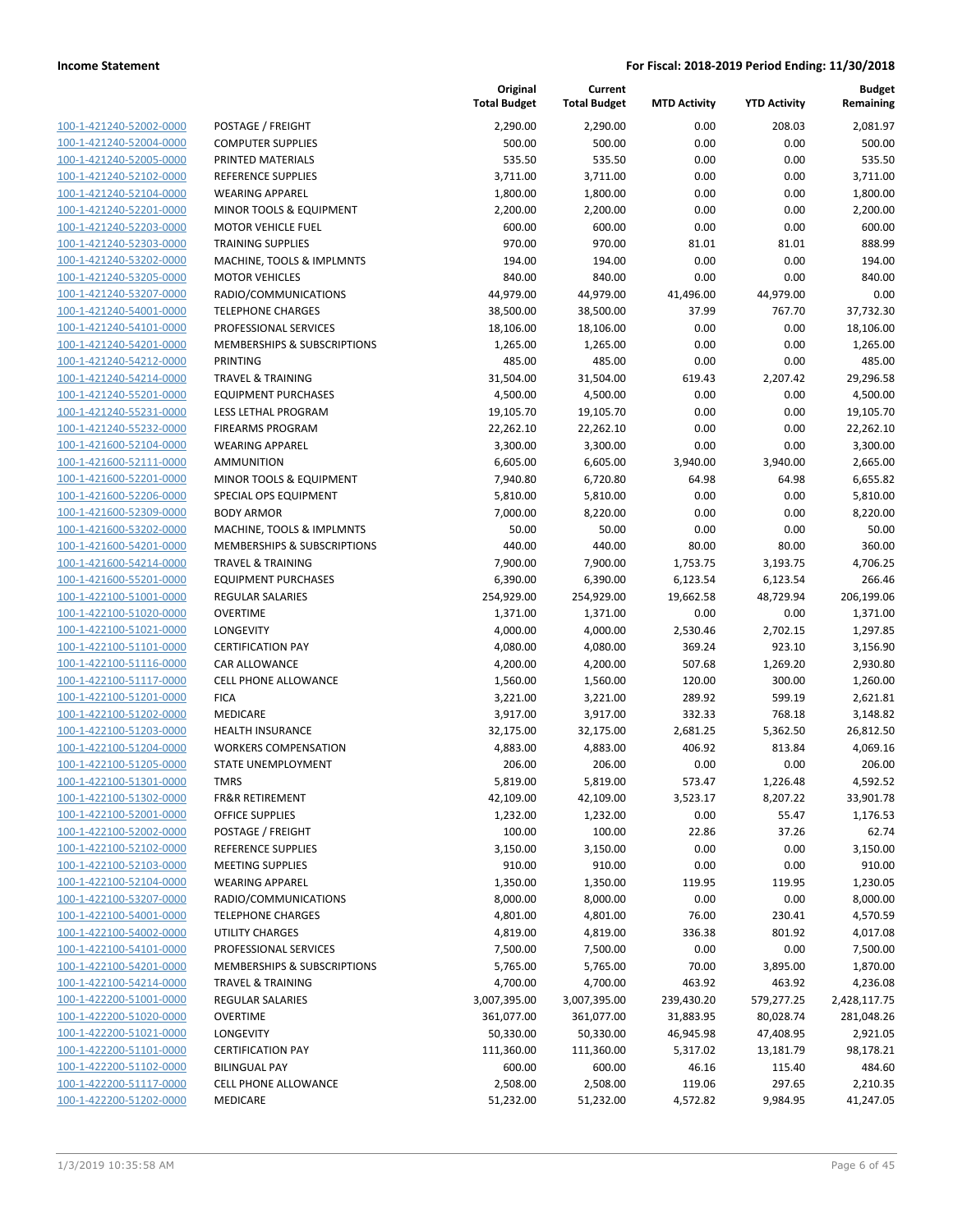| 100-1-422200-51203-0000        |
|--------------------------------|
| 100-1-422200-51204-0000        |
| <u>100-1-422200-51205-0000</u> |
| 100-1-422200-51302-0000        |
| 100-1-422200-51401-0000        |
| 100-1-422200-52001-0000        |
|                                |
| 100-1-422200-52101-0000        |
| 100-1-422200-52102-0000        |
| 100-1-422200-52104-0000        |
| 100-1-422200-52107-0000        |
| 100-1-422200-52201-0000        |
| 100-1-422200-52203-0000        |
| <u>100-1-422200-52205-0000</u> |
| 100-1-422200-52207-0000        |
| 100-1-422200-52208-0000        |
| 100-1-422200-52306-0000        |
|                                |
| 100-1-422200-53202-0000        |
| 100-1-422200-53205-0000        |
| 100-1-422200-53208-0000        |
| 100-1-422200-53213-0000        |
| 100-1-422200-54001-0000        |
| 100-1-422200-54002-0000        |
| 100-1-422200-54109-0000        |
| 100-1-422200-54214-0000        |
| 100-1-422200-54908-0000        |
| 100-1-422200-55201-0000        |
|                                |
| 100-1-422200-55203-0000        |
| 100-1-422200-55207-0000        |
| 100-1-422300-51001-0000        |
| 100-1-422300-51020-0000        |
| 100-1-422300-51021-0000        |
| 100-1-422300-51101-0000        |
| <u>100-1-422300-51117-0000</u> |
| 100-1-422300-51201-0000        |
| 100-1-422300-51202-0000        |
| 100-1-422300-51203-0000        |
|                                |
| 100-1-422300-51204-0000        |
| <u>100-1-422300-51205-0000</u> |
| 100-1-422300-51302-0000        |
| 100-1-422300-52001-0000        |
| 100-1-422300-52002-0000        |
| 100-1-422300-52005-0000        |
| <u>100-1-422300-52104-0000</u> |
| 100-1-422300-52201-0000        |
| 100-1-422300-52203-0000        |
|                                |
| 100-1-422300-52304-0000        |
| <u>100-1-422300-53205-0000</u> |
| 100-1-422300-54001-0000        |
| <u>100-1-422300-54201-0000</u> |
| 100-1-422300-54208-0000        |
| 100-1-422300-54210-0000        |
| 100-1-422300-54214-0000        |
| <u>100-1-422300-54217-0000</u> |
| <u>100-1-422400-53204-0000</u> |
|                                |
| 100-1-422400-53209-0000        |
| 100-1-422400-54001-0000        |
| <u>100-1-422400-54201-0000</u> |
| 100-1-422400-54214-0000        |
| <u>100-1-431100-51001-0000</u> |
|                                |

| <b>HEALTH INSURANCE</b>                                 |
|---------------------------------------------------------|
| <b>WORKERS COMPENSATION</b>                             |
| STATE UNEMPLOYMENT                                      |
| <b>FR&amp;R RETIREMENT</b>                              |
| CONTRA - SALARIES                                       |
| <b>OFFICE SUPPLIES</b>                                  |
| <b>JANITORIAL SUPPLIES</b>                              |
| <b>REFERENCE SUPPLIES</b>                               |
| <b>WEARING APPAREL</b>                                  |
| <b>BOTANICAL SUPPLIES</b>                               |
| <b>MINOR TOOLS &amp; EQUIPMENT</b>                      |
| <b>MOTOR VEHICLE FUEL</b>                               |
| FIRST RESPONDER SUPPLIES                                |
| <b>BUNKER GEAR</b>                                      |
| <b>RESCUE EQUIPMENT</b>                                 |
| <b>HAZMAT SUPPLIES</b>                                  |
| MACHINE, TOOLS & IMPLMNTS                               |
| <b>MOTOR VEHICLES</b>                                   |
| FIRE HOSE/NOZZLES                                       |
| <b>SCBA MAINTENANCE</b>                                 |
| <b>TELEPHONE CHARGES</b>                                |
| <b>UTILITY CHARGES</b>                                  |
| INSPECTIONS/TESTING                                     |
| <b>TRAVEL &amp; TRAINING</b>                            |
| LEASE PURCHASE PAYMENTS                                 |
| <b>EQUIPMENT PURCHASES</b>                              |
| <b>FURNITURE/OFFICE EQUIP</b>                           |
| RADIO COMMUNICATION EQUIP                               |
| <b>REGULAR SALARIES</b>                                 |
| OVERTIME                                                |
| <b>LONGEVITY</b>                                        |
| <b>CERTIFICATION PAY</b>                                |
| <b>CELL PHONE ALLOWANCE</b>                             |
| <b>FICA</b>                                             |
| MEDICARE                                                |
| <b>HEALTH INSURANCE</b>                                 |
| <b>WORKERS COMPENSATION</b>                             |
| STATE UNEMPLOYMENT                                      |
| <b>FR&amp;R RETIREMENT</b>                              |
| <b>OFFICE SUPPLIES</b>                                  |
| POSTAGE / FREIGHT                                       |
| PRINTED MATERIALS                                       |
| <b>WEARING APPAREL</b>                                  |
| <b>MINOR TOOLS &amp; EQUIPMENT</b>                      |
| <b>MOTOR VEHICLE FUEL</b>                               |
| <b>FIRE PREVENTION SUPPLIES</b>                         |
| <b>MOTOR VEHICLES</b>                                   |
| <b>TELEPHONE CHARGES</b>                                |
| MEMBERSHIPS & SUBSCRIPTIONS                             |
|                                                         |
| <b>LABORATORY WORK</b>                                  |
| PHOTO PROCESSING                                        |
| <b>TRAVEL &amp; TRAINING</b>                            |
| <b>AWARDS PROGRAM</b>                                   |
| <b>SIREN MAINTENANCE</b>                                |
| HARDWARE/SOFTWARE                                       |
| <b>TELEPHONE CHARGES</b>                                |
| <b>MEMBERSHIPS &amp; SUBSCRIPTIONS</b>                  |
| <b>TRAVEL &amp; TRAINING</b><br><b>REGULAR SALARIES</b> |

|                                                    |                               | Original<br><b>Total Budget</b> | Current<br><b>Total Budget</b> | <b>MTD Activity</b> | <b>YTD Activity</b> | <b>Budget</b><br>Remaining |
|----------------------------------------------------|-------------------------------|---------------------------------|--------------------------------|---------------------|---------------------|----------------------------|
| 100-1-422200-51203-0000                            | <b>HEALTH INSURANCE</b>       | 514,800.00                      | 514,800.00                     | 42,900.00           | 85,800.00           | 429,000.00                 |
| 100-1-422200-51204-0000                            | <b>WORKERS COMPENSATION</b>   | 75,102.00                       | 75,102.00                      | 6,258.50            | 12,517.00           | 62,585.00                  |
| 100-1-422200-51205-0000                            | <b>STATE UNEMPLOYMENT</b>     | 3,294.00                        | 3,294.00                       | 0.00                | 77.06               | 3,216.94                   |
| 100-1-422200-51302-0000                            | <b>FR&amp;R RETIREMENT</b>    | 676,936.00                      | 676,936.00                     | 62,482.32           | 136,404.63          | 540,531.37                 |
| 100-1-422200-51401-0000                            | <b>CONTRA - SALARIES</b>      | 0.00                            | 0.00                           | $-601.29$           | $-3,490.29$         | 3,490.29                   |
| 100-1-422200-52001-0000                            | <b>OFFICE SUPPLIES</b>        | 1,195.00                        | 1,195.00                       | 0.00                | 0.00                | 1,195.00                   |
| 100-1-422200-52101-0000                            | <b>JANITORIAL SUPPLIES</b>    | 6,000.00                        | 6,000.00                       | 383.84              | 566.84              | 5,433.16                   |
| 100-1-422200-52102-0000                            | <b>REFERENCE SUPPLIES</b>     | 400.00                          | 400.00                         | 0.00                | 0.00                | 400.00                     |
| 100-1-422200-52104-0000                            | <b>WEARING APPAREL</b>        | 20,964.00                       | 20,964.00                      | 13.00               | 13.00               | 20,951.00                  |
| 100-1-422200-52107-0000                            | <b>BOTANICAL SUPPLIES</b>     | 1,000.00                        | 1,000.00                       | 0.00                | 0.00                | 1,000.00                   |
| 100-1-422200-52201-0000                            | MINOR TOOLS & EQUIPMENT       | 12,754.00                       | 12,754.00                      | 530.46              | 737.55              | 12,016.45                  |
| 100-1-422200-52203-0000                            | <b>MOTOR VEHICLE FUEL</b>     | 30,786.00                       | 30,786.00                      | 2,589.56            | 4,904.21            | 25,881.79                  |
| 100-1-422200-52205-0000                            | FIRST RESPONDER SUPPLIES      | 19,500.00                       | 19,500.00                      | 229.99              | 229.99              | 19,270.01                  |
| 100-1-422200-52207-0000                            | <b>BUNKER GEAR</b>            | 36,192.00                       | 36,192.00                      | 0.00                | 0.00                | 36,192.00                  |
| 100-1-422200-52208-0000                            | <b>RESCUE EQUIPMENT</b>       | 3,019.00                        | 3,019.00                       | 0.00                | 0.00                | 3,019.00                   |
| 100-1-422200-52306-0000                            | <b>HAZMAT SUPPLIES</b>        | 13,770.00                       | 13,770.00                      | 2,271.16            | 2,271.16            | 11,498.84                  |
| 100-1-422200-53202-0000                            | MACHINE, TOOLS & IMPLMNTS     | 1,900.00                        | 1,900.00                       | 599.99              | 599.99              | 1,300.01                   |
| 100-1-422200-53205-0000                            | <b>MOTOR VEHICLES</b>         | 55,000.00                       | 55,000.00                      | 1,889.12            | 1,293.11            | 53,706.89                  |
| 100-1-422200-53208-0000                            | FIRE HOSE/NOZZLES             | 8,520.00                        | 8,520.00                       | 0.00                | 399.99              | 8,120.01                   |
| 100-1-422200-53213-0000                            | <b>SCBA MAINTENANCE</b>       | 2,000.00                        | 2,000.00                       | 0.00                | 0.00                | 2,000.00                   |
| 100-1-422200-54001-0000                            | <b>TELEPHONE CHARGES</b>      | 7,016.00                        | 7,016.00                       | 189.95              | 700.41              | 6,315.59                   |
| 100-1-422200-54002-0000                            | <b>UTILITY CHARGES</b>        | 55,000.00                       | 55,000.00                      | 4,146.15            | 8,423.16            | 46,576.84                  |
| 100-1-422200-54109-0000                            | INSPECTIONS/TESTING           | 9,640.00                        | 9,640.00                       | 0.00                | 498.75              | 9,141.25                   |
| 100-1-422200-54214-0000                            | <b>TRAVEL &amp; TRAINING</b>  | 19,400.00                       | 19,400.00                      | 2,723.78            | 2,723.78            | 16,676.22                  |
| 100-1-422200-54908-0000                            | LEASE PURCHASE PAYMENTS       | 65,073.00                       | 65,073.00                      | 0.00                | 5,419.72            | 59,653.28                  |
| 100-1-422200-55201-0000                            | <b>EQUIPMENT PURCHASES</b>    | 750.00                          | 750.00                         | 0.00                | 0.00                | 750.00                     |
| 100-1-422200-55203-0000                            | <b>FURNITURE/OFFICE EQUIP</b> | 400.00                          | 400.00                         | 0.00                | 0.00                | 400.00                     |
| 100-1-422200-55207-0000                            | RADIO COMMUNICATION EQUIP     | 7,000.00                        | 7,000.00                       | 800.00              | 800.00              | 6,200.00                   |
| 100-1-422300-51001-0000                            | <b>REGULAR SALARIES</b>       | 100,701.00                      | 100,701.00                     | 8,277.42            | 19,963.64           | 80,737.36                  |
| 100-1-422300-51020-0000                            | <b>OVERTIME</b>               | 13,330.00                       | 13,330.00                      | 405.95              | 648.55              | 12,681.45                  |
| 100-1-422300-51021-0000                            | <b>LONGEVITY</b>              | 1,648.00                        | 1,648.00                       | 1,648.00            | 1,648.00            | 0.00                       |
| 100-1-422300-51101-0000                            | <b>CERTIFICATION PAY</b>      | 2,520.00                        | 2,520.00                       | 147.70              | 369.25              | 2,150.75                   |
| 100-1-422300-51117-0000<br>100-1-422300-51201-0000 | <b>CELL PHONE ALLOWANCE</b>   | 600.00                          | 600.00                         | 46.16               | 115.40              | 484.60                     |
| 100-1-422300-51202-0000                            | <b>FICA</b><br>MEDICARE       | 7,366.00<br>1,723.00            | 7,366.00<br>1,723.00           | 0.00<br>152.65      | 0.00<br>329.87      | 7,366.00<br>1,393.13       |
| 100-1-422300-51203-0000                            | HEALTH INSURANCE              | 10,725.00                       | 10,725.00                      | 893.75              | 1,787.50            | 8,937.50                   |
| 100-1-422300-51204-0000                            | <b>WORKERS COMPENSATION</b>   |                                 | 2,564.00                       | 213.67              | 427.34              | 2,136.66                   |
| 100-1-422300-51205-0000                            | STATE UNEMPLOYMENT            | 2,564.00<br>69.00               | 69.00                          | 0.00                | 0.00                | 69.00                      |
| 100-1-422300-51302-0000                            | <b>FR&amp;R RETIREMENT</b>    | 22,928.00                       | 22,928.00                      | 2,031.37            | 4,307.10            | 18,620.90                  |
| 100-1-422300-52001-0000                            | <b>OFFICE SUPPLIES</b>        | 500.00                          | 500.00                         | 0.00                | 0.00                | 500.00                     |
| 100-1-422300-52002-0000                            | POSTAGE / FREIGHT             | 100.00                          | 100.00                         | 0.00                | 0.00                | 100.00                     |
| 100-1-422300-52005-0000                            | PRINTED MATERIALS             | 474.00                          | 474.00                         | 0.00                | 0.00                | 474.00                     |
| 100-1-422300-52104-0000                            | <b>WEARING APPAREL</b>        | 545.00                          | 545.00                         | 0.00                | 134.84              | 410.16                     |
| 100-1-422300-52201-0000                            | MINOR TOOLS & EQUIPMENT       | 648.00                          | 648.00                         | 0.00                | 0.00                | 648.00                     |
| 100-1-422300-52203-0000                            | <b>MOTOR VEHICLE FUEL</b>     | 1,785.00                        | 1,785.00                       | 71.49               | 109.27              | 1,675.73                   |
| 100-1-422300-52304-0000                            | FIRE PREVENTION SUPPLIES      | 8,837.50                        | 8,837.50                       | 505.55              | 505.55              | 8,331.95                   |
| 100-1-422300-53205-0000                            | <b>MOTOR VEHICLES</b>         | 452.00                          | 452.00                         | 0.00                | 0.00                | 452.00                     |
| 100-1-422300-54001-0000                            | <b>TELEPHONE CHARGES</b>      | 361.00                          | 361.00                         | 0.00                | 27.70               | 333.30                     |
| 100-1-422300-54201-0000                            | MEMBERSHIPS & SUBSCRIPTIONS   | 1,881.00                        | 1,881.00                       | 0.00                | 0.00                | 1,881.00                   |
| 100-1-422300-54208-0000                            | <b>LABORATORY WORK</b>        | 660.00                          | 660.00                         | 0.00                | 0.00                | 660.00                     |
| 100-1-422300-54210-0000                            | PHOTO PROCESSING              | 50.00                           | 50.00                          | 0.00                | 0.00                | 50.00                      |
| 100-1-422300-54214-0000                            | <b>TRAVEL &amp; TRAINING</b>  | 3,100.00                        | 3,100.00                       | 724.50              | 1,236.10            | 1,863.90                   |
| 100-1-422300-54217-0000                            | <b>AWARDS PROGRAM</b>         | 600.00                          | 600.00                         | 0.00                | 0.00                | 600.00                     |
| 100-1-422400-53204-0000                            | SIREN MAINTENANCE             | 1,000.00                        | 1,000.00                       | 0.00                | 0.00                | 1,000.00                   |
| 100-1-422400-53209-0000                            | HARDWARE/SOFTWARE             | 12,500.00                       | 12,500.00                      | 0.00                | 0.00                | 12,500.00                  |
| 100-1-422400-54001-0000                            | <b>TELEPHONE CHARGES</b>      | 2,500.00                        | 2,500.00                       | 19.01               | 176.51              | 2,323.49                   |
| 100-1-422400-54201-0000                            | MEMBERSHIPS & SUBSCRIPTIONS   | 3,150.00                        | 3,150.00                       | 0.00                | 0.00                | 3,150.00                   |
| 100-1-422400-54214-0000                            | <b>TRAVEL &amp; TRAINING</b>  | 1,500.00                        | 1,500.00                       | 0.00                | 0.00                | 1,500.00                   |
| 100-1-431100-51001-0000                            | <b>REGULAR SALARIES</b>       | 133,727.00                      | 133,727.00                     | 10,164.48           | 25,274.48           | 108,452.52                 |
|                                                    |                               |                                 |                                |                     |                     |                            |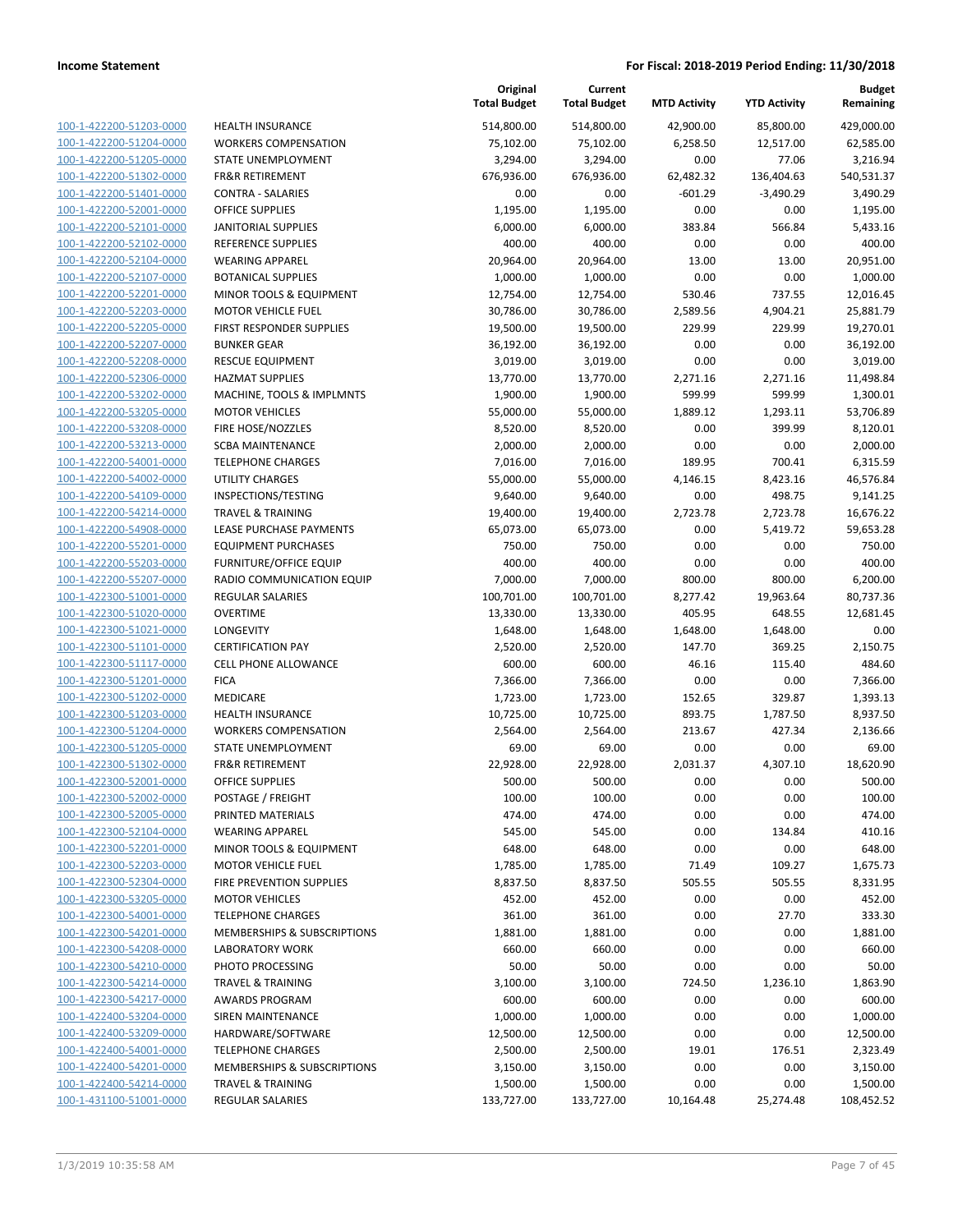| 100-1-431100-51021-0000        |
|--------------------------------|
| 100-1-431100-51116-0000        |
| 100-1-431100-51117-0000        |
| 100-1-431100-51201-0000        |
| 100-1-431100-51202-0000        |
| 100-1-431100-51203-0000        |
| 100-1-431100-51204-0000        |
| 100-1-431100-51205-0000        |
| 100-1-431100-51301-0000        |
| 100-1-431100-52001-0000        |
| 100-1-431100-52002-0000        |
| 100-1-431100-52103-0000        |
| 100-1-431100-53201-0000        |
| 100-1-431100-53205-0000        |
| <u>100-1-431100-54001-0000</u> |
| 100-1-431100-54002-0000        |
| 100-1-431100-54101-0000        |
| 100-1-431100-54201-0000        |
| 100-1-431100-54214-0000        |
| 100-1-431200-51001-0000        |
| 100-1-431200-51020-0000        |
| 100-1-431200-51021-0000        |
| 100-1-431200-51101-0000        |
| 100-1-431200-51117-0000        |
| 100-1-431200-51201-0000        |
| 100-1-431200-51202-0000        |
| 100-1-431200-51203-0000        |
|                                |
| 100-1-431200-51204-0000        |
| 100-1-431200-51205-0000        |
| <u>100-1-431200-51301-0000</u> |
| 100-1-431200-52001-0000        |
| 100-1-431200-52002-0000        |
| 100-1-431200-52103-0000        |
| 100-1-431200-52104-0000        |
| <u>100-1-431200-52106-0000</u> |
| 100-1-431200-52107-0000        |
| 100-1-431200-52201-0000        |
| 100-1-431200-52203-0000        |
| 100-1-431200-52302-0000        |
| 100-1-431200-52303-0000        |
| 100-1-431200-53202-0000        |
| <u>100-1-431200-53205-0000</u> |
| 100-1-431200-53207-0000        |
| <u>100-1-431200-53301-0000</u> |
| <u>100-1-431200-53303-0000</u> |
| <u>100-1-431200-53305-0000</u> |
| <u>100-1-431200-53308-0000</u> |
| 100-1-431200-54001-0000        |
| <u>100-1-431200-54002-0000</u> |
| <u>100-1-431200-54201-0000</u> |
| 100-1-431200-54214-0000        |
| <u>100-1-431600-51001-0000</u> |
| <u>100-1-431600-51020-0000</u> |
| 100-1-431600-51021-0000        |
| <u>100-1-431600-51101-0000</u> |
| <u>100-1-431600-51201-0000</u> |
|                                |
| <u>100-1-431600-51202-0000</u> |
| <u>100-1-431600-51203-0000</u> |
| 100-1-431600-51204-0000        |

|                                                    |                                                         | Original<br><b>Total Budget</b> | Current<br><b>Total Budget</b> | <b>MTD Activity</b> | <b>YTD Activity</b>   | <b>Budget</b><br>Remaining |
|----------------------------------------------------|---------------------------------------------------------|---------------------------------|--------------------------------|---------------------|-----------------------|----------------------------|
| 100-1-431100-51021-0000                            | LONGEVITY                                               | 486.00                          | 486.00                         | 486.00              | 486.00                | 0.00                       |
| 100-1-431100-51116-0000                            | <b>CAR ALLOWANCE</b>                                    | 4,200.00                        | 4,200.00                       | 323.08              | 807.70                | 3,392.30                   |
| 100-1-431100-51117-0000                            | <b>CELL PHONE ALLOWANCE</b>                             | 852.00                          | 852.00                         | 32.30               | 80.75                 | 771.25                     |
| 100-1-431100-51201-0000                            | <b>FICA</b>                                             | 8,859.00                        | 8,859.00                       | 665.47              | 1,581.96              | 7,277.04                   |
| 100-1-431100-51202-0000                            | <b>MEDICARE</b>                                         | 2,019.00                        | 2,019.00                       | 155.64              | 369.98                | 1,649.02                   |
| 100-1-431100-51203-0000                            | <b>HEALTH INSURANCE</b>                                 | 21,450.00                       | 21,450.00                      | 1,787.50            | 3,575.00              | 17,875.00                  |
| 100-1-431100-51204-0000                            | <b>WORKERS COMPENSATION</b>                             | 381.00                          | 381.00                         | 31.75               | 63.50                 | 317.50                     |
| 100-1-431100-51205-0000                            | <b>STATE UNEMPLOYMENT</b>                               | 137.00                          | 137.00                         | 0.00                | 0.00                  | 137.00                     |
| 100-1-431100-51301-0000                            | <b>TMRS</b>                                             | 15,598.00                       | 15,598.00                      | 1,278.89            | 3,096.63              | 12,501.37                  |
| 100-1-431100-52001-0000                            | <b>OFFICE SUPPLIES</b>                                  | 600.00                          | 600.00                         | 159.40              | 159.40                | 440.60                     |
| 100-1-431100-52002-0000                            | POSTAGE / FREIGHT                                       | 200.00                          | 200.00                         | 0.00                | 0.00                  | 200.00                     |
| 100-1-431100-52103-0000                            | <b>MEETING SUPPLIES</b>                                 | 100.00                          | 100.00                         | 0.00                | 0.00                  | 100.00                     |
| 100-1-431100-53201-0000                            | <b>FURNITURE &amp; OFFICE EQUIPMENT</b>                 | 100.00                          | 100.00                         | 0.00                | 0.00                  | 100.00                     |
| 100-1-431100-53205-0000                            | <b>MOTOR VEHICLES</b>                                   | 259.00                          | 259.00                         | 0.00                | 0.00                  | 259.00                     |
| 100-1-431100-54001-0000                            | <b>TELEPHONE CHARGES</b>                                | 3,423.00                        | 3,423.00                       | 16.25               | 181.63                | 3,241.37                   |
| 100-1-431100-54002-0000                            | UTILITY CHARGES                                         | 1,391.00                        | 1,391.00                       | 78.93               | 90.60                 | 1,300.40                   |
| 100-1-431100-54101-0000                            | PROFESSIONAL SERVICES                                   | 1,000.00                        | 1,000.00                       | 20.00               | 20.00                 | 980.00                     |
| 100-1-431100-54201-0000<br>100-1-431100-54214-0000 | MEMBERSHIPS & SUBSCRIPTIONS                             | 600.00                          | 600.00                         | 0.00                | 0.00                  | 600.00                     |
| 100-1-431200-51001-0000                            | <b>TRAVEL &amp; TRAINING</b><br><b>REGULAR SALARIES</b> | 2,400.00<br>360,067.00          | 2,400.00<br>360,067.00         | 0.00                | 0.00                  | 2,400.00                   |
| 100-1-431200-51020-0000                            | <b>OVERTIME</b>                                         | 13,737.00                       | 13,737.00                      | 25,999.43<br>561.62 | 64,353.67<br>1,797.87 | 295,713.33<br>11,939.13    |
| 100-1-431200-51021-0000                            | LONGEVITY                                               | 6,800.00                        | 6,800.00                       | 6,674.00            | 6,674.00              | 126.00                     |
| 100-1-431200-51101-0000                            | <b>CERTIFICATION PAY</b>                                | 600.00                          | 600.00                         | 0.00                | 0.00                  | 600.00                     |
| 100-1-431200-51117-0000                            | <b>CELL PHONE ALLOWANCE</b>                             | 1,824.00                        | 1,824.00                       | 33.22               | 83.05                 | 1,740.95                   |
| 100-1-431200-51201-0000                            | <b>FICA</b>                                             | 23,748.00                       | 23,748.00                      | 1,977.34            | 4,216.02              | 19,531.98                  |
| 100-1-431200-51202-0000                            | MEDICARE                                                | 5,554.00                        | 5,554.00                       | 462.43              | 985.99                | 4,568.01                   |
| 100-1-431200-51203-0000                            | <b>HEALTH INSURANCE</b>                                 | 117,975.00                      | 117,975.00                     | 9,831.25            | 19,662.50             | 98,312.50                  |
| 100-1-431200-51204-0000                            | <b>WORKERS COMPENSATION</b>                             | 24,546.00                       | 24,546.00                      | 2,045.50            | 4,091.00              | 20,455.00                  |
| 100-1-431200-51205-0000                            | STATE UNEMPLOYMENT                                      | 755.00                          | 755.00                         | 0.00                | 13.74                 | 741.26                     |
| 100-1-431200-51301-0000                            | <b>TMRS</b>                                             | 42,899.00                       | 42,899.00                      | 3,865.78            | 8,472.00              | 34,427.00                  |
| 100-1-431200-52001-0000                            | <b>OFFICE SUPPLIES</b>                                  | 348.50                          | 348.50                         | 0.00                | 0.00                  | 348.50                     |
| 100-1-431200-52002-0000                            | POSTAGE / FREIGHT                                       | 20.00                           | 20.00                          | 0.00                | 0.00                  | 20.00                      |
| 100-1-431200-52103-0000                            | <b>MEETING SUPPLIES</b>                                 | 709.11                          | 709.11                         | 0.00                | 0.00                  | 709.11                     |
| 100-1-431200-52104-0000                            | <b>WEARING APPAREL</b>                                  | 8,000.00                        | 8,000.00                       | 1,241.70            | 1,351.69              | 6,648.31                   |
| 100-1-431200-52106-0000                            | <b>CHEMICAL SUPPLIES</b>                                | 2,002.90                        | 2,002.90                       | 240.00              | 240.00                | 1,762.90                   |
| 100-1-431200-52107-0000                            | <b>BOTANICAL SUPPLIES</b>                               | 449.99                          | 449.99                         | 0.00                | 0.00                  | 449.99                     |
| 100-1-431200-52201-0000                            | MINOR TOOLS & EQUIPMENT                                 | 7,718.65                        | 7,718.65                       | 996.59              | 996.59                | 6,722.06                   |
| 100-1-431200-52203-0000                            | <b>MOTOR VEHICLE FUEL</b>                               | 35,291.00                       | 35,291.00                      | 2,971.07            | 5,414.44              | 29,876.56                  |
| 100-1-431200-52302-0000                            | <b>MEDICAL SUPPLIES</b>                                 | 150.00                          | 150.00                         | 0.00                | 0.00                  | 150.00                     |
| 100-1-431200-52303-0000                            | <b>TRAINING SUPPLIES</b>                                | 212.99                          | 212.99                         | 0.00                | 0.00                  | 212.99                     |
| 100-1-431200-53202-0000                            | MACHINE, TOOLS & IMPLMNTS                               | 3,599.99                        | 3,599.99                       | 14.98               | 14.98                 | 3,585.01                   |
| 100-1-431200-53205-0000                            | <b>MOTOR VEHICLES</b>                                   | 37,000.00                       | 37,000.00                      | 1,294.83            | 2,487.77              | 34,512.23                  |
| 100-1-431200-53207-0000                            | RADIO/COMMUNICATIONS                                    | 5,930.00                        | 5,930.00                       | 0.00                | 0.00                  | 5,930.00                   |
| 100-1-431200-53301-0000                            | SIDEWALKS, CURBS, & GUTTERS                             | 8,000.00                        | 8,000.00                       | 198.24              | 198.24                | 7,801.76                   |
| 100-1-431200-53303-0000                            | MAINT - STREET /ALLEY/APRN/RNWY                         | 60,000.00                       | 60,000.00                      | 1,841.40            | 2,785.22              | 57,214.78                  |
| 100-1-431200-53305-0000                            | <b>BRIDGES &amp; CULVERTS</b>                           | 7,012.80                        | 7,012.80                       | 0.00                | 0.00                  | 7,012.80                   |
| 100-1-431200-53308-0000                            | <b>STORM SEWERS</b>                                     | 5,071.53                        | 5,071.53                       | 0.00                | 0.00                  | 5,071.53                   |
| 100-1-431200-54001-0000                            | <b>TELEPHONE CHARGES</b>                                | 1,908.00                        | 1,908.00                       | 0.00                | 146.40                | 1,761.60                   |
| 100-1-431200-54002-0000                            | <b>UTILITY CHARGES</b>                                  | 7,997.00                        | 7,997.00                       | 531.01              | 1,046.85              | 6,950.15                   |
| 100-1-431200-54201-0000                            | <b>MEMBERSHIPS &amp; SUBSCRIPTIONS</b>                  | 798.00                          | 798.00                         | 0.00                | 0.00                  | 798.00                     |
| 100-1-431200-54214-0000                            | TRAVEL & TRAINING                                       | 330.30                          | 330.30                         | 0.00                | 0.00                  | 330.30                     |
| 100-1-431600-51001-0000                            | REGULAR SALARIES                                        | 71,913.00                       | 71,913.00                      | 5,567.53            | 13,794.57             | 58,118.43                  |
| 100-1-431600-51020-0000                            | <b>OVERTIME</b>                                         | 7,979.00                        | 7,979.00                       | 480.64              | 661.54                | 7,317.46                   |
| 100-1-431600-51021-0000                            | LONGEVITY                                               | 2,796.00                        | 2,796.00                       | 2,796.00            | 2,796.00              | 0.00                       |
| 100-1-431600-51101-0000                            | <b>CERTIFICATION PAY</b>                                | 1,200.00                        | 1,200.00                       | 46.16               | 115.40                | 1,084.60                   |
| 100-1-431600-51201-0000                            | <b>FICA</b>                                             | 5,201.00                        | 5,201.00                       | 540.05              | 1,042.20              | 4,158.80                   |
| 100-1-431600-51202-0000                            | MEDICARE                                                | 1,216.00                        | 1,216.00                       | 126.30              | 243.74                | 972.26                     |
| 100-1-431600-51203-0000<br>100-1-431600-51204-0000 | <b>HEALTH INSURANCE</b>                                 | 21,450.00                       | 21,450.00                      | 1,787.50            | 3,575.00              | 17,875.00                  |
|                                                    | <b>WORKERS COMPENSATION</b>                             | 5,376.00                        | 5,376.00                       | 448.00              | 896.00                | 4,480.00                   |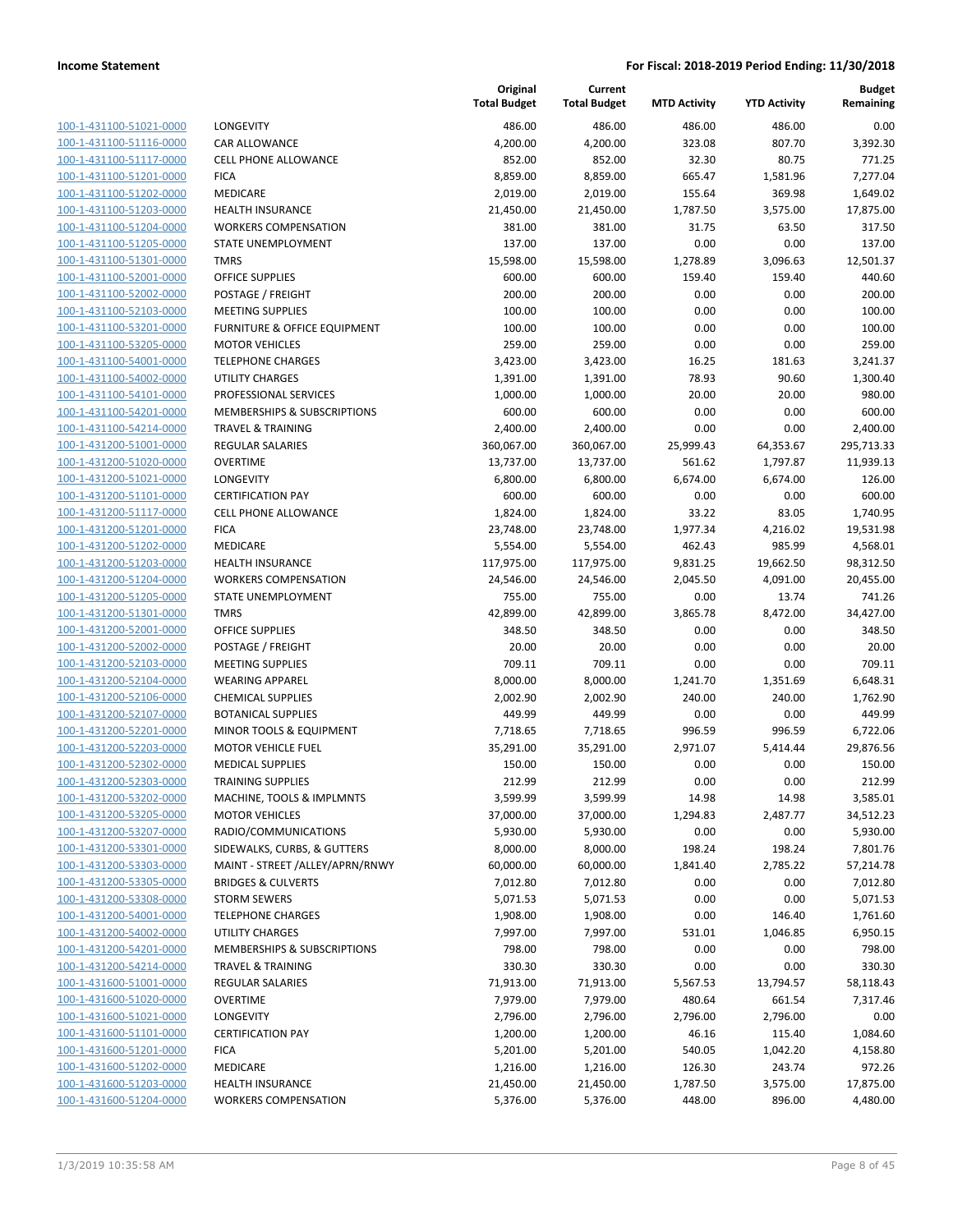| 100-1-431600-51205-0000        |
|--------------------------------|
| 100-1-431600-51301-0000        |
| 100-1-431600-52001-0000        |
| <u>100-1-431600-52104-0000</u> |
| 100-1-431600-52106-0000        |
|                                |
| 100-1-431600-52201-0000        |
| 100-1-431600-52203-0000        |
| 100-1-431600-53202-0000        |
| 100-1-431600-53205-0000        |
| 100-1-431600-53207-0000        |
| 100-1-431600-53303-0000        |
|                                |
| 100-1-431600-54001-0000        |
| 100-1-431600-54002-0000        |
| <u>100-1-431600-54214-0000</u> |
| 100-1-431700-51001-0000        |
| 100-1-431700-51020-0000        |
| 100-1-431700-51021-0000        |
|                                |
| 100-1-431700-51117-0000        |
| 100-1-431700-51201-0000        |
| 100-1-431700-51202-0000        |
| 100-1-431700-51203-0000        |
| 100-1-431700-51204-0000        |
| 100-1-431700-51205-0000        |
| 100-1-431700-51301-0000        |
| 100-1-431700-52001-0000        |
|                                |
| 100-1-431700-52002-0000        |
| 100-1-431700-52104-0000        |
| 100-1-431700-52201-0000        |
| 100-1-431700-52203-0000        |
| 100-1-431700-52303-0000        |
| 100-1-431700-53201-0000        |
| 100-1-431700-53205-0000        |
| 100-1-431700-53207-0000        |
| 100-1-431700-54001-0000        |
|                                |
| 100-1-431700-54002-0000        |
| 100-1-431700-54201-0000        |
| 100-1-431700-54212-0000        |
| 100-1-431700-54214-0000        |
| 100-1-431700-54410-0000        |
| 100-1-441100-51001-0000        |
| 100-1-441100-51020-0000        |
| 100-1-441100-51021-0000        |
| <u>100-1-441100-51102-0000</u> |
|                                |
| <u>100-1-441100-51117-0000</u> |
| 100-1-441100-51201-0000        |
| <u>100-1-441100-51202-0000</u> |
| 100-1-441100-51203-0000        |
| <u>100-1-441100-51204-0000</u> |
| <u>100-1-441100-51205-0000</u> |
| 100-1-441100-51301-0000        |
| 100-1-441100-52001-0000        |
| 100-1-441100-52002-0000        |
|                                |
| 100-1-441100-52005-0000        |
| <u>100-1-441100-54001-0000</u> |
| <u>100-1-441100-54002-0000</u> |
| 100-1-441100-54214-0000        |
| 100-1-441200-51001-0000        |
| <u>100-1-441200-51021-0000</u> |
|                                |
| <u>100-1-441200-51101-0000</u> |

|                                                    |                                                        | Original<br><b>Total Budget</b> | Current<br><b>Total Budget</b> | <b>MTD Activity</b> | <b>YTD Activity</b> | <b>Budget</b><br>Remaining |
|----------------------------------------------------|--------------------------------------------------------|---------------------------------|--------------------------------|---------------------|---------------------|----------------------------|
| 100-1-431600-51205-0000                            | STATE UNEMPLOYMENT                                     | 137.00                          | 137.00                         | 0.00                | 0.00                | 137.00                     |
| 100-1-431600-51301-0000                            | <b>TMRS</b>                                            | 9,395.00                        | 9,395.00                       | 1,033.06            | 2,018.10            | 7,376.90                   |
| 100-1-431600-52001-0000                            | <b>OFFICE SUPPLIES</b>                                 | 278.38                          | 278.38                         | 0.00                | 0.00                | 278.38                     |
| 100-1-431600-52104-0000                            | <b>WEARING APPAREL</b>                                 | 2,617.40                        | 2,617.40                       | 641.63              | 751.62              | 1,865.78                   |
| 100-1-431600-52106-0000                            | <b>CHEMICAL SUPPLIES</b>                               | 326.66                          | 326.66                         | 0.00                | 0.00                | 326.66                     |
| 100-1-431600-52201-0000                            | MINOR TOOLS & EQUIPMENT                                | 3,529.84                        | 3,529.84                       | 751.96              | 751.96              | 2,777.88                   |
| 100-1-431600-52203-0000                            | <b>MOTOR VEHICLE FUEL</b>                              | 4,200.00                        | 4,200.00                       | 301.45              | 659.80              | 3,540.20                   |
| 100-1-431600-53202-0000                            | MACHINE, TOOLS & IMPLMNTS                              | 3,998.75                        | 3,998.75                       | 0.00                | 0.00                | 3,998.75                   |
| 100-1-431600-53205-0000                            | <b>MOTOR VEHICLES</b>                                  | 1,919.00                        | 1,919.00                       | 0.00                | 0.00                | 1,919.00                   |
| 100-1-431600-53207-0000                            | RADIO/COMMUNICATIONS                                   | 1,425.00                        | 1,425.00                       | 0.00                | 0.00                | 1,425.00                   |
| 100-1-431600-53303-0000                            | MAINT - STREET /ALLEY/APRN/RNWY                        | 20,001.00                       | 20,001.00                      | 1,089.82            | 1,089.82            | 18,911.18                  |
| 100-1-431600-54001-0000<br>100-1-431600-54002-0000 | <b>TELEPHONE CHARGES</b>                               | 848.00                          | 848.00                         | 36.25               | 127.89              | 720.11                     |
| 100-1-431600-54214-0000                            | <b>UTILITY CHARGES</b><br><b>TRAVEL &amp; TRAINING</b> | 357,457.00                      | 357,457.00                     | 26,786.82           | 52,694.28           | 304,762.72                 |
| 100-1-431700-51001-0000                            | <b>REGULAR SALARIES</b>                                | 395.00<br>110,615.00            | 395.00<br>110,615.00           | 0.00<br>8,508.17    | 0.00<br>21,107.13   | 395.00<br>89,507.87        |
| 100-1-431700-51020-0000                            | <b>OVERTIME</b>                                        | 336.00                          | 336.00                         | 0.00                | 0.00                | 336.00                     |
| 100-1-431700-51021-0000                            | LONGEVITY                                              | 1,890.00                        | 1,890.00                       | 1,890.00            | 1,890.00            | 0.00                       |
| 100-1-431700-51117-0000                            | <b>CELL PHONE ALLOWANCE</b>                            | 420.00                          | 420.00                         | 32.30               | 80.75               | 339.25                     |
| 100-1-431700-51201-0000                            | <b>FICA</b>                                            | 7,022.00                        | 7,022.00                       | 623.54              | 1,338.12            | 5,683.88                   |
| 100-1-431700-51202-0000                            | <b>MEDICARE</b>                                        | 1,642.00                        | 1,642.00                       | 145.84              | 312.97              | 1,329.03                   |
| 100-1-431700-51203-0000                            | <b>HEALTH INSURANCE</b>                                | 21,450.00                       | 21,450.00                      | 1,787.50            | 3,575.00            | 17,875.00                  |
| 100-1-431700-51204-0000                            | <b>WORKERS COMPENSATION</b>                            | 702.00                          | 702.00                         | 58.50               | 117.00              | 585.00                     |
| 100-1-431700-51205-0000                            | STATE UNEMPLOYMENT                                     | 137.00                          | 137.00                         | 0.00                | 0.00                | 137.00                     |
| 100-1-431700-51301-0000                            | <b>TMRS</b>                                            | 12,685.00                       | 12,685.00                      | 1,212.02            | 2,681.64            | 10,003.36                  |
| 100-1-431700-52001-0000                            | <b>OFFICE SUPPLIES</b>                                 | 1,700.00                        | 1,700.00                       | 46.13               | 46.13               | 1,653.87                   |
| 100-1-431700-52002-0000                            | POSTAGE / FREIGHT                                      | 50.00                           | 50.00                          | 0.00                | 0.00                | 50.00                      |
| 100-1-431700-52104-0000                            | <b>WEARING APPAREL</b>                                 | 850.00                          | 850.00                         | 123.96              | 123.96              | 726.04                     |
| 100-1-431700-52201-0000                            | MINOR TOOLS & EQUIPMENT                                | 700.00                          | 700.00                         | 6.00                | 16.34               | 683.66                     |
| 100-1-431700-52203-0000                            | <b>MOTOR VEHICLE FUEL</b>                              | 3,200.00                        | 3,200.00                       | 445.54              | 726.56              | 2,473.44                   |
| 100-1-431700-52303-0000                            | <b>TRAINING SUPPLIES</b>                               | 350.00                          | 350.00                         | 0.00                | 0.00                | 350.00                     |
| 100-1-431700-53201-0000                            | FURNITURE & OFFICE EQUIPMENT                           | 1,000.00                        | 1,000.00                       | 0.00                | 0.00                | 1,000.00                   |
| 100-1-431700-53205-0000                            | <b>MOTOR VEHICLES</b>                                  | 1,100.00                        | 1,100.00                       | 22.09               | 22.09               | 1,077.91                   |
| 100-1-431700-53207-0000                            | RADIO/COMMUNICATIONS                                   | 200.00                          | 200.00                         | 0.00                | 0.00                | 200.00                     |
| 100-1-431700-54001-0000                            | <b>TELEPHONE CHARGES</b>                               | 1,400.00                        | 1,400.00                       | 21.25               | 125.59              | 1,274.41                   |
| 100-1-431700-54002-0000                            | <b>UTILITY CHARGES</b>                                 | 1,391.00                        | 1,391.00                       | 78.92               | 90.59               | 1,300.41                   |
| 100-1-431700-54201-0000                            | MEMBERSHIPS & SUBSCRIPTIONS                            | 700.00                          | 700.00                         | 0.00                | 0.00                | 700.00                     |
| 100-1-431700-54212-0000                            | <b>PRINTING</b>                                        | 200.00                          | 200.00                         | 0.00                | 0.00                | 200.00                     |
| 100-1-431700-54214-0000                            | <b>TRAVEL &amp; TRAINING</b>                           | 1,000.00                        | 1,000.00                       | 0.00                | 0.00                | 1,000.00                   |
| 100-1-431700-54410-0000<br>100-1-441100-51001-0000 | PERMITS/FEES<br><b>REGULAR SALARIES</b>                | 200.00<br>130,427.00            | 200.00<br>130,427.00           | 0.00<br>5,047.04    | 0.00<br>12,516.55   | 200.00<br>117,910.45       |
| 100-1-441100-51020-0000                            | <b>OVERTIME</b>                                        | 1,054.00                        | 1,054.00                       | 0.00                | 0.00                | 1,054.00                   |
| 100-1-441100-51021-0000                            | LONGEVITY                                              | 780.00                          | 780.00                         | 762.00              | 762.00              | 18.00                      |
| 100-1-441100-51102-0000                            | <b>BILINGUAL PAY</b>                                   | 1,200.00                        | 1,200.00                       | 92.32               | 230.80              | 969.20                     |
| 100-1-441100-51117-0000                            | CELL PHONE ALLOWANCE                                   | 960.00                          | 960.00                         | 0.00                | 0.00                | 960.00                     |
| 100-1-441100-51201-0000                            | <b>FICA</b>                                            | 8,334.00                        | 8,334.00                       | 348.57              | 768.34              | 7,565.66                   |
| 100-1-441100-51202-0000                            | MEDICARE                                               | 1,949.00                        | 1,949.00                       | 81.52               | 179.69              | 1,769.31                   |
| 100-1-441100-51203-0000                            | <b>HEALTH INSURANCE</b>                                | 32,175.00                       | 32,175.00                      | 2,681.25            | 5,362.50            | 26,812.50                  |
| 100-1-441100-51204-0000                            | <b>WORKERS COMPENSATION</b>                            | 682.00                          | 682.00                         | 56.83               | 113.66              | 568.34                     |
| 100-1-441100-51205-0000                            | STATE UNEMPLOYMENT                                     | 206.00                          | 206.00                         | 0.00                | 0.00                | 206.00                     |
| 100-1-441100-51301-0000                            | <b>TMRS</b>                                            | 15,055.00                       | 15,055.00                      | 685.73              | 1,569.76            | 13,485.24                  |
| 100-1-441100-52001-0000                            | OFFICE SUPPLIES                                        | 1,600.00                        | 1,600.00                       | 210.52              | 210.52              | 1,389.48                   |
| 100-1-441100-52002-0000                            | POSTAGE / FREIGHT                                      | 800.00                          | 800.00                         | 0.00                | 1.66                | 798.34                     |
| 100-1-441100-52005-0000                            | PRINTED MATERIALS                                      | 302.74                          | 302.74                         | 41.39               | 41.39               | 261.35                     |
| 100-1-441100-54001-0000                            | <b>TELEPHONE CHARGES</b>                               | 2,684.00                        | 2,684.00                       | 172.00              | 265.74              | 2,418.26                   |
| 100-1-441100-54002-0000                            | UTILITY CHARGES                                        | 1,391.00                        | 1,391.00                       | 78.93               | 90.60               | 1,300.40                   |
| 100-1-441100-54214-0000                            | <b>TRAVEL &amp; TRAINING</b>                           | 1,000.00                        | 1,000.00                       | 0.00                | 0.00                | 1,000.00                   |
| 100-1-441200-51001-0000                            | <b>REGULAR SALARIES</b>                                | 54,080.00                       | 54,080.00                      | 4,160.00            | 10,320.00           | 43,760.00                  |
| 100-1-441200-51021-0000                            | LONGEVITY                                              | 294.00                          | 294.00                         | 294.00              | 294.00              | 0.00                       |
| 100-1-441200-51101-0000                            | <b>CERTIFICATION PAY</b>                               | 1,200.00                        | 1,200.00                       | 0.00                | 0.00                | 1,200.00                   |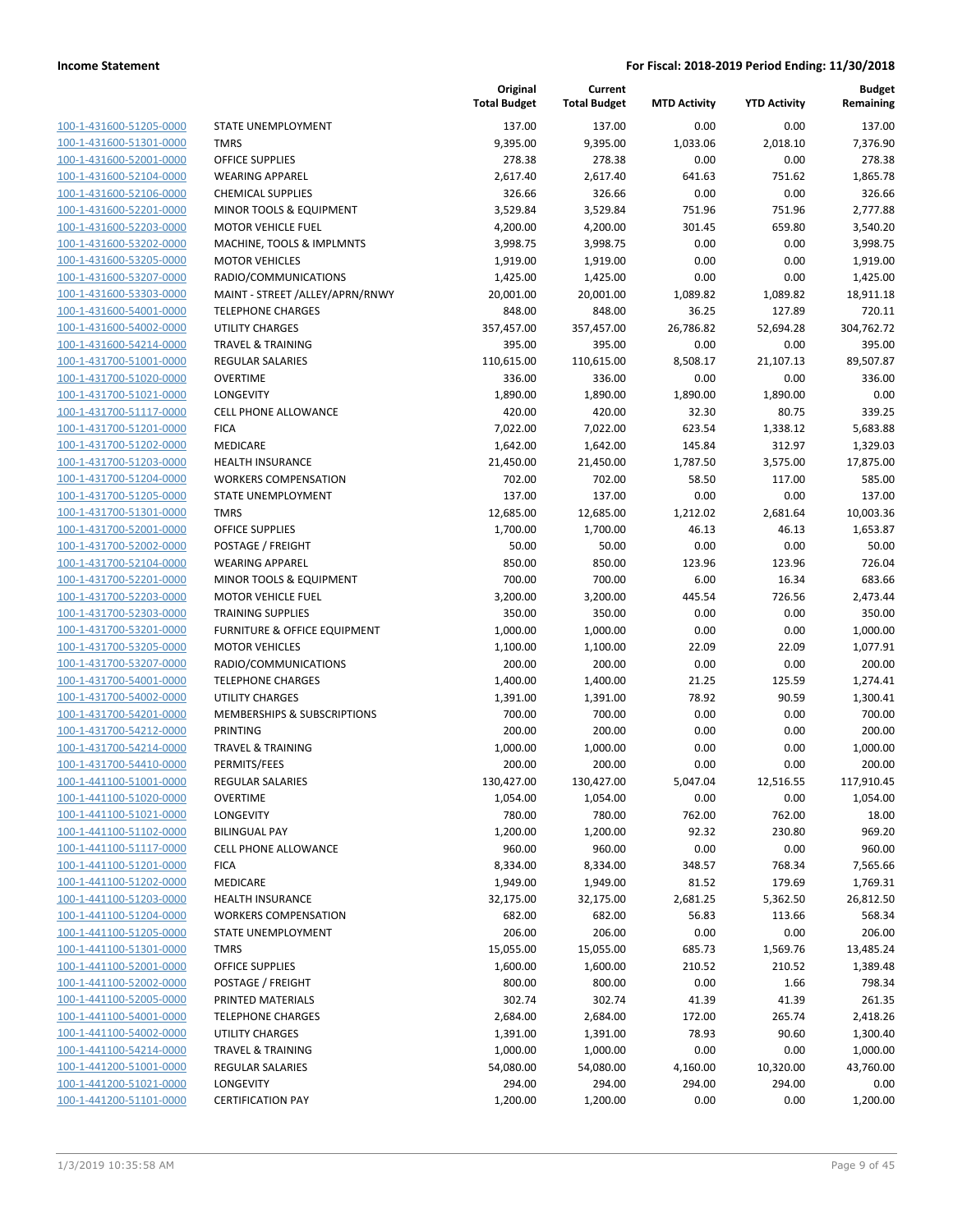| 100-1-441200-51117-0000                                   |
|-----------------------------------------------------------|
| 100-1-441200-51201-0000                                   |
| 100-1-441200-51202-0000                                   |
| 100-1-441200-51203-0000                                   |
| 100-1-441200-51204-0000                                   |
| 100-1-441200-51205-0000                                   |
| 100-1-441200-51301-0000                                   |
| 100-1-441200-52102-0000                                   |
| 100-1-441200-52104-0000                                   |
| 100-1-441200-54201-0000                                   |
| 100-1-441200-54214-0000                                   |
| 100-1-441300-51001-0000                                   |
| 100-1-441300-51021-0000                                   |
| 100-1-441300-51101-0000                                   |
| 100-1-441300-51117-0000                                   |
| 100-1-441300-51201-0000                                   |
| 100-1-441300-51202-0000                                   |
| 100-1-441300-51203-0000                                   |
| 100-1-441300-51204-0000                                   |
| 100-1-441300-51205-0000                                   |
| 100-1-441300-51301-0000                                   |
| 100-1-441300-52002-0000                                   |
| 100-1-441300-52005-0000                                   |
| 100-1-441300-52102-0000                                   |
|                                                           |
| 100-1-441300-52104-0000                                   |
| 100-1-441300-52201-0000                                   |
| 100-1-441300-52203-0000                                   |
| 100-1-441300-53205-0000                                   |
| 100-1-441300-54001-0000                                   |
| 100-1-441300-54002-0000                                   |
| 100-1-441300-54201-0000                                   |
| 100-1-441300-54214-0000                                   |
| 100-1-441300-54410-0000                                   |
| 100-1-443200-51001-0000                                   |
| 100-1-443200-51020-0000                                   |
| 100-1-443200-51021-0000                                   |
| 100-1-443200-51102-0000                                   |
| 100-1-443200-51117-0000                                   |
| 100-1-443200-51201-0000                                   |
| 100-1-443200-51202-0000                                   |
| 100-1-443200-51203-0000                                   |
| <u>100-1-443200-51204-0000</u>                            |
| 100-1-443200-51205-0000                                   |
| 100-1-443200-51301-0000                                   |
| 100-1-443200-52001-0000                                   |
| <u>100-1-443200-52002-0000</u>                            |
| <u>100-1-443200-52101-0000</u>                            |
| <u>100-1-443200-52104-0000</u>                            |
| <u>100-1-443200-52106-0000</u>                            |
| <u>100-1-443200-52108-0000</u>                            |
| 100-1-443200-52201-0000                                   |
| <u>100-1-443200-52203-0000</u>                            |
| 100-1-443200-53202-0000                                   |
| 100-1-443200-53205-0000                                   |
| <u>100-1-443200-54001-0000</u>                            |
| <u>100-1-443200-54002-0000</u>                            |
|                                                           |
| <u>100-1-443200-54107-0000</u>                            |
| <u>100-1-443200-54108-0000</u><br>100-1-443200-54214-0000 |
|                                                           |

|                                                    |                                  | Original<br><b>Total Budget</b> | Current<br><b>Total Budget</b> | <b>MTD Activity</b> | <b>YTD Activity</b> | <b>Budget</b><br>Remaining |
|----------------------------------------------------|----------------------------------|---------------------------------|--------------------------------|---------------------|---------------------|----------------------------|
| 100-1-441200-51117-0000                            | <b>CELL PHONE ALLOWANCE</b>      | 432.00                          | 432.00                         | 0.00                | 0.00                | 432.00                     |
| 100-1-441200-51201-0000                            | <b>FICA</b>                      | 3,472.00                        | 3,472.00                       | 263.33              | 606.51              | 2,865.49                   |
| 100-1-441200-51202-0000                            | MEDICARE                         | 812.00                          | 812.00                         | 61.58               | 141.83              | 670.17                     |
| 100-1-441200-51203-0000                            | <b>HEALTH INSURANCE</b>          | 10,725.00                       | 10,725.00                      | 893.75              | 1,787.50            | 8,937.50                   |
| 100-1-441200-51204-0000                            | <b>WORKERS COMPENSATION</b>      | 347.00                          | 347.00                         | 28.92               | 57.84               | 289.16                     |
| 100-1-441200-51205-0000                            | <b>STATE UNEMPLOYMENT</b>        | 69.00                           | 69.00                          | 0.00                | 0.00                | 69.00                      |
| 100-1-441200-51301-0000                            | <b>TMRS</b>                      | 6,273.00                        | 6,273.00                       | 517.56              | 1,233.36            | 5,039.64                   |
| 100-1-441200-52102-0000                            | <b>BOOKS / REF SUPPLIES</b>      | 750.00                          | 750.00                         | 0.00                | 0.00                | 750.00                     |
| 100-1-441200-52104-0000                            | <b>WEARING APPAREL</b>           | 500.04                          | 500.04                         | 0.00                | 0.00                | 500.04                     |
| 100-1-441200-54201-0000                            | MEMBERSHIPS & SUBSCRIPTIONS      | 250.00                          | 250.00                         | 0.00                | 0.00                | 250.00                     |
| 100-1-441200-54214-0000                            | <b>TRAVEL &amp; TRAINING</b>     | 1,000.00                        | 1,000.00                       | 0.00                | 0.00                | 1,000.00                   |
| 100-1-441300-51001-0000                            | <b>REGULAR SALARIES</b>          | 262,511.00                      | 262,511.00                     | 20,194.73           | 50,097.69           | 212,413.31                 |
| 100-1-441300-51021-0000                            | LONGEVITY                        | 2,640.00                        | 2,640.00                       | 2,640.00            | 2,640.00            | 0.00                       |
| 100-1-441300-51101-0000                            | <b>CERTIFICATION PAY</b>         | 3,600.00                        | 3,600.00                       | 184.62              | 461.55              | 3,138.45                   |
| 100-1-441300-51117-0000                            | <b>CELL PHONE ALLOWANCE</b>      | 1,824.00                        | 1,824.00                       | 98.74               | 246.85              | 1,577.15                   |
| 100-1-441300-51201-0000                            | <b>FICA</b>                      | 16,776.00                       | 16,776.00                      | 1,413.65            | 3,233.05            | 13,542.95                  |
| 100-1-441300-51202-0000                            | MEDICARE                         | 3,923.00                        | 3,923.00                       | 330.61              | 756.11              | 3,166.89                   |
| 100-1-441300-51203-0000                            | <b>HEALTH INSURANCE</b>          | 53,625.00                       | 53,625.00                      | 4,468.75            | 8,937.50            | 44,687.50                  |
| 100-1-441300-51204-0000                            | <b>WORKERS COMPENSATION</b>      | 1,732.00                        | 1,732.00                       | 144.33              | 288.66              | 1,443.34                   |
| 100-1-441300-51205-0000                            | STATE UNEMPLOYMENT               | 343.00                          | 343.00                         | 0.00                | 0.00                | 343.00                     |
| 100-1-441300-51301-0000                            | <b>TMRS</b>                      | 30,304.00                       | 30,304.00                      | 2,686.32            | 6,210.44            | 24,093.56                  |
| 100-1-441300-52002-0000                            | POSTAGE / FREIGHT                | 6,000.00                        | 6,000.00                       | 0.00                | 172.12              | 5,827.88                   |
| 100-1-441300-52005-0000                            | PRINTED MATERIALS                | 1,191.35                        | 1,191.35                       | 0.00                | 0.00                | 1,191.35                   |
| 100-1-441300-52102-0000                            | <b>BOOKS / REF SUPPLIES</b>      | 1,000.00                        | 1,000.00                       | 0.00                | 0.00                | 1,000.00                   |
| 100-1-441300-52104-0000                            | <b>WEARING APPAREL</b>           | 2,400.00                        | 2,400.00                       | 0.00                | 0.00                | 2,400.00                   |
| 100-1-441300-52201-0000                            | MINOR TOOLS & EQUIPMENT          | 500.00                          | 500.00                         | 0.00                | 0.00                | 500.00                     |
| 100-1-441300-52203-0000                            | <b>MOTOR VEHICLE FUEL</b>        | 4,575.00                        | 4,575.00                       | 277.49              | 571.26              | 4,003.74                   |
| 100-1-441300-53205-0000                            | <b>MOTOR VEHICLES</b>            | 1,200.00                        | 1,200.00                       | 194.73              | 194.73              | 1,005.27                   |
| 100-1-441300-54001-0000                            | <b>TELEPHONE CHARGES</b>         | 4,004.00                        | 4,004.00                       | 126.25              | 449.11              | 3,554.89                   |
| 100-1-441300-54002-0000                            | <b>UTILITY CHARGES</b>           | 1,391.00                        | 1,391.00                       | 78.93               | 90.60               | 1,300.40                   |
| 100-1-441300-54201-0000                            | MEMBERSHIPS & SUBSCRIPTIONS      | 750.00                          | 750.00                         | 0.00                | 0.00                | 750.00                     |
| 100-1-441300-54214-0000                            | <b>TRAVEL &amp; TRAINING</b>     | 4,000.00                        | 4,000.00                       | 0.00                | 1,500.00            | 2,500.00                   |
| 100-1-441300-54410-0000<br>100-1-443200-51001-0000 | PERMITS/FEES<br>REGULAR SALARIES | 25,000.00<br>191,748.00         | 25,000.00<br>191,748.00        | 0.00<br>14,264.96   | 0.00<br>34,713.59   | 25,000.00<br>157,034.41    |
| 100-1-443200-51020-0000                            | <b>OVERTIME</b>                  | 7,191.00                        | 7,191.00                       | 785.58              | 2,112.86            | 5,078.14                   |
| 100-1-443200-51021-0000                            | LONGEVITY                        | 6,738.00                        | 6,738.00                       | 6,714.00            | 6,714.00            | 24.00                      |
| 100-1-443200-51102-0000                            | <b>BILINGUAL PAY</b>             | 600.00                          | 600.00                         | 46.16               | 115.40              | 484.60                     |
| 100-1-443200-51117-0000                            | <b>CELL PHONE ALLOWANCE</b>      | 432.00                          | 432.00                         | 33.22               | 83.05               | 348.95                     |
| 100-1-443200-51201-0000                            | <b>FICA</b>                      | 12,816.00                       | 12,816.00                      | 1,298.82            | 2,466.79            | 10,349.21                  |
| 100-1-443200-51202-0000                            | MEDICARE                         | 2,997.00                        | 2,997.00                       | 303.75              | 576.91              | 2,420.09                   |
| 100-1-443200-51203-0000                            | <b>HEALTH INSURANCE</b>          | 64,350.00                       | 64,350.00                      | 5,362.50            | 10,725.00           | 53,625.00                  |
| 100-1-443200-51204-0000                            | <b>WORKERS COMPENSATION</b>      | 7,855.00                        | 7,855.00                       | 654.58              | 1,309.16            | 6,545.84                   |
| 100-1-443200-51205-0000                            | STATE UNEMPLOYMENT               | 412.00                          | 412.00                         | 0.00                | 0.00                | 412.00                     |
| 100-1-443200-51301-0000                            | <b>TMRS</b>                      | 23,151.00                       | 23,151.00                      | 2,538.27            | 5,033.32            | 18,117.68                  |
| 100-1-443200-52001-0000                            | OFFICE SUPPLIES                  | 1,120.00                        | 1,120.00                       | 0.00                | 0.00                | 1,120.00                   |
| 100-1-443200-52002-0000                            | POSTAGE / FREIGHT                | 40.00                           | 40.00                          | 0.00                | 0.00                | 40.00                      |
| 100-1-443200-52101-0000                            | <b>JANITORIAL SUPPLIES</b>       | 2,000.00                        | 2,000.00                       | 64.91               | 64.91               | 1,935.09                   |
| 100-1-443200-52104-0000                            | <b>WEARING APPAREL</b>           | 1,950.00                        | 1,950.00                       | 0.00                | 0.00                | 1,950.00                   |
| 100-1-443200-52106-0000                            | <b>CHEMICAL SUPPLIES</b>         | 18,000.00                       | 18,000.00                      | 923.30              | 974.12              | 17,025.88                  |
| 100-1-443200-52108-0000                            | <b>MENAGERIE SUPPLIES</b>        | 7,500.00                        | 7,500.00                       | 1,583.79            | 1,654.43            | 5,845.57                   |
| 100-1-443200-52201-0000                            | MINOR TOOLS & EQUIPMENT          | 1,000.00                        | 1,000.00                       | 600.00              | 600.00              | 400.00                     |
| 100-1-443200-52203-0000                            | <b>MOTOR VEHICLE FUEL</b>        | 5,378.00                        | 5,378.00                       | 422.04              | 841.09              | 4,536.91                   |
| 100-1-443200-53202-0000                            | MACHINE, TOOLS & IMPLMNTS        | 2,000.00                        | 2,000.00                       | 0.00                | 0.00                | 2,000.00                   |
| 100-1-443200-53205-0000                            | <b>MOTOR VEHICLES</b>            | 246.00                          | 246.00                         | 36.00               | 36.00               | 210.00                     |
| 100-1-443200-54001-0000                            | <b>TELEPHONE CHARGES</b>         | 1,957.00                        | 1,957.00                       | 0.00                | 150.42              | 1,806.58                   |
| 100-1-443200-54002-0000                            | UTILITY CHARGES                  | 30,525.00                       | 30,525.00                      | 1,881.62            | 4,333.52            | 26,191.48                  |
| 100-1-443200-54107-0000                            | MEDICAL                          | 2,500.00                        | 2,500.00                       | 510.50              | 510.50              | 1,989.50                   |
| 100-1-443200-54108-0000                            | <b>VETERINARY SERVICES</b>       | 26,000.00                       | 26,000.00                      | 665.00              | $-1,095.00$         | 27,095.00                  |
| 100-1-443200-54214-0000                            | <b>TRAVEL &amp; TRAINING</b>     | 600.00                          | 600.00                         | 0.00                | 210.00              | 390.00                     |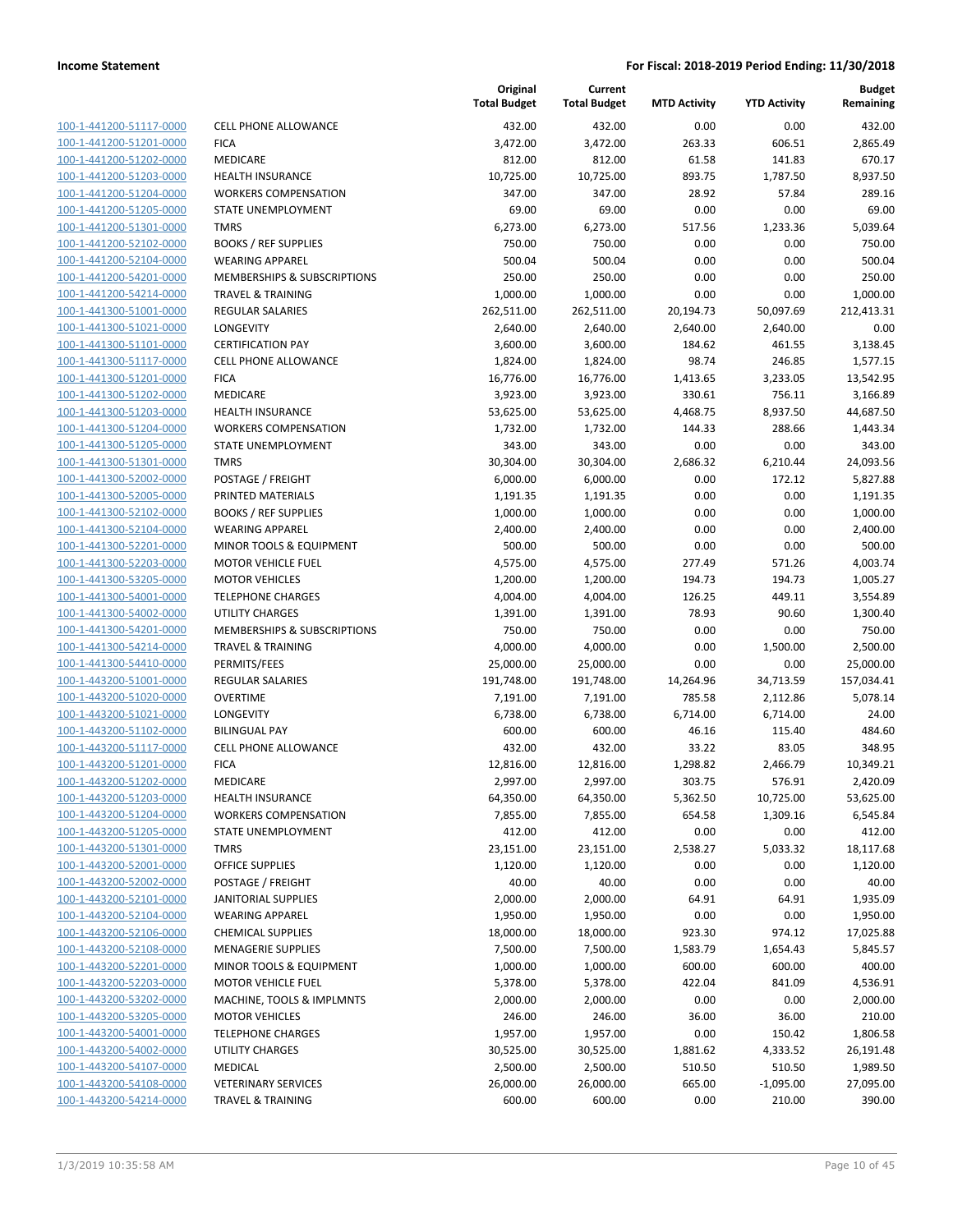**Current**

**Original**

**Budget Remaining**

|                                                    |                                                        | <b>Total Budget</b>   | <b>Total Budget</b>   | <b>MTD Activity</b> | <b>YTD Activity</b> | Remaining           |
|----------------------------------------------------|--------------------------------------------------------|-----------------------|-----------------------|---------------------|---------------------|---------------------|
| 100-1-451100-51001-0000                            | <b>REGULAR SALARIES</b>                                | 502,291.00            | 502,291.00            | 38,821.16           | 93,967.77           | 408,323.23          |
| 100-1-451100-51020-0000                            | <b>OVERTIME</b>                                        | 20,991.00             | 20,991.00             | 887.74              | 2,633.79            | 18,357.21           |
| 100-1-451100-51021-0000                            | <b>LONGEVITY</b>                                       | 5,984.00              | 5,984.00              | 5,615.00            | 5,615.00            | 369.00              |
| 100-1-451100-51101-0000                            | <b>CERTIFICATION PAY</b>                               | 4,200.00              | 4,200.00              | 276.94              | 646.19              | 3,553.81            |
| 100-1-451100-51102-0000                            | <b>BILINGUAL PAY</b>                                   | 600.00                | 600.00                | 46.16               | 115.40              | 484.60              |
| 100-1-451100-51116-0000                            | CAR ALLOWANCE                                          | 2,400.00              | 2,400.00              | 184.62              | 461.55              | 1,938.45            |
| 100-1-451100-51117-0000                            | <b>CELL PHONE ALLOWANCE</b>                            | 4,032.00              | 4,032.00              | 287.10              | 660.05              | 3,371.95            |
| 100-1-451100-51201-0000                            | <b>FICA</b>                                            | 33,511.00             | 33,511.00             | 2,792.90            | 6,188.05            | 27,322.95           |
| 100-1-451100-51202-0000                            | MEDICARE                                               | 7,837.00              | 7,837.00              | 653.18              | 1,447.21            | 6,389.79            |
| 100-1-451100-51203-0000                            | <b>HEALTH INSURANCE</b>                                | 123,338.00            | 123,338.00            | 10,278.17           | 20,556.34           | 102,781.66          |
| 100-1-451100-51204-0000                            | <b>WORKERS COMPENSATION</b>                            | 12,626.00             | 12,626.00             | 1,052.17            | 2,104.34            | 10,521.66           |
| 100-1-451100-51205-0000                            | <b>STATE UNEMPLOYMENT</b>                              | 1,259.00              | 1,259.00              | 107.30              | 245.06              | 1,013.94            |
| 100-1-451100-51301-0000                            | <b>TMRS</b>                                            | 58,266.00             | 58,266.00             | 5,358.99            | 11,936.09           | 46,329.91           |
| 100-1-451100-52001-0000                            | <b>OFFICE SUPPLIES</b>                                 | 750.00                | 750.00                | 258.10              | 258.10              | 491.90              |
| 100-1-451100-52002-0000                            | POSTAGE / FREIGHT                                      | 500.00                | 500.00                | 0.00                | 0.00                | 500.00              |
| 100-1-451100-52101-0000                            | <b>JANITORIAL SUPPLIES</b>                             | 7,030.00              | 7,030.00              | 442.76              | 442.76              | 6,587.24            |
| 100-1-451100-52104-0000                            | <b>WEARING APPAREL</b>                                 | 10,275.00             | 10,275.00             | 1,642.24            | 1,642.24            | 8,632.76            |
| 100-1-451100-52106-0000                            | <b>CHEMICAL SUPPLIES</b>                               | 6,875.00              | 6,875.00              | 0.00                | 0.00                | 6,875.00            |
| 100-1-451100-52107-0000                            | <b>BOTANICAL SUPPLIES</b>                              | 11,250.00             | 11,250.00             | 390.38              | 570.05              | 10,679.95           |
| 100-1-451100-52201-0000                            | MINOR TOOLS & EQUIPMENT                                | 11,750.00             | 11,750.00             | 698.89              | 746.74              | 11,003.26           |
| 100-1-451100-52203-0000                            | <b>MOTOR VEHICLE FUEL</b>                              | 26,250.00             | 26,250.00             | 1,664.30            | 3,321.49            | 22,928.51           |
| 100-1-451100-52401-0000                            | RECREATIONAL SUPPLIES                                  | 500.00                | 500.00                | 0.00                | 0.00                | 500.00              |
| 100-1-451100-53202-0000                            | MACHINE, TOOLS & IMPLMNTS                              | 9,091.00              | 9,091.00              | 3,673.91            | 7,218.91            | 1,872.09            |
| 100-1-451100-53205-0000                            | <b>MOTOR VEHICLES</b>                                  | 8,000.00              | 8,000.00              | 211.55              | 211.55              | 7,788.45            |
| 100-1-451100-53207-0000                            | RADIO/COMMUNICATIONS                                   | 1,360.00              | 1,360.00              | 0.00                | 0.00                | 1,360.00            |
| 100-1-451100-53402-0000                            | <b>BUILDING MAINTENANCE</b>                            | 900.00                | 900.00                | 0.00                | 0.00                | 900.00              |
| 100-1-451100-53707-0000                            | <b>MAINT - GROUNDS</b>                                 | 16,885.00             | 16,885.00             | 835.59              | 835.59              | 16,049.41           |
| 100-1-451100-53708-0000                            | <b>ATHLETIC FIELDS</b>                                 | 16,200.00             | 16,200.00             | 6,208.00            | 6,851.25            | 9,348.75            |
| 100-1-451100-53710-0000                            | PARK IMPROVEMENTS                                      | 10,550.00             | 10,550.00             | 1,802.79            | 1,916.79            | 8,633.21            |
| 100-1-451100-54001-0000                            | <b>TELEPHONE CHARGES</b>                               | 7,292.00              | 7,292.00              | 194.00              | 471.17              | 6,820.83            |
| 100-1-451100-54002-0000                            | <b>UTILITY CHARGES</b>                                 | 155,476.00            | 155,476.00            | 12,019.68           | 23,605.32           | 131,870.68          |
| 100-1-451100-54201-0000                            | MEMBERSHIPS & SUBSCRIPTIONS                            | 1,510.00              | 1,510.00              | 143.00              | 343.00              | 1,167.00            |
| 100-1-451100-54211-0000                            | ADVERTISING                                            | 4,700.00              | 4,700.00              | 1,002.87            | 1,077.87            | 3,622.13            |
| 100-1-451100-54214-0000                            | <b>TRAVEL &amp; TRAINING</b>                           | 1,000.00              | 1,000.00              | 863.80              | 863.80              | 136.20              |
| 100-1-451100-54301-0000                            | SPECIAL EVENTS                                         | 57,000.00             | 57,000.00             | 1,677.52            | 5,451.14            | 51,548.86           |
| 100-1-451100-54409-0000                            | <b>CEMETERY MAINTENANCE</b>                            | 80,700.00             | 80,700.00             | 6,725.00            | 13,450.00           | 67,250.00           |
| 100-1-455100-51001-0000                            | <b>REGULAR SALARIES</b>                                | 326,071.00            | 326,071.00            | 24,292.70           | 59,333.30           | 266,737.70          |
| 100-1-455100-51020-0000                            | <b>OVERTIME</b>                                        | 0.00                  | 0.00                  | 6.92                | 6.92                | $-6.92$             |
| 100-1-455100-51021-0000                            | LONGEVITY                                              | 3,252.00              | 3,252.00              | 3,264.00            | 3,264.00            | $-12.00$            |
| 100-1-455100-51102-0000                            | <b>BILINGUAL PAY</b>                                   | 600.00                | 600.00                | 46.16               | 115.40              | 484.60              |
| 100-1-455100-51116-0000                            | CAR ALLOWANCE                                          | 3,600.00              | 3,600.00              | 0.00                | 0.00                | 3,600.00            |
| 100-1-455100-51117-0000                            | <b>CELL PHONE ALLOWANCE</b>                            | 432.00                | 432.00                | 32.30               | 80.75               | 351.25              |
| 100-1-455100-51201-0000                            | <b>FICA</b><br><b>MEDICARE</b>                         | 20,705.00             | 20,705.00             | 1,683.78            | 3,773.48            | 16,931.52           |
| 100-1-455100-51202-0000                            |                                                        | 4,842.00              | 4,842.00              | 393.78              | 882.49              | 3,959.51            |
| 100-1-455100-51203-0000<br>100-1-455100-51204-0000 | <b>HEALTH INSURANCE</b><br><b>WORKERS COMPENSATION</b> | 42,900.00<br>1,092.00 | 42,900.00<br>1,092.00 | 3,575.00<br>91.00   | 7,150.00<br>182.00  | 35,750.00<br>910.00 |
| 100-1-455100-51205-0000                            | <b>STATE UNEMPLOYMENT</b>                              | 806.00                | 806.00                | 54.13               | 103.35              | 702.65              |
| 100-1-455100-51301-0000                            | <b>TMRS</b>                                            | 28,709.00             | 28,709.00             | 2,708.55            | 6,261.94            | 22,447.06           |
| 100-1-455100-52001-0000                            | <b>OFFICE SUPPLIES</b>                                 | 2,885.00              | 2,885.00              | 79.62               | 79.62               | 2,805.38            |
| 100-1-455100-52002-0000                            | POSTAGE / FREIGHT                                      | 75.00                 | 75.00                 | 0.00                | 0.83                | 74.17               |
| 100-1-455100-52004-0000                            | <b>COMPUTER SUPPLIES</b>                               | 75.00                 | 75.00                 | 0.00                | 0.00                | 75.00               |
| 100-1-455100-52005-0000                            | PRINTED MATERIALS                                      | 48.00                 | 48.00                 | 0.00                | 0.00                | 48.00               |
| 100-1-455100-52115-0000                            | <b>CATALOGING SUPPLIES</b>                             | 1,000.00              | 1,000.00              | 43.87               | 83.85               | 916.15              |
| 100-1-455100-52201-0000                            | MINOR TOOLS & EQUIPMENT                                | 75.00                 | 75.00                 | 0.00                | 0.00                | 75.00               |
| 100-1-455100-52402-0000                            | <b>BASIC PROGRAM EXPENSE</b>                           | 4,100.00              | 4,100.00              | 798.63              | 1,234.27            | 2,865.73            |
| 100-1-455100-53201-0000                            | FURNITURE & OFFICE EQUIPMENT                           | 629.00                | 629.00                | 0.00                | 0.00                | 629.00              |
| 100-1-455100-54001-0000                            | <b>TELEPHONE CHARGES</b>                               | 5,676.00              | 5,676.00              | 0.00                | 379.90              | 5,296.10            |
| 100-1-455100-54002-0000                            | UTILITY CHARGES                                        | 32,442.00             | 32,442.00             | 3,806.57            | 6,906.41            | 25,535.59           |
| 100-1-455100-54201-0000                            | MEMBERSHIPS & SUBSCRIPTIONS                            | 9,744.00              | 9,744.00              | 164.00              | 6,664.00            | 3,080.00            |
|                                                    |                                                        |                       |                       |                     |                     |                     |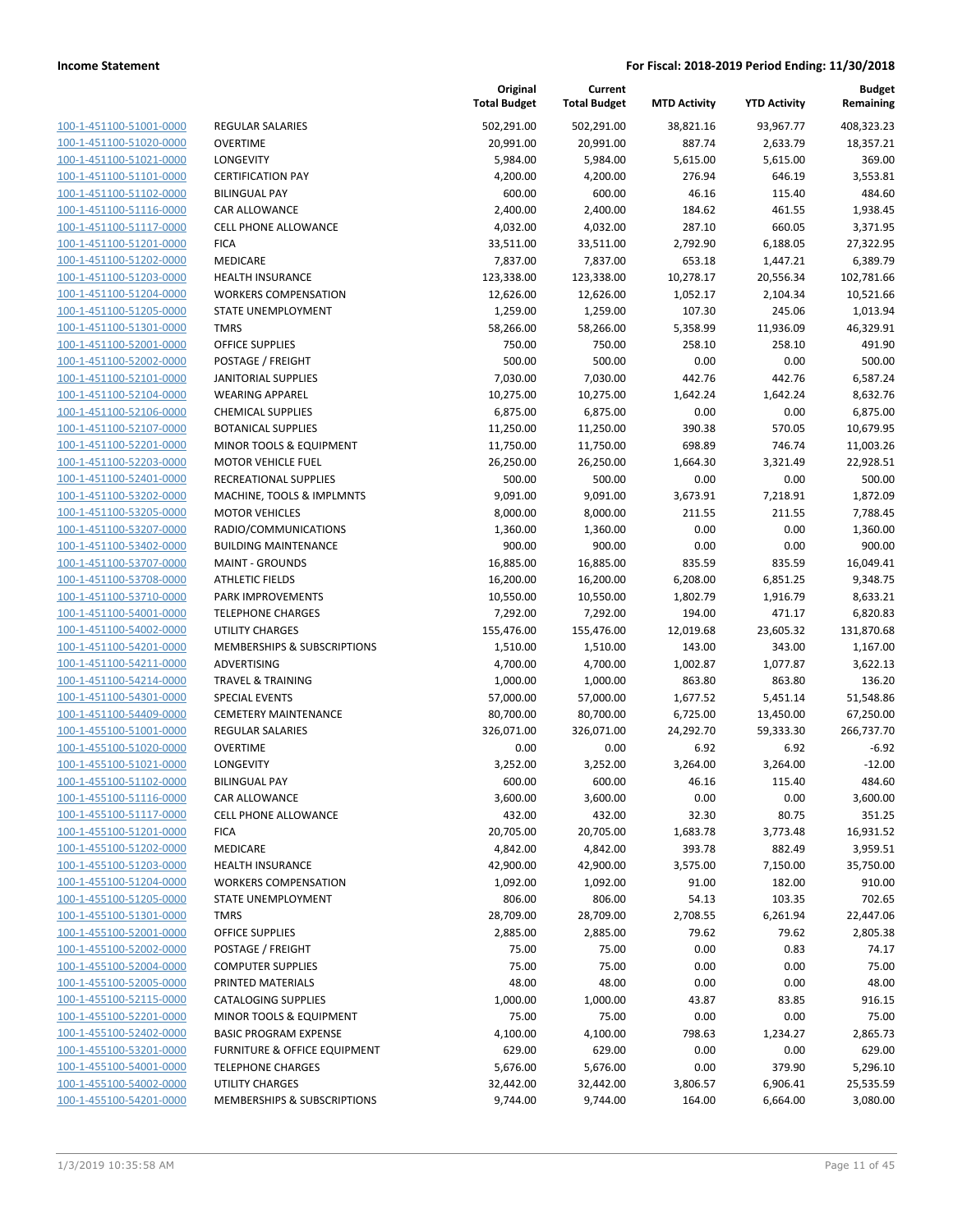| 100-1-455100-54202-0000                            | LIBRAF                      |
|----------------------------------------------------|-----------------------------|
| 100-1-455100-54214-0000                            | <b>TRAVE</b>                |
| 100-1-455100-55203-0000                            | <b>FURNI</b>                |
| 100-1-455100-55211-0000                            | <b>BOOKS</b>                |
| 100-1-456100-51001-0000                            | REGUL                       |
| 100-1-456100-51021-0000                            | <b>LONGE</b>                |
| 100-1-456100-51116-0000                            | <b>CAR AI</b>               |
| 100-1-456100-51117-0000                            | CELL P                      |
| 100-1-456100-51201-0000                            | <b>FICA</b>                 |
| 100-1-456100-51202-0000                            | <b>MEDIC</b>                |
| 100-1-456100-51203-0000                            | <b>HEALT</b>                |
| 100-1-456100-51204-0000                            | <b>WORK</b>                 |
| 100-1-456100-51205-0000                            | <b>STATE</b>                |
| 100-1-456100-51301-0000                            | TMRS                        |
| 100-1-456100-52001-0000                            | OFFICE                      |
| 100-1-456100-52002-0000                            | POSTA                       |
| 100-1-456100-52103-0000                            | <b>MEETI</b>                |
| 100-1-456100-54001-0000                            | <b>TELEPH</b>               |
| 100-1-456100-54201-0000                            | <b>MEMB</b>                 |
| 100-1-456100-54205-0000                            | <b>BUSIN</b>                |
| 100-1-456100-54214-0000                            | <b>TRAVE</b>                |
| 100-1-456100-54301-0000                            | <b>SPECIA</b>               |
| 100-1-456100-54523-0000                            | <b>PROPC</b>                |
| 100-1-480000-52003-0000                            | <b>COPIEI</b>               |
| 100-1-480000-52006-0000                            | <b>COPIEI</b>               |
| 100-1-480000-54002-0000                            | <b>UTILIT</b>               |
| 100-1-480000-54105-0000                            | <b>MARKI</b>                |
| 100-1-480000-54201-0000                            | <b>MEMB</b>                 |
| 100-1-480000-54904-0000                            | <b>POSTA</b>                |
| 100-1-480000-54905-0000                            | MAIL <sub>N</sub>           |
| 100-1-480000-54906-0000                            | MAIL N                      |
| 100-1-480000-56309-0000                            | PAYOL                       |
| 100-1-480000-56309-0001                            | PAYOL                       |
| 100-1-480000-57005-0000                            | ACCRU                       |
| 100-1-480000-57007-0000                            | COMN                        |
| 100-1-480000-57008-0000                            | <b>BANK</b><br><b>CONTI</b> |
| 100-1-480000-57015-0000                            |                             |
| 100-1-491000-58040-0000                            | $XFR - C$<br>$XFR - V$      |
| 100-1-491000-58204-0000<br>100-1-495000-58702-0000 | CA - GI                     |
| 100-1-495000-58703-0000                            | CA - Pl                     |
| 100-1-495000-58704-0000                            | CA - Pl                     |
| 100-1-495000-58705-0000                            | CA - CO                     |
| 100-1-495000-58706-0000                            | $CA - PI$                   |
| <u>100-1-495000-58712-0000</u>                     | CA - GI                     |
| 100-1-495000-58713-0000                            | CA - Pl                     |
| 100-1-495000-58714-0000                            | CA - Pl                     |
| 100-1-495000-58715-0000                            | $CA - CC$                   |
| 100-1-495000-58716-0000                            | $CA - PI$                   |
| 100-1-495000-58722-0000                            | CA - GI                     |
| <u>100-1-495000-58723-0000</u>                     | CA - Pl                     |
| 100-1-495000-58724-0000                            | CA - Pl                     |
| 100-1-495000-58725-0000                            | $CA - CC$                   |
| 100-1-495000-58726-0000                            | $CA - PI$                   |
|                                                    |                             |
|                                                    |                             |

|                                                    |                                             | Original<br><b>Total Budget</b> | Current<br><b>Total Budget</b> | <b>MTD Activity</b> | <b>YTD Activity</b> | <b>Budget</b><br>Remaining |
|----------------------------------------------------|---------------------------------------------|---------------------------------|--------------------------------|---------------------|---------------------|----------------------------|
| 100-1-455100-54202-0000                            | <b>LIBRARY PERIODICALS</b>                  | 2,700.00                        | 2,700.00                       | 2,488.67            | 2,488.67            | 211.33                     |
| 100-1-455100-54214-0000                            | <b>TRAVEL &amp; TRAINING</b>                | 2,500.00                        | 2,500.00                       | 295.00              | 325.00              | 2,175.00                   |
| 100-1-455100-55203-0000                            | <b>FURNITURE/OFFICE EQUIP</b>               | 250.00                          | 250.00                         | 238.08              | 238.08              | 11.92                      |
| 100-1-455100-55211-0000                            | <b>BOOKS</b>                                | 43,800.00                       | 43,800.00                      | 3,936.16            | 5,809.94            | 37,990.06                  |
| 100-1-456100-51001-0000                            | <b>REGULAR SALARIES</b>                     | 57,247.00                       | 57,247.00                      | 4,403.04            | 10,976.69           | 46,270.31                  |
| 100-1-456100-51021-0000                            | LONGEVITY                                   | 1,584.00                        | 1,584.00                       | 1,584.00            | 1,584.00            | 0.00                       |
| 100-1-456100-51116-0000                            | <b>CAR ALLOWANCE</b>                        | 3,600.00                        | 3,600.00                       | 276.92              | 692.30              | 2,907.70                   |
| 100-1-456100-51117-0000                            | <b>CELL PHONE ALLOWANCE</b>                 | 432.00                          | 432.00                         | 33.22               | 83.05               | 348.95                     |
| 100-1-456100-51201-0000                            | <b>FICA</b>                                 | 3,898.00                        | 3,898.00                       | 376.62              | 763.89              | 3,134.11                   |
| 100-1-456100-51202-0000                            | <b>MEDICARE</b>                             | 912.00                          | 912.00                         | 88.08               | 178.65              | 733.35                     |
| 100-1-456100-51203-0000                            | <b>HEALTH INSURANCE</b>                     | 10,725.00                       | 10,725.00                      | 893.75              | 1,787.50            | 8,937.50                   |
| 100-1-456100-51204-0000                            | <b>WORKERS COMPENSATION</b>                 | 172.00                          | 172.00                         | 14.33               | 28.66               | 143.34                     |
| 100-1-456100-51205-0000                            | STATE UNEMPLOYMENT                          | 69.00                           | 69.00                          | 0.00                | 0.00                | 69.00                      |
| 100-1-456100-51301-0000                            | <b>TMRS</b>                                 | 7,041.00                        | 7,041.00                       | 731.74              | 1,549.66            | 5,491.34                   |
| 100-1-456100-52001-0000                            | <b>OFFICE SUPPLIES</b>                      | 100.00                          | 100.00                         | 0.00                | 0.00                | 100.00                     |
| 100-1-456100-52002-0000                            | POSTAGE / FREIGHT                           | 200.00                          | 200.00                         | 0.00                | 10.30               | 189.70                     |
| 100-1-456100-52103-0000                            | <b>MEETING SUPPLIES</b>                     | 50.00                           | 50.00                          | 0.00                | 0.00                | 50.00                      |
| 100-1-456100-54001-0000                            | <b>TELEPHONE CHARGES</b>                    | 413.00                          | 413.00                         | 0.00                | 31.65               | 381.35                     |
| 100-1-456100-54201-0000                            | MEMBERSHIPS & SUBSCRIPTIONS                 | 1,240.00                        | 1,240.00                       | 0.00                | 0.00                | 1,240.00                   |
| 100-1-456100-54205-0000                            | <b>BUSINESS MEALS</b>                       | 50.00                           | 50.00                          | 0.00                | 0.00                | 50.00                      |
| 100-1-456100-54214-0000                            | <b>TRAVEL &amp; TRAINING</b>                | 750.00                          | 750.00                         | 0.00                | 0.00                | 750.00                     |
| 100-1-456100-54301-0000                            | <b>SPECIAL EVENTS</b>                       | 7,300.00                        | 7,300.00                       | 968.01              | 2,008.01            | 5,291.99                   |
| 100-1-456100-54523-0000                            | PROPOSED EVENTS                             | 75,000.00                       | 75,000.00                      | 28,780.00           | 28,780.00           | 46,220.00                  |
| 100-1-480000-52003-0000                            | <b>COPIER CHARGES</b>                       | 75,900.00                       | 75,900.00                      | 4,797.55            | 6,861.14            | 69,038.86                  |
| 100-1-480000-52006-0000                            | <b>COPIER PAPER</b>                         | 5,000.00                        | 5,000.00                       | 371.99              | 371.99              | 4,628.01                   |
| 100-1-480000-54002-0000                            | <b>UTILITY CHARGES</b>                      | 652.00                          | 652.00                         | 47.89               | 95.89               | 556.11                     |
| 100-1-480000-54105-0000                            | <b>MARKETING</b>                            | 8,250.00                        | 8,250.00                       | 0.00                | 0.00                | 8,250.00                   |
| 100-1-480000-54201-0000                            | MEMBERSHIPS & SUBSCRIPTIONS                 | 8,601.00                        | 8,601.00                       | 0.00                | 0.00                | 8,601.00                   |
| 100-1-480000-54904-0000                            | POSTAGE METER RENTAL                        | 0.00                            | 0.00                           | 0.00                | $-177.85$           | 177.85                     |
| 100-1-480000-54905-0000                            | MAIL MACHINE LEASE INT                      | 700.00                          | 700.00                         | 0.00                | 0.00                | 700.00                     |
| 100-1-480000-54906-0000                            | MAIL MACHINE LEASE PRINC                    | 2,600.00                        | 2,600.00                       | 0.00                | 0.00                | 2,600.00                   |
| 100-1-480000-56309-0000                            | PAYOUT ARRANGEMENT LOCAL SALES TAX          | 178,096.00                      | 178,096.00                     | 14,841.30           | 29,682.60           | 148,413.40                 |
| 100-1-480000-56309-0001                            | PAYOUT ARRANGEMENT - 380 AGREEMENT          | 123,312.00                      | 123,312.00                     | 0.00                | 0.00                | 123,312.00                 |
| 100-1-480000-57005-0000                            | <b>ACCRUED VAC &amp; SICK PAY</b>           | 160,000.00                      | 160,000.00                     | 3,947.36            | 3,947.36            | 156,052.64                 |
| 100-1-480000-57007-0000                            | <b>COMMUNITY SERVICES</b>                   | 25,000.00                       | 25,000.00                      | 0.00                | 0.00                | 25,000.00                  |
| 100-1-480000-57008-0000                            | <b>BANK CHARGES</b>                         | 15,000.00                       | 15,000.00                      | 1,079.92            | 1,828.01            | 13,171.99                  |
| 100-1-480000-57015-0000                            | <b>CONTINGENCY EXPENSE</b>                  | 90,000.00                       | 90,000.00                      | 0.00                | 0.00                | 90,000.00                  |
| 100-1-491000-58040-0000                            | <b>XFR - GENERAL CIP</b>                    | 3,220,008.00                    | 3,220,008.00                   | 268,334.00          | 536,668.00          | 2,683,340.00               |
| 100-1-491000-58204-0000                            | XFR - VEHICLE/EQUIP RPLCMNT                 | 615,357.00                      | 615,357.00                     | 51,279.75           | 102,559.50          | 512,797.50                 |
| 100-1-495000-58702-0000                            | CA - GEN GOV TO CENTRAL SERVICE FUND        | 2,990.00                        | 2,990.00                       | 249.17              | 498.34              | 2,491.66                   |
| 100-1-495000-58703-0000                            | CA - PUBLIC WORKS TO CENTRAL SERVICE FU     | 83,324.00                       | 83,324.00                      | 6,943.67            | 13,887.34           | 69,436.66                  |
| 100-1-495000-58704-0000                            | CA - PUBLIC SAFETY TO CENTRAL SERVICE FU    | 224,363.00                      | 224,363.00                     | 18,696.92           | 37,393.84           | 186,969.16                 |
| 100-1-495000-58705-0000                            | CA - COM DEV TO CENTRAL SERVICE FUND        | 60,110.00                       | 60,110.00                      | 5,009.17            | 10,018.34           | 50,091.66                  |
| 100-1-495000-58706-0000                            | CA - PARKS & REC TO CENTRAL SERVICE FUND    | 200,523.00                      | 200,523.00                     | 16,710.25           | 33,420.50           | 167,102.50                 |
| 100-1-495000-58712-0000                            | CA - GEN GOV TO INSURANCE FUND              | 2,437.00                        | 2,437.00                       | 203.08              | 406.16              | 2,030.84                   |
| 100-1-495000-58713-0000                            | CA - PUBLIC WORKS TO INSURANCE FUND         | 30,169.00                       | 30,169.00                      | 2,514.08            | 5,028.16            | 25,140.84                  |
| 100-1-495000-58714-0000                            | CA - PUBLIC SAFETY TO INSURANCE FUND        | 70,502.00                       | 70,502.00                      | 5,875.17            | 11,750.34           | 58,751.66                  |
| 100-1-495000-58715-0000                            | CA - COM DEV TO INSURANCE FUND              | 11,768.00                       | 11,768.00                      | 980.67              | 1,961.34            | 9,806.66                   |
| 100-1-495000-58716-0000                            | CA - PARKS & REC TO INSURANCE FUND          | 39,169.00                       | 39,169.00                      | 3,264.08            | 6,528.16            | 32,640.84                  |
| 100-1-495000-58722-0000                            | CA - GEN GOVERNMENT TO MIS FUND             | 19,265.00                       | 19,265.00                      | 1,605.42            | 3,210.84            | 16,054.16                  |
| 100-1-495000-58723-0000                            | CA - PUBLIC WORKS TO MIS FUND               | 17,693.00                       | 17,693.00                      | 1,474.42            | 2,948.84            | 14,744.16                  |
| 100-1-495000-58724-0000                            | CA - PUBLIC SAFETY TO MIS FUND              | 157,174.00                      | 157,174.00                     | 13,097.83           | 26,195.66           | 130,978.34                 |
| 100-1-495000-58725-0000                            | CA - COM DEV TO MIS FUND                    | 51,718.00                       | 51,718.00                      | 4,309.83            | 8,619.66            | 43,098.34                  |
| 100-1-495000-58726-0000                            | CA - PARKS & REC TO MIS FUND                | 50,819.00                       | 50,819.00                      | 4,234.92            | 8,469.84            | 42,349.16                  |
|                                                    | <b>Expense Total:</b>                       | 26,032,854.92                   | 26,032,854.92                  | 2,234,113.17        | 4,576,162.97        | 21,456,691.95              |
|                                                    | Fund: 100 - GENERAL FUND Surplus (Deficit): | $-1,558,556.07$                 |                                | -765,890.49         | -1,830,504.20       | 271,948.13                 |
|                                                    |                                             |                                 | -1,558,556.07                  |                     |                     |                            |
| Fund: 101 - MUNICIPAL COURT BUILDING SECURITY FEES |                                             |                                 |                                |                     |                     |                            |
| Revenue                                            |                                             |                                 |                                |                     |                     |                            |

101-1-318001-44101-0000 MUNICIPAL COURT COST/FEES 0.00 0.00 427.58 910.37 -910.37

**Revenue**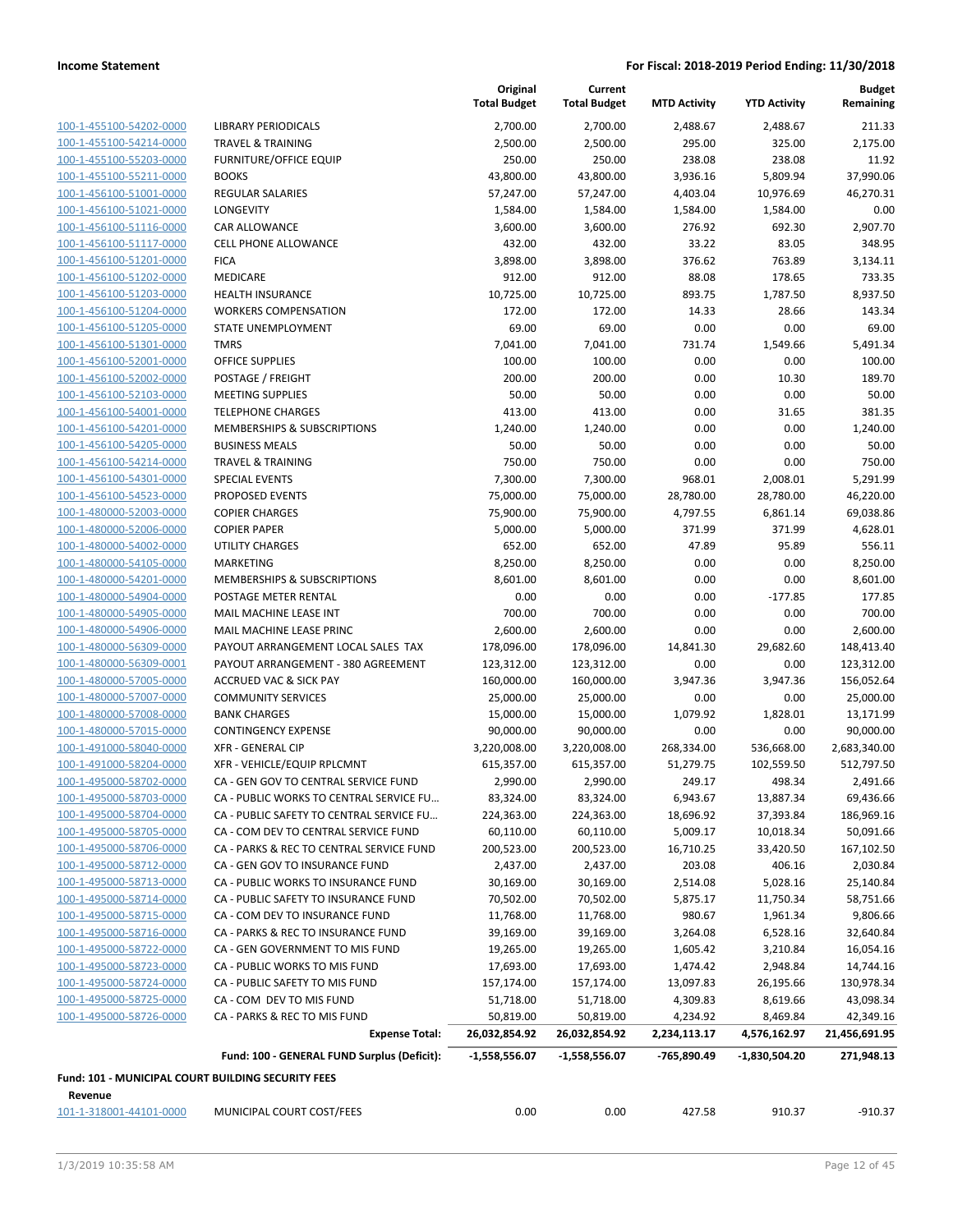|                                                    |                                                                       |                       | Original<br><b>Total Budget</b> | Current<br><b>Total Budget</b> | <b>MTD Activity</b> | <b>YTD Activity</b> | <b>Budget</b><br>Remaining |
|----------------------------------------------------|-----------------------------------------------------------------------|-----------------------|---------------------------------|--------------------------------|---------------------|---------------------|----------------------------|
| 101-1-319001-45401-0000                            | <b>INTEREST REVENUES</b>                                              |                       | 0.00                            | 0.00                           | 248.05              | 302.80              | $-302.80$                  |
| <b>Expense</b>                                     |                                                                       | <b>Revenue Total:</b> | 0.00                            | 0.00                           | 675.63              | 1,213.17            | $-1,213.17$                |
| 101-1-480000-57008-0000                            | <b>BANK CHARGES</b>                                                   |                       | 0.00                            | 0.00                           | 3.09                | 3.67                | $-3.67$                    |
|                                                    |                                                                       | <b>Expense Total:</b> | 0.00                            | 0.00                           | 3.09                | 3.67                | $-3.67$                    |
|                                                    | Fund: 101 - MUNICIPAL COURT BUILDING SECURITY FEES Surplus (Deficit): |                       | 0.00                            | 0.00                           | 672.54              | 1,209.50            | $-1,209.50$                |
| Fund: 102 - MUNICIPAL COURT TECH FUND              |                                                                       |                       |                                 |                                |                     |                     |                            |
| Revenue                                            |                                                                       |                       |                                 |                                |                     |                     |                            |
| 102-1-318001-44101-0000                            | MUNICIPAL COURT COST/FEES                                             |                       | 0.00                            | 0.00                           | 570.14              | 1,213.83            | $-1,213.83$                |
| 102-1-319001-45401-0000                            | <b>INTEREST REVENUES</b>                                              |                       | 0.00                            | 0.00                           | 151.76              | 184.96              | $-184.96$                  |
|                                                    |                                                                       | <b>Revenue Total:</b> | 0.00                            | 0.00                           | 721.90              | 1,398.79            | $-1,398.79$                |
| <b>Expense</b>                                     |                                                                       |                       |                                 |                                |                     |                     |                            |
| 102-1-480000-57008-0000                            | <b>BANK CHARGES</b>                                                   |                       | 0.00                            | 0.00                           | 1.88                | 2.23                | $-2.23$                    |
|                                                    |                                                                       | <b>Expense Total:</b> | 0.00                            | 0.00                           | 1.88                | 2.23                | $-2.23$                    |
|                                                    | Fund: 102 - MUNICIPAL COURT TECH FUND Surplus (Deficit):              |                       | 0.00                            | 0.00                           | 720.02              | 1,396.56            | $-1,396.56$                |
| Fund: 103 - MUNICIPAL COURT CHILD SAFETY FUND      |                                                                       |                       |                                 |                                |                     |                     |                            |
| Revenue                                            |                                                                       |                       |                                 |                                |                     |                     |                            |
| 103-1-318001-44101-0000                            | MUNICIPAL COURT COST/FEES                                             |                       | 1,954.00                        | 1,954.00                       | 1.56                | 26.56               | 1,927.44                   |
| 103-1-318001-44110-0000                            | OPTIONAL COUNTY FEE - CHILD SAFETY                                    |                       | 26,637.00                       | 26,637.00                      | 0.00                | 0.00                | 26,637.00                  |
| 103-1-319001-45401-0000                            | <b>INTEREST REVENUES</b>                                              |                       | 25.00                           | 25.00                          | 54.10               | 67.52               | $-42.52$                   |
|                                                    |                                                                       | <b>Revenue Total:</b> | 28,616.00                       | 28,616.00                      | 55.66               | 94.08               | 28,521.92                  |
| <b>Expense</b>                                     |                                                                       |                       |                                 |                                |                     |                     |                            |
| 103-1-480000-57007-0000                            | <b>COMMUNITY SERVICES</b>                                             |                       | 28,000.00                       | 28,000.00                      | 0.00                | 0.00                | 28,000.00                  |
| 103-1-480000-57008-0000                            | <b>BANK CHARGES</b>                                                   | <b>Expense Total:</b> | 10.00<br>28,010.00              | 10.00<br>28,010.00             | 0.72<br>0.72        | 0.86<br>0.86        | 9.14<br>28,009.14          |
|                                                    |                                                                       |                       |                                 |                                |                     |                     |                            |
|                                                    | Fund: 103 - MUNICIPAL COURT CHILD SAFETY FUND Surplus (Deficit):      |                       | 606.00                          | 606.00                         | 54.94               | 93.22               | 512.78                     |
| <b>Fund: 111 - RECREATION ACTIVITIES FUND</b>      |                                                                       |                       |                                 |                                |                     |                     |                            |
| Revenue<br>111-1-319001-45401-0000                 | <b>INTEREST REVENUES</b>                                              |                       | 25.00                           | 25.00                          | 12.18               | 21.53               | 3.47                       |
| 111-1-319010-45306-0000                            | PARK CONCESSIONS                                                      |                       | 44,415.00                       | 44,415.00                      | 178.52              | 1,417.51            | 42,997.49                  |
| 111-1-319011-44507-0000                            | <b>ADULT RECREATION FEES</b>                                          |                       | 22,480.00                       | 22,480.00                      | 381.50              | 506.50              | 21,973.50                  |
| 111-1-319011-44508-0000                            | YOUTH RECREATION FEES                                                 |                       | 145,650.00                      | 145,650.00                     | 2,411.09            | 10,289.59           | 135,360.41                 |
| 111-1-319012-44509-0000                            | SPECIAL EVENT FUNDING                                                 |                       | 45,000.00                       | 45,000.00                      | 75.00               | 225.00              | 44,775.00                  |
| 111-1-319012-45504-0000                            | PARKS & RECREATION / FIELD RENTALS                                    |                       | 15,539.00                       | 15,539.00                      | 40.00               | 40.00               | 15,499.00                  |
|                                                    |                                                                       | <b>Revenue Total:</b> | 273,109.00                      | 273,109.00                     | 3,098.29            | 12,500.13           | 260,608.87                 |
| <b>Expense</b>                                     |                                                                       |                       |                                 |                                |                     |                     |                            |
| 111-1-451200-51001-0000                            | <b>REGULAR</b>                                                        |                       | 17,280.00                       | 17,280.00                      | 111.00              | 678.95              | 16,601.05                  |
| 111-1-451200-51201-0000                            | <b>FICA</b>                                                           |                       | 1,071.00                        | 1,071.00                       | 6.89                | 42.10               | 1,028.90                   |
| 111-1-451200-51202-0000                            | MEDICARE                                                              |                       | 251.00                          | 251.00                         | 1.61                | 9.85                | 241.15                     |
| 111-1-451200-51204-0000                            | <b>WORKERS COMPENSATION</b>                                           |                       | 442.00                          | 442.00                         | 36.83               | 73.66               | 368.34                     |
| 111-1-451200-51205-0000                            | STATE UNEMPLOYMENT                                                    |                       | 66.00                           | 66.00                          | 2.00                | 12.22               | 53.78                      |
| 111-1-451200-52001-0000                            | OFFICE SUPPLIES                                                       |                       | 500.00                          | 500.00                         | 0.00                | 0.00                | 500.00                     |
| 111-1-451200-52101-0000                            | <b>JANITORIAL SUPPLIES</b>                                            |                       | 750.00                          | 750.00                         | 0.00                | 0.00                | 750.00                     |
| 111-1-451200-52401-0000                            | <b>RECREATIONAL SUPPLIES</b>                                          |                       | 79,185.00                       | 79,185.00                      | 697.73              | 3,172.87            | 76,012.13                  |
| 111-1-451200-52403-0000<br>111-1-451200-54301-0000 | <b>RESALE ITEMS</b><br><b>SPECIAL EVENTS</b>                          |                       | 24,112.00<br>40,000.00          | 24,112.00<br>40,000.00         | 0.00<br>305.91      | 2,250.00<br>305.91  | 21,862.00<br>39,694.09     |
| 111-1-451200-54302-0000                            | <b>TEAM REGISTRATION</b>                                              |                       | 4,200.00                        | 4,200.00                       | 1,000.00            | 1,000.00            | 3,200.00                   |
| 111-1-451200-54303-0000                            | OFFICALS/INSTRUCTORS                                                  |                       | 80,938.00                       | 80,938.00                      | 3,603.00            | 7,266.00            | 73,672.00                  |
| 111-1-480000-52003-0000                            | <b>COPIER CHARGES</b>                                                 |                       | 2,050.00                        | 2,050.00                       | 108.29              | 318.40              | 1,731.60                   |
| 111-1-480000-57008-0000                            | <b>BANK CHARGES</b>                                                   |                       | 2,300.00                        | 2,300.00                       | 62.02               | 407.05              | 1,892.95                   |
| 111-1-495000-58501-0000                            | CA - GENERAL FUND                                                     |                       | 10,275.00                       | 10,275.00                      | 856.25              | 1,712.50            | 8,562.50                   |
| 111-1-495000-58701-0000                            | CA - CENTRAL SERVICE FUND                                             |                       | 611.00                          | 611.00                         | 50.92               | 101.84              | 509.16                     |
| 111-1-495000-58710-0000                            | CA - INSURANCE FUND                                                   |                       | 229.00                          | 229.00                         | 19.08               | 38.16               | 190.84                     |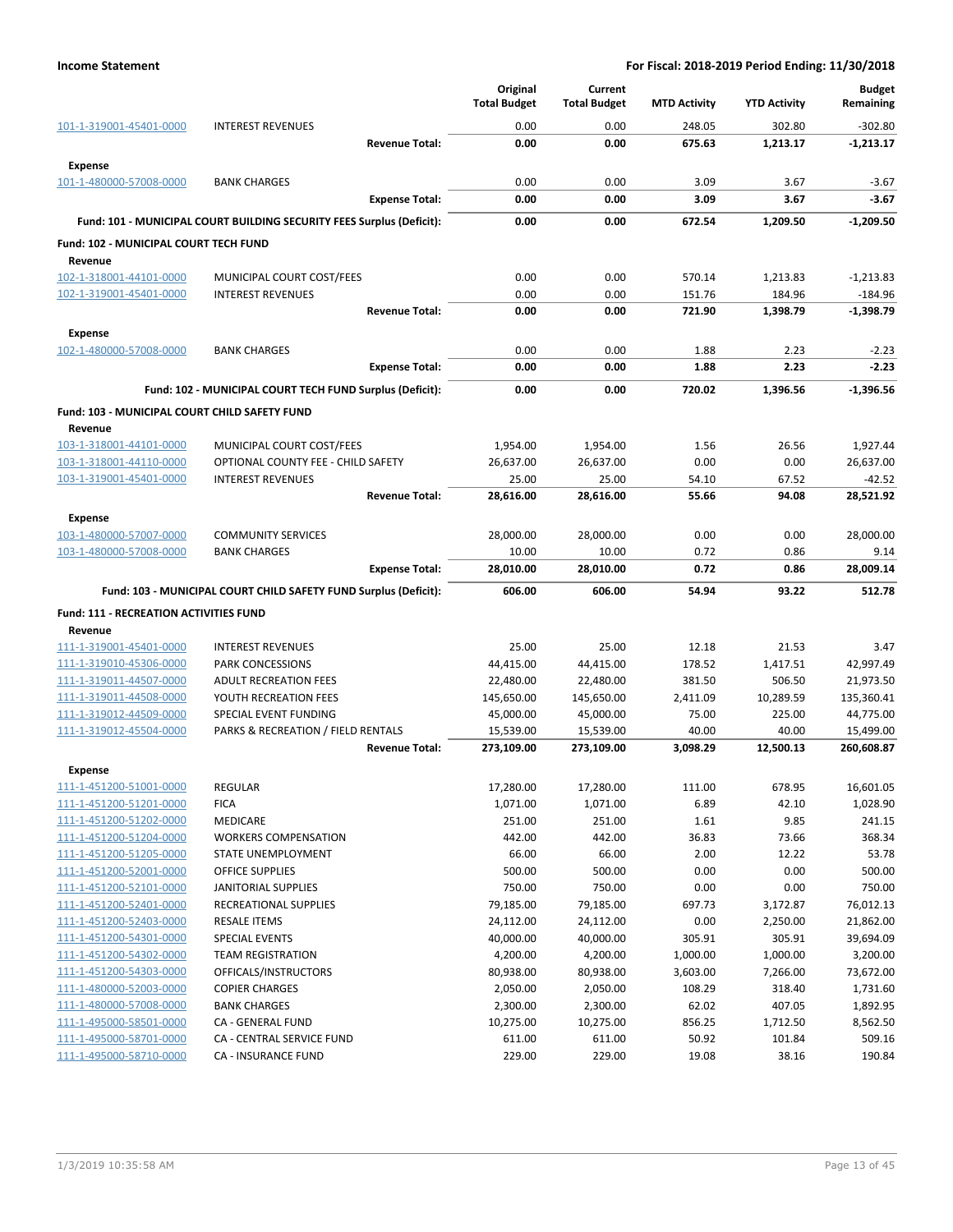|                                                    |                                                                 | Original              | Current               |                     |                     | <b>Budget</b>         |
|----------------------------------------------------|-----------------------------------------------------------------|-----------------------|-----------------------|---------------------|---------------------|-----------------------|
|                                                    |                                                                 | <b>Total Budget</b>   | <b>Total Budget</b>   | <b>MTD Activity</b> | <b>YTD Activity</b> | Remaining             |
| 111-1-495000-58720-0000                            | CA - MIS FUN                                                    | 4,085.00              | 4,085.00              | 340.42              | 680.84              | 3,404.16              |
|                                                    | <b>Expense Total:</b>                                           | 268,345.00            | 268,345.00            | 7,201.95            | 18,070.35           | 250,274.65            |
|                                                    | Fund: 111 - RECREATION ACTIVITIES FUND Surplus (Deficit):       | 4,764.00              | 4,764.00              | -4,103.66           | $-5,570.22$         | 10,334.22             |
| Fund: 112 - GUN RANGE FUND                         |                                                                 |                       |                       |                     |                     |                       |
| Revenue                                            |                                                                 |                       |                       |                     |                     |                       |
| 112-1-319001-45401-0000                            | <b>INTEREST REVENUES</b>                                        | 50.00                 | 50.00                 | 0.00                | 0.00                | 50.00                 |
| 112-1-319001-45601-0000                            | MISCELLANEOUS REVENUES                                          | 2,000.00              | 2,000.00              | 70.00               | 70.00               | 1,930.00              |
|                                                    | <b>Revenue Total:</b>                                           | 2,050.00              | 2,050.00              | 70.00               | 70.00               | 1,980.00              |
| <b>Expense</b>                                     |                                                                 |                       |                       |                     |                     |                       |
| 112-1-421700-54501-0000                            | <b>SPECIAL SERVICES</b>                                         | 1,000.00              | 1,000.00              | 70.00               | 70.00               | 930.00                |
| 112-1-480000-57008-0000                            | <b>BANK CHARGES</b>                                             | 10.00                 | 10.00                 | 0.00                | 0.00                | 10.00                 |
|                                                    | <b>Expense Total:</b>                                           | 1,010.00              | 1,010.00              | 70.00               | 70.00               | 940.00                |
|                                                    | Fund: 112 - GUN RANGE FUND Surplus (Deficit):                   | 1,040.00              | 1,040.00              | 0.00                | 0.00                | 1,040.00              |
| Fund: 113 - HOTEL / MOTEL OCCUPANCY TAX FUND       |                                                                 |                       |                       |                     |                     |                       |
| Revenue                                            |                                                                 |                       |                       |                     |                     |                       |
| 113-1-313005-41402-0000                            | HOTEL/MOTEL OCCUPANCY TAX                                       | 621,000.00            | 621,000.00            | 49,565.20           | 96,108.71           | 524,891.29            |
| 113-1-319001-45401-0000                            | <b>INTEREST REVENUES</b>                                        | 1,555.00              | 1,555.00              | 1,510.16            | 1,883.75            | $-328.75$             |
|                                                    | <b>Revenue Total:</b>                                           | 622,555.00            | 622,555.00            | 51,075.36           | 97,992.46           | 524,562.54            |
| Expense                                            |                                                                 |                       |                       |                     |                     |                       |
| 113-1-458100-51001-0000                            | <b>REGULAR</b>                                                  | 37,337.00             | 37,337.00             | 2,817.24            | 7,060.84            | 30,276.16             |
| 113-1-458100-51020-0000                            | <b>OVERTIME</b>                                                 | 707.00                | 707.00                | 68.33               | 68.33               | 638.67                |
| 113-1-458100-51021-0000                            | LONGEVITY                                                       | 348.00                | 348.00                | 174.00              | 174.00              | 174.00                |
| 113-1-458100-51116-0000                            | CAR ALLOWANCE                                                   | 1,200.00              | 1,200.00              | 92.30               | 230.75              | 969.25                |
| 113-1-458100-51117-0000                            | <b>CELL PHONE ALLOWANCE</b>                                     | 210.00                | 210.00                | 16.14               | 40.35               | 169.65                |
| 113-1-458100-51201-0000                            | <b>FICA</b>                                                     | 2,468.00              | 2,468.00              | 190.70              | 455.31              | 2,012.69              |
| 113-1-458100-51202-0000                            | <b>MEDICARE</b>                                                 | 577.00                | 577.00                | 44.59               | 106.47              | 470.53                |
| 113-1-458100-51203-0000                            | <b>HEALTH INSURANCE</b>                                         | 10,725.00             | 10,725.00             | 893.75              | 1,787.50            | 8,937.50              |
| 113-1-458100-51204-0000                            | <b>WORKERS COMPENSATION</b>                                     | 709.00                | 709.00                | 59.08               | 118.16              | 590.84                |
| 113-1-458100-51205-0000                            | UNEMPLOYMENT                                                    | 69.00                 | 69.00                 | 0.00                | 0.00                | 69.00                 |
| 113-1-458100-51301-0000                            | <b>TMRS</b>                                                     | 4,458.00              | 4,458.00              | 357.39              | 853.30              | 3,604.70              |
| 113-1-458100-52001-0000                            | <b>OFFICE SUPPLIES</b>                                          | 300.00                | 300.00                | 0.00                | 0.00                | 300.00                |
| 113-1-458100-52002-0000                            | POSTAGE / FREIGHT                                               | 750.00                | 750.00                | 0.00                | 77.73               | 672.27                |
| 113-1-458100-54101-0000                            | PROFESSIONAL SERVICES                                           | 10,000.00             | 10,000.00             | 0.00                | 0.00                | 10,000.00             |
| 113-1-458100-54105-0000                            | MARKETING                                                       | 10,000.00             | 10,000.00             | 549.74              | 549.74              | 9,450.26              |
| 113-1-458100-54106-0000                            | <b>ATTORNEY FEES</b>                                            | 500.00                | 500.00                | 0.00                | 0.00                | 500.00                |
| 113-1-458100-54201-0000<br>113-1-458100-54211-0000 | MEMBERSHIPS & SUBSCRIPTIONS<br>ADVERTISING                      | 1,500.00              | 1,500.00              | 0.00                | 0.00                | 1,500.00              |
| 113-1-458100-54212-0000                            | PRINTING                                                        | 58,300.00<br>7,500.00 | 58,300.00<br>7,500.00 | 11,654.18<br>0.00   | 17,922.59<br>0.00   | 40,377.41<br>7,500.00 |
| 113-1-458100-54214-0000                            | TRAVEL/TRAINING EXPENSE                                         | 2,000.00              | 2,000.00              | 0.00                | 0.00                | 2,000.00              |
| 113-1-458100-54301-0000                            | SPECIAL EVENTS                                                  | 4,000.00              | 4,000.00              | 28,771.67           | 54,021.67           | $-50,021.67$          |
| 113-1-458100-55203-0000                            | <b>FURNITURE/OFFICE EQUIP</b>                                   | 500.00                | 500.00                | 0.00                | 0.00                | 500.00                |
| 113-1-480000-57008-0000                            | <b>BANK CHARGES</b>                                             | 250.00                | 250.00                | 20.14               | 24.11               | 225.89                |
| 113-1-491000-58001-0000                            | XFR - GENERAL FUND                                              | 190,000.00            | 190,000.00            | 15,833.33           | 31,666.66           | 158,333.34            |
| 113-1-491000-58035-0000                            | XFR - DEBT SERVICE FUND                                         | 0.00                  | 0.00                  | 2,732.20            | 5,464.40            | $-5,464.40$           |
| 113-1-491000-58040-0000                            | XFR - GENERAL CIP FUND                                          | 214,537.00            | 214,537.00            | 17,878.08           | 35,756.16           | 178,780.84            |
| 113-1-491000-58101-0000                            | <b>XFR - UTILITY FUND</b>                                       | 45,000.00             | 45,000.00             | 3,750.00            | 7,500.00            | 37,500.00             |
|                                                    | <b>Expense Total:</b>                                           | 603,945.00            | 603,945.00            | 85,902.86           | 163,878.07          | 440,066.93            |
|                                                    | Fund: 113 - HOTEL / MOTEL OCCUPANCY TAX FUND Surplus (Deficit): | 18,610.00             | 18,610.00             | -34,827.50          | $-65,885.61$        | 84,495.61             |
| Fund: 114 - VENUE MANAGEMENT FUND                  |                                                                 |                       |                       |                     |                     |                       |
| Revenue                                            |                                                                 |                       |                       |                     |                     |                       |
| 114-1-319010-45306-0000                            | <b>CONCESSIONS</b>                                              | 500.00                | 500.00                | 130.00              | 130.00              | 370.00                |
| 114-1-319030-45506-0000                            | <b>AUDITORIUM RENTALS</b>                                       | 21,069.00             | 21,069.00             | 750.00              | 1,350.00            | 19,719.00             |
| 114-1-319031-45505-0000                            | <b>CIVIC CENTER RENTALS</b>                                     | 45,135.00             | 45,135.00             | 3,398.00            | 11,268.00           | 33,867.00             |
| 114-1-319032-44509-0000                            | SPECIAL EVENTS/SPONSORS                                         | 26,080.00             | 26,080.00             | 0.00                | 0.00                | 26,080.00             |
| 114-1-319033-45307-0000                            | <b>TICKET SALES</b>                                             | 119,000.00            | 119,000.00            | 0.00                | 0.00                | 119,000.00            |
|                                                    | <b>Revenue Total:</b>                                           | 211,784.00            | 211,784.00            | 4,278.00            | 12,748.00           | 199,036.00            |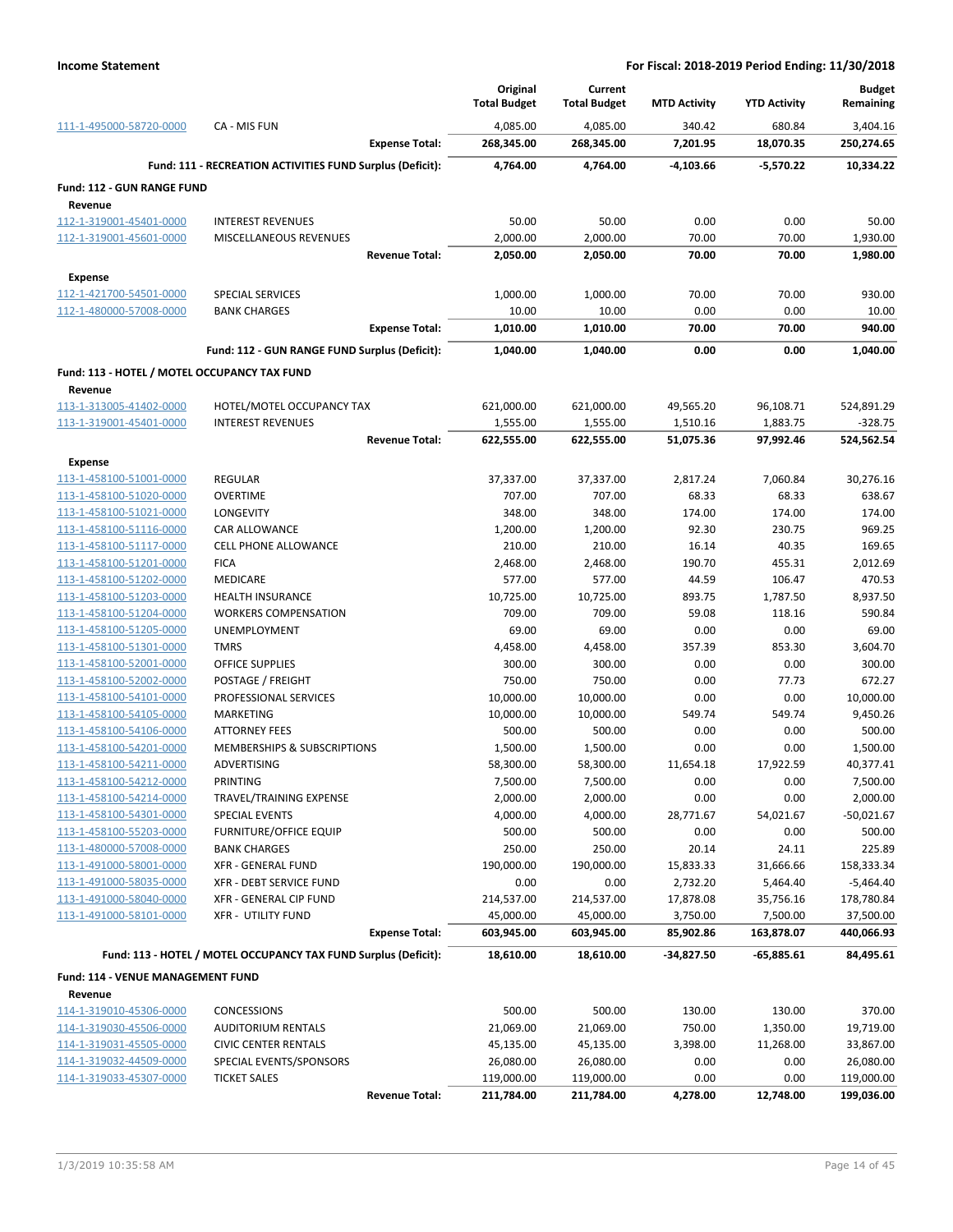|                                                    |                                                                           |                       | Original            | Current             |                     |                     | <b>Budget</b> |
|----------------------------------------------------|---------------------------------------------------------------------------|-----------------------|---------------------|---------------------|---------------------|---------------------|---------------|
|                                                    |                                                                           |                       | <b>Total Budget</b> | <b>Total Budget</b> | <b>MTD Activity</b> | <b>YTD Activity</b> | Remaining     |
| <b>Expense</b>                                     |                                                                           |                       |                     |                     |                     |                     |               |
| 114-1-457100-51001-0000                            | <b>REGULAR SALARIES</b>                                                   |                       | 24,585.00           | 24,585.00           | 1,994.22            | 4,794.38            | 19,790.62     |
| 114-1-457100-51020-0000                            | <b>OVERTIME</b>                                                           |                       | 11,000.00           | 11,000.00           | 197.98              | 197.98              | 10,802.02     |
| 114-1-457100-51021-0000                            | LONGEVITY                                                                 |                       | 246.00              | 246.00              | 123.00              | 123.00              | 123.00        |
| 114-1-457100-51116-0000                            | CAR ALLOWANCE                                                             |                       | 1,200.00            | 1,200.00            | 92.32               | 230.80              | 969.20        |
| 114-1-457100-51117-0000                            | <b>CELL PHONE ALLOWANCE</b>                                               |                       | 210.00              | 210.00              | 16.16               | 40.40               | 169.60        |
| 114-1-457100-51201-0000                            | <b>FICA</b>                                                               |                       | 1,627.00            | 1,627.00            | 152.97              | 336.21              | 1,290.79      |
| 114-1-457100-51202-0000                            | MEDICARE                                                                  |                       | 380.00              | 380.00              | 35.78               | 78.63               | 301.37        |
| 114-1-457100-51203-0000                            | <b>HEALTH INSURANCE</b>                                                   |                       | 5,363.00            | 5,363.00            | 446.92              | 893.84              | 4,469.16      |
| 114-1-457100-51204-0000                            | <b>WORKERS COMPENSATION</b>                                               |                       | 672.00              | 672.00              | 56.00               | 112.00              | 560.00        |
| 114-1-457100-51205-0000                            | STATE UNEMPLOYMENT                                                        |                       | 34.00               | 34.00               | 0.00                | 0.00                | 34.00         |
| 114-1-457100-51301-0000                            | <b>TMRS</b>                                                               |                       | 2,939.00            | 2,939.00            | 292.36              | 652.73              | 2,286.27      |
| 114-1-457100-52001-0000                            | <b>OFFICE SUPPLIES</b>                                                    |                       | 250.00              | 250.00              | 0.00                | 0.00                | 250.00        |
| 114-1-457100-52002-0000                            | POSTAGE / FREIGHT                                                         |                       | 500.00              | 500.00              | 0.00                | 0.00                | 500.00        |
| 114-1-457100-52201-0000                            | MINOR TOOLS & EQUIPMENT                                                   |                       | 2,500.00            | 2,500.00            | 0.00                | 0.00                | 2,500.00      |
| 114-1-457100-52403-0000                            | <b>RESALE ITEMS</b>                                                       |                       | 2,000.00            | 2,000.00            | 0.00                | 0.00                | 2,000.00      |
| 114-1-457100-53702-0000                            | AUDTIORIUM MAINTENANCE                                                    |                       | 8,000.00            | 8,000.00            | 217.98              | 217.98              | 7,782.02      |
| 114-1-457100-53704-0000                            | <b>CIVIC CENTER</b>                                                       |                       | 5,000.00            | 5,000.00            | 138.92              | 138.92              | 4,861.08      |
| 114-1-457100-54001-0000                            | <b>TELEPHONE CHARGES</b>                                                  |                       | 100.00              | 100.00              | 0.00                | 0.00                | 100.00        |
| 114-1-457100-54005-0000                            | <b>CIVIC CENTER UTILITY CHARGES</b>                                       |                       | 27,500.00           | 27,500.00           | 1,434.21            | 4,003.81            | 23,496.19     |
| 114-1-457100-54105-0000                            | <b>MARKETING</b>                                                          |                       | 4,000.00            | 4,000.00            | 168.00              | 168.00              | 3,832.00      |
| 114-1-457100-54106-0000                            | <b>ATTORNEY FEES</b>                                                      |                       | 500.00              | 500.00              | 0.00                | 0.00                | 500.00        |
| 114-1-457100-54201-0000                            | MEMBERSHIPS & SUBSCRIPTIONS                                               |                       | 2,000.00            | 2,000.00            | 0.00                | 0.00                | 2,000.00      |
| 114-1-457100-54205-0000                            | <b>BUSINESS MEALS</b>                                                     |                       | 500.00              | 500.00              | 0.00                | 0.00                | 500.00        |
| 114-1-457100-54211-0000                            | ADVERTISING                                                               |                       | 30,000.00           | 30,000.00           | 1,510.00            | 2,110.00            | 27,890.00     |
| 114-1-457100-54214-0000                            | <b>TRAVEL &amp; TRAINING</b>                                              |                       | 1,000.00            | 1,000.00            | 0.00                | 0.00                | 1,000.00      |
| 114-1-457100-54301-0000                            | <b>SPECIAL EVENTS</b>                                                     |                       | 85,000.00           | 85,000.00           | 12,251.45           | 39,391.45           | 45,608.55     |
| 114-1-480000-52003-0000                            | <b>COPIER CHARGES</b>                                                     |                       | 3,600.00            | 3,600.00            | 108.29              | 318.40              | 3,281.60      |
| 114-1-480000-57008-0000                            | <b>BANK CHARGES</b>                                                       |                       | 2,500.00            | 2,500.00            | 180.85              | 288.19              | 2,211.81      |
| 114-1-495000-58501-0000                            | CA - GENERAL FUND                                                         |                       | 5,741.00            | 5,741.00            | 478.42              | 956.84              | 4,784.16      |
| 114-1-495000-58701-0000                            | CA - CENTRAL SERVICE FUND                                                 |                       | 564.00              | 564.00              | 47.00               | 94.00               | 470.00        |
| 114-1-495000-58710-0000                            | <b>CA - INSURANCE FUND</b>                                                |                       | 233.00              | 233.00              | 19.42               | 38.84               | 194.16        |
| 114-1-495000-58720-0000                            | CA - MIS FUN                                                              |                       | 3,973.00            | 3,973.00            | 331.08              | 662.16              | 3,310.84      |
|                                                    |                                                                           | <b>Expense Total:</b> | 233,717.00          | 233,717.00          | 20,293.33           | 55,848.56           | 177,868.44    |
|                                                    | Fund: 114 - VENUE MANAGEMENT FUND Surplus (Deficit):                      |                       | -21,933.00          | -21,933.00          | $-16,015.33$        | -43,100.56          | 21,167.56     |
|                                                    | <b>Fund: 123 - PTRAIN - POLICE REIMBURSEMENT GRANTS &amp; CONT EDUCAT</b> |                       |                     |                     |                     |                     |               |
| Revenue                                            |                                                                           |                       |                     |                     |                     |                     |               |
| 123-1-319001-45401-0000                            | <b>INTEREST REVENUES</b>                                                  |                       | 0.00                | 0.00                | 44.64               | 54.57               | $-54.57$      |
|                                                    |                                                                           | <b>Revenue Total:</b> | 0.00                | 0.00                | 44.64               | 54.57               | $-54.57$      |
| <b>Expense</b>                                     |                                                                           |                       |                     |                     |                     |                     |               |
| 123-1-480000-57008-0000                            | <b>BANK CHARGES</b>                                                       |                       | 0.00                | 0.00                | 0.56                | 0.67                | $-0.67$       |
|                                                    |                                                                           | <b>Expense Total:</b> | 0.00                | 0.00                | 0.56                | 0.67                | $-0.67$       |
|                                                    | Fund: 123 - PTRAIN - POLICE REIMBURSEMENT GRANTS & CONT EDUCAT Sur        |                       | 0.00                | 0.00                | 44.08               | 53.90               | $-53.90$      |
| Fund: 140 - DEBT SERVICE FUND                      |                                                                           |                       |                     |                     |                     |                     |               |
| Revenue                                            |                                                                           |                       |                     |                     |                     |                     |               |
| 140-1-311001-41101-0000                            | <b>REAL PROPERTY TAXES</b>                                                |                       | 4,516,579.00        | 4,516,579.00        | 459,827.04          | 664,402.06          | 3,852,176.94  |
| 140-1-311002-41102-0000                            | <b>DELINQUENT TAXES</b>                                                   |                       | 42,700.00           | 42,700.00           | 4,530.92            | 10,228.63           | 32,471.37     |
| 140-1-319001-45401-0000                            | <b>INTEREST REVENUES</b>                                                  |                       | 2,371.00            | 2,371.00            | 6,162.11            | 7,105.29            | $-4,734.29$   |
| 140-1-319001-45601-0000                            | MISCELLANEOUS REVENUES                                                    |                       | 3,000.00            | 3,000.00            | 0.00                | 0.00                | 3,000.00      |
| 140-1-323001-46008-0000                            | <b>XFR - TOURISM FUND</b>                                                 |                       | 32,786.35           | 32,786.35           | 2,732.20            | 5,464.40            | 27,321.95     |
| 140-1-323001-46100-0000                            | <b>XFR - UTILITY FUND</b>                                                 |                       | 1,531,651.65        | 1,531,651.65        | 127,637.64          | 255,275.28          | 1,276,376.37  |
| 140-1-323001-46107-0000                            | <b>XFR - AIRPORT FUND</b>                                                 |                       | 23,239.00           | 23,239.00           | 1,936.58            | 3,873.16            | 19,365.84     |
|                                                    |                                                                           | <b>Revenue Total:</b> | 6,152,327.00        | 6,152,327.00        | 602,826.49          | 946,348.82          | 5,205,978.18  |
| <b>Expense</b>                                     |                                                                           |                       |                     |                     |                     |                     |               |
| 140-1-471100-56105-0000                            | 2010 CO - PRINCIPAL                                                       |                       | 270,000.00          | 270,000.00          | 0.00                | 0.00                | 270,000.00    |
|                                                    | 2013 CO PRINCIPAL                                                         |                       | 260,000.00          | 260,000.00          | 0.00                | 0.00                | 260,000.00    |
| 140-1-471100-56106-0000<br>140-1-471100-56306-0000 | 2010 GO REFUND PRINCIPAL                                                  |                       | 660,000.00          | 660,000.00          | 0.00                | 0.00                | 660,000.00    |
|                                                    |                                                                           |                       |                     |                     |                     |                     |               |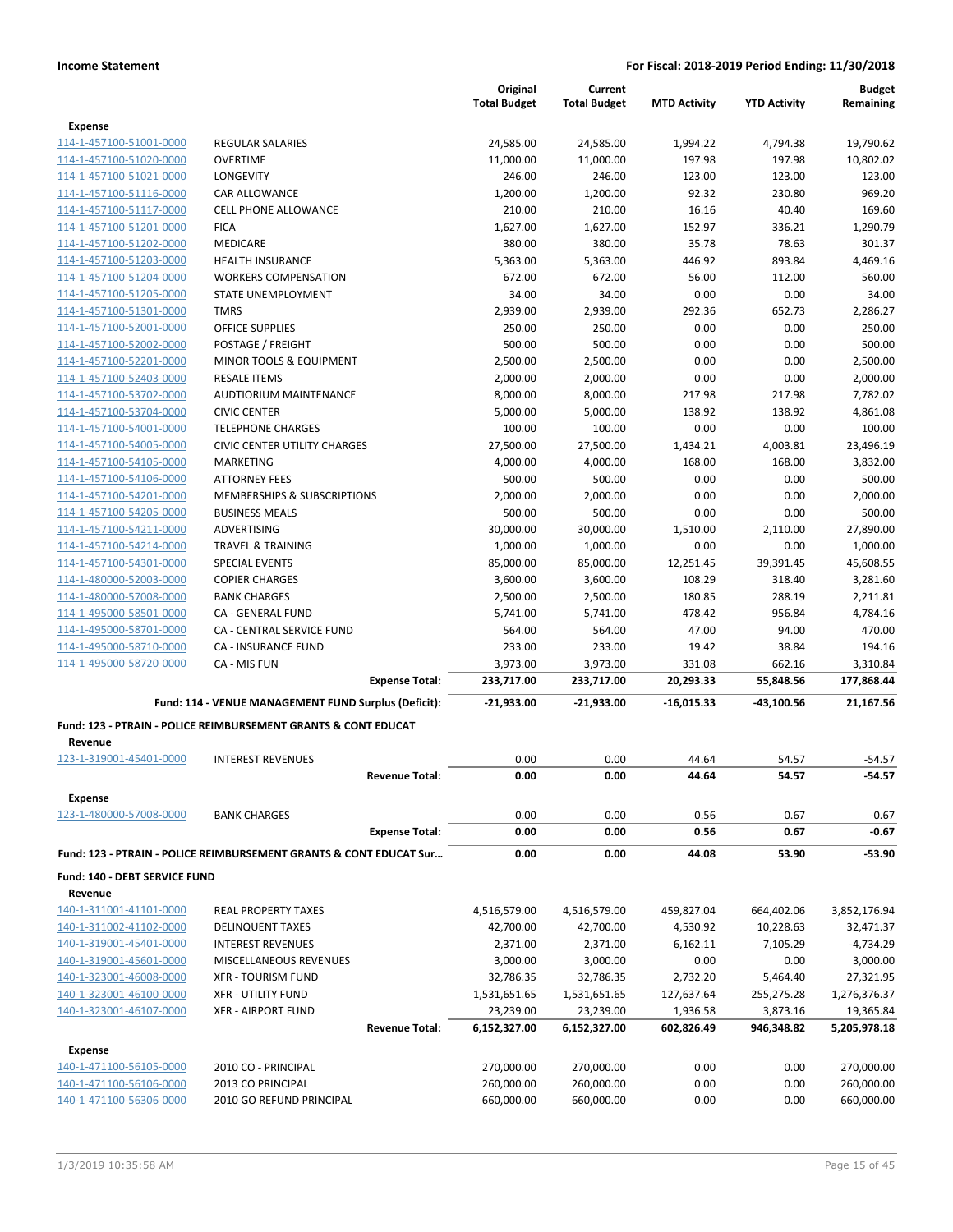|                                                         |                                                                 | Original<br><b>Total Budget</b> | Current<br><b>Total Budget</b> | <b>MTD Activity</b> | <b>YTD Activity</b> | <b>Budget</b><br>Remaining |
|---------------------------------------------------------|-----------------------------------------------------------------|---------------------------------|--------------------------------|---------------------|---------------------|----------------------------|
| 140-1-471100-56308-0000                                 | 2011 GO REFUND PRINCIPAL                                        | 1,090,000.00                    | 1,090,000.00                   | 0.00                | 0.00                | 1,090,000.00               |
| 140-1-471100-56310-0000                                 | 2014 GO REFUND PRINCIPAL                                        | 180,000.00                      | 180,000.00                     | 0.00                | 0.00                | 180,000.00                 |
| 140-1-471100-56311-0000                                 | 2014 GENERAL OBLIGATIONS PRINCIPAL                              | 305,000.00                      | 305,000.00                     | 0.00                | 0.00                | 305,000.00                 |
| 140-1-471100-56312-0000                                 | 2015 GENERAL OBLIGATIONS PRINCIPAL                              | 459,000.00                      | 459,000.00                     | 0.00                | 0.00                | 459,000.00                 |
| 140-1-471100-56313-0000                                 | 2017 GO REFUND PRINCIPAL                                        | 1,685,000.00                    | 1,685,000.00                   | 0.00                | 0.00                | 1,685,000.00               |
| 140-1-471200-56205-0000                                 | 2010 CO - INTEREST                                              | 178,663.00                      | 178,663.00                     | 0.00                | 0.00                | 178,663.00                 |
| 140-1-471200-56206-0000                                 | 2013 CO INTEREST                                                | 21,716.00                       | 21,716.00                      | 0.00                | 0.00                | 21,716.00                  |
| 140-1-471200-56406-0000                                 | 2010 GO REFUND INTEREST                                         | 298,548.00                      | 298,548.00                     | 0.00                | 0.00                | 298,548.00                 |
| 140-1-471200-56408-0000                                 | 2011 GO REFUND INTEREST                                         | 102,295.00                      | 102,295.00                     | 0.00                | 0.00                | 102,295.00                 |
| 140-1-471200-56409-0000                                 | 2014 GENERAL OBLIGATIONS - INTEREST                             | 102,402.00                      | 102,402.00                     | 0.00                | 0.00                | 102,402.00                 |
| 140-1-471200-56410-0000                                 | 2015 GO - INTEREST                                              | 143,099.00                      | 143,099.00                     | 0.00                | 0.00                | 143,099.00                 |
| 140-1-471200-56411-0000                                 | 2014 GO REFUND INTEREST                                         | 25,160.00                       | 25,160.00                      | 0.00                | 0.00                | 25,160.00                  |
| 140-1-471200-56413-0000                                 | 2017 GO REFUND INTEREST                                         | 323,375.00                      | 323,375.00                     | 0.00                | 0.00                | 323,375.00                 |
| 140-1-475100-56002-0000                                 | <b>AGENT FEE</b>                                                | 1,500.00                        | 1,500.00                       | 0.00                | 0.00                | 1,500.00                   |
| 140-1-475100-56005-0000                                 | ARBITRAGE                                                       | 6,100.00                        | 6,100.00                       | 0.00                | 0.00                | 6,100.00                   |
| 140-1-480000-57008-0000                                 | <b>BANK CHARGES</b><br><b>Expense Total:</b>                    | 500.00<br>6,112,358.00          | 500.00<br>6,112,358.00         | 63.40<br>63.40      | 73.42<br>73.42      | 426.58<br>6,112,284.58     |
|                                                         |                                                                 |                                 |                                |                     |                     |                            |
|                                                         | Fund: 140 - DEBT SERVICE FUND Surplus (Deficit):                | 39,969.00                       | 39,969.00                      | 602,763.09          | 946,275.40          | -906,306.40                |
| Fund: 160 - GENERAL CAPITAL IMPROVEMENT FUND<br>Revenue |                                                                 |                                 |                                |                     |                     |                            |
| 160-1-310002-45611-0000                                 | <b>DONATIONS FOR PROJECTS</b>                                   | 0.00                            | 0.00                           | 0.00                | 100.00              | $-100.00$                  |
| 160-1-314004-41808-0000                                 | FRANCHISE FEES/CABLE-SICFA                                      | 26,599.00                       | 26,599.00                      | 0.00                | 0.00                | 26,599.00                  |
| 160-1-319001-45401-0000                                 | <b>INTEREST REVENUES</b>                                        | 22,000.00                       | 22,000.00                      | 7,876.82            | 10,198.31           | 11,801.69                  |
| 160-1-323001-46001-0000                                 | <b>XFR - GENERAL FUND</b>                                       | 3,220,008.00                    | 3,220,008.00                   | 268,334.00          | 536,668.00          | 2,683,340.00               |
| 160-1-323001-46008-0000                                 | <b>XFR - TOURISM FUND</b>                                       | 214,537.00                      | 214,537.00                     | 17,878.08           | 35,756.16           | 178,780.84                 |
|                                                         | <b>Revenue Total:</b>                                           | 3,483,144.00                    | 3,483,144.00                   | 294,088.90          | 582,722.47          | 2,900,421.53               |
| <b>Expense</b>                                          |                                                                 |                                 |                                |                     |                     |                            |
| 160-1-421230-55201-0000                                 | <b>EQUIPMENT PURCHASES</b>                                      | 29,008.00                       | 29,008.00                      | 0.00                | 0.00                | 29,008.00                  |
| 160-1-421240-55207-0000                                 | RADIO COMMUNICATION EQUIP                                       | 1,050,000.00                    | 1,050,000.00                   | 0.00                | 0.00                | 1,050,000.00               |
| 160-1-431200-53304-0000                                 | STREET IMPROV PROGRAM                                           | 2,000,000.00                    | 2,000,000.00                   | 0.00                | 0.00                | 2,000,000.00               |
| 160-1-431200-55002-0000                                 | <b>IMPROVEMENTS</b>                                             | 100,000.00                      | 100,000.00                     | 0.00                | 0.00                | 100,000.00                 |
| 160-1-451100-55012-0000                                 | <b>CONSTRUCTION</b>                                             | 400,000.00                      | 400,000.00                     | 2,025.30            | 2,025.30            | 397,974.70                 |
| 160-1-456100-55204-0000                                 | <b>OLD TOWN GREENVILLE</b>                                      | 15,000.00                       | 15,000.00                      | 5,581.23            | 5,581.23            | 9,418.77                   |
| 160-1-480000-54101-0000                                 | PROFESSIONAL SERVICES                                           | 125,000.00                      | 125,000.00                     | 0.00                | 0.00                | 125,000.00                 |
| 160-1-480000-55002-0000                                 | <b>IMPROVEMENTS</b>                                             | 108,146.00                      | 108,146.00                     | 0.00                | 29,079.00           | 79,067.00                  |
| 160-1-480000-55201-0000                                 | <b>EQUIPMENT PURCHASES</b>                                      | 151,860.00                      | 151,860.00                     | 0.00                | 42,210.00           | 109,650.00                 |
| 160-1-480000-55203-0000                                 | <b>FURNITURE/OFFICE EQUIP</b>                                   | 5,531.00                        | 5,531.00                       | 0.00                | 0.00                | 5,531.00                   |
| 160-1-480000-57008-0000                                 | <b>BANK CHARGES</b>                                             | 500.00                          | 500.00                         | 79.51               | 93.57               | 406.43                     |
|                                                         | <b>Expense Total:</b>                                           | 3,985,045.00                    | 3,985,045.00                   | 7,686.04            | 78,989.10           | 3,906,055.90               |
|                                                         | Fund: 160 - GENERAL CAPITAL IMPROVEMENT FUND Surplus (Deficit): | -501,901.00                     | $-501,901.00$                  | 286,402.86          | 503,733.37          | $-1,005,634.37$            |
| <b>Fund: 161 - STREET CONSTRUCTION FUND</b>             |                                                                 |                                 |                                |                     |                     |                            |
| Revenue<br>161-1-319001-45401-0000                      | <b>INTEREST REVENUES</b>                                        | 4,000.00                        | 4,000.00                       | 3,636.16            | 4,444.55            | $-444.55$                  |
|                                                         | <b>Revenue Total:</b>                                           | 4,000.00                        | 4,000.00                       | 3,636.16            | 4,444.55            | -444.55                    |
| <b>Expense</b>                                          |                                                                 |                                 |                                |                     |                     |                            |
| 161-1-480000-57008-0000                                 | <b>BANK CHARGES</b>                                             | 500.00                          | 500.00                         | 45.55               | 54.14               | 445.86                     |
|                                                         | <b>Expense Total:</b>                                           | 500.00                          | 500.00                         | 45.55               | 54.14               | 445.86                     |
|                                                         | Fund: 161 - STREET CONSTRUCTION FUND Surplus (Deficit):         | 3,500.00                        | 3,500.00                       | 3,590.61            | 4,390.41            | -890.41                    |
| Fund: 164 - 2013 CO CAPITAL FUND                        |                                                                 |                                 |                                |                     |                     |                            |
| Revenue                                                 |                                                                 |                                 |                                |                     |                     |                            |
| 164-1-319001-45401-0000                                 | <b>INTEREST REVENUES</b>                                        | 150.00                          | 150.00                         | 139.73              | 173.67              | $-23.67$                   |
|                                                         | <b>Revenue Total:</b>                                           | 150.00                          | 150.00                         | 139.73              | 173.67              | -23.67                     |
| <b>Expense</b>                                          |                                                                 |                                 |                                |                     |                     |                            |
| 164-1-480000-57008-0000                                 | <b>BANK CHARGES</b>                                             | 15.00                           | 15.00                          | 1.71                | 2.03                | 12.97                      |
|                                                         | <b>Expense Total:</b>                                           | 15.00                           | 15.00                          | 1.71                | 2.03                | 12.97                      |
|                                                         | Fund: 164 - 2013 CO CAPITAL FUND Surplus (Deficit):             | 135.00                          | 135.00                         | 138.02              | 171.64              | $-36.64$                   |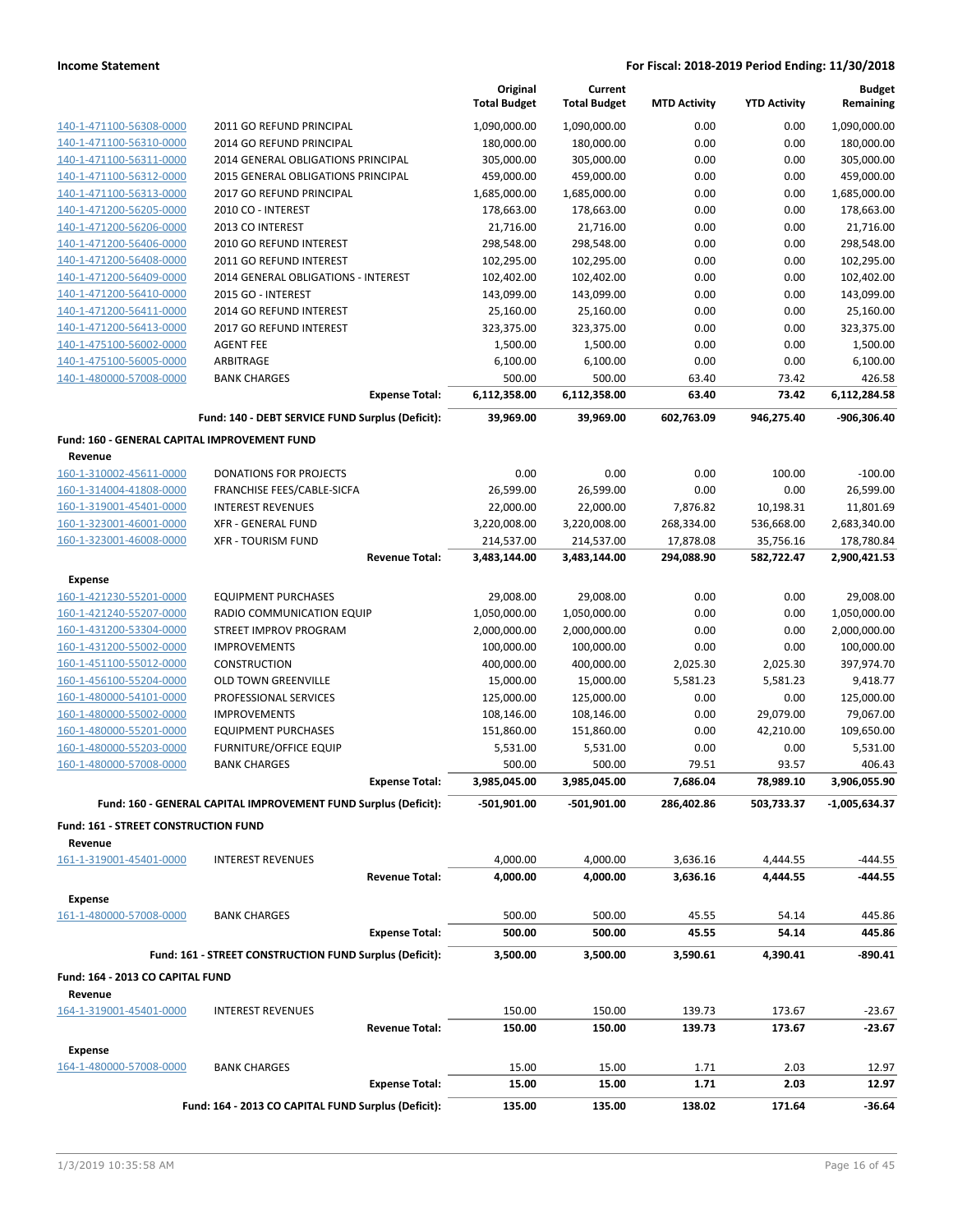| <b>Income Statement</b>                            |                                                     |                                 | For Fiscal: 2018-2019 Period Ending: 11/30/2018 |                          |                          |                            |
|----------------------------------------------------|-----------------------------------------------------|---------------------------------|-------------------------------------------------|--------------------------|--------------------------|----------------------------|
|                                                    |                                                     | Original<br><b>Total Budget</b> | Current<br><b>Total Budget</b>                  | <b>MTD Activity</b>      | <b>YTD Activity</b>      | <b>Budget</b><br>Remaining |
| Fund: 165 - 2014 GO FUND<br>Revenue                |                                                     |                                 |                                                 |                          |                          |                            |
| 165-1-319001-45401-0000                            | <b>INTEREST REVENUES</b>                            | 25,000.00                       | 25,000.00                                       | 1,414.92                 | 2,834.61                 | 22,165.39                  |
|                                                    | <b>Revenue Total:</b>                               | 25,000.00                       | 25,000.00                                       | 1,414.92                 | 2,834.61                 | 22,165.39                  |
|                                                    | Fund: 165 - 2014 GO FUND Total:                     | 25,000.00                       | 25,000.00                                       | 1,414.92                 | 2,834.61                 | 22,165.39                  |
| Fund: 171 - MAIN STREET SPECIAL REVENUE            |                                                     |                                 |                                                 |                          |                          |                            |
| <b>Expense</b>                                     |                                                     |                                 |                                                 |                          |                          |                            |
| 171-1-456100-54111-0000                            | <b>GRANT MANAGEMENT</b>                             | 0.00                            | 0.00                                            | 1,100.00                 | 2,200.00                 | $-2,200.00$                |
| 171-1-456100-55012-0000                            | <b>CONSTRUCTION</b>                                 | 0.00                            | 0.00                                            | 4,291.21                 | 4,291.21                 | $-4,291.21$                |
|                                                    | <b>Expense Total:</b>                               | 0.00                            | 0.00                                            | 5,391.21                 | 6,491.21                 | $-6,491.21$                |
|                                                    | Fund: 171 - MAIN STREET SPECIAL REVENUE Total:      | 0.00                            | 0.00                                            | 5,391.21                 | 6,491.21                 | $-6,491.21$                |
| Fund: 200 - WATER / WASTEWATER FUND                |                                                     |                                 |                                                 |                          |                          |                            |
| Revenue                                            |                                                     |                                 |                                                 |                          |                          |                            |
| 200-2-318003-42304-0000                            | <b>BACKFLOW INSPECTION FEES</b>                     | 6,500.00                        | 6,500.00                                        | 0.00                     | 0.00                     | 6,500.00                   |
| 200-2-318003-44302-0000<br>200-2-318003-44304-0000 | WATER REVENUES / SERVICE CHARGES                    | 116,628.00                      | 116,628.00                                      | 0.00                     | 6,438.96                 | 110,189.04                 |
| 200-2-318003-44305-0000                            | <b>NEW SERVICES - WATER</b><br>LATE CHARGES - WATER | 13,317.00<br>43,742.00          | 13,317.00<br>43,742.00                          | 0.00<br>3,523.14         | 0.00<br>8,228.31         | 13,317.00<br>35,513.69     |
| 200-2-318003-44312-0000                            | <b>METER TAMPERING</b>                              | 8,261.00                        | 8,261.00                                        | 750.00                   | 750.00                   | 7,511.00                   |
| 200-2-318003-45103-0000                            | <b>GEUS RAW WATER CONSUMPTN</b>                     | 70,000.00                       | 70,000.00                                       | 0.00                     | 0.00                     | 70,000.00                  |
| 200-2-318004-42303-0000                            | <b>WASTE HAULER PERMITS</b>                         | 4,800.00                        | 4,800.00                                        | 0.00                     | 900.00                   | 3,900.00                   |
| 200-2-318004-44307-0000                            | <b>NEW SERVICES - SEWER</b>                         | 12,389.00                       | 12,389.00                                       | 0.00                     | 0.00                     | 12,389.00                  |
| 200-2-318004-44309-0000                            | SEWER REVENUES / SERVICE CHARGES                    | 50,531.00                       | 50,531.00                                       | 0.00                     | 5,015.93                 | 45,515.07                  |
| 200-2-318004-44310-0000                            | LATE CHARGES - SEWER                                | 36,613.00                       | 36,613.00                                       | 3,416.63                 | 7,661.20                 | 28,951.80                  |
| 200-2-318004-44318-0000                            | LATE CHARGES - WASTEHAULERS                         | 3,500.00                        | 3,500.00                                        | 103.75                   | 150.00                   | 3,350.00                   |
| 200-2-318004-45106-0000                            | L-3 COMM COD DISCHARGE                              | 126,360.00                      | 126,360.00                                      | 10,530.00                | 21,060.00                | 105,300.00                 |
| 200-2-318004-45201-0000                            | SEWER REV/ SEWER HAULER FEES                        | 425,555.00                      | 425,555.00                                      | 0.00                     | 44,877.50                | 380,677.50                 |
| 200-2-319003-45101-0000                            | WATER REVENUES / METERED SALES                      | 7,132,713.00                    | 7,132,713.00                                    | 548,144.42               | 1,146,600.65             | 5,986,112.35               |
| 200-2-319004-45104-0000                            | SEWER COLLECTION FEES                               | 6,324,875.00                    | 6,324,875.00                                    | 526,834.22               | 1,045,431.30             | 5,279,443.70               |
| 200-2-319004-45105-0000                            | SEWER REVENUES / EPA REVENUE                        | 0.00                            | 0.00                                            | 0.00                     | 87.27                    | $-87.27$                   |
| 200-2-320003-45305-0000                            | <b>AUCTION PROCEEDS</b>                             | 5,000.00                        | 5,000.00                                        | 0.00                     | 0.00                     | 5,000.00                   |
| 200-2-320003-45401-0000                            | <b>INTEREST REVENUES</b>                            | 13,900.00                       | 13,900.00                                       | 21,836.16                | 26,674.97                | $-12,774.97$               |
| 200-2-320003-45601-0000                            | MISCELLANEOUS REVENUES                              | 1,000.00                        | 1,000.00                                        | 0.00                     | 0.00                     | 1,000.00                   |
| 200-2-323001-58013-0000                            | <b>XFR - TOURISM FUND</b><br><b>Revenue Total:</b>  | 45,000.00<br>14,440,684.00      | 45,000.00<br>14,440,684.00                      | 3,750.00<br>1,118,888.32 | 7,500.00<br>2,321,376.09 | 37,500.00<br>12,119,307.91 |
| Expense                                            |                                                     |                                 |                                                 |                          |                          |                            |
| 200-2-436100-51001-0000                            | <b>REGULAR SALARIES</b>                             | 73,774.00                       | 73,774.00                                       | 5,825.59                 | 14,279.51                | 59,494.49                  |
| 200-2-436100-51020-0000                            | <b>OVERTIME</b>                                     | 289.00                          | 289.00                                          | 5.88                     | 5.88                     | 283.12                     |
| 200-2-436100-51021-0000                            | LONGEVITY                                           | 996.00                          | 996.00                                          | 996.00                   | 996.00                   | 0.00                       |
| 200-2-436100-51101-0000                            | <b>CERTIFICATION PAY</b>                            | 600.00                          | 600.00                                          | 46.16                    | 92.32                    | 507.68                     |
| 200-2-436100-51117-0000                            | <b>CELL PHONE ALLOWANCE</b>                         | 432.00                          | 432.00                                          | 33.22                    | 83.05                    | 348.95                     |
| 200-2-436100-51201-0000                            | <b>FICA</b>                                         | 4,718.00                        | 4,718.00                                        | 425.13                   | 948.76                   | 3,769.24                   |
| 200-2-436100-51202-0000                            | <b>MEDICARE</b>                                     | 1,103.00                        | 1,103.00                                        | 99.43                    | 221.89                   | 881.11                     |
| 200-2-436100-51203-0000                            | <b>HEALTH INSURANCE</b>                             | 21,450.00                       | 21,450.00                                       | 1,787.50                 | 3,575.00                 | 17,875.00                  |
| 200-2-436100-51204-0000                            | <b>WORKERS COMPENSATION</b>                         | 358.00                          | 358.00                                          | 29.83                    | 59.66                    | 298.34                     |
| 200-2-436100-51205-0000                            | STATE UNEMPLOYMENT                                  | 137.00                          | 137.00                                          | 0.00                     | 0.00                     | 137.00                     |
| 200-2-436100-51301-0000                            | <b>TMRS</b>                                         | 8,522.00                        | 8,522.00                                        | 802.57                   | 1,796.07                 | 6,725.93                   |
| 200-2-436100-52001-0000                            | OFFICE SUPPLIES                                     | 500.00                          | 500.00                                          | $-155.99$                | $-155.99$                | 655.99                     |
| 200-2-436100-52002-0000<br>200-2-436100-52201-0000 | POSTAGE / FREIGHT                                   | 7,500.00<br>750.00              | 7,500.00                                        | 0.00                     | 0.00                     | 7,500.00<br>448.47         |
| 200-2-436100-52305-0000                            | MINOR TOOLS & EQUIPMENT<br>PUBLIC EDUCATION         | 3,400.00                        | 750.00<br>3,400.00                              | 301.53<br>0.00           | 301.53<br>0.00           | 3,400.00                   |
| 200-2-436100-53402-0000                            | <b>BUILDING MAINTENANCE</b>                         | 7,500.00                        | 7,500.00                                        | 353.10                   | 353.10                   | 7,146.90                   |
| 200-2-436100-54001-0000                            | <b>TELEPHONE CHARGES</b>                            | 925.00                          | 925.00                                          | 0.00                     | 71.30                    | 853.70                     |
| 200-2-436100-54002-0000                            | <b>UTILITY CHARGES</b>                              | 35,270.00                       | 35,270.00                                       | 2,144.42                 | 4,362.66                 | 30,907.34                  |
| 200-2-436100-54101-0000                            | PROFESSIONAL SERVICES                               | 2,000.00                        | 2,000.00                                        | 1,765.00                 | 1,765.00                 | 235.00                     |
| 200-2-436100-54106-0000                            | <b>ATTORNEY FEES</b>                                | 3,400.00                        | 3,400.00                                        | 0.00                     | 0.00                     | 3,400.00                   |
| 200-2-436100-54201-0000                            | MEMBERSHIPS & SUBSCRIPTIONS                         | 350.00                          | 350.00                                          | 0.00                     | 0.00                     | 350.00                     |
| 200-2-436100-54214-0000                            | <b>TRAVEL &amp; TRAINING</b>                        | 500.00                          | 500.00                                          | 0.00                     | 0.00                     | 500.00                     |
| 200-2-436200-51001-0000                            | <b>REGULAR SALARIES</b>                             | 371,931.00                      | 371,931.00                                      | 25,482.16                | 62,871.84                | 309,059.16                 |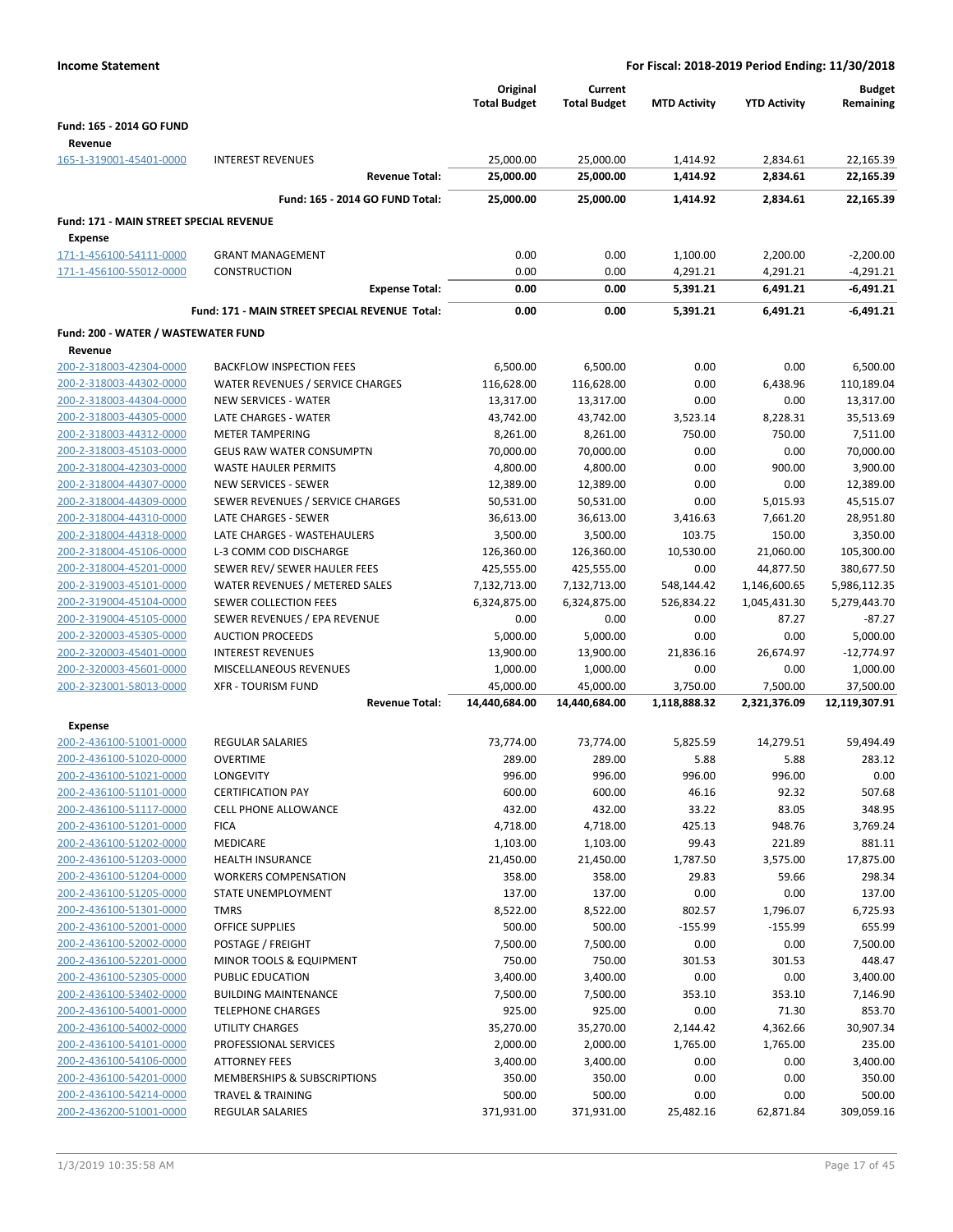| 200-2-436200-51020-0000          |
|----------------------------------|
| 200-2-436200-51021-0000          |
| 2-436200-51101-<br>200-<br>-0000 |
| 200-2-436200-51117-0000          |
| 200-2-436200-51201-0000          |
| 200-2-436200-51202-0000          |
| 200-2-436200-51203-0000          |
| 2-436200-51204-0000<br>200-      |
| 200-2-436200-51205-0000          |
| 200-2-436200-51301-0000          |
| <u>200-2-436200-52001-0000</u>   |
| 200-2-436200-52002-0000          |
| 2-436200-52101-0000<br>200-      |
| 200-2-436200-52104-0000          |
| 200-2-436200-52105-0000          |
| <u>200-2-436200-52106-0000</u>   |
| 200-2-436200-52201-0000          |
| 2-436200-52202-0000<br>200-      |
| 200-2-436200-52203-0000          |
| 200-2-436200-52301-0000          |
| <u>200-2-436200-53201-0000</u>   |
| 200-2-436200-53202-0000          |
| 2-436200-53203-0000<br>200-      |
| 200-2-436200-53205-0000          |
| 200-2-436200-53310-0000          |
| <u>200-2-436200-53402-0000</u>   |
| 200-2-436200-53403-0000          |
| 2-436200-53404-0000<br>200-      |
| 200-2-436200-53605-0000          |
| 200-2-436200-53606-0000          |
| <u>200-2-436200-54001-0000</u>   |
| 200-2-436200-54002-0000          |
| 2-436200-54201-0000<br>200-      |
| 200-2-436200-54208-0000          |
| 200-2-436200-54212-0000          |
| <u>200-2-436200-54214-0000</u>   |
| 200-2-436200-54219-0000          |
| 200-2-436200-54410-0000          |
| 200-2-436300-51001-0000          |
| 200-2-436300-51020-0000          |
| 200-2-436300-51021-0000          |
| <u>200-2-436300-51101-0000</u>   |
| 200-2-436300-51117-0000          |
| 200-2-436300-51201-0000          |
| 200-2-436300-51202-0000          |
| <u>200-2-436300-51203-0000</u>   |
| 200-2-436300-51204-0000          |
| 200-2-436300-51205-0000          |
| 200-2-436300-51301-0000          |
| 200-2-436300-51401-0000          |
| <u>200-2-436300-52001-0000</u>   |
| <u>200-2-436300-52002-0000</u>   |
| 200-2-436300-52005-0000          |
| 200-2-436300-52104-0000          |
| 200-2-436300-52106-0000          |
| <u>200-2-436300-52201-0000</u>   |
| 200-2-436300-52203-0000          |
| 200-2-436300-52303-0000          |
| 200-2-436300-53201-0000          |
|                                  |

|                                                    |                                                       | Original<br><b>Total Budget</b> | Current<br><b>Total Budget</b> | <b>MTD Activity</b> | <b>YTD Activity</b> | <b>Budget</b><br>Remaining |
|----------------------------------------------------|-------------------------------------------------------|---------------------------------|--------------------------------|---------------------|---------------------|----------------------------|
| 200-2-436200-51020-0000                            | <b>OVERTIME</b>                                       | 16,317.00                       | 16,317.00                      | 3,285.50            | 3,902.01            | 12,414.99                  |
| 200-2-436200-51021-0000                            | LONGEVITY                                             | 4,470.00                        | 4,470.00                       | 3,570.00            | 3,570.00            | 900.00                     |
| 200-2-436200-51101-0000                            | <b>CERTIFICATION PAY</b>                              | 4,200.00                        | 4,200.00                       | 230.78              | 576.95              | 3,623.05                   |
| 200-2-436200-51117-0000                            | <b>CELL PHONE ALLOWANCE</b>                           | 864.00                          | 864.00                         | 33.22               | 83.05               | 780.95                     |
| 200-2-436200-51201-0000                            | <b>FICA</b>                                           | 24,663.00                       | 24,663.00                      | 1,960.94            | 4,174.60            | 20,488.40                  |
| 200-2-436200-51202-0000                            | MEDICARE                                              | 5,768.00                        | 5,768.00                       | 458.61              | 976.32              | 4,791.68                   |
| 200-2-436200-51203-0000                            | <b>HEALTH INSURANCE</b>                               | 96,525.00                       | 96,525.00                      | 8,043.75            | 16,087.50           | 80,437.50                  |
| 200-2-436200-51204-0000                            | <b>WORKERS COMPENSATION</b>                           | 13,761.00                       | 13,761.00                      | 1,146.75            | 2,293.50            | 11,467.50                  |
| 200-2-436200-51205-0000                            | STATE UNEMPLOYMENT                                    | 678.00                          | 678.00                         | 0.00                | 7.46                | 670.54                     |
| 200-2-436200-51301-0000                            | <b>TMRS</b>                                           | 43,659.00                       | 43,659.00                      | 3,788.32            | 8,202.48            | 35,456.52                  |
| 200-2-436200-52001-0000                            | <b>OFFICE SUPPLIES</b>                                | 500.20                          | 500.20                         | 0.00                | 0.00                | 500.20                     |
| 200-2-436200-52002-0000                            | POSTAGE / FREIGHT                                     | 2,316.20                        | 2,316.20                       | 0.00                | 0.00                | 2,316.20                   |
| 200-2-436200-52101-0000                            | <b>JANITORIAL SUPPLIES</b>                            | 999.00                          | 999.00                         | 0.00                | 0.00                | 999.00                     |
| 200-2-436200-52104-0000                            | <b>WEARING APPAREL</b>                                | 4,851.00                        | 4,851.00                       | 630.37              | 630.37              | 4,220.63                   |
| 200-2-436200-52105-0000                            | <b>LABORATORY</b>                                     | 14,410.00                       | 14,410.00                      | 1,104.88            | 1,104.88            | 13,305.12                  |
| 200-2-436200-52106-0000                            | <b>CHEMICAL SUPPLIES</b>                              | 289,465.00                      | 289,465.00                     | 31,044.86           | 39,869.82           | 249,595.18                 |
| 200-2-436200-52201-0000                            | MINOR TOOLS & EQUIPMENT<br><b>MECHANICAL SUPPLIES</b> | 1,490.00                        | 1,490.00                       | 0.00                | 364.36              | 1,125.64                   |
| 200-2-436200-52202-0000                            |                                                       | 1,552.00                        | 1,552.00                       | 0.00                | 0.00                | 1,552.00                   |
| 200-2-436200-52203-0000                            | <b>MOTOR VEHICLE FUEL</b><br><b>SAFETY SUPPLIES</b>   | 5,565.00                        | 5,565.00                       | 504.58<br>0.00      | 841.34<br>0.00      | 4,723.66<br>24,609.00      |
| 200-2-436200-52301-0000<br>200-2-436200-53201-0000 | <b>FURNITURE &amp; OFFICE EQUIPMENT</b>               | 24,609.00<br>500.00             | 24,609.00<br>500.00            | 0.00                | 0.00                | 500.00                     |
| 200-2-436200-53202-0000                            | MACHINE, TOOLS & IMPLMNTS                             | 5,236.00                        | 5,236.00                       | 0.00                | 0.00                | 5,236.00                   |
| 200-2-436200-53203-0000                            | <b>INSTRUMENTS &amp; APPARATUS</b>                    | 6,553.00                        | 6,553.00                       | 0.00                | 0.00                | 6,553.00                   |
| 200-2-436200-53205-0000                            | <b>MOTOR VEHICLES</b>                                 | 1,580.00                        | 1,580.00                       | 51.99               | 51.99               | 1,528.01                   |
| 200-2-436200-53310-0000                            | RESVRS/STRG TANKS/ST PIPE                             | 20,020.00                       | 20,020.00                      | 66.02               | 66.02               | 19,953.98                  |
| 200-2-436200-53402-0000                            | <b>BUILDING MAINTENANCE</b>                           | 1,910.00                        | 1,910.00                       | 673.28              | 673.28              | 1,236.72                   |
| 200-2-436200-53403-0000                            | <b>HEATING &amp; COOLING SYSTEMS</b>                  | 3,381.00                        | 3,381.00                       | 0.00                | 0.00                | 3,381.00                   |
| 200-2-436200-53404-0000                            | STRUCTURES / EXTERIOR STRUCTURES                      | 500.00                          | 500.00                         | 0.00                | 0.00                | 500.00                     |
| 200-2-436200-53605-0000                            | STRUCTURES / FILTRATION PLANT                         | 37,075.00                       | 37,075.00                      | 538.94              | 5,497.63            | 31,577.37                  |
| 200-2-436200-53606-0000                            | <b>MAINT - GROUNDS</b>                                | 340.00                          | 340.00                         | 0.00                | 0.00                | 340.00                     |
| 200-2-436200-54001-0000                            | <b>TELEPHONE CHARGES</b>                              | 12,577.00                       | 12,577.00                      | 0.00                | 332.63              | 12,244.37                  |
| 200-2-436200-54002-0000                            | UTILITY CHARGES                                       | 493,384.00                      | 493,384.00                     | 3,564.96            | 30,784.64           | 462,599.36                 |
| 200-2-436200-54201-0000                            | <b>MEMBERSHIPS &amp; SUBSCRIPTIONS</b>                | 1,698.00                        | 1,698.00                       | 0.00                | 0.00                | 1,698.00                   |
| 200-2-436200-54208-0000                            | <b>LABORATORY WORK</b>                                | 41,691.00                       | 41,691.00                      | 3,955.50            | 6,667.50            | 35,023.50                  |
| 200-2-436200-54212-0000                            | <b>PRINTING</b>                                       | 600.00                          | 600.00                         | 0.00                | 0.00                | 600.00                     |
| 200-2-436200-54214-0000                            | <b>TRAVEL &amp; TRAINING</b>                          | 5,602.00                        | 5,602.00                       | 0.00                | 0.00                | 5,602.00                   |
| 200-2-436200-54219-0000                            | SABINE RIVER AUTHORITY                                | 1,049,386.80                    | 1,049,386.80                   | 88,148.50           | 176,297.00          | 873,089.80                 |
| 200-2-436200-54410-0000                            | PERMITS/FEES                                          | 26,000.00                       | 26,000.00                      | 25,793.60           | 25,793.60           | 206.40                     |
| 200-2-436300-51001-0000                            | <b>REGULAR SALARIES</b>                               | 533,238.00                      | 533,238.00                     | 31,369.62           | 78,591.90           | 454,646.10                 |
| 200-2-436300-51020-0000                            | <b>OVERTIME</b>                                       | 53,486.00                       | 53,486.00                      | 6,179.43            | 10,492.24           | 42,993.76                  |
| 200-2-436300-51021-0000                            | LONGEVITY                                             | 6,908.00                        | 6,908.00                       | 5,888.00            | 5,888.00            | 1,020.00                   |
| 200-2-436300-51101-0000                            | <b>CERTIFICATION PAY</b>                              | 600.00                          | 600.00                         | 46.16               | 115.40              | 484.60                     |
| 200-2-436300-51117-0000                            | <b>CELL PHONE ALLOWANCE</b>                           | 216.00                          | 216.00                         | 81.22               | 186.90              | 29.10                      |
| 200-2-436300-51201-0000                            | <b>FICA</b>                                           | 36,856.00                       | 36,856.00                      | 2,646.31            | 5,711.03            | 31,144.97                  |
| 200-2-436300-51202-0000                            | MEDICARE                                              | 8,620.00                        | 8,620.00                       | 618.90              | 1,335.65            | 7,284.35                   |
| 200-2-436300-51203-0000                            | <b>HEALTH INSURANCE</b>                               | 176,963.00                      | 176,963.00                     | 14,746.92           | 29,493.84           | 147,469.16                 |
| 200-2-436300-51204-0000                            | <b>WORKERS COMPENSATION</b>                           | 20,337.00                       | 20,337.00                      | 1,694.75            | 3,389.50            | 16,947.50                  |
| 200-2-436300-51205-0000                            | <b>STATE UNEMPLOYMENT</b>                             | 1,194.00                        | 1,194.00                       | 80.05               | 134.02              | 1,059.98                   |
| 200-2-436300-51301-0000                            | <b>TMRS</b>                                           | 65,775.00                       | 65,775.00                      | 4,995.82            | 10,931.73           | 54,843.27                  |
| 200-2-436300-51401-0000                            | <b>CONTRA - SALARIES</b>                              | 0.00                            | 0.00                           | $-126.18$           | $-126.18$           | 126.18                     |
| 200-2-436300-52001-0000                            | <b>OFFICE SUPPLIES</b>                                | 300.00                          | 300.00                         | 0.00                | 0.00                | 300.00                     |
| 200-2-436300-52002-0000                            | POSTAGE / FREIGHT                                     | 50.00                           | 50.00                          | 0.00                | 0.00                | 50.00                      |
| 200-2-436300-52005-0000                            | PRINTED MATERIALS                                     | 100.00                          | 100.00                         | 0.00                | 0.00                | 100.00                     |
| 200-2-436300-52104-0000                            | <b>WEARING APPAREL</b>                                | 15,000.00                       | 15,000.00                      | 1,256.08            | 1,256.08            | 13,743.92                  |
| 200-2-436300-52106-0000                            | <b>CHEMICAL SUPPLIES</b>                              | 500.00                          | 500.00                         | 0.00                | 0.00                | 500.00                     |
| 200-2-436300-52201-0000                            | MINOR TOOLS & EQUIPMENT                               | 11,847.00                       | 11,847.00                      | 1,657.55            | 1,873.49            | 9,973.51                   |
| 200-2-436300-52203-0000                            | <b>MOTOR VEHICLE FUEL</b>                             | 27,578.00                       | 27,578.00                      | 1,909.27            | 3,792.42            | 23,785.58                  |
| 200-2-436300-52303-0000                            | <b>TRAINING SUPPLIES</b>                              | 300.00                          | 300.00                         | 0.00                | 0.00                | 300.00                     |
| 200-2-436300-53201-0000                            | FURNITURE & OFFICE EQUIPMENT                          | 100.00                          | 100.00                         | 157.80              | 157.80              | $-57.80$                   |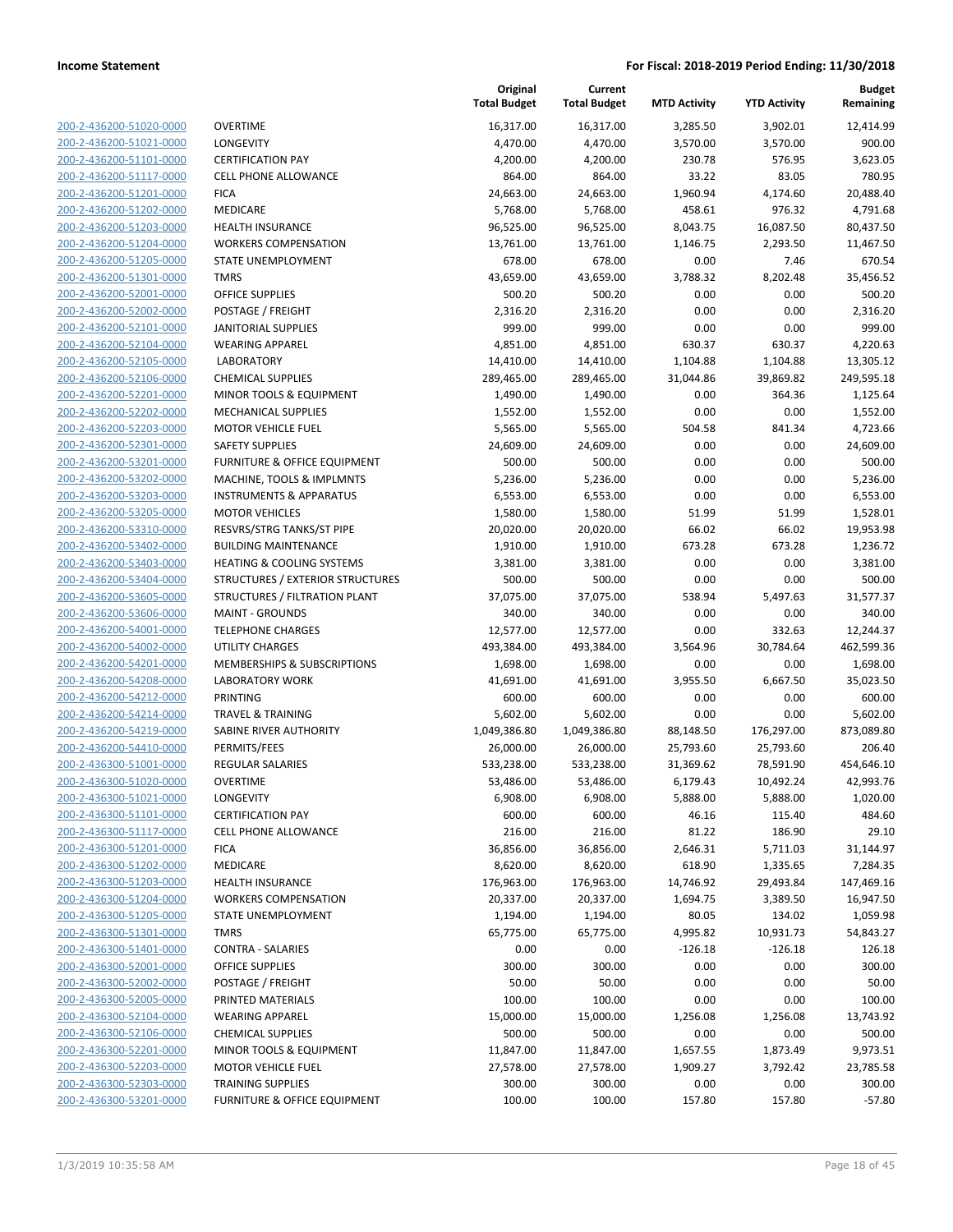200-2-436300-53202-0000 200-2-436300-53205-0000 200-2-436300-53207-0000 200-2-436300-53210-0000 200-2-436300-53211-0000 200-2-436300-53306-0000 200-2-436300-54001-0000 200-2-436300-54214-0000 200-2-437200-51001-0000 200-2-437200-51020-0000 200-2-437200-51021-0000 200-2-437200-51101-0000 200-2-437200-51117-0000 200-2-437200-51201-0000 200-2-437200-51202-0000 200-2-437200-51203-0000 200-2-437200-51204-0000 200-2-437200-51205-0000 200-2-437200-51301-0000 200-2-437200-51401-0000 200-2-437200-52001-0000 200-2-437200-52104-0000 200-2-437200-52106-0000 200-2-437200-52107-0000 200-2-437200-52201-0000 200-2-437200-52203-0000 200-2-437200-52303-0000 200-2-437200-53202-0000 200-2-437200-53205-0000 200-2-437200-53207-0000 200-2-437200-53309-0000 200-2-437200-53311-0000 200-2-437200-54001-0000 200-2-437200-54002-0000 200-2-437200-54214-0000 200-2-437300-51001-0000 200-2-437300-51020-0000 200-2-437300-51021-0000 200-2-437300-51101-0000 200-2-437300-51117-0000 200-2-437300-51201-0000 200-2-437300-51202-0000 200-2-437300-51203-0000 200-2-437300-51204-0000 200-2-437300-51205-0000 200-2-437300-51301-0000 200-2-437300-52001-0000 200-2-437300-52002-0000 200-2-437300-52005-0000 200-2-437300-52101-0000 200-2-437300-52102-0000 REFERENCE SUPPLIES 500.00 500.00 0.00 0.00 500.00 200-2-437300-52104-0000 200-2-437300-52105-0000 200-2-437300-52106-0000 200-2-437300-52107-0000 200-2-437300-52201-0000 200-2-437300-52202-0000 200-2-437300-52203-0000 200-2-437300-52301-0000

|                                                 | Original            | Current             |                     |                     | <b>Budget</b>       |
|-------------------------------------------------|---------------------|---------------------|---------------------|---------------------|---------------------|
|                                                 | <b>Total Budget</b> | <b>Total Budget</b> | <b>MTD Activity</b> | <b>YTD Activity</b> | Remaining           |
| MACHINE, TOOLS & IMPLMNTS                       | 3,988.00            | 3,988.00            | 0.00                | 0.00                | 3,988.00            |
| <b>MOTOR VEHICLES</b>                           | 26,010.00           | 26,010.00           | 972.90              | 972.90              | 25,037.10           |
| RADIO/COMMUNICATIONS                            | 4,500.00            | 4,500.00            | 718.50              | 718.50              | 3,781.50            |
| <b>FIRE HYDRANTS</b>                            | 8,000.00            | 8,000.00            | 0.00                | 0.00                | 8,000.00            |
| <b>METERS &amp; SETTINGS</b>                    | 70,000.00           | 70,000.00           | 1,013.43            | 1,013.43            | 68,986.57           |
| <b>WATER MAINS</b>                              | 165,000.00          | 165,000.00          | 21,155.26           | 22,608.81           | 142,391.19          |
| <b>TELEPHONE CHARGES</b>                        | 1,678.00            | 1,678.00            | 59.25               | 166.52              | 1,511.48            |
| <b>TRAVEL &amp; TRAINING</b>                    | 4,000.00            | 4,000.00            | 350.00              | 625.00              | 3,375.00            |
| <b>REGULAR SALARIES</b>                         | 376,305.00          | 376,305.00          | 29,308.77           | 71,518.38           | 304,786.62          |
| <b>OVERTIME</b>                                 | 55,995.00           | 55,995.00           | 6,587.75            | 12,556.31           | 43,438.69           |
| LONGEVITY                                       | 15,158.00           | 15,158.00           | 14,276.00           | 14,276.00           | 882.00              |
| <b>CERTIFICATION PAY</b>                        | 1,200.00            | 1,200.00            | 92.30               | 230.75              | 969.25              |
| <b>CELL PHONE ALLOWANCE</b>                     | 2,352.00            | 2,352.00            | 81.20               | 203.00              | 2,149.00            |
| <b>FICA</b>                                     | 27,963.00           | 27,963.00           | 3,090.64            | 6,146.35            | 21,816.65           |
| <b>MEDICARE</b>                                 | 6,540.00            | 6,540.00            | 722.81              | 1,437.45            | 5,102.55            |
| <b>HEALTH INSURANCE</b>                         | 112,613.00          | 112,613.00          | 9,384.42            | 18,768.84           | 93,844.16           |
| <b>WORKERS COMPENSATION</b>                     | 11,598.00           | 11,598.00           | 966.50              | 1,933.00            | 9,665.00            |
| STATE UNEMPLOYMENT                              | 748.00              | 748.00              | 52.46               | 114.07              | 633.93              |
| <b>TMRS</b>                                     | 49,710.00           | 49,710.00           | 5,783.85            | 11,571.22           | 38,138.78           |
| <b>CONTRA - SALARIES</b>                        | 0.00                | 0.00                | 0.00                | $-1,163.28$         | 1,163.28            |
| OFFICE SUPPLIES                                 | 300.00              | 300.00              | 0.00                | 0.00                | 300.00              |
| <b>WEARING APPAREL</b>                          | 15,000.00           | 15,000.00           | 986.47              | 1,359.45            | 13,640.55           |
| <b>CHEMICAL SUPPLIES</b>                        | 2,400.00            | 2,400.00            | 0.00                | 0.00                | 2,400.00            |
| <b>BOTANICAL SUPPLIES</b>                       | 400.00              | 400.00              | 0.00                | 0.00                | 400.00              |
| MINOR TOOLS & EQUIPMENT                         | 10,847.00           | 10,847.00           | 676.36              | 685.86              | 10,161.14           |
| <b>MOTOR VEHICLE FUEL</b>                       | 24,580.00           | 24,580.00           | 1,340.02            | 2,452.10            | 22,127.90           |
| <b>TRAINING SUPPLIES</b>                        | 300.00              | 300.00              | 0.00                | 0.00                | 300.00              |
| MACHINE, TOOLS & IMPLMNTS                       | 4,965.00            | 4,965.00            | 0.00                | 0.00                | 4,965.00            |
| <b>MOTOR VEHICLES</b>                           | 23,627.00           | 23,627.00           | 1,238.22            | 1,291.42            | 22,335.58           |
| RADIO/COMMUNICATIONS                            | 3,000.00            | 3,000.00            | 0.00                | 0.00                | 3,000.00            |
| SANITARY SEWER & TCEQ SSO                       | 69,000.00           | 69,000.00           | 10,692.39           | 10,692.39           | 58,307.61           |
| <b>LIFT STATIONS</b>                            | 22,500.00           | 22,500.00           | 0.00                | 0.00                | 22,500.00           |
| <b>TELEPHONE CHARGES</b>                        | 4,404.00            | 4,404.00            | 0.00                | 87.12               | 4,316.88            |
| <b>UTILITY CHARGES</b>                          | 30,052.00           | 30,052.00           | 3,307.67            | 5,896.84            | 24,155.16           |
| <b>TRAVEL &amp; TRAINING</b>                    | 3,000.00            | 3,000.00            | 0.00                | 0.00                | 3,000.00            |
| <b>REGULAR SALARIES</b>                         | 500,782.00          | 500,782.00          | 37,145.09           | 94,842.47           | 405,939.53          |
| <b>OVERTIME</b>                                 | 36,443.00           | 36,443.00           | 4,981.73            | 7,193.82            | 29,249.18           |
| <b>LONGEVITY</b>                                | 16,464.00           | 16,464.00           | 14,630.00           | 14,630.00           | 1,834.00            |
| <b>CERTIFICATION PAY</b>                        | 10,200.00           | 10,200.00           | 600.00              | 1,453.84            | 8,746.16            |
| CELL PHONE ALLOWANCE                            | 1,296.00            | 1,296.00            | 33.22               | 83.05               | 1,212.95            |
| FICA                                            | 35,041.00           | 35,041.00           | 3,473.55            | 7,100.83            | 27,940.17           |
| MEDICARE                                        | 8,195.00            | 8,195.00            | 812.37              | 1,660.69            | 6,534.31            |
| HEALTH INSURANCE<br><b>WORKERS COMPENSATION</b> | 128,700.00          | 128,700.00          | 10,725.00           | 21,450.00           | 107,250.00          |
|                                                 | 12,233.00           | 12,233.00           | 1,019.42            | 2,038.84            | 10,194.16           |
| STATE UNEMPLOYMENT                              | 824.00              | 824.00<br>63,417.00 | 0.00<br>6,668.69    | 0.00                | 824.00              |
| TMRS<br>OFFICE SUPPLIES                         | 63,417.00<br>600.00 | 600.00              | 0.00                | 14,011.33<br>19.79  | 49,405.67<br>580.21 |
| POSTAGE / FREIGHT                               | 600.00              | 600.00              | 0.00                | 36.68               | 563.32              |
| PRINTED MATERIALS                               | 1,200.00            | 1,200.00            | 0.00                | 0.00                | 1,200.00            |
| JANITORIAL SUPPLIES                             | 1,650.00            | 1,650.00            | 377.29              | 543.99              | 1,106.01            |
| REFERENCE SUPPLIES                              | 500.00              | 500.00              | 0.00                | 0.00                | 500.00              |
| <b>WEARING APPAREL</b>                          | 11,000.00           | 11,000.00           | 554.67              | 554.67              | 10,445.33           |
| LABORATORY                                      | 15,000.00           | 15,000.00           | 0.00                | 972.91              | 14,027.09           |
| <b>CHEMICAL SUPPLIES</b>                        | 54,000.00           | 54,000.00           | 4,500.00            | 4,500.00            | 49,500.00           |
| BOTANICAL SUPPLIES                              | 900.00              | 900.00              | 0.00                | 0.00                | 900.00              |
| MINOR TOOLS & EQUIPMENT                         | 6,300.00            | 6,300.00            | 64.98               | 886.57              | 5,413.43            |
| MECHANICAL SUPPLIES                             | 18,400.00           | 18,400.00           | 3,177.84            | 3,177.84            | 15,222.16           |
| <b>MOTOR VEHICLE FUEL</b>                       | 5,490.00            | 5,490.00            | 213.91              | 390.85              | 5,099.15            |
| <b>SAFETY SUPPLIES</b>                          | 2,300.00            | 2,300.00            | 423.85              | 423.85              | 1,876.15            |
|                                                 |                     |                     |                     |                     |                     |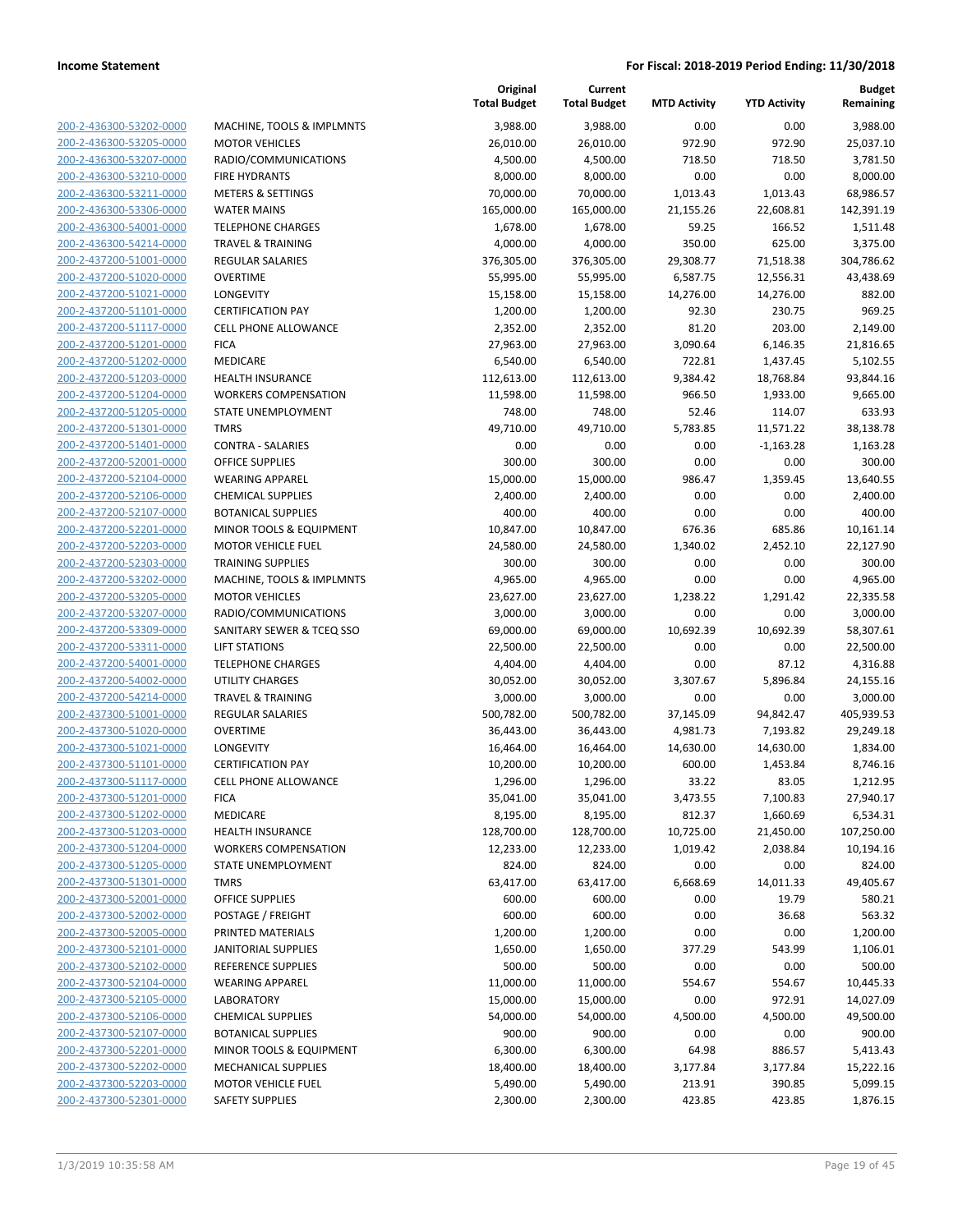|                               |                                                                  | Original<br><b>Total Budget</b> | Current<br><b>Total Budget</b> | <b>MTD Activity</b> | <b>YTD Activity</b> | <b>Budget</b><br>Remaining |
|-------------------------------|------------------------------------------------------------------|---------------------------------|--------------------------------|---------------------|---------------------|----------------------------|
| 200-2-437300-53202-0000       | MACHINE, TOOLS & IMPLMNTS                                        | 70,000.00                       | 70,000.00                      | 9.322.94            | 15,892.45           | 54,107.55                  |
| 200-2-437300-53203-0000       | <b>INSTRUMENTS &amp; APPARATUS</b>                               | 6,000.00                        | 6,000.00                       | 0.00                | 0.00                | 6,000.00                   |
| 200-2-437300-53205-0000       | <b>MOTOR VEHICLES</b>                                            | 5,301.00                        | 5,301.00                       | 0.00                | 0.00                | 5,301.00                   |
| 200-2-437300-53402-0000       | <b>BUILDING MAINTENANCE</b>                                      | 6,500.00                        | 6,500.00                       | 0.00                | 0.00                | 6,500.00                   |
| 200-2-437300-54001-0000       | <b>TELEPHONE CHARGES</b>                                         | 5,102.00                        | 5,102.00                       | 92.25               | 429.06              | 4,672.94                   |
| 200-2-437300-54002-0000       | <b>UTILITY CHARGES</b>                                           | 385,584.00                      | 385,584.00                     | 30,688.83           | 62,572.02           | 323,011.98                 |
| 200-2-437300-54201-0000       | MEMBERSHIPS & SUBSCRIPTIONS                                      | 12,500.00                       | 12,500.00                      | 4,284.00            | 7,178.00            | 5,322.00                   |
| 200-2-437300-54208-0000       | <b>LABORATORY WORK</b>                                           | 12,400.00                       | 12,400.00                      | 1,993.00            | 1,993.00            | 10,407.00                  |
| 200-2-437300-54214-0000       | <b>TRAVEL &amp; TRAINING</b>                                     | 4,500.00                        | 4,500.00                       | 0.00                | 947.00              | 3,553.00                   |
| 200-2-437300-54403-0000       | <b>DISPOSAL CHARGES</b>                                          | 750.00                          | 750.00                         | 10,739.90           | 23,885.05           | $-23,135.05$               |
| 200-2-437300-54410-0000       | PERMITS/FEES                                                     | 74,000.00                       | 74,000.00                      | 37,403.32           | 37,403.32           | 36,596.68                  |
| 200-2-471100-56508-0000       | 09 TWDP REV BOND - PRINC                                         | 15,000.00                       | 15,000.00                      | 0.00                | 0.00                | 15,000.00                  |
| 200-2-471200-56607-0000       | 08 REV BONDS - INTEREST                                          | 305,330.00                      | 305,330.00                     | 0.00                | 0.00                | 305,330.00                 |
| 200-2-475100-56002-0000       | MISCELLANEOUS DEBT EXP / AGENT FEE                               | 750.00                          | 750.00                         | 0.00                | 0.00                | 750.00                     |
| 200-2-475100-56005-0000       | ARBITRAGE                                                        | 1,750.00                        | 1,750.00                       | 0.00                | 0.00                | 1,750.00                   |
| 200-2-480000-52003-0000       | <b>COPIER CHARGES</b>                                            | 10,600.00                       | 10,600.00                      | 602.21              | 756.38              | 9,843.62                   |
| 200-2-480000-52006-0000       | <b>COPIER PAPER</b>                                              | 500.00                          | 500.00                         | 33.82               | 33.82               | 466.18                     |
| 200-2-480000-54002-0000       | <b>UTILITY CHARGES</b>                                           | 12,626.00                       | 12,626.00                      | 1,225.59            | 2,737.03            | 9,888.97                   |
| 200-2-480000-54226-0000       | <b>INSURANCE EXPENSE</b>                                         | 41,657.00                       | 41,657.00                      | 62,887.16           | 62,887.16           | $-21,230.16$               |
| 200-2-480000-57002-0000       | <b>BAD DEBT EXPENSE</b>                                          | 27,000.00                       | 27,000.00                      | 0.00                | 0.00                | 27,000.00                  |
| 200-2-480000-57005-0000       | <b>ACCRUED VAC &amp; SICK PAY</b>                                | 30,000.00                       | 30,000.00                      | 0.00                | 4,369.62            | 25,630.38                  |
| 200-2-480000-57008-0000       | <b>BANK CHARGES</b>                                              | 30,000.00                       | 30,000.00                      | 4,437.84            | 6,428.16            | 23,571.84                  |
| 200-2-480000-57015-0000       | <b>CONTINGENCY EXPENSE</b>                                       | 150,000.00                      | 150,000.00                     | 0.00                | 0.00                | 150,000.00                 |
| 200-2-491000-58001-0000       | <b>XFR - GENERAL FUND</b>                                        | 0.00                            | 0.00                           | 52,285.33           | 164,453.11          | $-164,453.11$              |
| 200-2-491000-58037-0000       | XFR - DEBT SERVICE FUND                                          | 0.00                            | 0.00                           | 127,637.64          | 255,275.28          | $-255,275.28$              |
| 200-2-491000-58120-0000       | <b>XFR - UTILITY CIP FUND</b>                                    | 1,624,829.00                    | 1,624,829.00                   | 135,406.58          | 270,813.16          | 1,354,015.84               |
| 200-2-495000-58580-0000       | CA - GENERAL FUND - GENERAL GOVERNMENT                           | 406,798.00                      | 406,798.00                     | 33,899.83           | 67,799.66           | 338,998.34                 |
| 200-2-495000-58581-0000       | CA - GENERAL FUND - PUBLIC WORKS                                 | 155,979.00                      | 155,979.00                     | 12,998.25           | 25,996.50           | 129,982.50                 |
| 200-2-495000-58701-0000       | CA - CENTRAL SERVICE FUND                                        | 194,904.00                      | 194,904.00                     | 16,242.00           | 32,484.00           | 162,420.00                 |
| 200-2-495000-58710-0000       | CA - INSURANCE FUND                                              | 88,697.00                       | 88,697.00                      | 7,391.42            | 14,782.84           | 73,914.16                  |
| 200-2-495000-58720-0000       | CA - MIS FUN                                                     | 126,693.00                      | 126,693.00                     | 10,557.75           | 21,115.50           | 105,577.50                 |
| 200-2-495000-58900-0000       | <b>CA - ELECTRIC FUND</b>                                        | 587,723.00                      | 587,723.00                     | 48,976.92           | 97,953.84           | 489,769.16                 |
|                               | <b>Expense Total:</b>                                            | 10,253,810.20                   | 10,253,810.20                  | 1,103,103.94        | 2,114,020.74        | 8,139,789.46               |
|                               | Fund: 200 - WATER / WASTEWATER FUND Surplus (Deficit):           | 4,186,873.80                    | 4,186,873.80                   | 15,784.38           | 207,355.35          | 3,979,518.45               |
| Expense                       | <b>Fund: 212 - TX COMMUNITY DEV SWR SYSTEM IMPROV PROG GRANT</b> |                                 |                                |                     |                     |                            |
| 212-2-436300-55007-0000       | ENG/ARCHITECTS/MGMT                                              | 0.00                            | 0.00                           | 1,250.00            | 1,250.00            | $-1,250.00$                |
|                               | <b>Expense Total:</b>                                            | 0.00                            | 0.00                           | 1,250.00            | 1,250.00            | $-1,250.00$                |
|                               | Fund: 212 - TX COMMUNITY DEV SWR SYSTEM IMPROV PROG GRANT Total: | 0.00                            | 0.00                           | 1,250.00            | 1,250.00            | $-1,250.00$                |
| Fund: 216 - UTILIITY CIP FUND |                                                                  |                                 |                                |                     |                     |                            |
| Revenue                       |                                                                  |                                 |                                |                     |                     |                            |
| 216-2-319001-45401-0000       | <b>INTEREST REVENUES</b>                                         | 20,089.00                       | 20,089.00                      | 0.00                | 0.00                | 20,089.00                  |
| 216-2-319001-47221-0000       | <b>BOND PROCEEDS</b>                                             | 20,000,000.00                   | 20,000,000.00                  | 0.00                | 0.00                | 20,000,000.00              |
| 216-2-323001-46100-0000       | <b>XFR - UTILITY FUND</b>                                        | 1,624,879.00                    | 1,624,879.00                   | 135,406.58          | 270,813.16          | 1,354,065.84               |
|                               | <b>Revenue Total:</b>                                            | 21,644,968.00                   | 21,644,968.00                  | 135,406.58          | 270,813.16          | 21,374,154.84              |
| <b>Expense</b>                |                                                                  |                                 |                                |                     |                     |                            |
| 216-2-436200-53310-0000       | RESVRS/STRG TANKS/ST PIPE                                        | 6,643,503.00                    | 6,643,503.00                   | 0.00                | 0.00                | 6,643,503.00               |
| 216-2-436200-53312-0000       | WATER LINE EASEMENTS                                             | 100,000.00                      | 100,000.00                     | 0.00                | 0.00                | 100,000.00                 |
| 216-2-436200-55002-0000       | <b>IMPROVEMENTS</b>                                              | 11,900,000.00                   | 11,900,000.00                  | 300,361.72          | 420,987.47          | 11,479,012.53              |
| 216-2-436200-55201-0000       | <b>EQUIPMENT PURCHASES</b>                                       | 1,000,000.00                    | 1,000,000.00                   | 0.00                | 0.00                | 1,000,000.00               |
| 216-2-436300-55105-0000       | <b>WATER MAINS</b>                                               | 2,201,145.00                    | 2,201,145.00                   | 99,608.61           | 99,933.36           | 2,101,211.64               |
| 216-2-436300-55201-0000       | <b>EQUIPMENT PURCHASES</b>                                       | 75,999.00                       | 75,999.00                      | 0.00                | 0.00                | 75,999.00                  |
| 216-2-437200-55002-0000       | <b>IMPROVEMENTS</b>                                              | 135,000.00                      | 135,000.00                     | 41,687.52           | 43,127.52           | 91,872.48                  |
| 216-2-437200-55201-0000       | <b>EQUIPMENT PURCHASES</b>                                       | 223,830.00                      | 223,830.00                     | 0.00                | 0.00                | 223,830.00                 |
| 216-2-437300-55110-0000       | <b>LIFT STATIONS</b>                                             | 0.00                            | 0.00                           | 195,499.96          | 195,499.96          | -195,499.96                |
| 216-2-480000-54101-0000       | PROFESSIONAL SERVICES                                            | 200,000.00                      | 200,000.00                     | 0.00                | 0.00                | 200,000.00                 |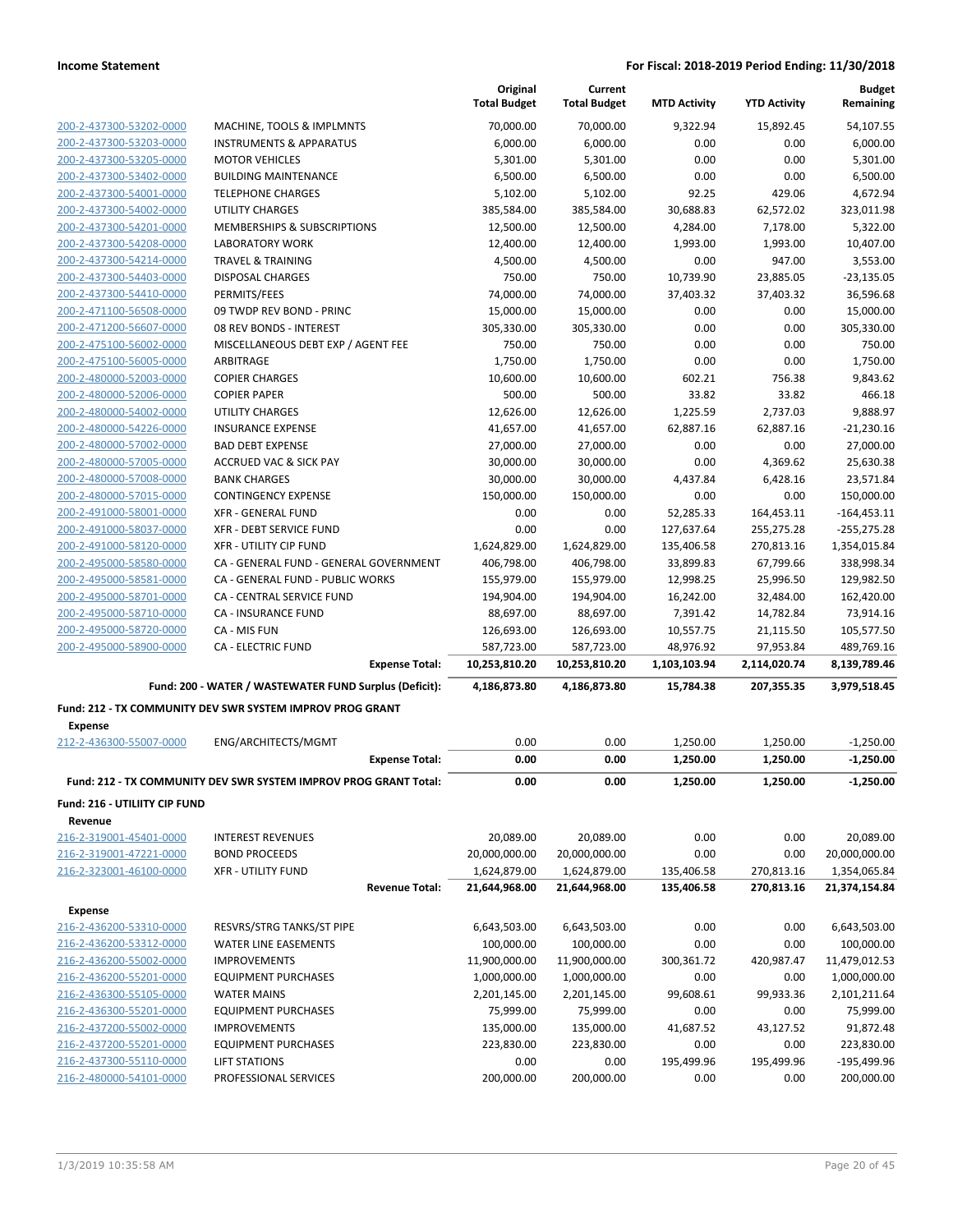|                                                                                                                                                                                                                                                                                                                                                                                                                                                                                                                                                                                                                                                                                                                                                                                                                                                                                                                                                                                                                                                                                                                                                                                                                                                                                                                                                                                                                                                                                                                                                                                                                                                                                                                                                                                                                                                                                                                                                                                                                                                                                                                                                                                                                                                                                                                                                                                                                                                                                                                                                                                                                                                                                                                                                                                                                                                                                                                                                                                                                                           |                                                | Original<br><b>Total Budget</b> | Current<br><b>Total Budget</b> | <b>MTD Activity</b>   | <b>YTD Activity</b>     | <b>Budget</b><br>Remaining |
|-------------------------------------------------------------------------------------------------------------------------------------------------------------------------------------------------------------------------------------------------------------------------------------------------------------------------------------------------------------------------------------------------------------------------------------------------------------------------------------------------------------------------------------------------------------------------------------------------------------------------------------------------------------------------------------------------------------------------------------------------------------------------------------------------------------------------------------------------------------------------------------------------------------------------------------------------------------------------------------------------------------------------------------------------------------------------------------------------------------------------------------------------------------------------------------------------------------------------------------------------------------------------------------------------------------------------------------------------------------------------------------------------------------------------------------------------------------------------------------------------------------------------------------------------------------------------------------------------------------------------------------------------------------------------------------------------------------------------------------------------------------------------------------------------------------------------------------------------------------------------------------------------------------------------------------------------------------------------------------------------------------------------------------------------------------------------------------------------------------------------------------------------------------------------------------------------------------------------------------------------------------------------------------------------------------------------------------------------------------------------------------------------------------------------------------------------------------------------------------------------------------------------------------------------------------------------------------------------------------------------------------------------------------------------------------------------------------------------------------------------------------------------------------------------------------------------------------------------------------------------------------------------------------------------------------------------------------------------------------------------------------------------------------------|------------------------------------------------|---------------------------------|--------------------------------|-----------------------|-------------------------|----------------------------|
| 216-2-480000-57008-0000                                                                                                                                                                                                                                                                                                                                                                                                                                                                                                                                                                                                                                                                                                                                                                                                                                                                                                                                                                                                                                                                                                                                                                                                                                                                                                                                                                                                                                                                                                                                                                                                                                                                                                                                                                                                                                                                                                                                                                                                                                                                                                                                                                                                                                                                                                                                                                                                                                                                                                                                                                                                                                                                                                                                                                                                                                                                                                                                                                                                                   | <b>BANK CHARGES</b>                            | 2,500.00                        | 2,500.00                       | 0.00                  | 0.00                    | 2,500.00                   |
|                                                                                                                                                                                                                                                                                                                                                                                                                                                                                                                                                                                                                                                                                                                                                                                                                                                                                                                                                                                                                                                                                                                                                                                                                                                                                                                                                                                                                                                                                                                                                                                                                                                                                                                                                                                                                                                                                                                                                                                                                                                                                                                                                                                                                                                                                                                                                                                                                                                                                                                                                                                                                                                                                                                                                                                                                                                                                                                                                                                                                                           | <b>Expense Total:</b>                          | 22,481,977.00                   | 22,481,977.00                  | 637,157.81            | 759,548.31              | 21,722,428.69              |
| Fund: 216 - UTILIITY CIP FUND Surplus (Deficit):<br>-837,009.00<br><b>Fund: 217 - WASTEWATER RECLAMATION FUND</b><br>Revenue<br>217-2-319001-45401-0000<br><b>INTEREST REVENUES</b><br>12,281.00<br>12,281.00<br><b>Revenue Total:</b><br><b>Expense</b><br>217-2-437300-55012-0000<br><b>CONSTRUCTION</b><br>410,000.00<br>410,000.00<br><b>Expense Total:</b><br>Fund: 217 - WASTEWATER RECLAMATION FUND Surplus (Deficit):<br>-397,719.00<br>Fund: 300 - AIRPORT FUND<br>Revenue<br>300-2-319001-44315-0000<br><b>AIRPORT FUEL FEES</b><br>1,000.00<br>300-2-319001-44316-0000<br>PARKING & TIE DOWN/MISC.<br>1,000.00<br>300-2-319001-45401-0000<br><b>INTEREST REVENUES</b><br>1,000.00<br>300-2-321001-45507-0000<br>L-3 COMM LEASE<br>639,217.00<br>300-2-321001-45508-0000<br>AIR EVAC HANGAR FEES<br>8,191.00<br>300-2-321001-45509-0000<br>BLUE SKY T-HANGAR & LA ND LEASES<br>4,768.50<br>300-2-321001-45510-0000<br>ARKOMA - HORIZONS AHEAD LEASE<br>48,096.00<br>300-2-321001-45513-0000<br>MAJORS FLYING CLUB LAND LEASE<br>1,396.00<br>300-2-321001-45515-0000<br>TEXSAN AVIATION LAND LEASE<br>1,080.00<br>300-2-321001-45516-0000<br>MFC PARTNERS LAND LEASE<br>1,260.00<br>300-2-321001-45517-0000<br>17,618.00<br><b>INNOVATION FIRST MAINT HANGAR</b><br><b>Revenue Total:</b><br>724,626.50<br><b>Expense</b><br>300-2-438100-51001-0000<br><b>REGULAR SALARIES</b><br>49,453.00<br>300-2-438100-51021-0000<br>LONGEVITY<br>222.00<br>300-2-438100-51117-0000<br><b>CELL PHONE ALLOWANCE</b><br>960.00<br>300-2-438100-51201-0000<br><b>FICA</b><br>3,139.00<br>300-2-438100-51202-0000<br>MEDICARE<br>734.00<br>300-2-438100-51203-0000<br>HEALTH INSURANCE<br>10,725.00<br>300-2-438100-51204-0000<br>1,025.00<br><b>WORKERS COMPENSATION</b><br>300-2-438100-51205-0000<br>STATE UNEMPLOYMENT<br>137.00<br>300-2-438100-51301-0000<br><b>TMRS</b><br>5,671.00<br>300-2-438100-51401-0000<br><b>CONTRA - SALARIES</b><br>15,000.00<br>300-2-438100-52001-0000<br><b>OFFICE SUPPLIES</b><br>400.00<br>100.00<br>300-2-438100-52002-0000<br>POSTAGE / FREIGHT<br>300-2-438100-52201-0000<br>MINOR TOOLS & EQUIPMENT<br>150.00<br>1,500.00<br>300-2-438100-53202-0000<br>MACHINE, TOOLS & IMPLMNTS<br>300-2-438100-53205-0000<br><b>MOTOR VEHICLES</b><br>1,022.00<br>300-2-438100-53303-0000<br>MAINT - STREET /ALLEY/APRN/RNWY<br>2,500.00<br>12,500.00<br>300-2-438100-53402-0000<br><b>BUILDING MAINTENANCE</b><br>300-2-438100-54001-0000<br>1,926.00<br><b>TELEPHONE CHARGES</b><br>300-2-438100-54002-0000<br><b>UTILITY CHARGES</b><br>15,000.00<br>300-2-438100-54105-0000<br><b>MARKETING</b><br>6,104.00<br>300-2-438100-54201-0000<br>MEMBERSHIPS & SUBSCRIPTIONS<br>465.00<br>1,000.00<br>300-2-438100-54214-0000<br><b>TRAVEL &amp; TRAINING</b><br>300-2-438100-54408-0000<br>OTHER / INSURANCE EXPENSE<br>13,000.00<br>300-2-438100-54410-0000<br>PERMITS/FEES<br>1,276.00<br>300-2-480000-52003-0000<br><b>COPIER CHARGES</b><br>1,524.00<br>300-2-480000-52006-0000<br><b>COPIER PAPER</b><br>71.82 | -837,009.00                                    | -501,751.23                     | -488.735.15                    | -348,273.85           |                         |                            |
|                                                                                                                                                                                                                                                                                                                                                                                                                                                                                                                                                                                                                                                                                                                                                                                                                                                                                                                                                                                                                                                                                                                                                                                                                                                                                                                                                                                                                                                                                                                                                                                                                                                                                                                                                                                                                                                                                                                                                                                                                                                                                                                                                                                                                                                                                                                                                                                                                                                                                                                                                                                                                                                                                                                                                                                                                                                                                                                                                                                                                                           |                                                |                                 |                                |                       |                         |                            |
|                                                                                                                                                                                                                                                                                                                                                                                                                                                                                                                                                                                                                                                                                                                                                                                                                                                                                                                                                                                                                                                                                                                                                                                                                                                                                                                                                                                                                                                                                                                                                                                                                                                                                                                                                                                                                                                                                                                                                                                                                                                                                                                                                                                                                                                                                                                                                                                                                                                                                                                                                                                                                                                                                                                                                                                                                                                                                                                                                                                                                                           |                                                |                                 |                                |                       |                         |                            |
|                                                                                                                                                                                                                                                                                                                                                                                                                                                                                                                                                                                                                                                                                                                                                                                                                                                                                                                                                                                                                                                                                                                                                                                                                                                                                                                                                                                                                                                                                                                                                                                                                                                                                                                                                                                                                                                                                                                                                                                                                                                                                                                                                                                                                                                                                                                                                                                                                                                                                                                                                                                                                                                                                                                                                                                                                                                                                                                                                                                                                                           |                                                |                                 | 12,281.00                      | 1,372.63              | 2,749.89                | 9,531.11                   |
|                                                                                                                                                                                                                                                                                                                                                                                                                                                                                                                                                                                                                                                                                                                                                                                                                                                                                                                                                                                                                                                                                                                                                                                                                                                                                                                                                                                                                                                                                                                                                                                                                                                                                                                                                                                                                                                                                                                                                                                                                                                                                                                                                                                                                                                                                                                                                                                                                                                                                                                                                                                                                                                                                                                                                                                                                                                                                                                                                                                                                                           |                                                |                                 | 12,281.00                      | 1,372.63              | 2,749.89                | 9,531.11                   |
|                                                                                                                                                                                                                                                                                                                                                                                                                                                                                                                                                                                                                                                                                                                                                                                                                                                                                                                                                                                                                                                                                                                                                                                                                                                                                                                                                                                                                                                                                                                                                                                                                                                                                                                                                                                                                                                                                                                                                                                                                                                                                                                                                                                                                                                                                                                                                                                                                                                                                                                                                                                                                                                                                                                                                                                                                                                                                                                                                                                                                                           |                                                |                                 |                                |                       |                         |                            |
|                                                                                                                                                                                                                                                                                                                                                                                                                                                                                                                                                                                                                                                                                                                                                                                                                                                                                                                                                                                                                                                                                                                                                                                                                                                                                                                                                                                                                                                                                                                                                                                                                                                                                                                                                                                                                                                                                                                                                                                                                                                                                                                                                                                                                                                                                                                                                                                                                                                                                                                                                                                                                                                                                                                                                                                                                                                                                                                                                                                                                                           |                                                |                                 | 410,000.00                     | 0.00                  | 0.00                    | 410,000.00                 |
|                                                                                                                                                                                                                                                                                                                                                                                                                                                                                                                                                                                                                                                                                                                                                                                                                                                                                                                                                                                                                                                                                                                                                                                                                                                                                                                                                                                                                                                                                                                                                                                                                                                                                                                                                                                                                                                                                                                                                                                                                                                                                                                                                                                                                                                                                                                                                                                                                                                                                                                                                                                                                                                                                                                                                                                                                                                                                                                                                                                                                                           |                                                |                                 | 410,000.00                     | 0.00                  | 0.00                    | 410,000.00                 |
|                                                                                                                                                                                                                                                                                                                                                                                                                                                                                                                                                                                                                                                                                                                                                                                                                                                                                                                                                                                                                                                                                                                                                                                                                                                                                                                                                                                                                                                                                                                                                                                                                                                                                                                                                                                                                                                                                                                                                                                                                                                                                                                                                                                                                                                                                                                                                                                                                                                                                                                                                                                                                                                                                                                                                                                                                                                                                                                                                                                                                                           |                                                |                                 | -397,719.00                    | 1,372.63              | 2,749.89                | -400,468.89                |
|                                                                                                                                                                                                                                                                                                                                                                                                                                                                                                                                                                                                                                                                                                                                                                                                                                                                                                                                                                                                                                                                                                                                                                                                                                                                                                                                                                                                                                                                                                                                                                                                                                                                                                                                                                                                                                                                                                                                                                                                                                                                                                                                                                                                                                                                                                                                                                                                                                                                                                                                                                                                                                                                                                                                                                                                                                                                                                                                                                                                                                           |                                                |                                 |                                |                       |                         |                            |
|                                                                                                                                                                                                                                                                                                                                                                                                                                                                                                                                                                                                                                                                                                                                                                                                                                                                                                                                                                                                                                                                                                                                                                                                                                                                                                                                                                                                                                                                                                                                                                                                                                                                                                                                                                                                                                                                                                                                                                                                                                                                                                                                                                                                                                                                                                                                                                                                                                                                                                                                                                                                                                                                                                                                                                                                                                                                                                                                                                                                                                           |                                                |                                 |                                |                       |                         |                            |
|                                                                                                                                                                                                                                                                                                                                                                                                                                                                                                                                                                                                                                                                                                                                                                                                                                                                                                                                                                                                                                                                                                                                                                                                                                                                                                                                                                                                                                                                                                                                                                                                                                                                                                                                                                                                                                                                                                                                                                                                                                                                                                                                                                                                                                                                                                                                                                                                                                                                                                                                                                                                                                                                                                                                                                                                                                                                                                                                                                                                                                           |                                                |                                 | 1,000.00                       | 364.08                | 364.08                  | 635.92                     |
|                                                                                                                                                                                                                                                                                                                                                                                                                                                                                                                                                                                                                                                                                                                                                                                                                                                                                                                                                                                                                                                                                                                                                                                                                                                                                                                                                                                                                                                                                                                                                                                                                                                                                                                                                                                                                                                                                                                                                                                                                                                                                                                                                                                                                                                                                                                                                                                                                                                                                                                                                                                                                                                                                                                                                                                                                                                                                                                                                                                                                                           |                                                |                                 | 1,000.00                       | 0.00                  | 0.00                    | 1,000.00                   |
|                                                                                                                                                                                                                                                                                                                                                                                                                                                                                                                                                                                                                                                                                                                                                                                                                                                                                                                                                                                                                                                                                                                                                                                                                                                                                                                                                                                                                                                                                                                                                                                                                                                                                                                                                                                                                                                                                                                                                                                                                                                                                                                                                                                                                                                                                                                                                                                                                                                                                                                                                                                                                                                                                                                                                                                                                                                                                                                                                                                                                                           |                                                |                                 | 1,000.00<br>639,217.00         | 9,453.29<br>53,268.08 | 11,498.43<br>159,804.24 | $-10,498.43$<br>479,412.76 |
|                                                                                                                                                                                                                                                                                                                                                                                                                                                                                                                                                                                                                                                                                                                                                                                                                                                                                                                                                                                                                                                                                                                                                                                                                                                                                                                                                                                                                                                                                                                                                                                                                                                                                                                                                                                                                                                                                                                                                                                                                                                                                                                                                                                                                                                                                                                                                                                                                                                                                                                                                                                                                                                                                                                                                                                                                                                                                                                                                                                                                                           |                                                |                                 | 8,191.00                       | 675.09                | 2,025.27                | 6,165.73                   |
|                                                                                                                                                                                                                                                                                                                                                                                                                                                                                                                                                                                                                                                                                                                                                                                                                                                                                                                                                                                                                                                                                                                                                                                                                                                                                                                                                                                                                                                                                                                                                                                                                                                                                                                                                                                                                                                                                                                                                                                                                                                                                                                                                                                                                                                                                                                                                                                                                                                                                                                                                                                                                                                                                                                                                                                                                                                                                                                                                                                                                                           |                                                |                                 | 4,768.50                       | 0.00                  | 0.00                    | 4,768.50                   |
|                                                                                                                                                                                                                                                                                                                                                                                                                                                                                                                                                                                                                                                                                                                                                                                                                                                                                                                                                                                                                                                                                                                                                                                                                                                                                                                                                                                                                                                                                                                                                                                                                                                                                                                                                                                                                                                                                                                                                                                                                                                                                                                                                                                                                                                                                                                                                                                                                                                                                                                                                                                                                                                                                                                                                                                                                                                                                                                                                                                                                                           |                                                |                                 | 48,096.00                      | 4,008.00              | 8,016.00                | 40,080.00                  |
|                                                                                                                                                                                                                                                                                                                                                                                                                                                                                                                                                                                                                                                                                                                                                                                                                                                                                                                                                                                                                                                                                                                                                                                                                                                                                                                                                                                                                                                                                                                                                                                                                                                                                                                                                                                                                                                                                                                                                                                                                                                                                                                                                                                                                                                                                                                                                                                                                                                                                                                                                                                                                                                                                                                                                                                                                                                                                                                                                                                                                                           |                                                |                                 | 1,396.00                       | 116.33                | 232.66                  | 1,163.34                   |
|                                                                                                                                                                                                                                                                                                                                                                                                                                                                                                                                                                                                                                                                                                                                                                                                                                                                                                                                                                                                                                                                                                                                                                                                                                                                                                                                                                                                                                                                                                                                                                                                                                                                                                                                                                                                                                                                                                                                                                                                                                                                                                                                                                                                                                                                                                                                                                                                                                                                                                                                                                                                                                                                                                                                                                                                                                                                                                                                                                                                                                           |                                                |                                 | 1,080.00                       | 0.00                  | 0.00                    | 1,080.00                   |
|                                                                                                                                                                                                                                                                                                                                                                                                                                                                                                                                                                                                                                                                                                                                                                                                                                                                                                                                                                                                                                                                                                                                                                                                                                                                                                                                                                                                                                                                                                                                                                                                                                                                                                                                                                                                                                                                                                                                                                                                                                                                                                                                                                                                                                                                                                                                                                                                                                                                                                                                                                                                                                                                                                                                                                                                                                                                                                                                                                                                                                           |                                                |                                 | 1,260.00                       | 0.00                  | 0.00                    | 1,260.00                   |
|                                                                                                                                                                                                                                                                                                                                                                                                                                                                                                                                                                                                                                                                                                                                                                                                                                                                                                                                                                                                                                                                                                                                                                                                                                                                                                                                                                                                                                                                                                                                                                                                                                                                                                                                                                                                                                                                                                                                                                                                                                                                                                                                                                                                                                                                                                                                                                                                                                                                                                                                                                                                                                                                                                                                                                                                                                                                                                                                                                                                                                           |                                                |                                 | 17,618.00                      | 0.00                  | 0.00                    | 17,618.00                  |
|                                                                                                                                                                                                                                                                                                                                                                                                                                                                                                                                                                                                                                                                                                                                                                                                                                                                                                                                                                                                                                                                                                                                                                                                                                                                                                                                                                                                                                                                                                                                                                                                                                                                                                                                                                                                                                                                                                                                                                                                                                                                                                                                                                                                                                                                                                                                                                                                                                                                                                                                                                                                                                                                                                                                                                                                                                                                                                                                                                                                                                           |                                                |                                 | 724,626.50                     | 67,884.87             | 181,940.68              | 542,685.82                 |
|                                                                                                                                                                                                                                                                                                                                                                                                                                                                                                                                                                                                                                                                                                                                                                                                                                                                                                                                                                                                                                                                                                                                                                                                                                                                                                                                                                                                                                                                                                                                                                                                                                                                                                                                                                                                                                                                                                                                                                                                                                                                                                                                                                                                                                                                                                                                                                                                                                                                                                                                                                                                                                                                                                                                                                                                                                                                                                                                                                                                                                           |                                                |                                 |                                |                       |                         |                            |
|                                                                                                                                                                                                                                                                                                                                                                                                                                                                                                                                                                                                                                                                                                                                                                                                                                                                                                                                                                                                                                                                                                                                                                                                                                                                                                                                                                                                                                                                                                                                                                                                                                                                                                                                                                                                                                                                                                                                                                                                                                                                                                                                                                                                                                                                                                                                                                                                                                                                                                                                                                                                                                                                                                                                                                                                                                                                                                                                                                                                                                           |                                                |                                 | 49,453.00                      | 3,804.80              | 9,438.48                | 40,014.52                  |
|                                                                                                                                                                                                                                                                                                                                                                                                                                                                                                                                                                                                                                                                                                                                                                                                                                                                                                                                                                                                                                                                                                                                                                                                                                                                                                                                                                                                                                                                                                                                                                                                                                                                                                                                                                                                                                                                                                                                                                                                                                                                                                                                                                                                                                                                                                                                                                                                                                                                                                                                                                                                                                                                                                                                                                                                                                                                                                                                                                                                                                           |                                                |                                 | 222.00                         | 222.00                | 222.00                  | 0.00                       |
|                                                                                                                                                                                                                                                                                                                                                                                                                                                                                                                                                                                                                                                                                                                                                                                                                                                                                                                                                                                                                                                                                                                                                                                                                                                                                                                                                                                                                                                                                                                                                                                                                                                                                                                                                                                                                                                                                                                                                                                                                                                                                                                                                                                                                                                                                                                                                                                                                                                                                                                                                                                                                                                                                                                                                                                                                                                                                                                                                                                                                                           |                                                |                                 | 960.00                         | 33.24                 | 83.10                   | 876.90                     |
|                                                                                                                                                                                                                                                                                                                                                                                                                                                                                                                                                                                                                                                                                                                                                                                                                                                                                                                                                                                                                                                                                                                                                                                                                                                                                                                                                                                                                                                                                                                                                                                                                                                                                                                                                                                                                                                                                                                                                                                                                                                                                                                                                                                                                                                                                                                                                                                                                                                                                                                                                                                                                                                                                                                                                                                                                                                                                                                                                                                                                                           |                                                |                                 | 3,139.00<br>734.00             | 251.72<br>58.88       | 604.10<br>141.30        | 2,534.90<br>592.70         |
|                                                                                                                                                                                                                                                                                                                                                                                                                                                                                                                                                                                                                                                                                                                                                                                                                                                                                                                                                                                                                                                                                                                                                                                                                                                                                                                                                                                                                                                                                                                                                                                                                                                                                                                                                                                                                                                                                                                                                                                                                                                                                                                                                                                                                                                                                                                                                                                                                                                                                                                                                                                                                                                                                                                                                                                                                                                                                                                                                                                                                                           |                                                |                                 | 10,725.00                      | 893.75                | 1,787.50                | 8,937.50                   |
|                                                                                                                                                                                                                                                                                                                                                                                                                                                                                                                                                                                                                                                                                                                                                                                                                                                                                                                                                                                                                                                                                                                                                                                                                                                                                                                                                                                                                                                                                                                                                                                                                                                                                                                                                                                                                                                                                                                                                                                                                                                                                                                                                                                                                                                                                                                                                                                                                                                                                                                                                                                                                                                                                                                                                                                                                                                                                                                                                                                                                                           |                                                |                                 | 1,025.00                       | 85.42                 | 170.84                  | 854.16                     |
|                                                                                                                                                                                                                                                                                                                                                                                                                                                                                                                                                                                                                                                                                                                                                                                                                                                                                                                                                                                                                                                                                                                                                                                                                                                                                                                                                                                                                                                                                                                                                                                                                                                                                                                                                                                                                                                                                                                                                                                                                                                                                                                                                                                                                                                                                                                                                                                                                                                                                                                                                                                                                                                                                                                                                                                                                                                                                                                                                                                                                                           |                                                |                                 | 137.00                         | 0.00                  | 0.00                    | 137.00                     |
|                                                                                                                                                                                                                                                                                                                                                                                                                                                                                                                                                                                                                                                                                                                                                                                                                                                                                                                                                                                                                                                                                                                                                                                                                                                                                                                                                                                                                                                                                                                                                                                                                                                                                                                                                                                                                                                                                                                                                                                                                                                                                                                                                                                                                                                                                                                                                                                                                                                                                                                                                                                                                                                                                                                                                                                                                                                                                                                                                                                                                                           |                                                |                                 | 5,671.00                       | 471.78                | 1,132.21                | 4,538.79                   |
|                                                                                                                                                                                                                                                                                                                                                                                                                                                                                                                                                                                                                                                                                                                                                                                                                                                                                                                                                                                                                                                                                                                                                                                                                                                                                                                                                                                                                                                                                                                                                                                                                                                                                                                                                                                                                                                                                                                                                                                                                                                                                                                                                                                                                                                                                                                                                                                                                                                                                                                                                                                                                                                                                                                                                                                                                                                                                                                                                                                                                                           |                                                |                                 | 15,000.00                      | 0.00                  | 0.00                    | 15,000.00                  |
|                                                                                                                                                                                                                                                                                                                                                                                                                                                                                                                                                                                                                                                                                                                                                                                                                                                                                                                                                                                                                                                                                                                                                                                                                                                                                                                                                                                                                                                                                                                                                                                                                                                                                                                                                                                                                                                                                                                                                                                                                                                                                                                                                                                                                                                                                                                                                                                                                                                                                                                                                                                                                                                                                                                                                                                                                                                                                                                                                                                                                                           |                                                |                                 | 400.00                         | 0.00                  | 0.00                    | 400.00                     |
|                                                                                                                                                                                                                                                                                                                                                                                                                                                                                                                                                                                                                                                                                                                                                                                                                                                                                                                                                                                                                                                                                                                                                                                                                                                                                                                                                                                                                                                                                                                                                                                                                                                                                                                                                                                                                                                                                                                                                                                                                                                                                                                                                                                                                                                                                                                                                                                                                                                                                                                                                                                                                                                                                                                                                                                                                                                                                                                                                                                                                                           |                                                |                                 | 100.00                         | 0.00                  | 0.00                    | 100.00                     |
|                                                                                                                                                                                                                                                                                                                                                                                                                                                                                                                                                                                                                                                                                                                                                                                                                                                                                                                                                                                                                                                                                                                                                                                                                                                                                                                                                                                                                                                                                                                                                                                                                                                                                                                                                                                                                                                                                                                                                                                                                                                                                                                                                                                                                                                                                                                                                                                                                                                                                                                                                                                                                                                                                                                                                                                                                                                                                                                                                                                                                                           |                                                |                                 | 150.00                         | 0.00                  | 0.00                    | 150.00                     |
|                                                                                                                                                                                                                                                                                                                                                                                                                                                                                                                                                                                                                                                                                                                                                                                                                                                                                                                                                                                                                                                                                                                                                                                                                                                                                                                                                                                                                                                                                                                                                                                                                                                                                                                                                                                                                                                                                                                                                                                                                                                                                                                                                                                                                                                                                                                                                                                                                                                                                                                                                                                                                                                                                                                                                                                                                                                                                                                                                                                                                                           |                                                |                                 | 1,500.00                       | 0.00                  | 0.00                    | 1,500.00                   |
|                                                                                                                                                                                                                                                                                                                                                                                                                                                                                                                                                                                                                                                                                                                                                                                                                                                                                                                                                                                                                                                                                                                                                                                                                                                                                                                                                                                                                                                                                                                                                                                                                                                                                                                                                                                                                                                                                                                                                                                                                                                                                                                                                                                                                                                                                                                                                                                                                                                                                                                                                                                                                                                                                                                                                                                                                                                                                                                                                                                                                                           |                                                |                                 | 1,022.00<br>2,500.00           | 0.00<br>0.00          | 0.00<br>0.00            | 1,022.00<br>2,500.00       |
|                                                                                                                                                                                                                                                                                                                                                                                                                                                                                                                                                                                                                                                                                                                                                                                                                                                                                                                                                                                                                                                                                                                                                                                                                                                                                                                                                                                                                                                                                                                                                                                                                                                                                                                                                                                                                                                                                                                                                                                                                                                                                                                                                                                                                                                                                                                                                                                                                                                                                                                                                                                                                                                                                                                                                                                                                                                                                                                                                                                                                                           |                                                |                                 | 12,500.00                      | 138.42                | 138.42                  | 12,361.58                  |
|                                                                                                                                                                                                                                                                                                                                                                                                                                                                                                                                                                                                                                                                                                                                                                                                                                                                                                                                                                                                                                                                                                                                                                                                                                                                                                                                                                                                                                                                                                                                                                                                                                                                                                                                                                                                                                                                                                                                                                                                                                                                                                                                                                                                                                                                                                                                                                                                                                                                                                                                                                                                                                                                                                                                                                                                                                                                                                                                                                                                                                           |                                                |                                 | 1,926.00                       | 33.34                 | 116.43                  | 1,809.57                   |
|                                                                                                                                                                                                                                                                                                                                                                                                                                                                                                                                                                                                                                                                                                                                                                                                                                                                                                                                                                                                                                                                                                                                                                                                                                                                                                                                                                                                                                                                                                                                                                                                                                                                                                                                                                                                                                                                                                                                                                                                                                                                                                                                                                                                                                                                                                                                                                                                                                                                                                                                                                                                                                                                                                                                                                                                                                                                                                                                                                                                                                           |                                                |                                 | 15,000.00                      | 1,375.96              | 2,408.28                | 12,591.72                  |
|                                                                                                                                                                                                                                                                                                                                                                                                                                                                                                                                                                                                                                                                                                                                                                                                                                                                                                                                                                                                                                                                                                                                                                                                                                                                                                                                                                                                                                                                                                                                                                                                                                                                                                                                                                                                                                                                                                                                                                                                                                                                                                                                                                                                                                                                                                                                                                                                                                                                                                                                                                                                                                                                                                                                                                                                                                                                                                                                                                                                                                           |                                                |                                 | 6,104.00                       | 4,566.98              | 4,626.98                | 1,477.02                   |
|                                                                                                                                                                                                                                                                                                                                                                                                                                                                                                                                                                                                                                                                                                                                                                                                                                                                                                                                                                                                                                                                                                                                                                                                                                                                                                                                                                                                                                                                                                                                                                                                                                                                                                                                                                                                                                                                                                                                                                                                                                                                                                                                                                                                                                                                                                                                                                                                                                                                                                                                                                                                                                                                                                                                                                                                                                                                                                                                                                                                                                           |                                                |                                 | 465.00                         | 0.00                  | 0.00                    | 465.00                     |
|                                                                                                                                                                                                                                                                                                                                                                                                                                                                                                                                                                                                                                                                                                                                                                                                                                                                                                                                                                                                                                                                                                                                                                                                                                                                                                                                                                                                                                                                                                                                                                                                                                                                                                                                                                                                                                                                                                                                                                                                                                                                                                                                                                                                                                                                                                                                                                                                                                                                                                                                                                                                                                                                                                                                                                                                                                                                                                                                                                                                                                           |                                                |                                 | 1,000.00                       | 81.29                 | 81.29                   | 918.71                     |
|                                                                                                                                                                                                                                                                                                                                                                                                                                                                                                                                                                                                                                                                                                                                                                                                                                                                                                                                                                                                                                                                                                                                                                                                                                                                                                                                                                                                                                                                                                                                                                                                                                                                                                                                                                                                                                                                                                                                                                                                                                                                                                                                                                                                                                                                                                                                                                                                                                                                                                                                                                                                                                                                                                                                                                                                                                                                                                                                                                                                                                           |                                                |                                 | 13,000.00                      | 6,740.64              | 6,740.64                | 6,259.36                   |
|                                                                                                                                                                                                                                                                                                                                                                                                                                                                                                                                                                                                                                                                                                                                                                                                                                                                                                                                                                                                                                                                                                                                                                                                                                                                                                                                                                                                                                                                                                                                                                                                                                                                                                                                                                                                                                                                                                                                                                                                                                                                                                                                                                                                                                                                                                                                                                                                                                                                                                                                                                                                                                                                                                                                                                                                                                                                                                                                                                                                                                           |                                                |                                 | 1,276.00                       | 0.00                  | 0.00                    | 1,276.00                   |
|                                                                                                                                                                                                                                                                                                                                                                                                                                                                                                                                                                                                                                                                                                                                                                                                                                                                                                                                                                                                                                                                                                                                                                                                                                                                                                                                                                                                                                                                                                                                                                                                                                                                                                                                                                                                                                                                                                                                                                                                                                                                                                                                                                                                                                                                                                                                                                                                                                                                                                                                                                                                                                                                                                                                                                                                                                                                                                                                                                                                                                           |                                                |                                 | 1,524.00                       | 129.47                | 132.68                  | 1,391.32                   |
|                                                                                                                                                                                                                                                                                                                                                                                                                                                                                                                                                                                                                                                                                                                                                                                                                                                                                                                                                                                                                                                                                                                                                                                                                                                                                                                                                                                                                                                                                                                                                                                                                                                                                                                                                                                                                                                                                                                                                                                                                                                                                                                                                                                                                                                                                                                                                                                                                                                                                                                                                                                                                                                                                                                                                                                                                                                                                                                                                                                                                                           |                                                |                                 | 71.82                          | 0.00                  | 0.00                    | 71.82                      |
| 300-2-480000-57008-0000<br>300-2-491000-58035-0000                                                                                                                                                                                                                                                                                                                                                                                                                                                                                                                                                                                                                                                                                                                                                                                                                                                                                                                                                                                                                                                                                                                                                                                                                                                                                                                                                                                                                                                                                                                                                                                                                                                                                                                                                                                                                                                                                                                                                                                                                                                                                                                                                                                                                                                                                                                                                                                                                                                                                                                                                                                                                                                                                                                                                                                                                                                                                                                                                                                        | <b>BANK CHARGES</b><br>XFR - DEBT SERVICE FUND | 2,000.00<br>23,239.00           | 2,000.00<br>23,239.00          | 116.60<br>1,936.58    | 138.33<br>3,873.16      | 1,861.67<br>19,365.84      |
| 300-2-491000-58127-0000                                                                                                                                                                                                                                                                                                                                                                                                                                                                                                                                                                                                                                                                                                                                                                                                                                                                                                                                                                                                                                                                                                                                                                                                                                                                                                                                                                                                                                                                                                                                                                                                                                                                                                                                                                                                                                                                                                                                                                                                                                                                                                                                                                                                                                                                                                                                                                                                                                                                                                                                                                                                                                                                                                                                                                                                                                                                                                                                                                                                                   | <b>AIRPORT CIP FUND</b>                        | 10,000.00                       | 10,000.00                      | 833.33                | 1,666.66                | 8,333.34                   |
|                                                                                                                                                                                                                                                                                                                                                                                                                                                                                                                                                                                                                                                                                                                                                                                                                                                                                                                                                                                                                                                                                                                                                                                                                                                                                                                                                                                                                                                                                                                                                                                                                                                                                                                                                                                                                                                                                                                                                                                                                                                                                                                                                                                                                                                                                                                                                                                                                                                                                                                                                                                                                                                                                                                                                                                                                                                                                                                                                                                                                                           | <b>Expense Total:</b>                          | 180,843.82                      | 180,843.82                     | 21,774.20             | 33,502.40               | 147,341.42                 |
|                                                                                                                                                                                                                                                                                                                                                                                                                                                                                                                                                                                                                                                                                                                                                                                                                                                                                                                                                                                                                                                                                                                                                                                                                                                                                                                                                                                                                                                                                                                                                                                                                                                                                                                                                                                                                                                                                                                                                                                                                                                                                                                                                                                                                                                                                                                                                                                                                                                                                                                                                                                                                                                                                                                                                                                                                                                                                                                                                                                                                                           | Fund: 300 - AIRPORT FUND Surplus (Deficit):    | 543,782.68                      | 543,782.68                     | 46,110.67             | 148,438.28              | 395,344.40                 |
|                                                                                                                                                                                                                                                                                                                                                                                                                                                                                                                                                                                                                                                                                                                                                                                                                                                                                                                                                                                                                                                                                                                                                                                                                                                                                                                                                                                                                                                                                                                                                                                                                                                                                                                                                                                                                                                                                                                                                                                                                                                                                                                                                                                                                                                                                                                                                                                                                                                                                                                                                                                                                                                                                                                                                                                                                                                                                                                                                                                                                                           |                                                |                                 |                                |                       |                         |                            |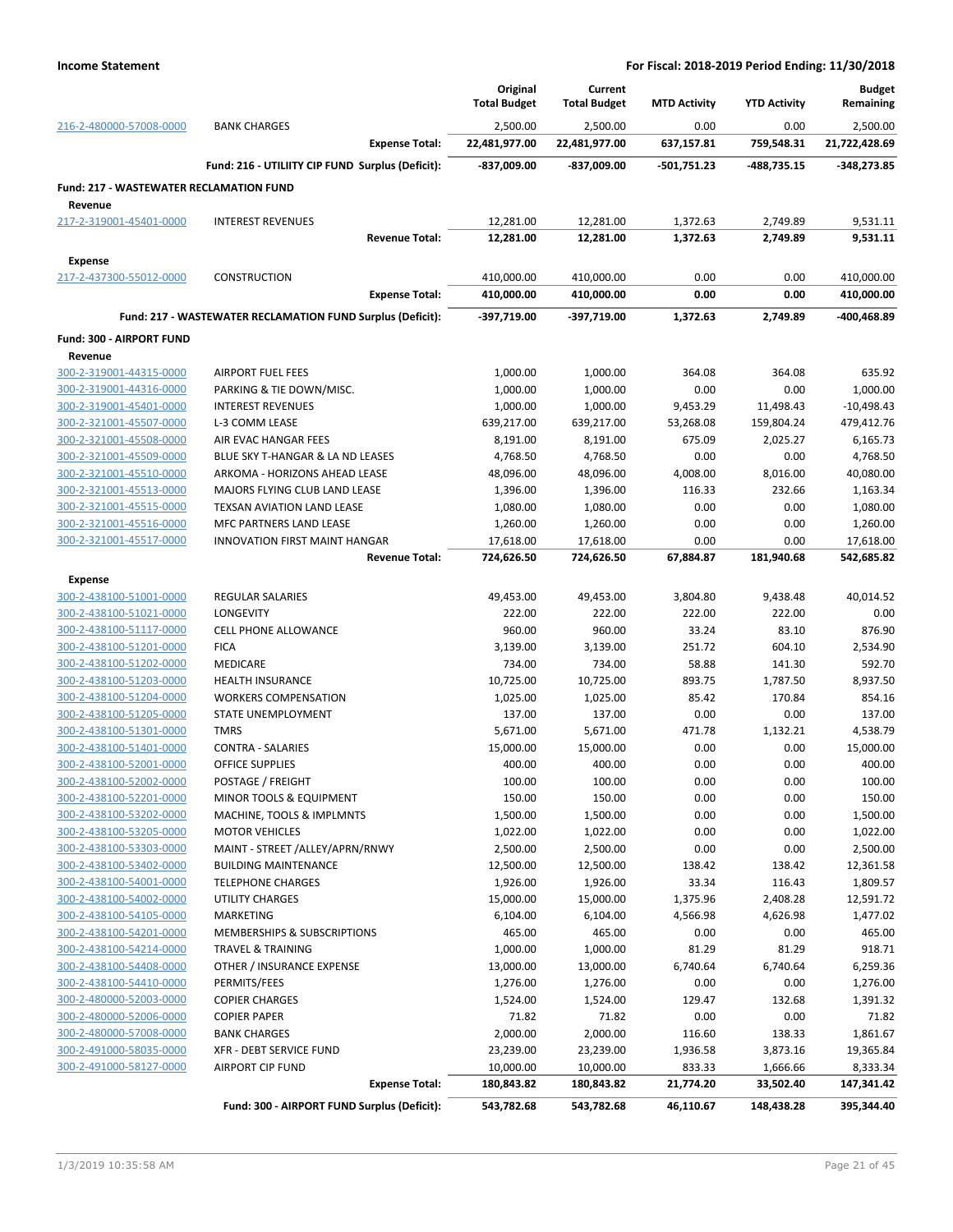| <b>Income Statement</b>                            |                                                           |                                 | For Fiscal: 2018-2019 Period Ending: 11/30/2018 |                      |                       |                            |
|----------------------------------------------------|-----------------------------------------------------------|---------------------------------|-------------------------------------------------|----------------------|-----------------------|----------------------------|
|                                                    |                                                           | Original<br><b>Total Budget</b> | Current<br><b>Total Budget</b>                  | <b>MTD Activity</b>  | <b>YTD Activity</b>   | <b>Budget</b><br>Remaining |
| Fund: 360 - AIRPORT CAPITAL FUND                   |                                                           |                                 |                                                 |                      |                       |                            |
| Revenue                                            |                                                           |                                 |                                                 |                      |                       |                            |
| 360-2-319001-44315-0000                            | <b>AIRPORT - FUEL FEES</b>                                | 50,000.00                       | 50,000.00                                       | 0.00                 | 0.00                  | 50,000.00                  |
| 360-2-319001-45401-0000                            | <b>INTEREST REVENUES</b>                                  | 25,000.00                       | 25,000.00                                       | 5,364.82             | 6,556.74              | 18,443.26                  |
| 360-2-323001-46107-0000                            | <b>XFR - AIRPORT FUND</b>                                 | 0.00                            | 0.00                                            | 833.33               | 1,666.66              | $-1,666.66$                |
|                                                    | <b>Revenue Total:</b>                                     | 75,000.00                       | 75,000.00                                       | 6,198.15             | 8,223.40              | 66,776.60                  |
| <b>Expense</b>                                     |                                                           |                                 |                                                 |                      |                       |                            |
| 360-2-438100-55099-0000                            | PROJ BUDGET - NO EXPENSES                                 | 10,000.00                       | 10,000.00                                       | 0.00                 | 0.00                  | 10,000.00                  |
| 360-2-480000-57008-0000                            | <b>BANK CHARGES</b>                                       | 2,000.00                        | 2,000.00                                        | 67.18                | 79.85                 | 1,920.15                   |
|                                                    | <b>Expense Total:</b>                                     | 12,000.00                       | 12,000.00                                       | 67.18                | 79.85                 | 11,920.15                  |
|                                                    | Fund: 360 - AIRPORT CAPITAL FUND Surplus (Deficit):       | 63,000.00                       | 63,000.00                                       | 6,130.97             | 8,143.55              | 54,856.45                  |
| Fund: 362 - AIRPORT FBO FUEL                       |                                                           |                                 |                                                 |                      |                       |                            |
| Revenue                                            |                                                           |                                 |                                                 |                      |                       |                            |
| 362-2-319001-44315-0000                            | <b>AIRPORT - FUEL FEES</b>                                | 0.00                            | 0.00                                            | 29,757.87            | 56,389.68             | $-56,389.68$               |
| 362-2-319001-44316-0000                            | AIRPORT - PARKING, TIE DOWNS, & RAMP FE                   | 0.00                            | 0.00                                            | 105.00               | 410.00                | $-410.00$                  |
| 362-2-319001-44320-0000                            | AIRPORT - OIL                                             | 0.00                            | 0.00                                            | 199.20               | 451.20                | -451.20                    |
| 362-2-319001-44322-0000                            | <b>AIRPORT - PILOT SUPPLIES</b>                           | 0.00                            | 0.00                                            | 27.40                | 46.90                 | $-46.90$                   |
| 362-2-319001-45401-0000                            | <b>INTEREST REVENUES</b>                                  | 0.00                            | 0.00                                            | 152.30               | 222.87                | $-222.87$                  |
|                                                    | <b>Revenue Total:</b>                                     | 0.00                            | 0.00                                            | 30,241.77            | 57,520.65             | $-57,520.65$               |
| <b>Expense</b>                                     |                                                           |                                 |                                                 |                      |                       |                            |
| 362-2-438100-52222-0000                            | AIRPORT - OIL                                             | 0.00                            | 0.00                                            | 0.00                 | 1,105.46              | $-1,105.46$                |
| 362-2-438100-52422-0000                            | <b>AIRPORT - PILOT SUPPLIES</b>                           | 0.00                            | 0.00                                            | 0.00                 | 181.48                | $-181.48$                  |
| 362-2-438100-57003-0000                            | <b>CREDIT CARD FEES</b>                                   | 0.00                            | 0.00                                            | 929.56               | 1,718.94              | $-1,718.94$                |
| 362-2-480000-57008-0000                            | <b>BANK CHARGES</b>                                       | 0.00                            | 0.00                                            | 3.09                 | 3.84                  | $-3.84$                    |
|                                                    | <b>Expense Total:</b>                                     | 0.00                            | 0.00                                            | 932.65               | 3,009.72              | $-3,009.72$                |
|                                                    | Fund: 362 - AIRPORT FBO FUEL Surplus (Deficit):           | 0.00                            | 0.00                                            | 29,309.12            | 54,510.93             | $-54,510.93$               |
|                                                    |                                                           |                                 |                                                 |                      |                       |                            |
| Fund: 400 - GOLF FUND                              |                                                           |                                 |                                                 |                      |                       |                            |
| Revenue                                            |                                                           |                                 |                                                 |                      |                       |                            |
| 400-2-319001-45604-0000                            | OTHER REVENUE / OVER/SHORT                                | 50.00                           | 50.00                                           | $-0.01$              | 0.14                  | 49.86                      |
| 400-2-319005-44510-0000                            | <b>GREENS FEES</b>                                        | 109,304.00                      | 109,304.00                                      | 3,279.00             | 8,981.00              | 100,323.00                 |
| 400-2-319006-45308-0000                            | PRO SHOP CONCESSIONS                                      | 9,186.00                        | 9,186.00                                        | 322.66               | 916.38                | 8,269.62                   |
| 400-2-319007-45309-0000                            | <b>MERCHANDISE SALES</b>                                  | 9,688.00                        | 9,688.00                                        | 269.20               | 629.90                | 9,058.10                   |
| 400-2-319008-45511-0000                            | <b>CART RENTALS</b>                                       | 67,162.00                       | 67,162.00                                       | 2,044.97             | 4,994.44              | 62,167.56                  |
| 400-2-319009-45512-0000                            | <b>GOLF LEASES / MEMBERSHIPS</b><br><b>Revenue Total:</b> | 52,725.00<br>248,115.00         | 52,725.00                                       | 1,764.84<br>7,680.66 | 4,637.81<br>20,159.67 | 48,087.19<br>227,955.33    |
|                                                    |                                                           |                                 | 248,115.00                                      |                      |                       |                            |
| <b>Expense</b>                                     |                                                           |                                 |                                                 |                      |                       |                            |
| 400-2-451250-51001-0000                            | <b>REGULAR SALARIES</b>                                   | 108,334.00                      | 110,334.00                                      | 7,715.13             | 19,361.73             | 90,972.27                  |
| 400-2-451250-51020-0000                            | OVERTIME                                                  | 5,183.00                        | 5,183.00                                        | 933.23               | 1,083.78              | 4,099.22                   |
| 400-2-451250-51021-0000                            | LONGEVITY                                                 | 6,122.00                        | 6,122.00                                        | 6,074.00             | 6,074.00              | 48.00                      |
| 400-2-451250-51101-0000                            | <b>CERTIFICATION PAY</b>                                  | 600.00                          | 600.00                                          | 46.16                | 115.40                | 484.60                     |
| 400-2-451250-51117-0000                            | <b>CELL PHONE ALLOWANCE</b>                               | 696.00                          | 696.00                                          | 53.54                | 133.85                | 562.15                     |
| 400-2-451250-51201-0000                            | <b>FICA</b>                                               | 7,498.00                        | 7,498.00                                        | 912.32               | 1,632.37              | 5,865.63                   |
| 400-2-451250-51202-0000                            | MEDICARE                                                  | 1,754.00                        | 1,754.00                                        | 213.36               | 381.76                | 1,372.24                   |
| 400-2-451250-51203-0000                            | <b>HEALTH INSURANCE</b><br><b>WORKERS COMPENSATION</b>    | 10,725.00                       | 10,725.00                                       | 893.75               | 1,787.50              | 8,937.50                   |
| 400-2-451250-51204-0000                            | STATE UNEMPLOYMENT                                        | 3,471.00<br>386.00              | 3,471.00<br>386.00                              | 289.25<br>32.16      | 578.50<br>98.52       | 2,892.50<br>287.48         |
| 400-2-451250-51205-0000<br>400-2-451250-51301-0000 | <b>TMRS</b>                                               | 10,892.00                       | 10,892.00                                       | 1,522.47             | 2,689.02              | 8,202.98                   |
| 400-2-451250-52001-0000                            | <b>OFFICE SUPPLIES</b>                                    | 450.00                          | 450.00                                          | 0.00                 | 0.00                  | 450.00                     |
| 400-2-451250-52101-0000                            | JANITORIAL SUPPLIES                                       | 600.00                          | 600.00                                          | 0.00                 | 0.00                  | 600.00                     |
| 400-2-451250-52104-0000                            | <b>WEARING APPAREL</b>                                    | 500.00                          | 500.00                                          | 0.00                 | 0.00                  | 500.00                     |
| 400-2-451250-52107-0000                            | <b>BOTANICAL SUPPLIES</b>                                 | 8,600.00                        | 6,600.00                                        | 333.72               | 333.72                | 6,266.28                   |
| 400-2-451250-52201-0000                            | MINOR TOOLS & EQUIPMENT                                   | 600.00                          | 600.00                                          | 0.00                 | 0.00                  | 600.00                     |
| 400-2-451250-52203-0000                            | <b>MOTOR VEHICLE FUEL</b>                                 | 2,100.00                        | 2,100.00                                        | 61.59                | 224.28                | 1,875.72                   |
| 400-2-451250-52401-0000                            | RECREATIONAL SUPPLIES                                     | 500.00                          | 500.00                                          | 0.00                 | 0.00                  | 500.00                     |
| 400-2-451250-52403-0000                            | <b>RESALE ITEMS</b>                                       | 15,000.00                       | 15,000.00                                       | 0.00                 | 2,250.00              | 12,750.00                  |
| 400-2-451250-53202-0000                            | MACHINE, TOOLS & IMPLMNTS                                 | 6,000.00                        | 6,000.00                                        | 500.15               | 758.15                | 5,241.85                   |
| 400-2-451250-53205-0000                            | <b>MOTOR VEHICLES</b>                                     | 400.00                          | 400.00                                          | 0.00                 | 0.00                  | 400.00                     |
|                                                    |                                                           |                                 |                                                 |                      |                       |                            |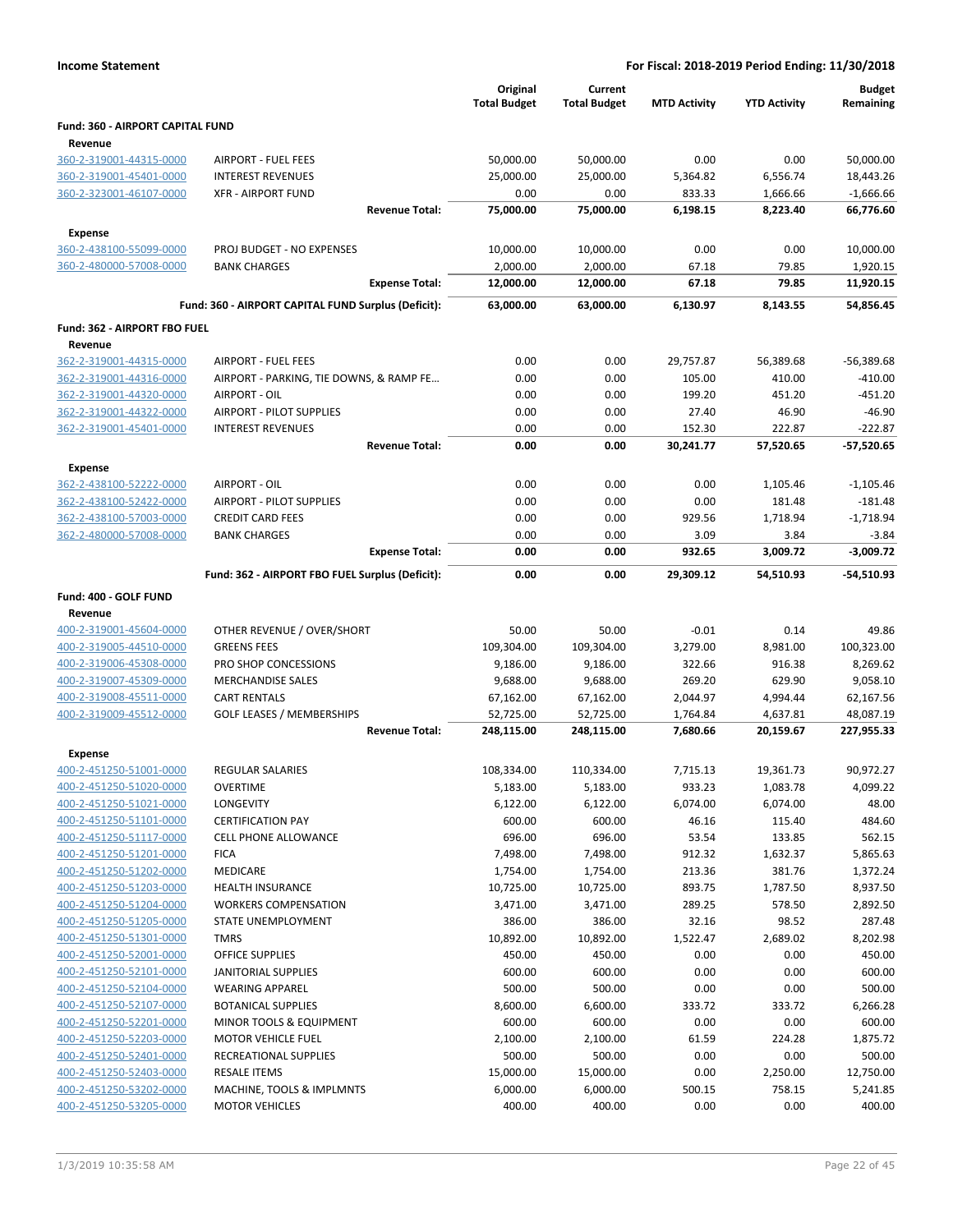|                                    |                                                    | Original<br><b>Total Budget</b> | Current<br><b>Total Budget</b> | <b>MTD Activity</b> | <b>YTD Activity</b> | <b>Budget</b><br>Remaining |
|------------------------------------|----------------------------------------------------|---------------------------------|--------------------------------|---------------------|---------------------|----------------------------|
| 400-2-451250-53307-0000            | <b>IRRIGATION</b>                                  | 1,500.00                        | 1,500.00                       | 0.00                | 0.00                | 1,500.00                   |
| 400-2-451250-53402-0000            | <b>BUILDING MAINTENANCE</b>                        | 1,450.00                        | 1,450.00                       | 11.65               | 11.65               | 1,438.35                   |
| 400-2-451250-54001-0000            | <b>TELEPHONE CHARGES</b>                           | 722.00                          | 722.00                         | 0.00                | 55.39               | 666.61                     |
| 400-2-451250-54002-0000            | UTILITY CHARGES                                    | 11,000.00                       | 11,000.00                      | 759.48              | 1,522.79            | 9,477.21                   |
| 400-2-451250-54201-0000            | MEMBERSHIPS & SUBSCRIPTIONS                        | 785.00                          | 785.00                         | 0.00                | 0.00                | 785.00                     |
| 400-2-451250-54214-0000            | <b>TRAVEL &amp; TRAINING</b>                       | 2,100.00                        | 2,100.00                       | 0.00                | 0.00                | 2,100.00                   |
| 400-2-451250-54226-0000            | <b>INSURANCE EXPENSE</b>                           | 500.00                          | 500.00                         | 2,680.94            | 2,680.94            | $-2,180.94$                |
| 400-2-451250-54909-0000            | <b>GOLF CART LEASE EXPENSE</b>                     | 31,000.00                       | 31,000.00                      | 0.00                | 2,203.59            | 28,796.41                  |
| 400-2-480000-52003-0000            | <b>COPIER CHARGES</b>                              | 1,525.00                        | 1,525.00                       | 126.47              | 126.47              | 1,398.53                   |
| 400-2-480000-57008-0000            | <b>BANK CHARGES</b>                                | 3,500.00                        | 3,500.00                       | 117.90              | 374.32              | 3,125.68                   |
|                                    | <b>Expense Total:</b>                              | 244,493.00                      | 244,493.00                     | 23,277.27           | 44,477.73           | 200,015.27                 |
|                                    | Fund: 400 - GOLF FUND Surplus (Deficit):           | 3,622.00                        | 3,622.00                       | $-15,596.61$        | $-24,318.06$        | 27,940.06                  |
| <b>Fund: 500 - SANITATION FUND</b> |                                                    |                                 |                                |                     |                     |                            |
| Revenue                            |                                                    |                                 |                                |                     |                     |                            |
| 500-2-318001-44314-0000            | LATE CHARGES                                       | 87,677.00                       | 87,677.00                      | 2,735.82            | 14,927.30           | 72,749.70                  |
| 500-2-319001-45401-0000            | <b>INTEREST REVENUES</b>                           | 6,897.00                        | 6,897.00                       | 10,379.36           | 12,485.17           | $-5,588.17$                |
| 500-2-319020-44313-0000            | <b>FUEL SURCHARGE</b>                              | 86,073.00                       | 86,073.00                      | 6,825.50            | 13,712.06           | 72,360.94                  |
| 500-2-319020-45107-0000            | <b>COLLECTION CHARGES</b>                          | 4,692,306.00                    | 4,692,306.00                   | 368,217.13          | 740,378.89          | 3,951,927.11               |
| 500-2-319021-45108-0000            | <b>DISPOSAL CHARGES</b>                            | 0.00                            | 0.00                           | 39,689.50           | 78,868.38           | -78,868.38                 |
| 500-2-319021-45109-0000            | RECYCLING CHARGES                                  | 278,880.00                      | 278,880.00                     | 0.00                | 0.00                | 278,880.00                 |
| 500-2-319022-45612-0000            | REG HH HAZ WASTE COL CTR                           | 12,103.00                       | 12,103.00                      | 200.00              | 15,450.00           | $-3,347.00$                |
| 500-2-324001-46612-0000            | CA - SANITATION FD COL & FUEL                      | 210,696.68                      | 210,696.68                     | 15,626.78           | 31,420.46           | 179,276.22                 |
|                                    | <b>Revenue Total:</b>                              | 5,374,632.68                    | 5,374,632.68                   | 443,674.09          | 907,242.26          | 4,467,390.42               |
| <b>Expense</b>                     |                                                    |                                 |                                |                     |                     |                            |
| 500-2-432300-54412-0000            | <b>COLLECTION CHARGES</b>                          | 4,369,510.00                    | 4,369,510.00                   | 189,519.05          | 197,272.42          | 4,172,237.58               |
| 500-2-432500-51401-0000            | <b>CONTRA - SALARIES</b>                           | 8,000.00                        | 8,000.00                       | 0.00                | 0.00                | 8,000.00                   |
| 500-2-432500-54002-0000            | <b>UTILITY CHARGES</b>                             | 2,371.00                        | 2,371.00                       | 188.29              | 375.50              | 1,995.50                   |
| 500-2-432500-54403-0000            | <b>DISPOSAL CHARGES</b>                            | 20,000.00                       | 20,000.00                      | 0.00                | 0.00                | 20,000.00                  |
| 500-2-442200-51001-0000            | <b>REGULAR SALARIES</b>                            | 146,211.00                      | 146,211.00                     | 9,741.64            | 22,912.67           | 123,298.33                 |
| 500-2-442200-51020-0000            | <b>OVERTIME</b>                                    | 0.00                            | 0.00                           | 0.00                | 5.73                | $-5.73$                    |
| 500-2-442200-51021-0000            | LONGEVITY                                          | 2,714.00                        | 2,714.00                       | 2,264.00            | 2,264.00            | 450.00                     |
| 500-2-442200-51101-0000            | <b>CERTIFICATION PAY</b>                           | 1,200.00                        | 1,200.00                       | 92.30               | 230.75              | 969.25                     |
| 500-2-442200-51117-0000            | CELL PHONE ALLOWANCE                               | 600.00                          | 600.00                         | 0.00                | 23.08               | 576.92                     |
| 500-2-442200-51201-0000            | <b>FICA</b>                                        | 9,345.00                        | 9,345.00                       | 749.85              | 1,576.37            | 7,768.63                   |
| 500-2-442200-51202-0000            | MEDICARE                                           | 2,186.00                        | 2,186.00                       | 175.37              | 368.67              | 1,817.33                   |
| 500-2-442200-51203-0000            | <b>HEALTH INSURANCE</b>                            | 10,725.00                       | 10,725.00                      | 893.75              | 1,787.50            | 8,937.50                   |
| 500-2-442200-51204-0000            | <b>WORKERS COMPENSATION</b>                        | 3,858.00                        | 3,858.00                       | 321.50              | 643.00              | 3,215.00                   |
| 500-2-442200-51205-0000            | STATE UNEMPLOYMENT                                 | 549.00                          | 549.00                         | 18.14               | 136.00              | 413.00                     |
| 500-2-442200-51301-0000            | <b>TMRS</b>                                        | 16,881.00                       | 16,881.00                      | 1,405.74            | 2,955.60            | 13,925.40                  |
| 500-2-442200-52203-0000            | <b>MOTOR VEHICLE FUEL</b>                          | 2,929.00                        | 2,929.00                       | 229.47              | 293.35              | 2,635.65                   |
| 500-2-442200-53202-0000            | MACHINE, TOOLS & IMPLMNTS                          | 6,200.00                        | 6,200.00                       | 306.54              | 306.54              | 5,893.46                   |
| 500-2-442200-53205-0000            | <b>MOTOR VEHICLES</b>                              | 1,205.00                        | 1,205.00                       | 0.00                | 0.00                | 1,205.00                   |
| 500-2-442200-55201-0000            | <b>EQUIPMENT PURCHASES</b>                         | 500.00                          | 500.00                         | 76.94               | 76.94               | 423.06                     |
| 500-2-480000-54413-0000            | <b>BULK WASTE PICK-UP</b>                          | 75,000.00                       | 75,000.00                      | 0.00                | 0.00                | 75,000.00                  |
| 500-2-480000-54901-0000            | <b>RENTALS / LEASES</b>                            | 32,250.00                       | 32,250.00                      | 0.00                | 0.00                | 32,250.00                  |
| 500-2-480000-57007-0000            | <b>COMMUNITY SERVICES</b>                          | 42,020.00                       | 42,020.00                      | 4,275.00            | 4,275.00            | 37,745.00                  |
| 500-2-480000-57008-0000            | <b>BANK CHARGES</b>                                | 10,000.00                       | 10,000.00                      | 1,529.77            | 2,084.25            | 7,915.75                   |
| 500-2-491000-58001-0000            | <b>XFR - GENERAL FUND</b>                          | 316,045.02                      | 316,045.02                     | 23,440.16           | 47,130.68           | 268,914.34                 |
| 500-2-495000-58501-0000            | CA - GENERAL FUND                                  | 41,607.00                       | 41,607.00                      | 3,467.25            | 6,934.50            | 34,672.50                  |
| 500-2-495000-58701-0000            | CA - CENTRAL SERVICE FUND                          | 5,187.00                        | 5,187.00                       | 432.25              | 864.50              | 4,322.50                   |
| 500-2-495000-58710-0000            | CA - INSURANCE FUND                                | 3,374.00                        | 3,374.00                       | 281.17              | 562.34              | 2,811.66                   |
| 500-2-495000-58720-0000            | CA - MIS FUN                                       | 6,843.00                        | 6,843.00                       | 570.25              | 1,140.50            | 5,702.50                   |
| 500-2-495000-58900-0000            | <b>CA - ELECTRIC FUND</b><br><b>Expense Total:</b> | 104,268.00                      | 104,268.00                     | 8,689.00            | 17,378.00           | 86,890.00<br>4,929,980.13  |
|                                    |                                                    | 5,241,578.02                    | 5,241,578.02                   | 248,667.43          | 311,597.89          |                            |
|                                    | Fund: 500 - SANITATION FUND Surplus (Deficit):     | 133,054.66                      | 133,054.66                     | 195,006.66          | 595,644.37          | -462,589.71                |
| Fund: 601 - CENTRAL SERVICE FUND   |                                                    |                                 |                                |                     |                     |                            |
| Revenue                            |                                                    |                                 |                                |                     |                     |                            |
| 601-2-324001-46501-0000            | CA - GENERAL FUND                                  | 571,310.00                      | 571,310.00                     | 47,609.17           | 95,218.34           | 476,091.66                 |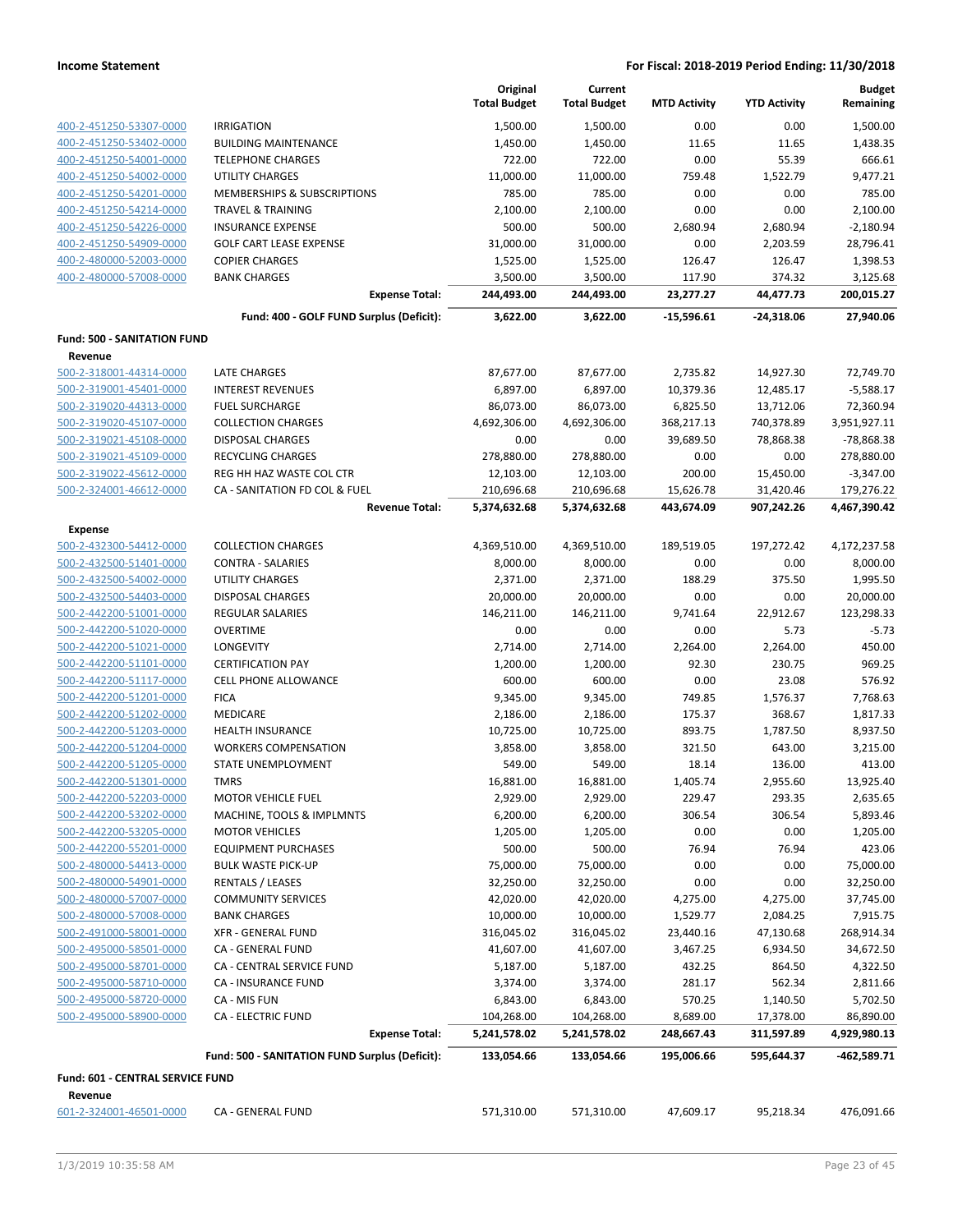|                                                    |                                             | Original<br><b>Total Budget</b> | Current<br><b>Total Budget</b> | <b>MTD Activity</b> | <b>YTD Activity</b> | <b>Budget</b><br>Remaining |
|----------------------------------------------------|---------------------------------------------|---------------------------------|--------------------------------|---------------------|---------------------|----------------------------|
| 601-2-324001-46506-0000                            | CA - RECREATION FUND                        | 611.00                          | 611.00                         | 50.92               | 101.84              | 509.16                     |
| 601-2-324001-46509-0000                            | <b>CA - VENUE MGMT FUND</b>                 | 564.00                          | 564.00                         | 47.00               | 94.00               | 470.00                     |
| 601-2-324001-46611-0000                            | CA - UTILITY FUND                           | 194,904.00                      | 194,904.00                     | 16,242.00           | 32,484.00           | 162,420.00                 |
| 601-2-324001-46614-0000                            | CA - SANITATION FUND COLLECTION             | 5,187.00                        | 5,187.00                       | 432.25              | 864.50              | 4,322.50                   |
| 601-2-324009-46901-0000                            | CA - ELECTRIC UTILITY                       | 78,024.00                       | 78,024.00                      | 6,502.00            | 13,004.00           | 65,020.00                  |
| 601-2-324009-46906-0000                            | CA - CABLE UTILITY                          | 14,767.00                       | 14,767.00                      | 1,230.58            | 2,461.16            | 12,305.84                  |
|                                                    | <b>Revenue Total:</b>                       | 865,367.00                      | 865,367.00                     | 72,113.92           | 144,227.84          | 721,139.16                 |
| <b>Expense</b>                                     |                                             |                                 |                                |                     |                     |                            |
| 601-2-461100-51001-0000                            | <b>REGULAR SALARIES</b>                     | 246,199.00                      | 246,199.00                     | 18,443.18           | 45,025.70           | 201,173.30                 |
| 601-2-461100-51020-0000                            | <b>OVERTIME</b>                             | 8,000.00                        | 8,000.00                       | 720.66              | 1,652.09            | 6,347.91                   |
| 601-2-461100-51021-0000                            | <b>LONGEVITY</b>                            | 5,512.00                        | 5,512.00                       | 4,768.00            | 4,768.00            | 744.00                     |
| 601-2-461100-51101-0000                            | <b>CERTIFICATION PAY</b>                    | 1,200.00                        | 1,200.00                       | 92.32               | 230.80              | 969.20                     |
| 601-2-461100-51117-0000                            | <b>CELL PHONE ALLOWANCE</b>                 | 432.00                          | 432.00                         | 33.22               | 83.05               | 348.95                     |
| 601-2-461100-51201-0000                            | <b>FICA</b>                                 | 16,328.00                       | 16,328.00                      | 1,448.57            | 3,065.63            | 13,262.37                  |
| 601-2-461100-51202-0000                            | <b>MEDICARE</b>                             | 3,819.00                        | 3,819.00                       | 338.79              | 716.98              | 3,102.02                   |
| 601-2-461100-51203-0000                            | <b>HEALTH INSURANCE</b>                     | 80,438.00                       | 80,438.00                      | 6,703.17            | 13,406.34           | 67,031.66                  |
| 601-2-461100-51204-0000                            | <b>WORKERS COMPENSATION</b>                 | 8,396.00                        | 8,396.00                       | 699.67              | 1,399.34            | 6,996.66                   |
| 601-2-461100-51205-0000                            | STATE UNEMPLOYMENT                          | 652.00                          | 652.00                         | 28.83               | 69.27               | 582.73                     |
| 601-2-461100-51301-0000                            | <b>TMRS</b>                                 | 26,745.00                       | 26,745.00                      | 2,609.33            | 5,670.31            | 21,074.69                  |
| 601-2-461100-51401-0000                            | <b>CONTRA - SALARIES</b>                    | $-15,000.00$                    | $-15,000.00$                   | 0.00                | $-477.51$           | $-14,522.49$               |
| 601-2-461100-52001-0000                            | <b>OFFICE SUPPLIES</b>                      | 200.00                          | 200.00                         | 0.00                | 0.00                | 200.00                     |
| 601-2-461100-52002-0000                            | POSTAGE / FREIGHT                           | 20.00                           | 20.00                          | 0.00                | 0.00                | 20.00                      |
| 601-2-461100-52101-0000                            | <b>JANITORIAL SUPPLIES</b>                  | 15,000.00                       | 15,000.00                      | 1,200.96            | 1,220.96            | 13,779.04                  |
| 601-2-461100-52104-0000                            | <b>WEARING APPAREL</b>                      | 4,200.00                        | 4,200.00                       | 501.02              | 501.02              | 3,698.98                   |
| 601-2-461100-52201-0000                            | MINOR TOOLS & EQUIPMENT                     | 1,500.00                        | 1,500.00                       | 237.55              | 237.55              | 1,262.45                   |
| 601-2-461100-52203-0000                            | <b>MOTOR VEHICLE FUEL</b>                   | 2,400.00                        | 2,400.00                       | 215.94              | 382.38              | 2,017.62                   |
| 601-2-461100-53201-0000                            | FURNITURE & OFFICE EQUIPMENT                | 500.00                          | 500.00                         | 0.00                | 0.00                | 500.00                     |
| 601-2-461100-53205-0000                            | <b>MOTOR VEHICLES</b>                       | 1,016.00                        | 1,016.00                       | 0.00                | 0.00                | 1,016.00                   |
| 601-2-461100-53302-0000                            | <b>WALKS &amp; PARKING LOTS</b>             | 2,500.00                        | 2,500.00                       | 658.36              | 658.36              | 1,841.64                   |
| 601-2-461100-53406-0000                            | <b>CITY HALL</b>                            | 28,000.00                       | 28,000.00                      | 1,912.21            | 4,857.21            | 23,142.79                  |
| 601-2-461100-53407-0000                            | <b>ANIMAL SHELTER</b>                       | 4,000.00                        | 4,000.00                       | 904.66              | 904.66              | 3,095.34                   |
| 601-2-461100-53408-0000                            | <b>FLEET MAINTENANCE</b>                    | 5,000.00                        | 5,000.00                       | 0.00                | 0.00                | 5,000.00                   |
| 601-2-461100-53501-0000                            | POLICE & COURTS BLDG                        | 26,000.00                       | 26,000.00                      | 770.20              | 1,384.20            | 24,615.80                  |
| 601-2-461100-53503-0000                            | FIRE ADMINISTRATION                         | 500.00                          | 500.00                         | 19.74               | 19.74               | 480.26                     |
| 601-2-461100-53504-0000                            | <b>FIRE STATION 1</b>                       | 500.00                          | 500.00                         | 0.00                | 0.00                | 500.00                     |
| 601-2-461100-53505-0000                            | FIRE STATION 2                              | 2,500.00                        | 2,500.00                       | 0.00                | 187.50              | 2,312.50                   |
| 601-2-461100-53506-0000                            | <b>FIRE STATION 3</b>                       | 2,500.00                        | 2,500.00                       | 176.05              | 176.05              | 2,323.95                   |
| 601-2-461100-53507-0000                            | <b>FIRE STATION 4</b>                       | 2,500.00                        | 2,500.00                       | 0.00                | 187.50              | 2,312.50                   |
| 601-2-461100-53601-0000                            | <b>ANNEX</b>                                | 2,000.00                        | 2,000.00                       | 130.18              | 130.18              | 1,869.82                   |
| 601-2-461100-53602-0000                            | <b>SERVICE CENTER</b>                       | 0.00                            | 0.00                           | 88.29               | 464.09              | $-464.09$                  |
| 601-2-461100-53701-0000                            | LIBRARY                                     | 5,000.00                        | 5,000.00                       | 264.52              | 1,761.16            | 3,238.84                   |
| 601-2-461100-53703-0000                            | <b>REECY DAVIS REC CENTER</b>               | 12,000.00                       | 12,000.00                      | 255.38              | 255.38              | 11,744.62                  |
| 601-2-461100-53706-0000                            | <b>SPORTSPARK</b>                           | 1,200.00                        | 1,200.00                       | 298.56              | 298.56              | 901.44                     |
| 601-2-461100-54001-0000<br>601-2-461100-54002-0000 | <b>TELEPHONE CHARGES</b><br>UTILITY CHARGES | 4,134.00                        | 4,134.00                       | 84.16               | 284.12              | 3,849.88                   |
| 601-2-461100-54112-0000                            | <b>ALARM MONITOR SERVICE</b>                | 107,425.00<br>3,000.00          | 107,425.00<br>3,000.00         | 5,791.14            | 7,726.59            | 99,698.41<br>3,000.00      |
| 601-2-461200-51001-0000                            | <b>REGULAR SALARIES</b>                     | 146,751.00                      | 146,751.00                     | 0.00<br>10,250.76   | 0.00<br>25,792.12   | 120,958.88                 |
| 601-2-461200-51020-0000                            | <b>OVERTIME</b>                             | 6,106.00                        | 6,106.00                       | 673.66              | 1,364.64            | 4,741.36                   |
| 601-2-461200-51021-0000                            | LONGEVITY                                   | 2,170.00                        | 2,170.00                       | 2,128.00            | 2,128.00            | 42.00                      |
| 601-2-461200-51101-0000                            | <b>CERTIFICATION PAY</b>                    | 2,400.00                        | 2,400.00                       | 138.48              | 346.20              | 2,053.80                   |
| 601-2-461200-51117-0000                            | <b>CELL PHONE ALLOWANCE</b>                 | 1,380.00                        | 1,380.00                       | 106.14              | 265.35              | 1,114.65                   |
| 601-2-461200-51201-0000                            | <b>FICA</b>                                 | 9,846.00                        | 9,846.00                       | 798.66              | 1,759.11            | 8,086.89                   |
| 601-2-461200-51202-0000                            | MEDICARE                                    | 2,303.00                        | 2,303.00                       | 186.79              | 411.41              | 1,891.59                   |
| 601-2-461200-51203-0000                            | <b>HEALTH INSURANCE</b>                     | 42,900.00                       | 42,900.00                      | 3,575.00            | 7,150.00            | 35,750.00                  |
| 601-2-461200-51204-0000                            | <b>WORKERS COMPENSATION</b>                 | 7,637.00                        | 7,637.00                       | 636.42              | 1,272.84            | 6,364.16                   |
| 601-2-461200-51205-0000                            | STATE UNEMPLOYMENT                          | 275.00                          | 275.00                         | 0.00                | 0.00                | 275.00                     |
| 601-2-461200-51301-0000                            | <b>TMRS</b>                                 | 17,786.00                       | 17,786.00                      | 1,545.11            | 3,473.94            | 14,312.06                  |
| 601-2-461200-52001-0000                            | OFFICE SUPPLIES                             | 100.00                          | 100.00                         | 0.00                | 0.00                | 100.00                     |
| 601-2-461200-52002-0000                            | POSTAGE / FREIGHT                           | 50.00                           | 50.00                          | 0.00                | 0.00                | 50.00                      |
|                                                    |                                             |                                 |                                |                     |                     |                            |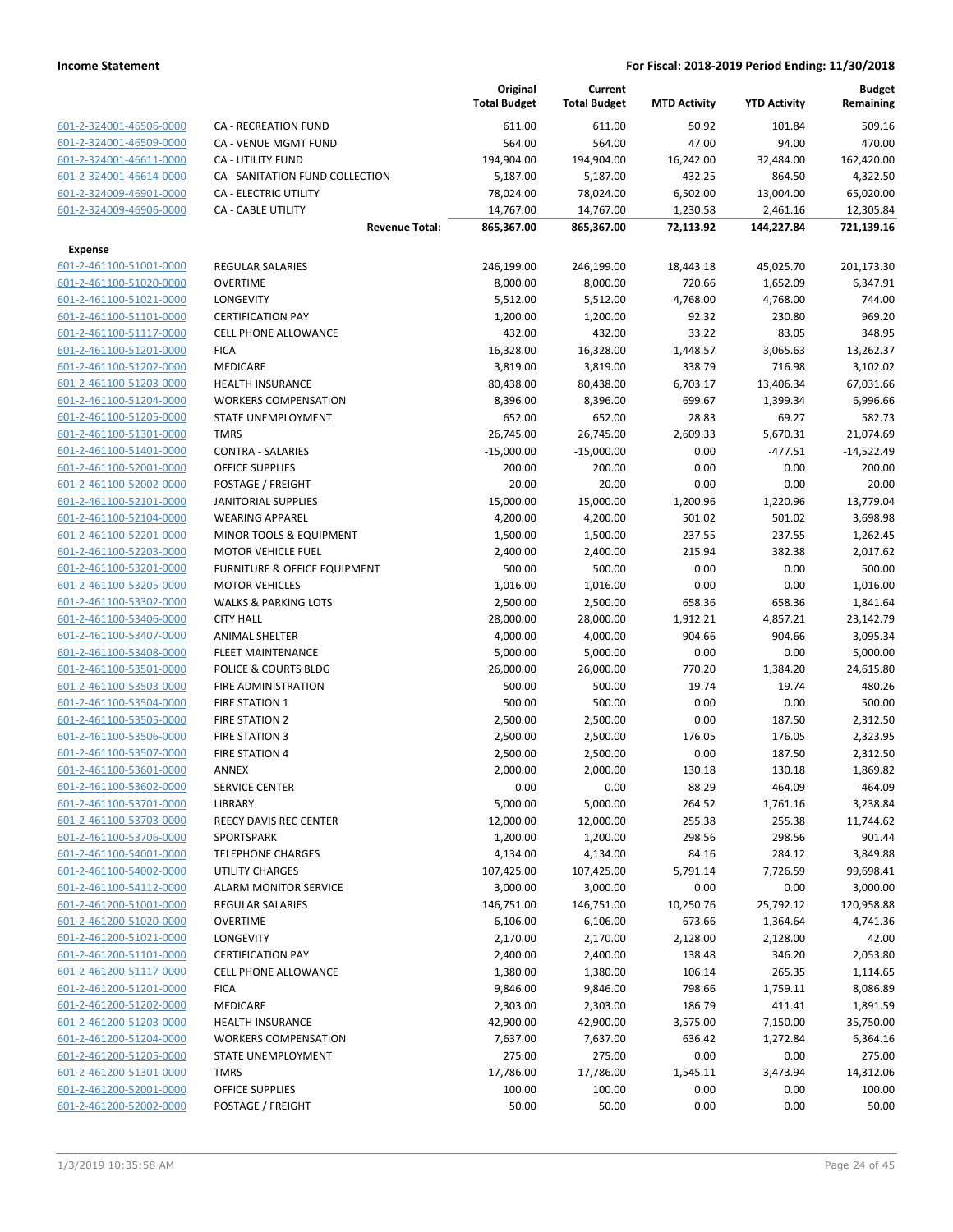|                                                    |                                                           | Original<br><b>Total Budget</b> | Current<br><b>Total Budget</b> | <b>MTD Activity</b>    | <b>YTD Activity</b>    | <b>Budget</b><br>Remaining |
|----------------------------------------------------|-----------------------------------------------------------|---------------------------------|--------------------------------|------------------------|------------------------|----------------------------|
| 601-2-461200-52104-0000                            | <b>WEARING APPAREL</b>                                    | 3,000.00                        | 3.000.00                       | 229.08                 | 435.57                 | 2,564.43                   |
| 601-2-461200-52106-0000                            | <b>CHEMICAL SUPPLIES</b>                                  | 500.00                          | 500.00                         | 0.00                   | 0.00                   | 500.00                     |
| 601-2-461200-52201-0000                            | MINOR TOOLS & EQUIPMENT                                   | 7,000.00                        | 7,000.00                       | 487.43                 | 487.43                 | 6,512.57                   |
| 601-2-461200-52202-0000                            | <b>MECHANICAL SUPPLIES</b>                                | 10,000.00                       | 10,000.00                      | 1,355.88               | 1,355.88               | 8,644.12                   |
| 601-2-461200-52203-0000                            | <b>MOTOR VEHICLE FUEL</b>                                 | 4,475.00                        | 4,475.00                       | 376.27                 | 601.95                 | 3,873.05                   |
| 601-2-461200-53202-0000                            | MACHINE, TOOLS & IMPLMNTS                                 | 4,500.00                        | 4,500.00                       | 0.00                   | 0.00                   | 4,500.00                   |
| 601-2-461200-53205-0000                            | <b>MOTOR VEHICLES</b>                                     | 2,300.00                        | 2,300.00                       | 113.35                 | 113.35                 | 2,186.65                   |
| 601-2-461200-53402-0000                            | <b>BUILDING MAINTENANCE</b>                               | 500.00                          | 500.00                         | 0.00                   | 0.00                   | 500.00                     |
| 601-2-461200-54001-0000                            | <b>TELEPHONE CHARGES</b>                                  | 1,447.00                        | 1,447.00                       | 0.00                   | 83.09                  | 1,363.91                   |
| 601-2-461200-54002-0000                            | UTILITY CHARGES                                           | 15,605.00                       | 15,605.00                      | 949.59                 | 1,591.97               | 14,013.03                  |
| 601-2-461200-54201-0000                            | <b>MEMBERSHIPS &amp; SUBSCRIPTIONS</b>                    | 1,500.00                        | 1,500.00                       | 0.00                   | 0.00                   | 1,500.00                   |
| 601-2-461200-54214-0000                            | <b>TRAVEL &amp; TRAINING</b>                              | 4,000.00                        | 4,000.00                       | 97.93                  | 97.93                  | 3,902.07                   |
| 601-2-480000-52006-0000                            | <b>COPIER PAPER</b>                                       | 100.00                          | 100.00                         | 0.00                   | 0.00                   | 100.00                     |
| 601-2-480000-57004-0000                            | <b>INVENTORY LOSS/GAIN</b>                                | 0.00                            | 0.00                           | $-378.00$              | $-378.00$              | 378.00                     |
|                                                    | <b>Expense Total:</b>                                     | 910,947.00                      | 910,947.00                     | 72,665.21              | 145,599.99             | 765,347.01                 |
|                                                    | Fund: 601 - CENTRAL SERVICE FUND Surplus (Deficit):       | -45,580.00                      | $-45,580.00$                   | $-551.29$              | $-1,372.15$            | -44,207.85                 |
| <b>Fund: 602 - INSURANCE FUND</b><br>Revenue       |                                                           |                                 |                                |                        |                        |                            |
| 602-2-319001-43211-0000                            | PRIOR YEAR INS REIMB                                      | 5,000.00                        | 5,000.00                       | 0.00                   | 0.00                   | 5,000.00                   |
| 602-2-319001-45401-0000                            | <b>INTEREST REVENUES</b>                                  | 0.00                            | 0.00                           | 2,207.47               | 2,686.77               | $-2,686.77$                |
| 602-2-322001-43201-0000                            | <b>EMPLOYEE PORTION</b>                                   | 485,000.00                      | 485,000.00                     | 21,106.01              | 85,280.99              | 399,719.01                 |
| 602-2-322001-43202-0000                            | <b>CITY PORTION-HEALTH</b>                                | 2,700,757.00                    | 2,700,757.00                   | 233,603.24             | 467,206.48             | 2,233,550.52               |
| 602-2-322001-43203-0000                            | <b>CITY PORTION-WORK COMP</b>                             | 308,551.00                      | 308,551.00                     | 29,366.88              | 58,733.76              | 249,817.24                 |
| 602-2-322001-43204-0000                            | <b>CITY PORTION-TWC FUTA</b>                              | 231.00                          | 231.00                         | 19.26                  | 38.52                  | 192.48                     |
| 602-2-322001-43205-0000                            | <b>GEUS EMPLOYEE PORTION</b>                              | 312,923.00                      | 312,923.00                     | 11,240.37              | 44,741.13              | 268,181.87                 |
| 602-2-322001-43206-0000                            | <b>GEUS PORTION-HEALTH</b>                                | 1,372,806.00                    | 1,372,806.00                   | 118,621.99             | 237,243.98             | 1,135,562.02               |
| 602-2-322001-43207-0000                            | <b>GEUS PORTION-WORK COMP</b>                             | 79,005.00                       | 79,005.00                      | 10,690.35              | 21,380.70              | 57,624.30                  |
| 602-2-322001-48610-0000                            | OTHER REV / CITY EMPL-DEPENDENT CARE                      | 24,000.00                       | 24,000.00                      | 1,929.11               | 3,858.22               | 20,141.78                  |
| 602-2-324001-46501-0000                            | CA - GENERAL FUND                                         | 154,045.00                      | 154,045.00                     | 12,837.08              | 25,674.16              | 128,370.84                 |
| 602-2-324001-46506-0000                            | CA - RECREATION FUND                                      | 229.00                          | 229.00                         | 19.08                  | 38.16                  | 190.84                     |
| 602-2-324001-46509-0000                            | CA - VENUE MGMT FUND                                      | 233.00                          | 233.00                         | 19.42                  | 38.84                  | 194.16                     |
| 602-2-324001-46611-0000                            | <b>CA - UTILITY FUND</b>                                  | 88,697.00                       | 88,697.00                      | 7,391.42               | 14,782.84              | 73,914.16                  |
| 602-2-324001-46614-0000                            | CA - SANITATION FUND COLLECTION                           | 3,374.00                        | 3,374.00                       | 281.17                 | 562.34                 | 2,811.66                   |
| 602-2-324009-46612-0000                            | CA - ELECTRIC UTILITY                                     | 23,955.00                       | 23,955.00                      | 1,996.25               | 3,992.50               | 19,962.50                  |
| 602-2-324009-46613-0000                            | <b>CA - CABLE UTILITY</b>                                 | 4,843.00                        | 4,843.00                       | 403.59                 | 807.18                 | 4,035.82                   |
|                                                    | <b>Revenue Total:</b>                                     | 5,563,649.00                    | 5,563,649.00                   | 451,732.69             | 967,066.57             | 4,596,582.43               |
| <b>Expense</b>                                     |                                                           |                                 |                                |                        |                        |                            |
| 602-2-462100-54101-0000                            | PROFESSIONAL SERVICES                                     | 25,000.00                       | 25,000.00                      | 0.00                   | 5,265.00               | 19,735.00                  |
| 602-2-462100-54801-0000                            | <b>WELLNESS PROGRAM</b>                                   | 10,000.00                       | 10,000.00                      | 7,627.00               | 7,627.00               | 2,373.00                   |
| 602-2-462100-54809-0000<br>602-2-462100-54810-0000 | HEALTH AND DENTAL / PREMIUMS<br>RETIREE INSURANCE PREMIUM | 4,328,596.00<br>100,000.00      | 4,328,596.00<br>100,000.00     | 639,681.49<br>1,690.80 | 981,872.67<br>3,562.52 | 3,346,723.33<br>96,437.48  |
| 602-2-462100-54812-0000                            | LONG TERM DISABILITY                                      | 55,000.00                       | 55,000.00                      | 8,014.32               | 12,033.39              | 42,966.61                  |
| 602-2-462100-54813-0000                            | LIFE / AD & D INSURANCE                                   | 28,000.00                       | 28,000.00                      | 3,421.38               | 5,132.07               | 22,867.93                  |
| 602-2-462100-54820-0000                            | AIR EVAC PREMIUMS                                         | 20,000.00                       | 20,000.00                      | 19,250.00              | 19,282.00              | 718.00                     |
| 602-2-462100-54821-0000                            | <b>WORKERS' COMPENSATION</b>                              | 454,641.00                      | 454,641.00                     | 445,648.59             | 445,648.59             | 8,992.41                   |
| 602-2-462100-54822-0000                            | STATE UNEMPLOYMENT INS.                                   | 0.00                            | 0.00                           | $-0.10$                | $-0.09$                | 0.09                       |
| 602-2-462100-54823-0000                            | HEALTH CARE-125 FLEX PLAN & HSA                           | 16,000.00                       | 16,000.00                      | $-203.42$              | 568.97                 | 15,431.03                  |
| 602-2-480000-54101-0000                            | PROFESSIONAL SERVICES                                     | 100,000.00                      | 100,000.00                     | 7,691.66               | 9,608.96               | 90,391.04                  |
| 602-2-480000-54226-0000                            | PROP INSURANCE EXP                                        | 245,000.00                      | 245,000.00                     | 248,025.12             | 268,155.12             | $-23,155.12$               |
| 602-2-480000-57008-0000                            | <b>BANK CHARGES</b>                                       | 150.00                          | 150.00                         | 27.29                  | 32.38                  | 117.62                     |
|                                                    | <b>Expense Total:</b>                                     | 5,382,387.00                    | 5,382,387.00                   | 1,380,874.13           | 1,758,788.58           | 3,623,598.42               |
|                                                    | Fund: 602 - INSURANCE FUND Surplus (Deficit):             | 181,262.00                      | 181,262.00                     | -929,141.44            | -791,722.01            | 972,984.01                 |
| Fund: 604 - MIS FUND                               |                                                           |                                 |                                |                        |                        |                            |
| Revenue                                            |                                                           |                                 | 296,669.00                     |                        |                        |                            |
| 604-2-324001-46501-0000                            | CA - GENERAL FUND                                         | 296,669.00                      |                                | 24,722.42              | 49,444.84              | 247,224.16                 |
| 604-2-324001-46506-0000<br>604-2-324001-46509-0000 | CA - RECREATION FUND<br>CA - VENUE MGMT FUND              | 4,085.00<br>3,973.00            | 4,085.00                       | 340.42<br>331.08       | 680.84<br>662.16       | 3,404.16<br>3,310.84       |
| 604-2-324001-46611-0000                            | CA - UTILITY FUND                                         | 126,693.00                      | 3,973.00<br>126,693.00         | 10,557.75              | 21,115.50              | 105,577.50                 |
|                                                    |                                                           |                                 |                                |                        |                        |                            |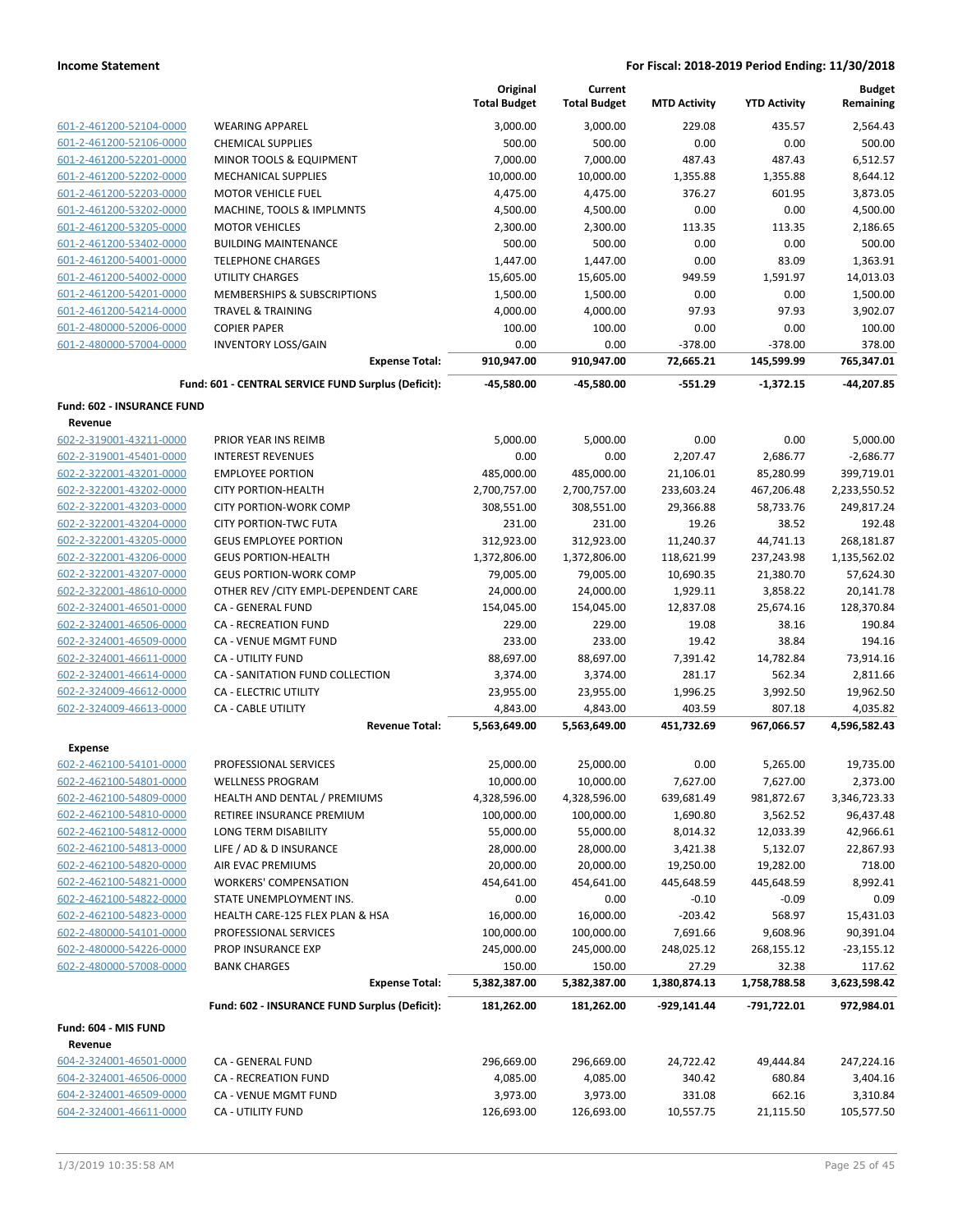|                                                    |                                                         | Original<br><b>Total Budget</b> | Current<br><b>Total Budget</b> | <b>MTD Activity</b> | <b>YTD Activity</b> | <b>Budget</b><br>Remaining |
|----------------------------------------------------|---------------------------------------------------------|---------------------------------|--------------------------------|---------------------|---------------------|----------------------------|
| 604-2-324001-46614-0000                            | CA - SANITATION FUND COLLECTION                         | 6,843.00                        | 6,843.00                       | 570.25              | 1,140.50            | 5,702.50                   |
| 604-2-324009-46901-0000                            | CA - ELECTRIC UTILITY                                   | 78,653.00                       | 78,653.00                      | 6,554.42            | 13,108.84           | 65,544.16                  |
| 604-2-324009-46906-0000                            | CA - CABLE UTILITY                                      | 12,363.00                       | 12,363.00                      | 1,030.25            | 2,060.50            | 10,302.50                  |
|                                                    | <b>Revenue Total:</b>                                   | 529,279.00                      | 529,279.00                     | 44,106.59           | 88,213.18           | 441,065.82                 |
| <b>Expense</b>                                     |                                                         |                                 |                                |                     |                     |                            |
| 604-2-441400-54001-0000                            | <b>TELEPHONE CHARGES</b>                                | 361.00                          | 361.00                         | 0.00                | 27.70               | 333.30                     |
| 604-2-441400-54002-0000                            | <b>UTILITY CHARGES</b>                                  | 1,391.00                        | 1,391.00                       | 78.92               | 90.60               | 1,300.40                   |
| 604-2-465100-51001-0000                            | REGULAR SALARIES                                        | 236,565.00                      | 236,565.00                     | 12,899.25           | 36,236.41           | 200,328.59                 |
| 604-2-465100-51020-0000                            | <b>OVERTIME</b>                                         | 5,749.00                        | 5,749.00                       | 1,486.99            | 3,303.48            | 2,445.52                   |
| 604-2-465100-51021-0000                            | LONGEVITY                                               | 4,708.00                        | 4,708.00                       | 4,294.00            | 4,579.00            | 129.00                     |
| 604-2-465100-51116-0000                            | CAR ALLOWANCE                                           | 3,600.00                        | 3,600.00                       | 276.92              | 692.30              | 2,907.70                   |
| 604-2-465100-51117-0000                            | <b>CELL PHONE ALLOWANCE</b>                             | 2,880.00                        | 2,880.00                       | 147.68              | 479.96              | 2,400.04                   |
| 604-2-465100-51201-0000                            | <b>FICA</b>                                             | 15,717.00                       | 15,717.00                      | 1,162.76            | 4,368.87            | 11,348.13                  |
| 604-2-465100-51202-0000                            | MEDICARE                                                | 3,676.00                        | 3,676.00                       | 271.93              | 1,021.74            | 2,654.26                   |
| 604-2-465100-51203-0000                            | <b>HEALTH INSURANCE</b>                                 | 32,175.00                       | 32,175.00                      | 2,681.25            | 5,362.50            | 26,812.50                  |
| 604-2-465100-51204-0000                            | <b>WORKERS COMPENSATION</b>                             | 694.00                          | 694.00                         | 57.83               | 115.66              | 578.34                     |
| 604-2-465100-51205-0000                            | STATE UNEMPLOYMENT                                      | 231.00                          | 231.00                         | 0.00                | 0.00                | 231.00                     |
| 604-2-465100-51301-0000                            | <b>TMRS</b>                                             | 28,392.00                       | 28,392.00                      | 2,219.98            | 8,329.81            | 20,062.19                  |
| 604-2-465100-52001-0000                            | <b>OFFICE SUPPLIES</b>                                  | 300.00                          | 300.00                         | 36.47               | 36.47               | 263.53                     |
| 604-2-465100-52002-0000                            | POSTAGE / FREIGHT                                       | 50.00                           | 50.00                          | 0.00                | 0.00                | 50.00                      |
| 604-2-465100-52004-0000<br>604-2-465100-52201-0000 | <b>COMPUTER SUPPLIES</b>                                | 2,500.00                        | 2,500.00                       | 0.00                | 0.00                | 2,500.00                   |
| 604-2-465100-52203-0000                            | MINOR TOOLS & EQUIPMENT<br><b>MOTOR VEHICLE FUEL</b>    | 750.00<br>344.00                | 750.00<br>344.00               | 0.00<br>0.00        | 0.00<br>0.00        | 750.00<br>344.00           |
| 604-2-465100-53205-0000                            | <b>MOTOR VEHICLES</b>                                   | 313.00                          | 313.00                         | 0.00                | 0.00                | 313.00                     |
| 604-2-465100-53209-0000                            | HARDWARE/SOFTWARE                                       | 303,755.00                      | 303,755.00                     | 8,726.78            | 17,758.43           | 285,996.57                 |
| 604-2-465100-54001-0000                            | <b>TELEPHONE CHARGES</b>                                | 9,165.00                        | 9,165.00                       | 916.92              | 1,286.68            | 7,878.32                   |
| 604-2-465100-54101-0000                            | PROFESSIONAL SERVICES                                   | 8,000.00                        | 8,000.00                       | 0.00                | 0.00                | 8,000.00                   |
| 604-2-465100-54214-0000                            | <b>TRAVEL &amp; TRAINING</b>                            | 5,000.00                        | 5,000.00                       | 0.00                | 0.00                | 5,000.00                   |
| 604-2-465100-54901-0000                            | <b>RENTALS / LEASES</b>                                 | 25,000.00                       | 25,000.00                      | 1,794.53            | 3,589.06            | 21,410.94                  |
| 604-2-465100-54908-0000                            | LEASE PURCHASE PAYMENTS                                 | 20,468.00                       | 20,468.00                      | 0.00                | 0.00                | 20,468.00                  |
| 604-2-465100-55205-0000                            | COMPUTER EQUIPMENT / SOFTWARE                           | 8,250.75                        | 8,250.75                       | 0.00                | 0.00                | 8,250.75                   |
| 604-2-480000-55205-0000                            | <b>COMPUTER EQUIPMENT</b>                               | 60,000.00                       | 60,000.00                      | 0.00                | 0.00                | 60,000.00                  |
| 604-2-480000-57005-0000                            | <b>ACCRUED VAC &amp; SICK PAY</b>                       | 0.00                            | 0.00                           | 0.00                | 26,393.86           | $-26,393.86$               |
|                                                    | <b>Expense Total:</b>                                   | 780,034.75                      | 780,034.75                     | 37,052.21           | 113,672.53          | 666,362.22                 |
|                                                    | Fund: 604 - MIS FUND Surplus (Deficit):                 | $-250,755.75$                   | $-250,755.75$                  | 7,054.38            | $-25,459.35$        | $-225,296.40$              |
| Fund: 660 - VEHICLE REPLACEMENT FUND               |                                                         |                                 |                                |                     |                     |                            |
| Revenue                                            |                                                         |                                 |                                |                     |                     |                            |
| 660-2-319001-45401-0000                            | <b>INTEREST REVENUES</b>                                | 13,000.00                       | 13,000.00                      | 1,597.10            | 3,199.59            | 9,800.41                   |
| 660-2-322001-47205-0000                            | EQUIPMENT LEASES / GENERAL FUND                         | 65,036.00                       | 65,036.00                      | 0.00                | 5,419.72            | 59,616.28                  |
| 660-2-323001-46001-0000                            | <b>XFR - GENERAL FUND</b>                               | 615,357.00                      | 615,357.00                     | 51,279.75           | 102,559.50          | 512,797.50                 |
|                                                    | <b>Revenue Total:</b>                                   | 693,393.00                      | 693,393.00                     | 52,876.85           | 111,178.81          | 582,214.19                 |
| <b>Expense</b>                                     |                                                         |                                 |                                |                     |                     |                            |
| 660-2-421210-55202-0000                            | <b>VEHICLES</b>                                         | 24,520.00                       | 24,520.00                      | 0.00                | 0.00                | 24,520.00                  |
| 660-2-421230-55202-0000                            | <b>VEHICLES</b>                                         | 151,629.00                      | 151,629.00                     | 6,949.92            | 6,949.92            | 144,679.08                 |
| 660-2-422200-54908-0000                            | LEASE PURCHASE PAYMENTS                                 | 65,073.00                       | 65,073.00                      | 0.00                | 5,419.72            | 59,653.28                  |
| 660-2-422200-55202-0000                            | <b>VEHICLES</b>                                         | 836,066.00                      | 836,066.00                     | 24,773.15           | 24,773.15           | 811,292.85                 |
| 660-2-422300-55202-0000                            | <b>VEHICLES</b>                                         | 41,321.00                       | 41,321.00                      | 0.00                | 0.00                | 41,321.00                  |
| 660-2-431200-55201-0000                            | <b>EQUIPMENT PURCHASES</b>                              | 0.00                            | 0.00                           | 0.00                | 0.00                | 0.00                       |
| 660-2-431200-55202-0000                            | <b>VEHICLES</b>                                         | 187,804.00                      | 187,804.00                     | 0.00                | 0.00                | 187,804.00                 |
| 660-2-431600-55202-0000                            | <b>VEHICLES</b>                                         | 85,220.00                       | 85,220.00                      | 0.00                | 0.00                | 85,220.00                  |
| 660-2-442200-55201-0000                            | <b>EQUIPMENT PURCHASES</b>                              | 0.00                            | 0.00                           | 29,211.00           | 29,211.00           | $-29,211.00$               |
| 660-2-451100-55202-0000                            | <b>VEHICLES</b>                                         | 55,184.00                       | 55,184.00                      | 0.00                | 0.00                | 55,184.00                  |
| 660-2-480000-57008-0000                            | <b>BANK CHARGES</b>                                     | 15.00                           | 15.00                          | 0.00                | 0.00                | 15.00                      |
|                                                    | <b>Expense Total:</b>                                   | 1,446,832.00                    | 1,446,832.00                   | 60,934.07           | 66,353.79           | 1,380,478.21               |
|                                                    | Fund: 660 - VEHICLE REPLACEMENT FUND Surplus (Deficit): | -753,439.00                     | -753,439.00                    | $-8,057.22$         | 44,825.02           | -798,264.02                |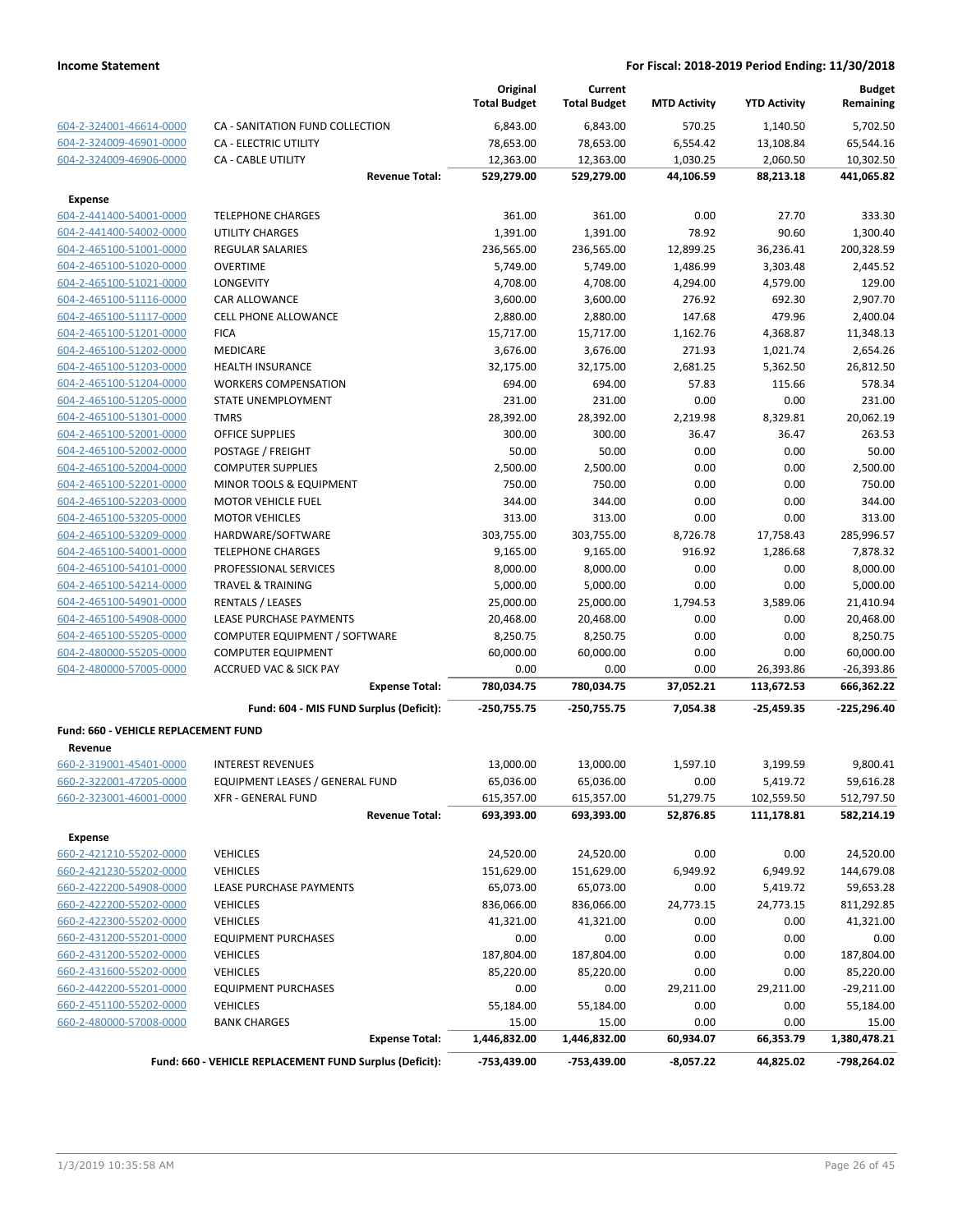| <b>Income Statement</b>                 |                                                            |                                 |                                |                          | For Fiscal: 2018-2019 Period Ending: 11/30/2018 |                            |
|-----------------------------------------|------------------------------------------------------------|---------------------------------|--------------------------------|--------------------------|-------------------------------------------------|----------------------------|
|                                         |                                                            | Original<br><b>Total Budget</b> | Current<br><b>Total Budget</b> | <b>MTD Activity</b>      | <b>YTD Activity</b>                             | <b>Budget</b><br>Remaining |
| Fund: 800 - SPENCE FUND                 |                                                            |                                 |                                |                          |                                                 |                            |
| Revenue                                 |                                                            |                                 |                                |                          |                                                 |                            |
| 800-3-319001-45401-0000                 | <b>INTEREST REVENUES</b>                                   | 6,000.00                        | 6,000.00                       | 1,062.51                 | 2,128.60                                        | 3,871.40                   |
|                                         | <b>Revenue Total:</b>                                      | 6,000.00                        | 6,000.00                       | 1,062.51                 | 2,128.60                                        | 3,871.40                   |
| <b>Expense</b>                          |                                                            |                                 |                                |                          |                                                 |                            |
| 800-3-495000-58501-0000                 | <b>CA - GENERAL FUND</b>                                   | 600.00                          | 600.00                         | 50.00                    | 100.00                                          | 500.00                     |
|                                         | <b>Expense Total:</b>                                      | 600.00                          | 600.00                         | 50.00                    | 100.00                                          | 500.00                     |
|                                         | Fund: 800 - SPENCE FUND Surplus (Deficit):                 | 5,400.00                        | 5,400.00                       | 1,012.51                 | 2,028.60                                        | 3,371.40                   |
| Fund: 801 - JONES LIBRARY TRUST         |                                                            |                                 |                                |                          |                                                 |                            |
| Revenue                                 |                                                            |                                 |                                |                          |                                                 |                            |
| 801-3-319001-45401-0000                 | <b>INTEREST REVENUES</b>                                   | 0.00                            | 0.00                           | 66.29                    | 81.03                                           | $-81.03$                   |
|                                         | <b>Revenue Total:</b>                                      | 0.00                            | 0.00                           | 66.29                    | 81.03                                           | $-81.03$                   |
| <b>Expense</b>                          |                                                            |                                 |                                |                          |                                                 |                            |
| 801-3-480000-57008-0000                 | <b>BANK CHARGES</b>                                        | 0.00                            | 0.00                           | 0.83                     | 0.99                                            | $-0.99$                    |
|                                         | <b>Expense Total:</b>                                      | 0.00                            | 0.00                           | 0.83                     | 0.99                                            | $-0.99$                    |
|                                         | Fund: 801 - JONES LIBRARY TRUST Surplus (Deficit):         | 0.00                            | 0.00                           | 65.46                    | 80.04                                           | -80.04                     |
|                                         |                                                            |                                 |                                |                          |                                                 |                            |
| Fund: 809 - GREENVILLE IDC (L-3)        |                                                            |                                 |                                |                          |                                                 |                            |
| Revenue<br>809-3-319001-45609-0000      | INTERGOVERNMENTAL / IDC GREENVILLE                         | 0.00                            | 0.00                           | 416,563.75               | 416,563.75                                      | $-416,563.75$              |
|                                         | <b>Revenue Total:</b>                                      | 0.00                            | 0.00                           | 416,563.75               | 416,563.75                                      | $-416,563.75$              |
|                                         |                                                            |                                 |                                |                          |                                                 |                            |
| <b>Expense</b>                          |                                                            |                                 |                                |                          |                                                 |                            |
| 809-3-438100-55320-0000                 | <b>CONSTRUCTION PROJECTS</b>                               | 0.00<br>0.00                    | 0.00<br>0.00                   | 416,562.75<br>416,562.75 | 416,562.75<br>416,562.75                        | $-416,562.75$              |
|                                         | <b>Expense Total:</b>                                      |                                 |                                |                          |                                                 | -416,562.75                |
|                                         | Fund: 809 - GREENVILLE IDC (L-3) Surplus (Deficit):        | 0.00                            | 0.00                           | 1.00                     | 1.00                                            | $-1.00$                    |
| Fund: 810 - SEIZURE FUNDS - STATE RULES |                                                            |                                 |                                |                          |                                                 |                            |
| Revenue                                 |                                                            |                                 |                                |                          |                                                 |                            |
| 810-3-319001-45401-0000                 | <b>INTEREST REVENUES</b>                                   | 200.00                          | 200.00                         | 1,136.58                 | 1,389.50                                        | $-1,189.50$                |
|                                         | <b>Revenue Total:</b>                                      | 200.00                          | 200.00                         | 1,136.58                 | 1,389.50                                        | $-1,189.50$                |
| <b>Expense</b>                          |                                                            |                                 |                                |                          |                                                 |                            |
| 810-3-480000-57008-0000                 | <b>BANK CHARGES</b>                                        | 250.00                          | 250.00                         | 14.25                    | 16.94                                           | 233.06                     |
|                                         | <b>Expense Total:</b>                                      | 250.00                          | 250.00                         | 14.25                    | 16.94                                           | 233.06                     |
|                                         | Fund: 810 - SEIZURE FUNDS - STATE RULES Surplus (Deficit): | $-50.00$                        | $-50.00$                       | 1,122.33                 | 1,372.56                                        | $-1,422.56$                |
| Fund: 811 - SEIZURE FUNDS - FED RULES   |                                                            |                                 |                                |                          |                                                 |                            |
| Revenue                                 |                                                            |                                 |                                |                          |                                                 |                            |
| 811-3-319001-45401-0000                 | <b>INTEREST REVENUES</b>                                   | 225.00                          | 225.00                         | 1,274.51                 | 1,558.12                                        | $-1,333.12$                |
|                                         | <b>Revenue Total:</b>                                      | 225.00                          | 225.00                         | 1,274.51                 | 1,558.12                                        | $-1,333.12$                |
| <b>Expense</b>                          |                                                            |                                 |                                |                          |                                                 |                            |
| 811-3-480000-57008-0000                 | <b>BANK CHARGES</b>                                        | 100.00                          | 100.00                         | 15.97                    | 18.98                                           | 81.02                      |
|                                         | <b>Expense Total:</b>                                      | 100.00                          | 100.00                         | 15.97                    | 18.98                                           | 81.02                      |
|                                         | Fund: 811 - SEIZURE FUNDS - FED RULES Surplus (Deficit):   | 125.00                          | 125.00                         | 1,258.54                 | 1,539.14                                        | $-1,414.14$                |
|                                         | Fund: 820 - TIRZ FUND (Tax Increment Reinvestment Zone)    |                                 |                                |                          |                                                 |                            |
| Revenue                                 |                                                            |                                 |                                |                          |                                                 |                            |
| 820-3-311001-41101-0000                 | REAL PROPERTY TAXES - CITY                                 | 473,633.00                      | 460,356.10                     | 3,637.32                 | 9,365.86                                        | 450,990.24                 |
| 820-3-311001-41111-0000                 | REAL PROPERTY TAXES - COUNTY                               | 154,000.00                      | 180,672.77                     | 0.00                     | 0.00                                            | 180,672.77                 |
| 820-3-311001-41112-0000                 | REAL PROPERTY TAXES - HOSPITAL                             | 60,000.00                       | 85,264.72                      | 0.00                     | 0.00                                            | 85,264.72                  |
| 820-3-311002-41102-0000                 | <b>DELINQUENT TAXES</b>                                    | 2,000.00                        | 2,000.00                       | 42.37                    | 248.70                                          | 1,751.30                   |
| 820-3-319001-45401-0000                 | <b>INTEREST REVENUES</b>                                   | 6,400.00                        | 6,400.00                       | 7,377.22                 | 9,018.86                                        | $-2,618.86$                |
|                                         | <b>Revenue Total:</b>                                      | 696,033.00                      | 734,693.59                     | 11,056.91                | 18,633.42                                       | 716,060.17                 |
| Expense                                 |                                                            |                                 |                                |                          |                                                 |                            |
| 820-3-416100-54101-0000                 | PROFESSIONAL SERVICES                                      | 6,635.00                        | 6,635.00                       | 0.00                     | 0.00                                            | 6,635.00                   |
| 820-3-416100-55002-0000                 | <b>IMPROVEMENTS</b>                                        | 114,822.00                      | 114,822.00                     | 0.00                     | 0.00                                            | 114,822.00                 |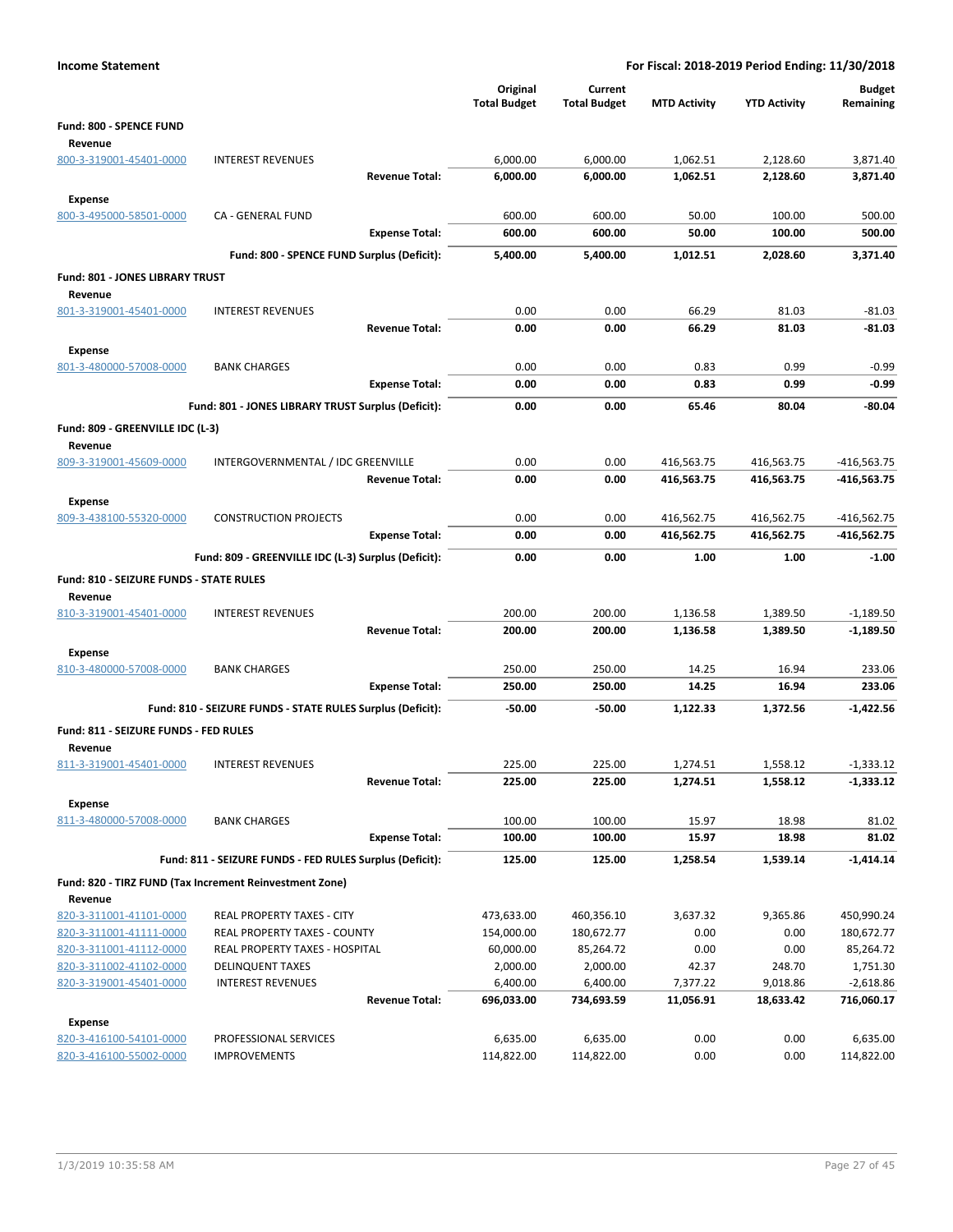| 820-3-480000-57008-0000                    |                                                                            | Original<br><b>Total Budget</b> | Current<br><b>Total Budget</b> | <b>MTD Activity</b> | <b>YTD Activity</b><br>109.91 | <b>Budget</b><br>Remaining |  |
|--------------------------------------------|----------------------------------------------------------------------------|---------------------------------|--------------------------------|---------------------|-------------------------------|----------------------------|--|
|                                            | <b>BANK CHARGES</b>                                                        | 718.00                          | 718.00                         | 92.47               |                               | 608.09                     |  |
|                                            | <b>Expense Total:</b>                                                      | 122,175.00                      | 122,175.00                     | 92.47               | 109.91                        | 122,065.09                 |  |
|                                            | Fund: 820 - TIRZ FUND (Tax Increment Reinvestment Zone) Surplus (Deficit): | 573,858.00                      | 612,518.59                     | 10,964.44           | 18,523.51                     | 593,995.08                 |  |
| Fund: 899 - POOLED CASH                    |                                                                            |                                 |                                |                     |                               |                            |  |
| Revenue                                    |                                                                            |                                 |                                |                     |                               |                            |  |
| 899-8-319001-45401-0000                    | <b>INTEREST REVENUES</b><br><b>Revenue Total:</b>                          | 0.00<br>0.00                    | 0.00<br>0.00                   | $-0.01$<br>$-0.01$  | $-0.02$<br>$-0.02$            | 0.02<br>0.02               |  |
|                                            |                                                                            |                                 |                                |                     |                               |                            |  |
|                                            | Fund: 899 - POOLED CASH Total:                                             | 0.00                            | 0.00                           | -0.01               | $-0.02$                       | 0.02                       |  |
| <b>Fund: 910 - ELECTRIC OPERATING FUND</b> |                                                                            |                                 |                                |                     |                               |                            |  |
| Revenue                                    |                                                                            |                                 |                                |                     |                               |                            |  |
| 910-9-000000-49001-4400                    | METERED SALES - RESIDENTIAL                                                | 12,110,950.00                   | 12,110,950.00                  | 791,912.61          | 1,906,772.75                  | 10,204,177.25              |  |
| 910-9-000000-49010-4421                    | METERED SALES - GS-NO DEMAND                                               | 830,452.00                      | 830,452.00                     | 57,907.78           | 122,262.53                    | 708,189.47                 |  |
| 910-9-000000-49020-4422                    | METERED SALES - GS-DEMAND                                                  | 18,158,217.00                   | 18,158,217.00                  | 1,419,930.04        | 3,006,963.17                  | 15,151,253.83              |  |
| 910-9-000000-49030-4424                    | METERED SALES - GS-PRIMARY                                                 | 397,304.00                      | 397,304.00                     | 28,804.33           | 61,968.46                     | 335,335.54                 |  |
| 910-9-000000-49040-4440                    | <b>METERED SALES - STREET LIGHTS</b>                                       | 228,556.00                      | 228,556.00                     | 19,470.48           | 38,312.76                     | 190,243.24                 |  |
| 910-9-000000-49050-4400                    | <b>FUEL ADJUSTMENT</b>                                                     | 17,704,350.00                   | 17,704,350.00                  | 1,174,364.61        | 2,601,319.44                  | 15,103,030.56              |  |
| 910-9-000000-49057-4490                    | POWER COST RECOVERY                                                        | 0.00                            | 0.00                           | $-983.29$           | $-936.48$                     | 936.48                     |  |
| 910-9-000000-49058-4400                    | REGULATORY CHARGE                                                          | 790,834.00                      | 790,834.00                     | 56,397.42           | 122,294.49                    | 668,539.51                 |  |
| 910-9-000000-49140-4490                    | <b>VAPOR LIGHT REVENUES</b>                                                | 156,698.00                      | 156,698.00                     | 13,251.85           | 26,302.76                     | 130,395.24                 |  |
| 910-9-000000-49201-4510                    | <b>LATE CHARGES</b>                                                        | 287,848.00                      | 287,848.00                     | 17,192.23           | 42,352.08                     | 245,495.92                 |  |
| 910-9-000000-49209-4511                    | SERVICE CHARGES - CLEARING                                                 | 423.00                          | 423.00                         | 21,000.00           | 21,000.00                     | $-20,577.00$               |  |
| 910-9-000000-49210-4511                    | <b>ELECTRIC SERVICE CHARGES</b>                                            | 80,374.00                       | 80,374.00                      | 540.00              | 8,215.09                      | 72,158.91                  |  |
| 910-9-000000-49211-4511                    | VAPOR LIGHT SERVICE CHARGES                                                | 470.00                          | 470.00                         | 0.00                | 0.00                          | 470.00                     |  |
| 910-9-000000-49212-4511                    | SAW POLES SERVICE CHARGES                                                  | 1,461.00                        | 1,461.00                       | 0.00                | 20.00                         | 1,441.00                   |  |
| 910-9-000000-49213-4511                    | AMPY SERVICE CHARGES                                                       | 39,074.00                       | 39,074.00                      | 3,557.98            | 7,664.46                      | 31,409.54                  |  |
| 910-9-000000-49220-4512                    | <b>RE-READ CHARGES</b>                                                     | 31.00                           | 31.00                          | 10.00               | 10.00                         | 21.00                      |  |
| 910-9-000000-49301-4490                    | METERED SALES - 5% XFER to GENERAL FUND                                    | 2,776,548.00                    | 2,776,548.00                   | 178,073.36          | 394,144.53                    | 2,382,403.47               |  |
| 910-9-000000-49307-4490                    | METERED SALES - 1% XFER to GBOD                                            | 555,310.00                      | 555,310.00                     | 35,617.17           | 78,833.98                     | 476,476.02                 |  |
|                                            |                                                                            |                                 |                                |                     |                               |                            |  |
| 910-9-000000-49410-4564                    | <b>CUSTOMER AID TO CONSTRUCTION</b>                                        | 36,443.00                       | 36,443.00                      | 5,647.33            | 11,682.66                     | 24,760.34                  |  |
| 910-9-000000-49420-4564                    | UNDERGROUND SERVICE                                                        | 18,155.00                       | 18,155.00                      | 4,521.00            | 5,428.50                      | 12,726.50                  |  |
| 910-9-000000-49430-4564                    | <b>RELOCATION OF SERVICE</b>                                               | 7,308.00                        | 7,308.00                       | 0.00                | 0.00                          | 7,308.00                   |  |
| 910-9-000000-49450-4564                    | <b>ACCIDENTS</b>                                                           | 24,721.00                       | 24,721.00                      | 100.00              | 100.00                        | 24,621.00                  |  |
| 910-9-000000-49455-4564                    | <b>INSURANCE REIMBURSEMENTS</b>                                            | 0.00                            | 0.00                           | 224,834.39          | 224,834.39                    | -224,834.39                |  |
| 910-9-000000-49460-4564                    | <b>METER DAMAGE</b>                                                        | 175.00                          | 175.00                         | 0.00                | 0.00                          | 175.00                     |  |
| 910-9-000000-49470-4564                    | <b>OTHER REIMBURSEMENTS</b>                                                | 7,423.00                        | 7,423.00                       | 0.00                | 0.00                          | 7,423.00                   |  |
| 910-9-000000-49480-4564                    | <b>METER BASES</b>                                                         | 4,240.00                        | 4,240.00                       | 376.00              | 752.00                        | 3,488.00                   |  |
| 910-9-000000-49490-4564                    | <b>MATERIAL SALES</b>                                                      | 14,732.00                       | 14,732.00                      | 2,605.46            | 2,803.85                      | 11,928.15                  |  |
| 910-9-000000-49520-4470                    | <b>ENERGY SALES</b>                                                        | 4,048,688.00                    | 4,048,688.00                   | 317,830.54          | 662,500.95                    | 3,386,187.05               |  |
| 910-9-000000-49521-4470                    | <b>RUC REVENUES</b>                                                        | 2,444.00                        | 2,444.00                       | 107.97              | 413.91                        | 2,030.09                   |  |
| 910-9-000000-49530-4572                    | TCR AUCTION PROCEEDS                                                       | 442,053.00                      | 442,053.00                     | 42,457.46           | 100,112.26                    | 341,940.74                 |  |
| 910-9-000000-49540-4572                    | <b>BLACK START REVENUES</b>                                                | 513,231.00                      | 513,231.00                     | 42,272.24           | 85,898.75                     | 427,332.25                 |  |
| 910-9-000000-49560-4571                    | <b>TCOS REVENUES</b>                                                       | 557,751.00                      | 557,751.00                     | 52,946.99           | 363.70                        | 557,387.30                 |  |
| 910-9-000000-49601-4540                    | POLE USE REVENUES                                                          | 46,870.00                       | 46,870.00                      | 0.00                | 217.50                        | 46,652.50                  |  |
| 910-9-000000-49602-4118                    | EPA ALLOWANCE SALES                                                        | 1.00                            | 1.00                           | 0.00                | 0.00                          | 1.00                       |  |
| 910-9-000000-49699-4116                    | OTHER GAINS/LOSSES                                                         | 10,220.00                       | 10,220.00                      | 0.00                | 0.00                          | 10,220.00                  |  |
| 910-9-000000-49701-4567                    | XFER FROM COG - GEN FUND                                                   | 721,622.00                      | 721,622.00                     | 57,665.92           | 115,331.84                    | 606,290.16                 |  |
| 910-9-000000-49754-4994                    | XFER FROM 950 - BILLING                                                    | 77,382.00                       | 77,382.00                      | 6,448.50            | 12,897.00                     | 64,485.00                  |  |
| 910-9-000000-49755-4995                    | XFER FROM 950 - CASHIERS                                                   | 56,077.00                       | 56,077.00                      | 4,673.08            | 9,346.16                      | 46,730.84                  |  |
| 910-9-000000-49759-4545                    | XFER FROM 950 FOR POLE USE                                                 | 18,800.00                       | 18,800.00                      | 0.00                | 0.00                          | 18,800.00                  |  |
| 910-9-000000-49801-4190                    | <b>INTEREST INCOME</b>                                                     | 56,678.00                       | 56,678.00                      | 87,776.70           | 103,769.84                    | $-47,091.84$               |  |
| 910-9-000000-49809-4190                    | INTEREST ON ERCOT COLLATERAL                                               | 61.00                           | 61.00                          | 0.00                | 0.00                          | 61.00                      |  |
|                                            | <b>Revenue Total:</b>                                                      | 60,783,975.00                   | 60,783,975.00                  | 4,667,310.15        | 9,773,953.33                  | 51,010,021.67              |  |
| <b>Expense</b>                             |                                                                            |                                 |                                |                     |                               |                            |  |
| 910-9-901000-51001-5000                    | <b>REGULAR SALARIES</b>                                                    | 536,015.00                      | 536,015.00                     | 44,681.14           | 103,877.88                    | 432,137.12                 |  |
| 910-9-901000-51020-5000                    | OVERTIME                                                                   | 51,498.00                       | 51,498.00                      | 9,116.16            | 12,480.45                     | 39,017.55                  |  |
| 910-9-901000-51115-5000                    | <b>CLOTHING ALLOWANCE</b>                                                  | 2,052.00                        | 2,052.00                       | 0.00                | 0.00                          | 2,052.00                   |  |
| 910-9-901000-51116-5000                    | CAR ALLOWANCE                                                              | 1,950.00                        | 1,950.00                       | 300.00              | 750.00                        | 1,200.00                   |  |
| 910-9-901000-51117-5000                    | <b>CELL PHONE ALLOWANCE</b>                                                | 623.00                          | 623.00                         | 64.54               | 136.42                        | 486.58                     |  |
|                                            |                                                                            |                                 |                                |                     |                               |                            |  |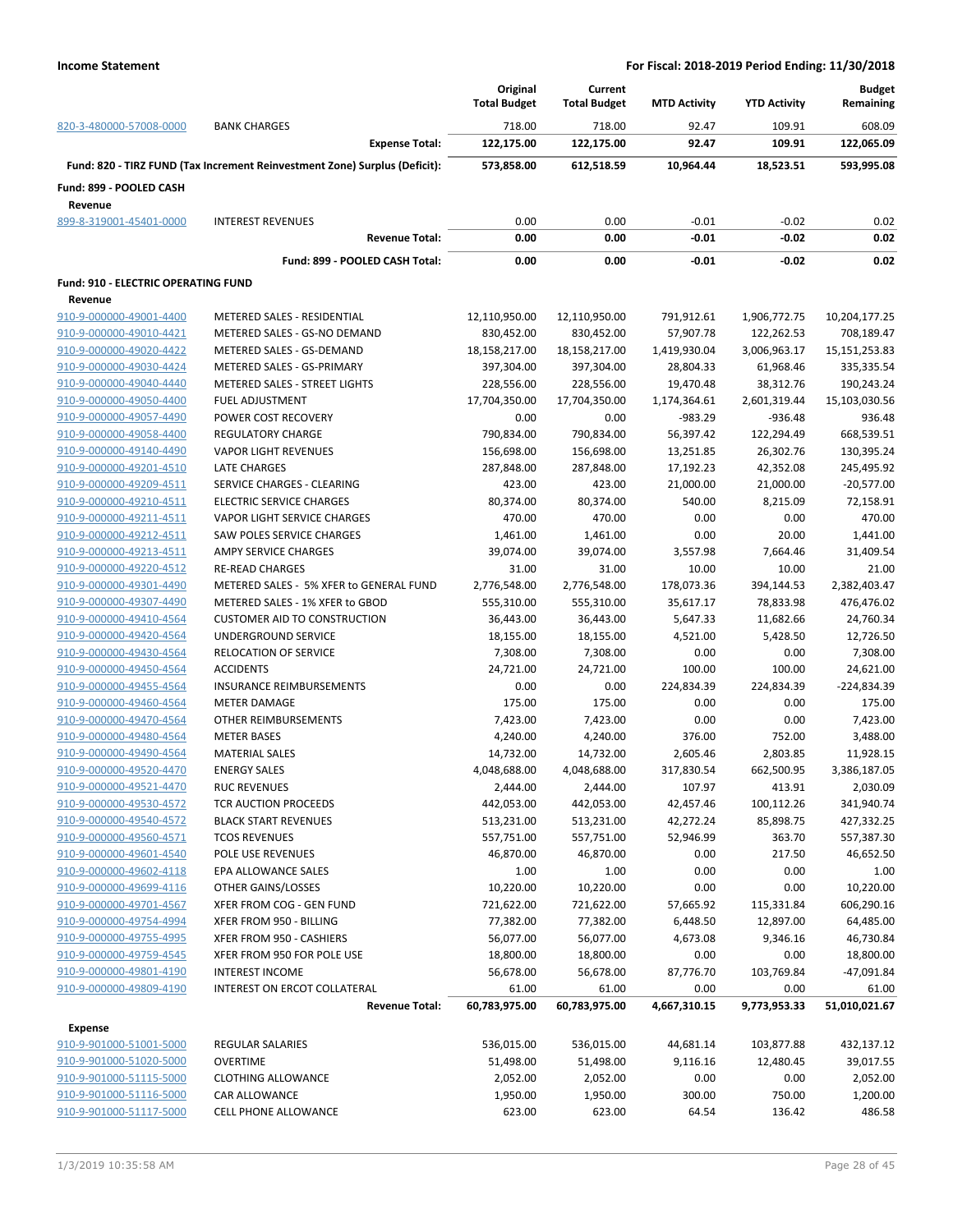|                         |                                     | Original<br><b>Total Budget</b> | Current<br><b>Total Budget</b> | <b>MTD Activity</b> | <b>YTD Activity</b> | <b>Budget</b><br>Remaining |
|-------------------------|-------------------------------------|---------------------------------|--------------------------------|---------------------|---------------------|----------------------------|
| 910-9-901000-51201-5000 | <b>FICA</b>                         | 36,432.00                       | 36,432.00                      | 3,216.95            | 6,652.05            | 29,779.95                  |
| 910-9-901000-51202-5000 | MEDICARE                            | 7,827.00                        | 7,827.00                       | 752.36              | 1,555.73            | 6,271.27                   |
| 910-9-901000-51203-5000 | <b>HEALTH INSURANCE</b>             | 78,300.00                       | 78,300.00                      | 6,525.00            | 13,050.00           | 65,250.00                  |
| 910-9-901000-51204-5000 | <b>WORKERS COMPENSATION</b>         | 8,706.00                        | 8,706.00                       | 725.50              | 1,451.00            | 7,255.00                   |
| 910-9-901000-51205-5000 | <b>UNEMPLOYMENT</b>                 | 1,314.00                        | 1,314.00                       | 0.00                | 0.00                | 1,314.00                   |
| 910-9-901000-51301-5000 | <b>TMRS</b>                         | 60,432.00                       | 60,432.00                      | 6,293.59            | 13,623.80           | 46,808.20                  |
| 910-9-901001-59020-5010 | <b>NATURAL GAS</b>                  | 435,480.00                      | 435,480.00                     | 41,788.59           | 15,980.05           | 419,499.95                 |
| 910-9-901008-59110-5080 | <b>GEUS OPERATIONS</b>              | 23,250.00                       | 23,250.00                      | 4,771.21            | 5,400.65            | 17,849.35                  |
| 910-9-901008-59112-5080 | <b>SAFETY</b>                       | 7,000.00                        | 7,000.00                       | 524.16              | 524.16              | 6,475.84                   |
| 910-9-901008-59121-5080 | <b>MECHANICAL SUPPLIES</b>          | 20,500.00                       | 20,500.00                      | 1,475.52            | 1,475.52            | 19,024.48                  |
| 910-9-901008-59125-5080 | CHEMICAL & LABORATORY SUPPLIES      | 50,000.00                       | 50,000.00                      | 2,158.94            | 2,614.70            | 47,385.30                  |
| 910-9-901008-59141-5080 | UTILITY BILLS                       | 300,000.00                      | 300,000.00                     | 7,633.17            | 12,773.89           | 287,226.11                 |
| 910-9-901008-59144-5080 | MISCELLANEOUS SERVICES              | 201,900.00                      | 201,900.00                     | 35,880.60           | 36,330.60           | 165,569.40                 |
| 910-9-901008-59146-5080 | TRAINING AND/OR TRAVEL              | 6,500.00                        | 6,500.00                       | 50.47               | 50.47               | 6,449.53                   |
| 910-9-901015-51001-5150 | <b>REGULAR SALARIES</b>             | 385,803.00                      | 385,803.00                     | 32,568.54           | 77,314.58           | 308,488.42                 |
| 910-9-901015-51020-5150 | <b>OVERTIME</b>                     | 23,816.00                       | 23,816.00                      | 931.60              | 1,034.17            | 22,781.83                  |
| 910-9-901015-51115-5150 | <b>CLOTHING ALLOWANCE</b>           | 2,269.00                        | 2,269.00                       | 0.00                | 0.00                | 2,269.00                   |
| 910-9-901015-51116-5150 | CAR ALLOWANCE                       | 1,950.00                        | 1,950.00                       | 300.00              | 750.00              | 1,200.00                   |
| 910-9-901015-51201-5150 | <b>FICA</b>                         | 25,571.00                       | 25,571.00                      | 2,061.96            | 4,507.83            | 21,063.17                  |
| 910-9-901015-51202-5150 | MEDICARE                            | 5,636.00                        | 5,636.00                       | 482.23              | 1,054.25            | 4,581.75                   |
| 910-9-901015-51203-5150 | <b>HEALTH INSURANCE</b>             | 75,082.00                       | 75,082.00                      | 6,256.83            | 12,513.66           | 62,568.34                  |
| 910-9-901015-51204-5150 | <b>WORKERS COMPENSATION</b>         | 6,266.00                        | 6,266.00                       | 522.17              | 1,044.34            | 5,221.66                   |
| 910-9-901015-51205-5150 | UNEMPLOYMENT                        | 1,260.00                        | 1,260.00                       | 0.00                | 0.00                | 1,260.00                   |
| 910-9-901015-51301-5150 | <b>TMRS</b>                         | 43,523.00                       | 43,523.00                      | 4,086.73            | 9,350.41            | 34,172.59                  |
| 910-9-901015-59201-5150 | <b>BUILDING MAINTENANCE</b>         | 15,000.00                       | 15,000.00                      | 1,957.27            | 2,710.25            | 12,289.75                  |
| 910-9-901015-59205-5150 | <b>EQUIPMENT MAINTENANCE</b>        | 3,500.00                        | 3,500.00                       | 20.00               | 20.00               | 3,480.00                   |
| 910-9-901015-59290-5150 | GENERAL PLANT EQUIPMENT MAINTENANCE | 29,100.00                       | 29,100.00                      | 219.00              | 219.00              | 28,881.00                  |
| 910-9-901015-59291-5150 | <b>UNIT 1 MAINTENANCE</b>           | 91,800.00                       | 91,800.00                      | 0.00                | 0.00                | 91,800.00                  |
| 910-9-901015-59292-5150 | UNIT 2 MAINTENANCE                  | 115,300.00                      | 115,300.00                     | 1,462.90            | 1,462.90            | 113,837.10                 |
| 910-9-901015-59293-5150 | <b>UNIT 3 MAINTENANCE</b>           | 114,300.00                      | 114,300.00                     | 1,306.19            | 844.49              | 113,455.51                 |
| 910-9-901146-51001-5460 | REGULAR SALARIES                    | 536,015.00                      | 536,015.00                     | 42,841.85           | 102,038.59          | 433,976.41                 |
| 910-9-901146-51020-5460 | <b>OVERTIME</b>                     | 51,498.00                       | 51,498.00                      | 8,819.76            | 12,184.05           | 39,313.95                  |
| 910-9-901146-51115-5460 | <b>CLOTHING ALLOWANCE</b>           | 2,056.00                        | 2,056.00                       | 0.00                | 0.00                | 2,056.00                   |
| 910-9-901146-51116-5460 | <b>CAR ALLOWANCE</b>                | 1,950.00                        | 1,950.00                       | 0.00                | 0.00                | 1,950.00                   |
| 910-9-901146-51117-5460 | <b>CELL PHONE ALLOWANCE</b>         | 623.00                          | 623.00                         | 64.50               | 136.32              | 486.68                     |
| 910-9-901146-51201-5460 | <b>FICA</b>                         | 36,432.00                       | 36,432.00                      | 3,190.92            | 7,074.15            | 29,357.85                  |
| 910-9-901146-51202-5460 | MEDICARE                            | 7,827.00                        | 7,827.00                       | 746.27              | 1,654.45            | 6,172.55                   |
| 910-9-901146-51203-5460 | <b>HEALTH INSURANCE</b>             | 78,300.00                       | 78,300.00                      | 6,525.00            | 13,050.00           | 65,250.00                  |
| 910-9-901146-51204-5460 | <b>WORKERS COMPENSATION</b>         | 8,706.00                        | 8,706.00                       | 725.50              | 1,451.00            | 7,255.00                   |
| 910-9-901146-51205-5460 | UNEMPLOYMENT                        | 1,314.00                        | 1,314.00                       | 0.00                | 0.00                | 1,314.00                   |
| 910-9-901146-51301-5460 | TMRS                                | 60,432.00                       | 60,432.00                      | 6,010.57            | 13,288.50           | 47,143.50                  |
| 910-9-901147-59020-5470 | <b>NATURAL GAS</b>                  | 953,816.00                      | 953,816.00                     | 99,864.65           | 242,187.66          | 711,628.34                 |
| 910-9-901151-59110-5501 | <b>GEUS OPERATIONS</b>              | 2,000.00                        | 2,000.00                       | 211.88              | 211.88              | 1,788.12                   |
| 910-9-901151-59112-5501 | <b>SAFETY PROGRAM</b>               | 600.00                          | 600.00                         | 37.20               | 37.20               | 562.80                     |
| 910-9-901151-59121-5501 | <b>MECHANICAL SUPPLIES</b>          | 5,000.00                        | 5,000.00                       | 0.00                | 0.00                | 5,000.00                   |
| 910-9-901151-59125-5501 | <b>CHEMICAL &amp; LABORATORY</b>    | 4,000.00                        | 4,000.00                       | 0.00                | 0.00                | 4,000.00                   |
| 910-9-901151-59141-5501 | UTILITY BILLS                       | 1,500.00                        | 1,500.00                       | 8.94                | 8.94                | 1,491.06                   |
| 910-9-901151-59144-5501 | <b>MISCELLANEOUS SERVICES</b>       | 52,500.00                       | 52,500.00                      | 96.00               | 96.00               | 52,404.00                  |
| 910-9-901151-59146-5501 | TRAINING AND/OR TRAVEL              | 2,500.00                        | 2,500.00                       | 0.00                | 0.00                | 2,500.00                   |
| 910-9-901154-51001-5541 | REGULAR SALARIES                    | 385,803.00                      | 385,803.00                     | 32,568.54           | 77,314.58           | 308,488.42                 |
| 910-9-901154-51020-5541 | <b>OVERTIME</b>                     | 23,816.00                       | 23,816.00                      | 931.60              | 1,034.17            | 22,781.83                  |
| 910-9-901154-51115-5541 | <b>CLOTHING ALLOWANCE</b>           | 2,266.00                        | 2,266.00                       | 0.00                | 0.00                | 2,266.00                   |
| 910-9-901154-51116-5541 | CAR ALLOWANCE                       | 1,950.00                        | 1,950.00                       | 0.00                | 0.00                | 1,950.00                   |
| 910-9-901154-51201-5541 | <b>FICA</b>                         | 25,571.00                       | 25,571.00                      | 2,077.00            | 4,857.61            | 20,713.39                  |
| 910-9-901154-51202-5541 | MEDICARE                            | 5,636.00                        | 5,636.00                       | 485.76              | 1,136.07            | 4,499.93                   |
| 910-9-901154-51203-5541 | <b>HEALTH INSURANCE</b>             | 75,082.00                       | 75,082.00                      | 6,256.83            | 12,513.66           | 62,568.34                  |
| 910-9-901154-51204-5541 | <b>WORKERS COMPENSATION</b>         | 6,266.00                        | 6,266.00                       | 522.17              | 1,044.34            | 5,221.66                   |
| 910-9-901154-51205-5541 | UNEMPLOYMENT                        | 1,260.00                        | 1,260.00                       | 0.00                | 0.00                | 1,260.00                   |
| 910-9-901154-51301-5541 | <b>TMRS</b>                         | 43,523.00                       | 43,523.00                      | 3,892.70            | 9,104.07            | 34,418.93                  |
|                         |                                     |                                 |                                |                     |                     |                            |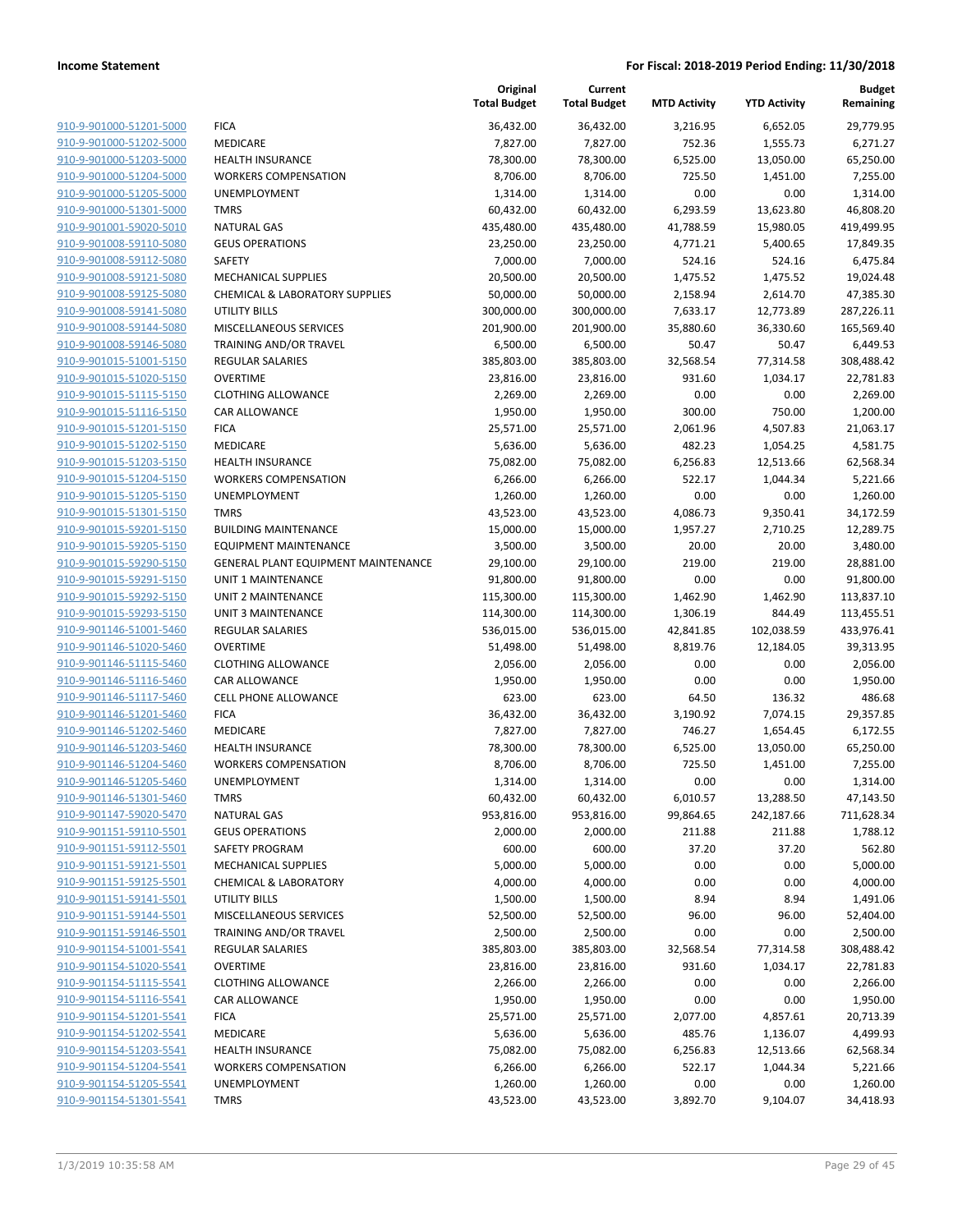|                                                    |                                            | Original<br><b>Total Budget</b> | Current<br><b>Total Budget</b> | <b>MTD Activity</b> | <b>YTD Activity</b> | <b>Budget</b><br>Remaining |
|----------------------------------------------------|--------------------------------------------|---------------------------------|--------------------------------|---------------------|---------------------|----------------------------|
| 910-9-901154-59201-5541                            | <b>BUILDINGS MAINTENANCE</b>               | 6,000.00                        | 6,000.00                       | 71.48               | 71.48               | 5,928.52                   |
| 910-9-901154-59205-5541                            | <b>EQUIPMENT MAINTENANCE</b>               | 1,000.00                        | 1,000.00                       | 0.00                | 0.00                | 1,000.00                   |
| 910-9-901154-59290-5541                            | <b>GENERAL PLANT EQUIPMENT MAINTENANCE</b> | 18,000.00                       | 18,000.00                      | 581.97              | 581.97              | 17,418.03                  |
| 910-9-901154-59291-5541                            | <b>UNIT 1 MAINTENANCE</b>                  | 59,250.00                       | 59,250.00                      | 987.02              | 987.02              | 58,262.98                  |
| 910-9-901154-59292-5541                            | UNIT 2 MAINTENANCE                         | 59,250.00                       | 59,250.00                      | 16,912.65           | 17,515.41           | 41,734.59                  |
| 910-9-901154-59293-5541                            | <b>UNIT 3 MAINTENANCE</b>                  | 59,250.00                       | 59,250.00                      | 2,318.06            | 2,318.06            | 56,931.94                  |
| 910-9-901190-59344-9900                            | <b>ENGINE PLANT GENERATORS</b>             | 1,039,600.00                    | 1,039,600.00                   | 0.00                | 0.00                | 1,039,600.00               |
| 910-9-901190-59345-9900                            | EP ACCESSORY ELEC EQUIPMENT                | 309,907.00                      | 309,907.00                     | 0.00                | 0.00                | 309,907.00                 |
| 910-9-901190-59346-9900                            | EP MISCELLANEOUS POWER PLANT EQUIPM        | 30,000.00                       | 30,000.00                      | 0.00                | 0.00                | 30,000.00                  |
| 910-9-901500-59040-5550                            | <b>TMPA FIXED COST</b>                     | 2,924,849.00                    | 2,924,849.00                   | 60,415.08           | 120,830.16          | 2,804,018.84               |
| 910-9-901500-59050-5550                            | <b>DUKE WIND ENERGY</b>                    | 3,129,447.00                    | 3,129,447.00                   | 410,575.72          | 662,028.72          | 2,467,418.28               |
| 910-9-901500-59051-5550                            | <b>SOLAR ENERGY</b>                        | 1,321,375.00                    | 1,321,375.00                   | 124,752.74          | 209,691.74          | 1,111,683.26               |
| 910-9-901500-59052-5550                            | OFF-SYSTEM NET PURCHASES                   | 6,663,548.00                    | 6,663,548.00                   | 536,423.80          | 1,090,728.80        | 5,572,819.20               |
| 910-9-901500-59053-5550                            | <b>ERCOT BALANCING ENERGY</b>              | 8,702,603.00                    | 8,702,603.00                   | 573,979.27          | 1,072,045.82        | 7,630,557.18               |
| 910-9-901500-59054-5550                            | <b>ANCILLARY SERVICES</b>                  | 235,990.00                      | 235,990.00                     | 56,118.41           | 87,279.30           | 148,710.70                 |
| 910-9-901500-59055-5550                            | <b>CONTROL CENTER COSTS</b>                | 306,445.00                      | 306,445.00                     | 18,500.00           | 37,000.00           | 269,445.00                 |
| 910-9-901500-59057-5550                            | <b>ERCOT UPLIFT</b>                        | 513,274.00                      | 513,274.00                     | 22,144.86           | 61,105.18           | 452,168.82                 |
| 910-9-901500-59059-5550                            | <b>EILS</b>                                | 88,374.00                       | 88,374.00                      | 0.00                | 0.00                | 88,374.00                  |
| 910-9-901500-59063-5550                            | <b>ERCOT CONGESTION RIGHTS</b>             | $-743,173.00$                   | $-743,173.00$                  | $-7,565.78$         | 652.09              | -743,825.09                |
| 910-9-901500-59099-5550                            | <b>GARLAND CLEARING ACCOUNT</b>            | 5,596.00                        | 5,596.00                       | $-127,906.16$       | $-249,836.26$       | 255,432.26                 |
| 910-9-901600-51001-5750                            | REGULAR SALARIES                           | 197,329.00                      | 197,329.00                     | 16,780.80           | 42,065.60           | 155,263.40                 |
| 910-9-901600-51020-5750                            | <b>OVERTIME</b>                            | 4,000.00                        | 4,000.00                       | 0.00                | 0.00                | 4,000.00                   |
| 910-9-901600-51116-5750                            | CAR ALLOWANCE                              | 1,950.00                        | 1,950.00                       | 150.00              | 375.00              | 1,575.00                   |
| 910-9-901600-51117-5750                            | <b>CELL PHONE ALLOWANCE</b>                | 1,068.00                        | 1,068.00                       | 82.14               | 205.35              | 862.65                     |
| 910-9-901600-51201-5750                            | <b>FICA</b>                                | 11,920.00                       | 11,920.00                      | 922.71              | 2,266.79            | 9,653.21                   |
| 910-9-901600-51202-5750                            | MEDICARE                                   | 2,905.00                        | 2,905.00                       | 215.80              | 530.14              | 2,374.86                   |
| 910-9-901600-51203-5750                            | <b>HEALTH INSURANCE</b>                    | 21,450.00                       | 21,450.00                      | 1,787.50            | 3,575.00            | 17,875.00                  |
| 910-9-901600-51204-5750                            | <b>WORKERS COMPENSATION</b>                | 3,204.00                        | 3,204.00                       | 267.00              | 534.00              | 2,670.00                   |
| 910-9-901600-51205-5750                            | UNEMPLOYMENT                               | 360.00                          | 360.00                         | 31.39               | 83.23               | 276.77                     |
| 910-9-901600-51301-5750                            | <b>TMRS</b>                                | 22,439.00                       | 22,439.00                      | 1,774.24            | 4,418.13            | 18,020.87                  |
| 910-9-901600-59110-5750                            | <b>GEUS OPERATIONS</b>                     | 74,900.00                       | 74,900.00                      | 301.29              | 301.29              | 74,598.71                  |
| 910-9-901600-59146-5750                            | TRAINING AND/OR TRAVEL                     | 3,000.00                        | 3,000.00                       | 0.00                | 0.00                | 3,000.00                   |
| 910-9-910120-51001-9200<br>910-9-910120-51020-9200 | <b>REGULAR SALARIES</b><br><b>OVERTIME</b> | 392,632.00<br>429.00            | 392,632.00<br>429.00           | 30,202.48<br>0.00   | 74,925.36<br>5.42   | 317,706.64<br>423.58       |
| 910-9-910120-51115-9200                            | <b>CLOTHING ALLOWANCE</b>                  | 256.00                          | 256.00                         | 0.00                | 0.00                | 256.00                     |
| 910-9-910120-51116-9200                            | CAR ALLOWANCE                              |                                 |                                |                     | 1,721.15            | 5,828.85                   |
| 910-9-910120-51117-9200                            | <b>CELL PHONE ALLOWANCE</b>                | 7,550.00<br>1,686.00            | 7,550.00<br>1,686.00           | 688.46<br>129.64    | 324.10              | 1,361.90                   |
| 910-9-910120-51201-9200                            | <b>FICA</b>                                | 19,915.00                       | 19,915.00                      | 1,156.93            | 3,310.23            | 16,604.77                  |
| 910-9-910120-51202-9200                            | <b>MEDICARE</b>                            | 5,829.00                        | 5,829.00                       | 437.25              | 1,064.01            | 4,764.99                   |
| 910-9-910120-51203-9200                            | <b>HEALTH INSURANCE</b>                    | 39,146.00                       | 39,146.00                      | 3,262.17            | 6,524.34            | 32,621.66                  |
| 910-9-910120-51204-9200                            | <b>WORKERS COMPENSATION</b>                | 6,374.00                        | 6,374.00                       | 531.17              | 1,062.34            | 5,311.66                   |
| 910-9-910120-51205-9200                            | UNEMPLOYMENT                               | 657.00                          | 657.00                         | 0.00                | 0.00                | 657.00                     |
| 910-9-910120-51301-9200                            | <b>TMRS</b>                                | 45,024.00                       | 45,024.00                      | 3,604.60            | 8,944.63            | 36,079.37                  |
| 910-9-910121-59110-9210                            | <b>GEUS OPERATIONS</b>                     | 7,000.00                        | 7,000.00                       | 45.16               | 100.76              | 6,899.24                   |
| 910-9-910121-59116-9210                            | <b>BUILDING OPERATIONS</b>                 | 4,500.00                        | 4,500.00                       | 302.67              | 391.45              | 4,108.55                   |
| 910-9-910121-59141-9210                            | UTILITY BILLS                              | 81,000.00                       | 81,000.00                      | 5,149.93            | 10,899.89           | 70,100.11                  |
| 910-9-910121-59143-9210                            | PROFESSIONAL SERVICES                      | 217,000.00                      | 217,000.00                     | 11,047.48           | 25,047.48           | 191,952.52                 |
| 910-9-910121-59144-9210                            | MISCELLANEOUS SERVICES                     | 15,000.00                       | 15,000.00                      | 1,418.16            | 1,634.18            | 13,365.82                  |
| 910-9-910121-59193-9210                            | <b>GEUS INTERNET SERVICE</b>               | 38,000.00                       | 38,000.00                      | 0.00                | 0.00                | 38,000.00                  |
| 910-9-910121-59198-9210                            | <b>COLOCATION CHARGES</b>                  | 9,979.00                        | 9,979.00                       | 0.00                | 0.00                | 9,979.00                   |
| 910-9-910132-59110-9302                            | <b>GEUS OPERATIONS</b>                     | 10,000.00                       | 10,000.00                      | 421.57              | 426.07              | 9,573.93                   |
| 910-9-910132-59142-9302                            | <b>MEMBERSHIP FEES</b>                     | 58,000.00                       | 58,000.00                      | 745.00              | 2,745.00            | 55,255.00                  |
| 910-9-910132-59146-9302                            | TRAINING AND/OR TRAVEL                     | 4,000.00                        | 4,000.00                       | 0.00                | 0.00                | 4,000.00                   |
| 910-9-910135-59200-9350                            | LANDSCAPING MAINTENANCE                    | 18,500.00                       | 18,500.00                      | 0.00                | 1,404.68            | 17,095.32                  |
| 910-9-910135-59201-9350                            | <b>BUILDING MAINTENANCE</b>                | 40,000.00                       | 40,000.00                      | 1,224.28            | 1,964.54            | 38,035.46                  |
| 910-9-910135-59205-9350                            | <b>EQUIPMENT MAINTENANCE</b>               | 1,000.00                        | 1,000.00                       | 0.00                | 145.15              | 854.85                     |
| 910-9-910190-59390-9900                            | <b>STRUCTURES &amp; IMPROVEMENTS</b>       | 115,000.00                      | 115,000.00                     | 0.00                | 0.00                | 115,000.00                 |
| 910-9-910190-59391-9900                            | <b>FURNITURE &amp; OFFICE EQUIPMENT</b>    | 8,000.00                        | 8,000.00                       | 0.00                | 0.00                | 8,000.00                   |
| 910-9-910190-59392-9900                            | <b>TRANSPORTATION EQUIPMENT</b>            | 21,000.00                       | 21,000.00                      | 0.00                | 0.00                | 21,000.00                  |
|                                                    |                                            |                                 |                                |                     |                     |                            |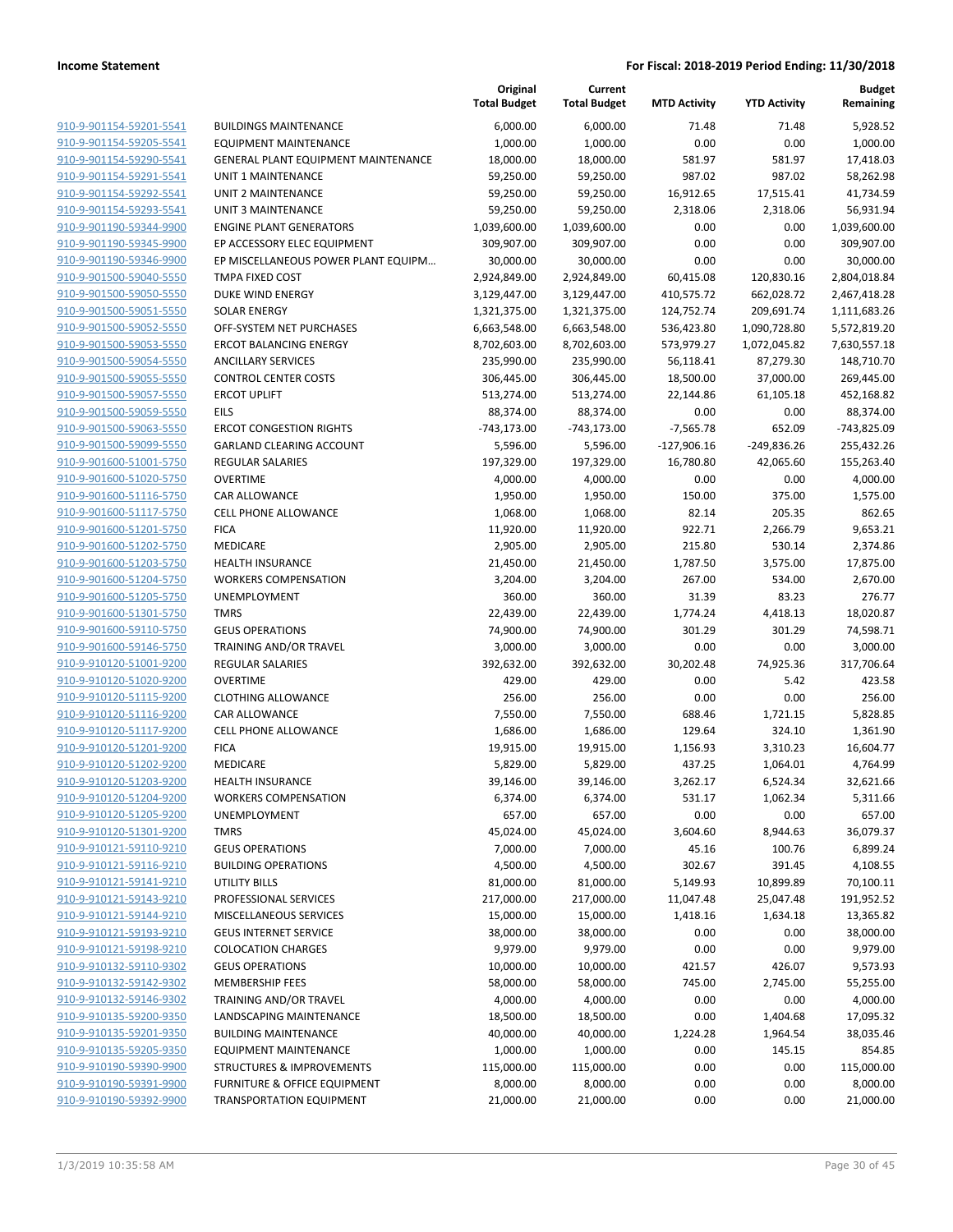| 910-9-911120-51001-9201                                   |
|-----------------------------------------------------------|
| 910-9-911120-51020-9201                                   |
| 910-9-911120-51102-9201                                   |
| 910-9-911120-51115-9201                                   |
| 910-9-911120-51117-9201                                   |
| 910-9-911120-51201-9201                                   |
| 910-9-911120-51202-9201                                   |
| 910-9-911120-51203-9201                                   |
| 910-9-911120-51204-9201<br><u>910-9-911120-51205-9201</u> |
| 910-9-911120-51301-9201                                   |
| 910-9-911121-59110-9211                                   |
| 910-9-911121-59111-9211                                   |
| <u>910-9-911121-59187-9211</u>                            |
| <u>910-9-911135-59205-9351</u>                            |
| 910-9-911190-59393-9900                                   |
| 910-9-913101-51001-9301                                   |
| 910-9-913101-51117-9301                                   |
| 910-9-913101-51201-9301                                   |
| <u>910-9-913101-51202-9301</u>                            |
| 910-9-913101-51203-9301                                   |
| 910-9-913101-51204-9301                                   |
| 910-9-913101-51205-9301                                   |
| 910-9-913101-51301-9301                                   |
| <u>910-9-913101-59110-9301</u>                            |
| 910-9-913101-59131-9301                                   |
| 910-9-913101-59160-9301                                   |
| 910-9-913101-59164-9301                                   |
| 910-9-913101-59167-9301                                   |
| <u>910-9-913101-59195-9301</u>                            |
| 910-9-913102-51001-9020                                   |
| 910-9-913102-51020-9020                                   |
| 910-9-913102-51115-9020                                   |
| <u>910-9-913102-51117-9020</u>                            |
| <u>910-9-913102-51201-9020</u>                            |
| 910-9-913102-51202-9020                                   |
| 910-9-913102-51203-9020                                   |
| 910-9-913102-51204-9020                                   |
| 910-9-913102-51205-9020                                   |
| 910-9-913102-51301-9020                                   |
| 910-9-913102-59110-9020<br>910-9-913102-59169-9020        |
| 910-9-913130-51001-9030                                   |
| <u>910-9-913130-51010-9030</u>                            |
| <u>910-9-913130-51020-9030</u>                            |
| 910-9-913130-51102-9030                                   |
| 910-9-913130-51201-9030                                   |
| 910-9-913130-51202-9030                                   |
| 910-9-913130-51203-9030                                   |
| <u>910-9-913130-51204-9030</u>                            |
| 910-9-913130-51205-9030                                   |
| 910-9-913130-51301-9030                                   |
| 910-9-913130-59110-9030                                   |
| <u>910-9-913130-59166-9030</u>                            |
| <u>910-9-913131-51001-9031</u>                            |
| 910-9-913131-51020-9031                                   |
| 910-9-913131-51102-9031                                   |
| 910-9-913131-51201-9031                                   |
| <u>910-9-913131-51202-9031</u>                            |
|                                                           |

|                         |                                     | Original<br><b>Total Budget</b> | Current<br><b>Total Budget</b> | <b>MTD Activity</b> | <b>YTD Activity</b> | <b>Budget</b><br>Remaining |
|-------------------------|-------------------------------------|---------------------------------|--------------------------------|---------------------|---------------------|----------------------------|
| 910-9-911120-51001-9201 | <b>REGULAR SALARIES</b>             | 366,878.00                      | 366,878.00                     | 27,776.08           | 69,061.84           | 297,816.16                 |
| 910-9-911120-51020-9201 | <b>OVERTIME</b>                     | 508.00                          | 508.00                         | 7.65                | 82.83               | 425.17                     |
| 910-9-911120-51102-9201 | <b>BILINGUAL PAY</b>                | 510.00                          | 510.00                         | 46.16               | 115.40              | 394.60                     |
| 910-9-911120-51115-9201 | <b>CLOTHING ALLOWANCE</b>           | 409.00                          | 409.00                         | 0.00                | 0.00                | 409.00                     |
| 910-9-911120-51117-9201 | <b>CELL PHONE ALLOWANCE</b>         | 1,435.00                        | 1,435.00                       | 110.40              | 276.00              | 1,159.00                   |
| 910-9-911120-51201-9201 | <b>FICA</b>                         | 22,912.00                       | 22,912.00                      | 1,693.56            | 4,158.04            | 18,753.96                  |
| 910-9-911120-51202-9201 | MEDICARE                            | 5,351.00                        | 5,351.00                       | 396.07              | 972.44              | 4,378.56                   |
| 910-9-911120-51203-9201 | <b>HEALTH INSURANCE</b>             | 67,030.00                       | 67,030.00                      | 5,585.83            | 11,171.66           | 55,858.34                  |
| 910-9-911120-51204-9201 | <b>WORKERS COMPENSATION</b>         | 5,956.00                        | 5,956.00                       | 496.33              | 992.66              | 4,963.34                   |
| 910-9-911120-51205-9201 | <b>UNEMPLOYMENT</b>                 | 1,125.00                        | 1,125.00                       | 0.00                | 28.44               | 1,096.56                   |
| 910-9-911120-51301-9201 | <b>TMRS</b>                         | 41,335.00                       | 41,335.00                      | 3,246.65            | 8,082.46            | 33,252.54                  |
| 910-9-911121-59110-9211 | <b>GEUS OPERATIONS</b>              | 42,700.00                       | 42,700.00                      | 11,329.37           | 13,594.38           | 29,105.62                  |
| 910-9-911121-59111-9211 | MISCELLANEOUS OFFICE EXPENSES       | 0.00                            | 0.00                           | $-1.00$             | $-38.62$            | 38.62                      |
| 910-9-911121-59187-9211 | <b>EMPLOYEE RELATIONS</b>           | 25,000.00                       | 25,000.00                      | 80.00               | 84.50               | 24,915.50                  |
| 910-9-911135-59205-9351 | <b>EQUIPMENT MAINTENANCE</b>        | 6,500.00                        | 6,500.00                       | 865.54              | 865.54              | 5,634.46                   |
| 910-9-911190-59393-9900 | <b>WAREHOUSE EQUIPMENT</b>          | 15,000.00                       | 15,000.00                      | 0.00                | 0.00                | 15,000.00                  |
| 910-9-913101-51001-9301 | <b>REGULAR SALARIES</b>             | 210,433.00                      | 210,433.00                     | 16,187.20           | 40,283.21           | 170,149.79                 |
| 910-9-913101-51117-9301 | <b>CELL PHONE ALLOWANCE</b>         | 1,272.00                        | 1,272.00                       | 97.84               | 244.60              | 1,027.40                   |
| 910-9-913101-51201-9301 | <b>FICA</b>                         | 13,125.00                       | 13,125.00                      | 982.80              | 2,407.46            | 10,717.54                  |
| 910-9-913101-51202-9301 | MEDICARE                            | 3,069.00                        | 3,069.00                       | 229.85              | 563.04              | 2,505.96                   |
| 910-9-913101-51203-9301 | <b>HEALTH INSURANCE</b>             | 32,175.00                       | 32,175.00                      | 2,681.25            | 5,362.50            | 26,812.50                  |
| 910-9-913101-51204-9301 | <b>WORKERS COMPENSATION</b>         | 3,416.00                        | 3,416.00                       | 284.67              | 569.34              | 2,846.66                   |
| 910-9-913101-51205-9301 | UNEMPLOYMENT                        | 540.00                          | 540.00                         | 0.00                | 0.00                | 540.00                     |
| 910-9-913101-51301-9301 | <b>TMRS</b>                         | 23,711.00                       | 23,711.00                      | 1,892.32            | 4,709.33            | 19,001.67                  |
| 910-9-913101-59110-9301 | <b>GEUS OPERATIONS</b>              | 22,100.00                       | 22,100.00                      | 1,854.85            | 2,178.09            | 19,921.91                  |
| 910-9-913101-59131-9301 | NON-BAD DEBT WRITE OFFS             | 3,000.00                        | 3,000.00                       | 16.11               | 16.11               | 2,983.89                   |
| 910-9-913101-59160-9301 | ADVERTISING                         | 38,000.00                       | 38,000.00                      | 1,462.33            | 11,013.83           | 26,986.17                  |
| 910-9-913101-59164-9301 | <b>CONSUMER INFORMATION</b>         | 3,500.00                        | 3,500.00                       | 0.00                | 0.00                | 3,500.00                   |
| 910-9-913101-59167-9301 | <b>ENERGY EFFICIENCY OPERATIONS</b> | 25,000.00                       | 25,000.00                      | 0.00                | 300.00              | 24,700.00                  |
| 910-9-913101-59195-9301 | PUBLIC SERVICE BY GEUS C/I          | 15,000.00                       | 15,000.00                      | 0.00                | 0.00                | 15,000.00                  |
| 910-9-913102-51001-9020 | <b>REGULAR SALARIES</b>             | 302,145.00                      | 302,145.00                     | 21,606.02           | 55,282.08           | 246,862.92                 |
| 910-9-913102-51020-9020 | <b>OVERTIME</b>                     | 20,924.00                       | 20,924.00                      | 1,822.33            | 4,583.39            | 16,340.61                  |
| 910-9-913102-51115-9020 | <b>CLOTHING ALLOWANCE</b>           | 3,255.00                        | 3,255.00                       | 0.00                | 0.00                | 3,255.00                   |
| 910-9-913102-51117-9020 | <b>CELL PHONE ALLOWANCE</b>         | 1,296.00                        | 1,296.00                       | 99.66               | 249.15              | 1,046.85                   |
| 910-9-913102-51201-9020 | <b>FICA</b>                         | 20,111.00                       | 20,111.00                      | 1,390.64            | 3,457.62            | 16,653.38                  |
| 910-9-913102-51202-9020 | <b>MEDICARE</b>                     | 4,400.00                        | 4,400.00                       | 325.23              | 808.64              | 3,591.36                   |
| 910-9-913102-51203-9020 | <b>HEALTH INSURANCE</b>             | 87,945.00                       | 87,945.00                      | 7,328.75            | 14,657.50           | 73,287.50                  |
| 910-9-913102-51204-9020 | <b>WORKERS COMPENSATION</b>         | 4,905.00                        | 4,905.00                       | 408.75              | 817.50              | 4,087.50                   |
| 910-9-913102-51205-9020 | <b>UNEMPLOYMENT</b>                 | 1,476.00                        | 1,476.00                       | 0.00                | 26.36               | 1,449.64                   |
| 910-9-913102-51301-9020 | TMRS                                | 33,985.00                       | 33,985.00                      | 2,733.95            | 6,985.33            | 26,999.67                  |
| 910-9-913102-59110-9020 | <b>GEUS OPERATIONS</b>              | 46,200.00                       | 46,200.00                      | 2,666.11            | 5,950.03            | 40,249.97                  |
| 910-9-913102-59169-9020 | PRE PAID METER COSTS                | 10,700.00                       | 10,700.00                      | 25.00               | 1,615.06            | 9,084.94                   |
| 910-9-913130-51001-9030 | <b>REGULAR SALARIES</b>             | 281,738.00                      | 281,738.00                     | 19,678.10           | 49,700.94           | 232,037.06                 |
| 910-9-913130-51010-9030 | PART TIME REGULAR                   | 29,339.00                       | 29,339.00                      | 0.00                | 0.00                | 29,339.00                  |
| 910-9-913130-51020-9030 | <b>OVERTIME</b>                     | 1,302.00                        | 1,302.00                       | 40.00               | 287.45              | 1,014.55                   |
| 910-9-913130-51102-9030 | <b>BILINGUAL PAY</b>                | 3,600.00                        | 3,600.00                       | 230.80              | 577.00              | 3,023.00                   |
| 910-9-913130-51201-9030 | <b>FICA</b>                         | 19,591.00                       | 19,591.00                      | 1,190.40            | 2,985.04            | 16,605.96                  |
| 910-9-913130-51202-9030 | MEDICARE                            | 4,564.00                        | 4,564.00                       | 278.41              | 698.12              | 3,865.88                   |
| 910-9-913130-51203-9030 | <b>HEALTH INSURANCE</b>             | 107,250.00                      | 107,250.00                     | 8,937.50            | 17,875.00           | 89,375.00                  |
| 910-9-913130-51204-9030 | <b>WORKERS COMPENSATION</b>         | 5,051.00                        | 5,051.00                       | 420.92              | 841.84              | 4,209.16                   |
| 910-9-913130-51205-9030 | <b>UNEMPLOYMENT</b>                 | 1,800.00                        | 1,800.00                       | 23.74               | 54.16               | 1,745.84                   |
| 910-9-913130-51301-9030 | <b>TMRS</b>                         | 35,244.00                       | 35,244.00                      | 2,318.08            | 5,875.73            | 29,368.27                  |
| 910-9-913130-59110-9030 | <b>GEUS OPERATIONS</b>              | 22,400.00                       | 22,400.00                      | 6,005.42            | 6,005.42            | 16,394.58                  |
| 910-9-913130-59166-9030 | LOW INCOME ASSISTANCE               | 15,000.00                       | 15,000.00                      | 825.00              | 2,275.00            | 12,725.00                  |
| 910-9-913131-51001-9031 | <b>REGULAR SALARIES</b>             | 45,760.00                       | 45,760.00                      | 3,520.00            | 8,740.80            | 37,019.20                  |
| 910-9-913131-51020-9031 | <b>OVERTIME</b>                     | 99.00                           | 99.00                          | 0.00                | 0.00                | 99.00                      |
| 910-9-913131-51102-9031 | <b>BILINGUAL PAY</b>                | 600.00                          | 600.00                         | 46.14               | 115.35              | 484.65                     |
| 910-9-913131-51201-9031 | <b>FICA</b>                         | 2,880.00                        | 2,880.00                       | 213.17              | 517.36              | 2,362.64                   |
| 910-9-913131-51202-9031 | MEDICARE                            | 672.00                          | 672.00                         | 49.85               | 120.99              | 551.01                     |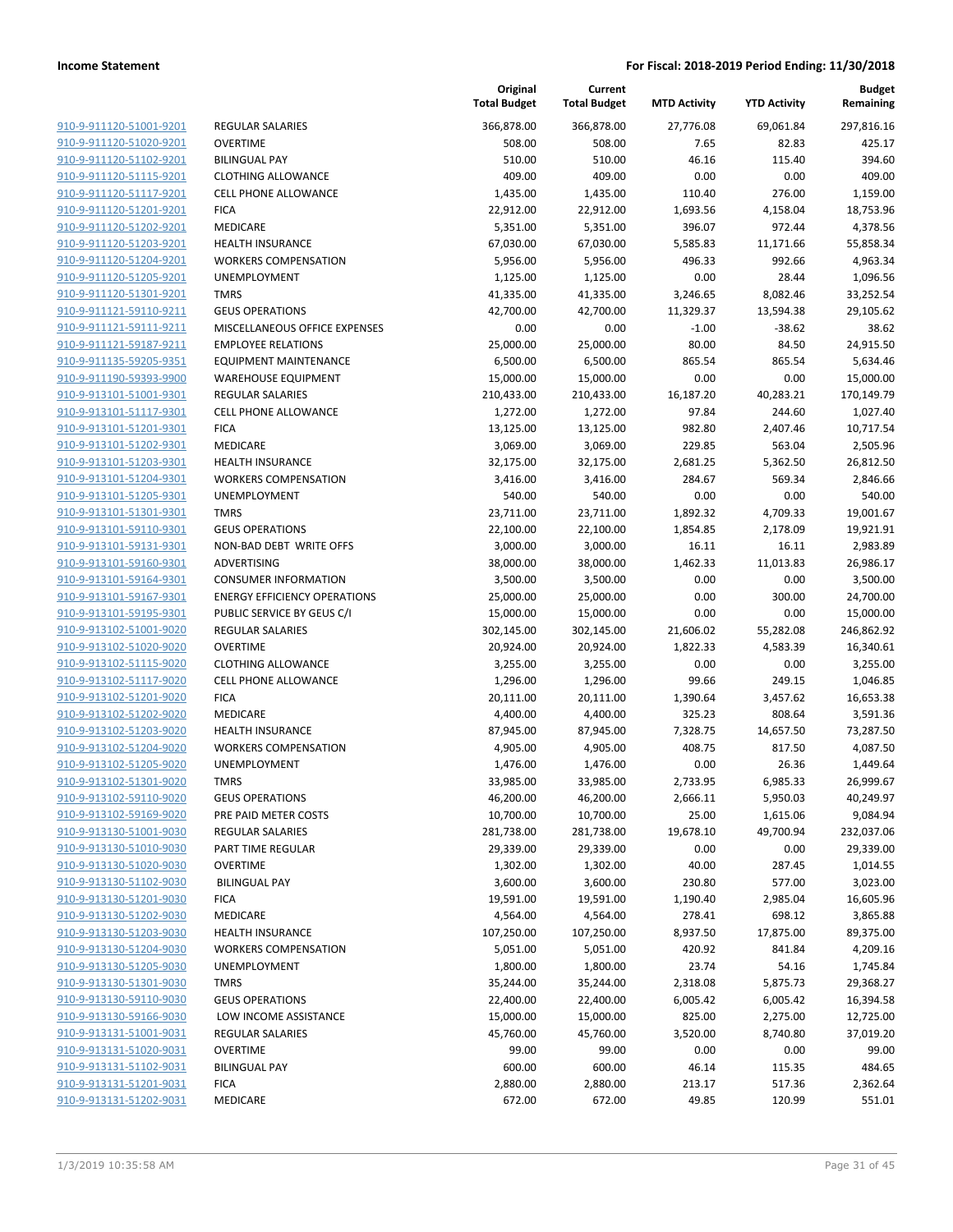| 910-9-913131-51203-9031                            |
|----------------------------------------------------|
| 910-9-913131-51204-9031                            |
| 910-9-913131-51205-9031                            |
| <u>910-9-913131-51301-9031</u>                     |
| <u>910-9-913131-59110-9031</u>                     |
| 910-9-913134-51001-9034                            |
| 910-9-913134-51020-9034                            |
| 910-9-913134-51201-9034                            |
| <u>910-9-913134-51202-9034</u>                     |
| 910-9-913134-51203-9034                            |
| 910-9-913134-51204-9034                            |
| 910-9-913134-51205-9034                            |
| 910-9-913134-51301-9034                            |
| <u>910-9-913134-59110-9034</u>                     |
| 910-9-913135-51001-9035                            |
| 910-9-913135-51020-9035                            |
| 910-9-913135-51102-9035                            |
| 910-9-913135-51201-9035                            |
| 910-9-913135-51202-9035                            |
| 910-9-913135-51203-9035                            |
| 910-9-913135-51204-9035                            |
| 910-9-913135-51205-9035                            |
|                                                    |
| 910-9-913135-51301-9035                            |
| 910-9-913135-59110-9035                            |
| 910-9-913135-59170-9035                            |
| 910-9-913135-59172-9035                            |
| 910-9-913135-59173-9035                            |
| 910-9-913135-59174-9035                            |
| 910-9-913135-59175-9035                            |
| 910-9-913136-51001-9036                            |
| 910-9-913136-51020-9036                            |
| 910-9-913136-51115-9036                            |
| 910-9-913136-51201-9036                            |
| <u>910-9-913136-51202-9036</u>                     |
| <u>910-9-913136-51203-9036</u>                     |
| 910-9-913136-51204-9036                            |
| 910-9-913136-51205-9036                            |
| 910-9-913136-51301-9036                            |
| 910-9-913136-59110-9036                            |
| 910-9-913136-59141-9036                            |
| 910-9-913139-59780-9240                            |
| 910-9-913139-59781-9250                            |
| 910-9-913139-59902-9301                            |
| <u>910-9-913139-59926-9301</u>                     |
| 910-9-913139-59927-9301                            |
| 910-9-913139-59928-9301                            |
| 910-9-913159-59200-9353                            |
| 910-9-913159-59201-9353                            |
|                                                    |
| 910-9-913159-59205-9353                            |
|                                                    |
| 910-9-913190-59390-9900                            |
| 910-9-913190-59391-9900                            |
| 910-9-930000-59060-5650                            |
| 910-9-930000-59110-5600                            |
| 910-9-930161-51001-5610                            |
| 910-9-930161-51020-5610                            |
| 910-9-930161-51116-5610                            |
| 910-9-930161-51117-5610                            |
| 910-9-930161-51201-5610<br>910-9-930161-51202-5610 |

|                                                    |                                         | Original<br><b>Total Budget</b> | Current<br><b>Total Budget</b> | <b>MTD Activity</b> | <b>YTD Activity</b> | <b>Budget</b><br>Remaining |
|----------------------------------------------------|-----------------------------------------|---------------------------------|--------------------------------|---------------------|---------------------|----------------------------|
| 910-9-913131-51203-9031                            | <b>HEALTH INSURANCE</b>                 | 10,725.00                       | 10,725.00                      | 893.75              | 1,787.50            | 8,937.50                   |
| 910-9-913131-51204-9031                            | <b>WORKERS COMPENSATION</b>             | 743.00                          | 743.00                         | 61.92               | 123.84              | 619.16                     |
| 910-9-913131-51205-9031                            | UNEMPLOYMENT                            | 180.00                          | 180.00                         | 0.00                | 0.00                | 180.00                     |
| 910-9-913131-51301-9031                            | <b>TMRS</b>                             | 5,192.00                        | 5,192.00                       | 414.38              | 1,029.07            | 4,162.93                   |
| 910-9-913131-59110-9031                            | <b>GEUS OPERATIONS</b>                  | 22,900.00                       | 22,900.00                      | 473.46              | 473.46              | 22,426.54                  |
| 910-9-913134-51001-9034                            | <b>REGULAR SALARIES</b>                 | 116,601.00                      | 116,601.00                     | 9,041.28            | 22,452.97           | 94,148.03                  |
| 910-9-913134-51020-9034                            | <b>OVERTIME</b>                         | 1,310.00                        | 1,310.00                       | 0.00                | 0.00                | 1,310.00                   |
| 910-9-913134-51201-9034                            | <b>FICA</b>                             | 7,310.00                        | 7,310.00                       | 528.28              | 1,273.99            | 6,036.01                   |
| 910-9-913134-51202-9034                            | MEDICARE                                | 1,692.00                        | 1,692.00                       | 123.55              | 297.95              | 1,394.05                   |
| 910-9-913134-51203-9034                            | <b>HEALTH INSURANCE</b>                 | 24,668.00                       | 24,668.00                      | 2,055.67            | 4,111.34            | 20,556.66                  |
| 910-9-913134-51204-9034                            | <b>WORKERS COMPENSATION</b>             | 1,894.00                        | 1,894.00                       | 157.83              | 315.66              | 1,578.34                   |
| 910-9-913134-51205-9034                            | UNEMPLOYMENT                            | 414.00                          | 414.00                         | 0.00                | 0.00                | 414.00                     |
| 910-9-913134-51301-9034                            | <b>TMRS</b>                             | 13,060.00                       | 13,060.00                      | 1,050.60            | 2,609.04            | 10,450.96                  |
| 910-9-913134-59110-9034                            | <b>GEUS OPERATIONS</b>                  | 109,379.69                      | 109,379.69                     | 7,819.85            | 7,819.85            | 101,559.84                 |
| 910-9-913135-51001-9035                            | <b>REGULAR SALARIES</b>                 | 156,686.00                      | 156,686.00                     | 12,065.66           | 29,965.66           | 126,720.34                 |
| 910-9-913135-51020-9035                            | <b>OVERTIME</b>                         | 4,441.00                        | 4,441.00                       | 293.71              | 796.89              | 3,644.11                   |
| 910-9-913135-51102-9035                            | <b>BILINGUAL PAY</b>                    | 600.00                          | 600.00                         | 46.16               | 115.40              | 484.60                     |
| 910-9-913135-51201-9035                            | <b>FICA</b>                             | 10,027.00                       | 10,027.00                      | 728.12              | 1,760.25            | 8,266.75                   |
| 910-9-913135-51202-9035                            | MEDICARE                                | 2,281.00                        | 2,281.00                       | 170.29              | 411.67              | 1,869.33                   |
| 910-9-913135-51203-9035                            | <b>HEALTH INSURANCE</b>                 | 42,900.00                       | 42,900.00                      | 3,575.00            | 7,150.00            | 35,750.00                  |
| 910-9-913135-51204-9035                            | <b>WORKERS COMPENSATION</b>             | 2,543.00                        | 2,543.00                       | 211.92              | 423.84              | 2,119.16                   |
| 910-9-913135-51205-9035                            | UNEMPLOYMENT                            | 720.00                          | 720.00                         | 0.00                | 0.00                | 720.00                     |
| 910-9-913135-51301-9035                            | <b>TMRS</b>                             | 17,616.00                       | 17,616.00                      | 1,441.52            | 3,588.02            | 14,027.98                  |
| 910-9-913135-59110-9035                            | <b>GEUS OPERATIONS</b>                  | 28,488.00                       | 28,488.00                      | 1,869.80            | 4,719.80            | 23,768.20                  |
| 910-9-913135-59170-9035                            | <b>CREDIT CARD FEES</b>                 | 90,000.00                       | 90,000.00                      | 15,675.99           | 23,533.48           | 66,466.52                  |
| 910-9-913135-59172-9035                            | LOCKBOX OVER/SHORT                      | 500.00                          | 500.00                         | 0.00                | 0.00                | 500.00                     |
| 910-9-913135-59173-9035                            | <b>ONLINE PAYMENT OVER/SHORT</b>        | 500.00                          | 500.00                         | 0.00                | 0.00                | 500.00                     |
| 910-9-913135-59174-9035                            | <b>BANK RECS OVER/SHORT</b>             | 100.00                          | 100.00                         | 0.00                | 0.00                | 100.00                     |
| 910-9-913135-59175-9035                            | <b>CASHIERS OVER/SHORT</b>              | 100.00                          | 100.00                         | 97.12               | 99.53               | 0.47                       |
| 910-9-913136-51001-9036                            | <b>REGULAR SALARIES</b>                 | 31,554.00                       | 31,554.00                      | 2,427.20            | 6,044.00            | 25,510.00                  |
| 910-9-913136-51020-9036                            | <b>OVERTIME</b>                         | 114.00                          | 114.00                         | 0.00                | 0.00                | 114.00                     |
| 910-9-913136-51115-9036                            | <b>CLOTHING ALLOWANCE</b>               | 256.00                          | 256.00                         | 0.00                | 0.00                | 256.00                     |
| 910-9-913136-51201-9036                            | <b>FICA</b>                             | 1,972.00                        | 1,972.00                       | 137.51              | 322.83              | 1,649.17                   |
| 910-9-913136-51202-9036<br>910-9-913136-51203-9036 | MEDICARE<br><b>HEALTH INSURANCE</b>     | 460.00                          | 460.00                         | 32.16               | 75.50               | 384.50                     |
| 910-9-913136-51204-9036                            | <b>WORKERS COMPENSATION</b>             | 10,725.00<br>512.00             | 10,725.00<br>512.00            | 893.75<br>42.67     | 1,787.50<br>85.34   | 8,937.50<br>426.66         |
| 910-9-913136-51205-9036                            | UNEMPLOYMENT                            | 180.00                          | 180.00                         | 0.00                | 0.00                | 180.00                     |
| 910-9-913136-51301-9036                            | <b>TMRS</b>                             | 3,550.00                        | 3,550.00                       | 282.04              | 702.31              | 2,847.69                   |
| 910-9-913136-59110-9036                            | <b>GEUS OPERATIONS</b>                  | 20,277.00                       | 20,277.00                      | 1,662.25            | 1,864.15            | 18,412.85                  |
| 910-9-913136-59141-9036                            | <b>UTILITY BILLS</b>                    | 50,400.00                       | 50,400.00                      | 4,621.92            | 9,330.87            | 41,069.13                  |
| 910-9-913139-59780-9240                            | PROPERTY INSURANCE                      | 10,000.00                       | 10,000.00                      | 0.00                | 9,190.21            | 809.79                     |
| 910-9-913139-59781-9250                            | <b>LIABILITY INSURANCE</b>              | 3,800.00                        | 3,800.00                       | 0.00                | 4,425.68            | $-625.68$                  |
| 910-9-913139-59902-9301                            | XFER to COG - ADMIN EXPENSES            | 109,003.00                      | 109,003.00                     | 9,083.58            | 18,167.16           | 90,835.84                  |
| 910-9-913139-59926-9301                            | XFER to COG - GARAGE                    | 9,001.00                        | 9,001.00                       | 750.08              | 1,500.16            | 7,500.84                   |
| 910-9-913139-59927-9301                            | XFER to COG - INSURANCE                 | 6,192.00                        | 6,192.00                       | 516.00              | 1,032.00            | 5,160.00                   |
| 910-9-913139-59928-9301                            | XFER to COG - IT                        | 60,840.00                       | 60,840.00                      | 5,070.00            | 10,140.00           | 50,700.00                  |
| 910-9-913159-59200-9353                            | LANDSCAPING MAINTENANCE                 | 3,000.00                        | 3,000.00                       | 0.00                | 215.01              | 2,784.99                   |
| 910-9-913159-59201-9353                            | <b>BUILDINGS MAINTNANCE</b>             | 19,500.00                       | 19,500.00                      | 908.44              | 986.76              | 18,513.24                  |
| 910-9-913159-59205-9353                            | <b>EQUIPMENT MAINTENANCE</b>            | 5,000.00                        | 5,000.00                       | 214.98              | 569.54              | 4,430.46                   |
| 910-9-913190-59390-9900                            | STRUCTURES & IMPROVEMENTS               | 41,000.00                       | 41,000.00                      | 0.00                | 0.00                | 41,000.00                  |
| 910-9-913190-59391-9900                            | <b>FURNITURE &amp; OFFICE EQUIPMENT</b> | 7,000.00                        | 7,000.00                       | 0.00                | 0.00                | 7,000.00                   |
| 910-9-930000-59060-5650                            | <b>TRANSMISSION COSTS</b>               | 1,348,585.00                    | 1,348,585.00                   | 108,840.16          | 108,840.16          | 1,239,744.84               |
| 910-9-930000-59110-5600                            | <b>GEUS OPERATIONS</b>                  | 100,000.00                      | 100,000.00                     | 2,609.00            | 2,609.00            | 97,391.00                  |
| 910-9-930161-51001-5610                            | <b>REGULAR SALARIES</b>                 | 257,214.00                      | 257,214.00                     | 19,240.08           | 47,533.17           | 209,680.83                 |
| 910-9-930161-51020-5610                            | <b>OVERTIME</b>                         | 28,664.00                       | 28,664.00                      | 4,260.66            | 6,521.12            | 22,142.88                  |
| 910-9-930161-51116-5610                            | CAR ALLOWANCE                           | 1,950.00                        | 1,950.00                       | 150.00              | 375.00              | 1,575.00                   |
| 910-9-930161-51117-5610                            | CELL PHONE ALLOWANCE                    | 432.00                          | 432.00                         | 33.24               | 83.10               | 348.90                     |
| 910-9-930161-51201-5610                            | <b>FICA</b>                             | 17,871.00                       | 17,871.00                      | 1,414.27            | 3,186.80            | 14,684.20                  |
| 910-9-930161-51202-5610                            | MEDICARE                                | 3,763.00                        | 3,763.00                       | 330.76              | 745.30              | 3,017.70                   |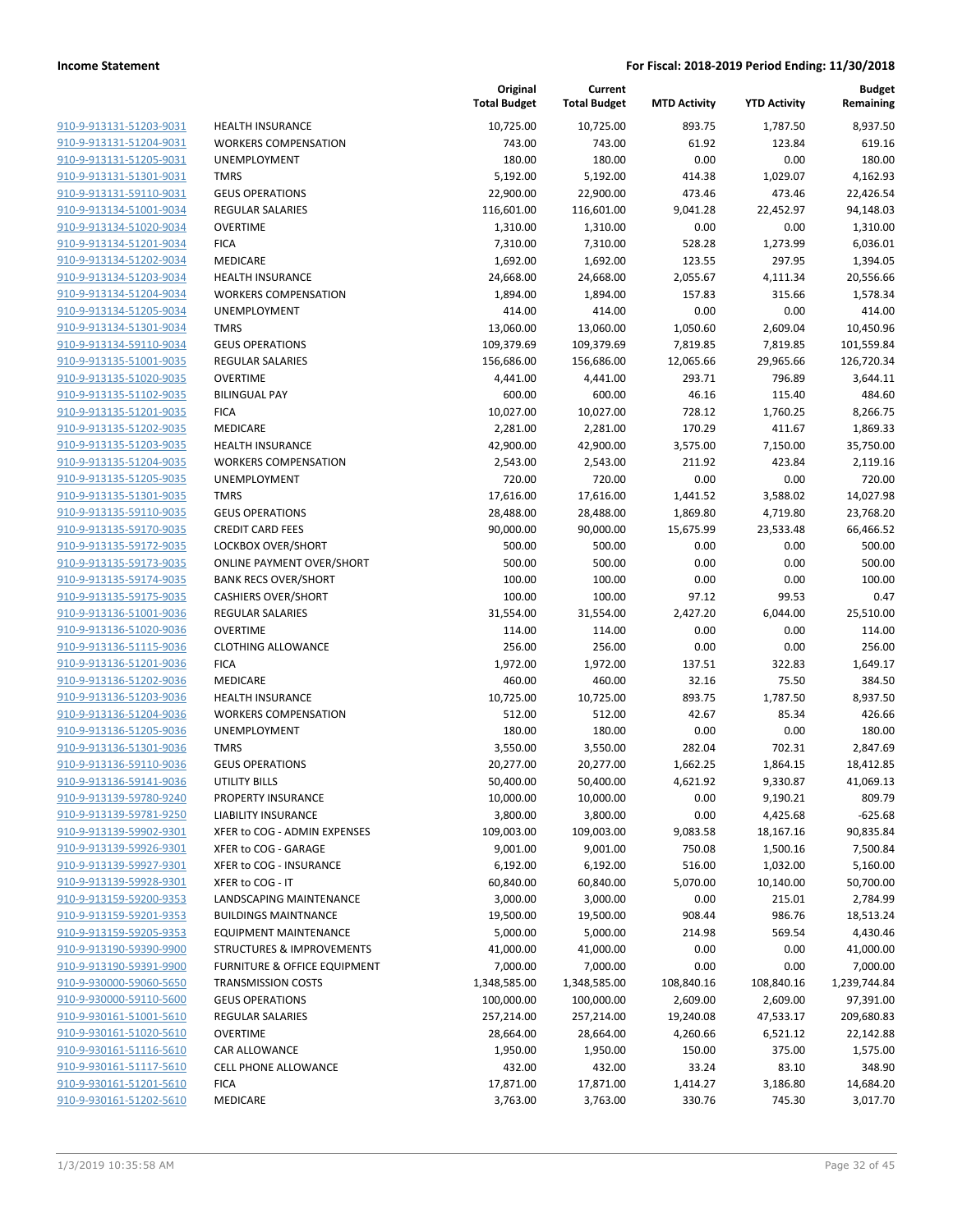**Current**

**Original**

**Budget Remaining**

| 910-9-930161-51203-5610        |
|--------------------------------|
| 910-9-930161-51204-5610        |
| 910-9-930161-51205-5610        |
| 910-9-930161-51301-5610        |
| 910-9-930161-59110-5610        |
| 910-9-930161-59146-5610        |
| 910-9-930181-51001-5810        |
| 910-9-930181-51020-5810        |
| 910-9-930181-51201-5810        |
| 910-9-930181-51202-5810        |
| 910-9-930181-51203-5810        |
| 910-9-930181-51204-5810        |
| 910-9-930181-51205-5810        |
| 910-9-930181-51301-5810        |
| 910-9-930181-59110-5810        |
| 910-9-931080-51001-5800        |
| 910-9-931080-51011-5800        |
| 910-9-931080-51020-5800        |
| 910-9-931080-51115-5800        |
| 910-9-931080-51116-5800        |
| 910-9-931080-51117-5800        |
| 910-9-931080-51201-5800        |
| 910-9-931080-51202-5800        |
| 910-9-931080-51203-5800        |
| 910-9-931080-51204-5800        |
| <u>910-9-931080-51205-5800</u> |
| 910-9-931080-51301-5800        |
| 910-9-931080-59110-5800        |
| 910-9-931080-59205-5800        |
| 910-9-931088-51001-5880        |
| 910-9-931088-51201-5880        |
| 910-9-931088-51202-5880        |
| 910-9-931088-51203-5880        |
| 910-9-931088-51204-5880        |
| 910-9-931088-51205-5880        |
| 910-9-931088-51301-5880        |
| 910-9-931088-59110-5880        |
| 910-9-931092-51001-9202        |
| 910-9-931092-51117-9202        |
| 910-9-931092-51201-9202        |
| <u>910-9-931092-51202-9202</u> |
| 910-9-931092-51203-9202        |
| 910-9-931092-51204-9202        |
| 910-9-931092-51205-9202        |
| 910-9-931092-51301-9202        |
| 910-9-931092-59110-9212        |
| 910-9-931092-59130-9212        |
| <u>910-9-931092-59133-9212</u> |
| 910-9-931093-59205-9352        |
| 910-9-931099-59392-9900        |
| <u>910-9-931462-51001-5620</u> |
| 910-9-931462-51115-5620        |
| 910-9-931462-51117-5620        |
| 910-9-931462-51201-5620        |
| 910-9-931462-51202-5620        |
| 910-9-931462-51203-5620        |
| 910-9-931462-51204-5620        |
| 910-9-931462-51205-5620        |
| 910-9-931462-51301-5620        |
|                                |

|                                                    |                                                        | <b>Total Budget</b>   | <b>Total Budget</b>   | <b>MTD Activity</b> | <b>YTD Activity</b> | Remaining             |
|----------------------------------------------------|--------------------------------------------------------|-----------------------|-----------------------|---------------------|---------------------|-----------------------|
| 910-9-930161-51203-5610                            | <b>HEALTH INSURANCE</b>                                | 36,195.00             | 36,195.00             | 3,016.25            | 6,032.50            | 30,162.50             |
| 910-9-930161-51204-5610                            | <b>WORKERS COMPENSATION</b>                            | 4,176.00              | 4,176.00              | 348.00              | 696.00              | 3,480.00              |
| 910-9-930161-51205-5610                            | UNEMPLOYMENT                                           | 610.00                | 610.00                | 0.00                | 0.00                | 610.00                |
| 910-9-930161-51301-5610                            | <b>TMRS</b>                                            | 29,075.00             | 29,075.00             | 2,752.07            | 6,334.32            | 22,740.68             |
| 910-9-930161-59110-5610                            | <b>GEUS OPERATIONS</b>                                 | 76,450.00             | 76,450.00             | 186.39              | 186.39              | 76,263.61             |
| 910-9-930161-59146-5610                            | TRAINING AND/OR TRAVEL                                 | 42,000.00             | 42,000.00             | 0.00                | $-268.83$           | 42,268.83             |
| 910-9-930181-51001-5810                            | <b>REGULAR SALARIES</b>                                | 150,228.00            | 150,228.00            | 11,243.96           | 27,659.33           | 122,568.67            |
| 910-9-930181-51020-5810                            | <b>OVERTIME</b>                                        | 28,664.00             | 28,664.00             | 4,260.66            | 6,521.12            | 22,142.88             |
| 910-9-930181-51201-5810                            | <b>FICA</b>                                            | 11,090.00             | 11,090.00             | 961.29              | 2,119.20            | 8,970.80              |
| 910-9-930181-51202-5810                            | MEDICARE                                               | 2,177.00              | 2,177.00              | 224.81              | 495.61              | 1,681.39              |
| 910-9-930181-51203-5810                            | <b>HEALTH INSURANCE</b>                                | 25,470.00             | 25,470.00             | 2,122.50            | 4,245.00            | 21,225.00             |
| 910-9-930181-51204-5810                            | <b>WORKERS COMPENSATION</b>                            | 2,439.00              | 2,439.00              | 203.25              | 406.50              | 2,032.50              |
| 910-9-930181-51205-5810                            | UNEMPLOYMENT                                           | 430.00                | 430.00                | 0.00                | 0.00                | 430.00                |
| 910-9-930181-51301-5810                            | <b>TMRS</b>                                            | 16,826.00             | 16,826.00             | 1,801.63            | 3,971.75            | 12,854.25             |
| 910-9-930181-59110-5810                            | <b>GEUS OPERATIONS</b>                                 | 16,450.00             | 16,450.00             | 86.72               | 86.72               | 16,363.28             |
| 910-9-931080-51001-5800                            | <b>REGULAR SALARIES</b>                                | 534,240.00            | 534,240.00            | 38,405.24           | 93,994.25           | 440,245.75            |
| 910-9-931080-51011-5800                            | PART TIME TEMPORARY                                    | 74,010.00             | 74,010.00             | 0.00                | 0.00                | 74,010.00             |
| 910-9-931080-51020-5800                            | <b>OVERTIME</b>                                        | 1,936.00              | 1,936.00              | 0.00                | 0.00                | 1,936.00              |
| 910-9-931080-51115-5800                            | <b>CLOTHING ALLOWANCE</b>                              | 513.00                | 513.00                | 0.00                | 0.00                | 513.00                |
| 910-9-931080-51116-5800                            | CAR ALLOWANCE                                          | 3,900.00              | 3,900.00              | 300.00              | 750.00              | 3,150.00              |
| 910-9-931080-51117-5800                            | CELL PHONE ALLOWANCE                                   | 4,070.00              | 4,070.00              | 215.24              | 538.10              | 3,531.90              |
| 910-9-931080-51201-5800                            | <b>FICA</b>                                            | 36,410.00             | 36,410.00             | 2,358.86            | 5,683.52            | 30,726.48             |
| 910-9-931080-51202-5800                            | MEDICARE                                               | 8,940.00              | 8,940.00              | 551.67              | 1,329.21            | 7,610.79              |
| 910-9-931080-51203-5800                            | <b>HEALTH INSURANCE</b>                                | 79,365.00             | 79,365.00             | 6,613.75            | 13,227.50           | 66,137.50             |
| 910-9-931080-51204-5800                            | <b>WORKERS COMPENSATION</b>                            | 9,874.00              | 9,874.00              | 822.83              | 1,645.66            | 8,228.34              |
| 910-9-931080-51205-5800                            | UNEMPLOYMENT                                           | 1,332.00              | 1,332.00              | 0.00                | 0.00                | 1,332.00              |
| 910-9-931080-51301-5800                            | <b>TMRS</b>                                            | 69,060.00             | 69,060.00             | 4,160.39            | 10,313.08           | 58,746.92             |
| 910-9-931080-59110-5800<br>910-9-931080-59205-5800 | <b>GEUS OPERATIONS</b><br><b>EQUIPMENT MAINTENANCE</b> | 25,100.00<br>3,050.00 | 25,100.00<br>3,050.00 | 2,120.38<br>60.88   | 2,318.28<br>60.88   | 22,781.72<br>2,989.12 |
| 910-9-931088-51001-5880                            | <b>REGULAR SALARIES</b>                                | 85,488.00             | 85,488.00             | 6,576.01            | 16,336.81           | 69,151.19             |
| 910-9-931088-51201-5880                            | <b>FICA</b>                                            | 5,300.00              | 5,300.00              | 383.92              | 924.51              | 4,375.49              |
| 910-9-931088-51202-5880                            | MEDICARE                                               | 1,239.00              | 1,239.00              | 89.79               | 216.21              | 1,022.79              |
| 910-9-931088-51203-5880                            | HEALTH INSURANCE                                       | 21,450.00             | 21,450.00             | 1,787.50            | 3,575.00            | 17,875.00             |
| 910-9-931088-51204-5880                            | <b>WORKERS COMPENSATION</b>                            | 1,388.00              | 1,388.00              | 115.67              | 231.34              | 1,156.66              |
| 910-9-931088-51205-5880                            | UNEMPLOYMENT                                           | 360.00                | 360.00                | 0.00                | 0.00                | 360.00                |
| 910-9-931088-51301-5880                            | <b>TMRS</b>                                            | 9,575.00              | 9,575.00              | 764.14              | 1,898.35            | 7,676.65              |
| 910-9-931088-59110-5880                            | <b>GEUS OPERATIONS</b>                                 | 10,060.00             | 10,060.00             | 3,893.29            | 3,893.29            | 6,166.71              |
| 910-9-931092-51001-9202                            | <b>REGULAR SALARIES</b>                                | 117,926.00            | 117,926.00            | 9,030.80            | 22,092.64           | 95,833.36             |
| 910-9-931092-51117-9202                            | <b>CELL PHONE ALLOWANCE</b>                            | 1,632.00              | 1,632.00              | 125.54              | 313.85              | 1,318.15              |
| 910-9-931092-51201-9202                            | <b>FICA</b>                                            | 7,413.00              | 7,413.00              | 545.76              | 1,321.44            | 6,091.56              |
| <u>910-9-931092-51202-9202</u>                     | MEDICARE                                               | 1,733.00              | 1,733.00              | 127.63              | 309.04              | 1,423.96              |
| 910-9-931092-51203-9202                            | <b>HEALTH INSURANCE</b>                                | 18,233.00             | 18,233.00             | 1,519.42            | 3,038.84            | 15,194.16             |
| 910-9-931092-51204-9202                            | <b>WORKERS COMPENSATION</b>                            | 1,914.00              | 1,914.00              | 159.50              | 319.00              | 1,595.00              |
| 910-9-931092-51205-9202                            | UNEMPLOYMENT                                           | 306.00                | 306.00                | 0.00                | 0.00                | 306.00                |
| 910-9-931092-51301-9202                            | <b>TMRS</b>                                            | 13,391.00             | 13,391.00             | 1,063.97            | 2,603.64            | 10,787.36             |
| 910-9-931092-59110-9212                            | <b>GEUS OPERATIONS</b>                                 | 12,800.00             | 12,800.00             | 2,637.70            | 1,041.05            | 11,758.95             |
| 910-9-931092-59130-9212                            | PHONE MANAGEMENT SERVICE                               | 66,900.00             | 66,900.00             | 12,773.86           | 18,333.86           | 48,566.14             |
| 910-9-931092-59133-9212                            | REDUNDANT EXCHANGE SERVICES                            | 10,920.00             | 10,920.00             | 888.50              | 1,777.00            | 9,143.00              |
| 910-9-931093-59205-9352                            | EQUIPMENT MAINTENANCE - IT                             | 6,500.00              | 6,500.00              | 0.00                | 0.00                | 6,500.00              |
| 910-9-931099-59392-9900                            | <b>TRANSPORTATION EQUIPMENT</b>                        | 30,000.00             | 30,000.00             | 0.00                | 0.00                | 30,000.00             |
| 910-9-931462-51001-5620                            | <b>REGULAR SALARIES</b>                                | 95,566.00             | 95,566.00             | 5,002.92            | 12,458.24           | 83,107.76             |
| 910-9-931462-51115-5620                            | <b>CLOTHING ALLOWANCE</b>                              | 154.00                | 154.00                | 0.00                | 0.00                | 154.00                |
| 910-9-931462-51117-5620                            | <b>CELL PHONE ALLOWANCE</b>                            | 480.00                | 480.00                | 36.92               | 92.30               | 387.70                |
| 910-9-931462-51201-5620                            | <b>FICA</b>                                            | 5,883.00              | 5,883.00              | 293.96              | 701.23              | 5,181.77              |
| 910-9-931462-51202-5620                            | MEDICARE                                               | 1,394.00              | 1,394.00              | 68.75               | 164.01              | 1,229.99              |
| 910-9-931462-51203-5620                            | <b>HEALTH INSURANCE</b>                                | 10,726.00             | 10,726.00             | 893.83              | 1,787.66            | 8,938.34              |
| 910-9-931462-51204-5620                            | <b>WORKERS COMPENSATION</b>                            | 1,577.00              | 1,577.00              | 131.42              | 262.84              | 1,314.16              |
| 910-9-931462-51205-5620                            | UNEMPLOYMENT                                           | 180.00                | 180.00                | 0.00                | 0.00                | 180.00                |
| 910-9-931462-51301-5620                            | <b>TMRS</b>                                            | 10,765.00             | 10,765.00             | 585.62              | 1,458.35            | 9,306.65              |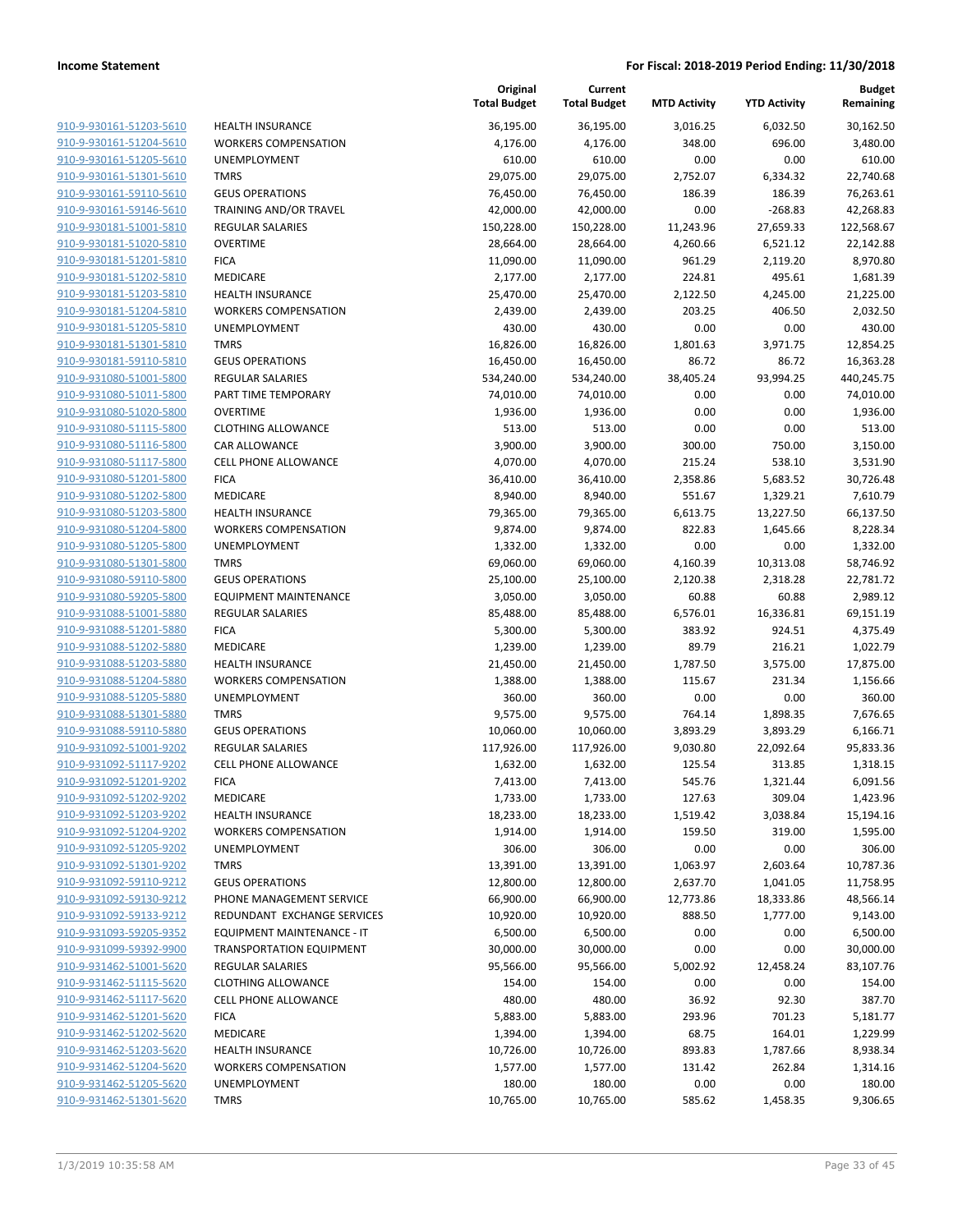|                                                    |                                                          | Original<br><b>Total Budget</b> | Current<br><b>Total Budget</b> | <b>MTD Activity</b> | <b>YTD Activity</b> | Budget<br>Remaining |
|----------------------------------------------------|----------------------------------------------------------|---------------------------------|--------------------------------|---------------------|---------------------|---------------------|
| 910-9-931462-59110-5620                            | <b>GEUS OPERATIONS</b>                                   | 14,492.00                       | 14,492.00                      | 1,235.15            | 1,416.67            | 13,075.33           |
| 910-9-931462-59198-5620                            | <b>COLOCATION CHARGES</b>                                | 9,979.00                        | 9,979.00                       | 0.00                | 0.00                | 9,979.00            |
| 910-9-931462-59199-5620                            | LEASE OF DARK FIBER                                      | 206,520.00                      | 206,520.00                     | 0.00                | 0.00                | 206,520.00          |
| 910-9-931470-51001-5700                            | <b>REGULAR SALARIES</b>                                  | 76,053.00                       | 76,053.00                      | 5,965.60            | 14,824.40           | 61,228.60           |
| 910-9-931470-51020-5700                            | <b>OVERTIME</b>                                          | 3,132.00                        | 3,132.00                       | 293.67              | 468.58              | 2,663.42            |
| 910-9-931470-51115-5700                            | <b>CLOTHING ALLOWANCE</b>                                | 525.00                          | 525.00                         | 0.00                | 0.00                | 525.00              |
| 910-9-931470-51117-5700                            | <b>CELL PHONE ALLOWANCE</b>                              | 432.00                          | 432.00                         | 33.24               | 83.10               | 348.90              |
| 910-9-931470-51201-5700                            | <b>FICA</b>                                              | 4,937.00                        | 4,937.00                       | 364.17              | 848.93              | 4,088.07            |
| 910-9-931470-51202-5700                            | MEDICARE                                                 | 1,109.00                        | 1,109.00                       | 85.17               | 198.54              | 910.46              |
| 910-9-931470-51203-5700                            | <b>HEALTH INSURANCE</b>                                  | 10,726.00                       | 10,726.00                      | 893.83              | 1,787.66            | 8,938.34            |
| 910-9-931470-51204-5700                            | <b>WORKERS COMPENSATION</b>                              | 1,259.00                        | 1,259.00                       | 104.92              | 209.84              | 1,049.16            |
| 910-9-931470-51205-5700                            | UNEMPLOYMENT                                             | 180.00                          | 180.00                         | 0.00                | 0.00                | 180.00              |
| 910-9-931470-51301-5700                            | <b>TMRS</b>                                              | 8,567.00                        | 8,567.00                       | 731.19              | 1,786.70            | 6,780.30            |
| 910-9-931470-59205-5700                            | <b>EQUIPMENT MAINTENANCE</b>                             | 5,550.00                        | 5,550.00                       | 293.30              | 1,793.30            | 3,756.70            |
| 910-9-931470-59253-5700                            | TRANSMISSION SUBSTATION MAINT                            | 17,500.00                       | 17,500.00                      | 299.91              | 445.10              | 17,054.90           |
| 910-9-931490-59353-9900                            | <b>TRANSMISSION SUBSTATIONS</b>                          | 284,950.00                      | 284,950.00                     | 0.00                | 29,694.28           | 255,255.72          |
| 910-9-931490-59392-9900                            | <b>TRANSPORTATION EQUIPMENT</b>                          | 30,000.00                       | 30,000.00                      | 0.00                | 0.00                | 30,000.00           |
| 910-9-931491-51001-9911                            | <b>REGULAR SALARIES</b>                                  | 3,000.00                        | 3,000.00                       | 0.00                | 0.00                | 3,000.00            |
| 910-9-931491-51201-9911                            | <b>FICA</b>                                              | 186.00                          | 186.00                         | 0.00                | 0.00                | 186.00              |
| 910-9-931491-51202-9911                            | MEDICARE                                                 | 44.00                           | 44.00                          | 0.00                | 0.00                | 44.00               |
| 910-9-931491-51301-9911                            | <b>TMRS</b>                                              | 336.00                          | 336.00                         | 0.00                | 0.00                | 336.00              |
| 910-9-931528-51001-5820                            | <b>REGULAR SALARIES</b>                                  | 95,816.00                       | 95,816.00                      | 5,002.92            | 12,458.24           | 83,357.76           |
| 910-9-931528-51115-5820                            | <b>CLOTHING ALLOWANCE</b>                                | 154.00                          | 154.00                         | 0.00                | 0.00                | 154.00              |
| 910-9-931528-51117-5820                            | <b>CELL PHONE ALLOWANCE</b>                              | 480.00                          | 480.00                         | 36.92               | 92.30               | 387.70              |
| 910-9-931528-51201-5820                            | <b>FICA</b>                                              | 5,898.00                        | 5,898.00                       | 312.48              | 778.15              | 5,119.85            |
| 910-9-931528-51202-5820                            | MEDICARE                                                 | 1,397.00                        | 1,397.00                       | 73.08               | 181.99              | 1,215.01            |
| 910-9-931528-51203-5820                            | <b>HEALTH INSURANCE</b>                                  | 10,726.00                       | 10,726.00                      | 893.83              | 1,787.66            | 8,938.34            |
| 910-9-931528-51204-5820                            | <b>WORKERS COMPENSATION</b>                              | 1,577.00                        | 1,577.00                       | 131.42              | 262.84              | 1,314.16            |
| 910-9-931528-51205-5820                            | UNEMPLOYMENT                                             | 180.00                          | 180.00                         | 0.00                | 0.00                | 180.00              |
| 910-9-931528-51301-5820                            | <b>TMRS</b>                                              | 10,793.00                       | 10,793.00                      | 585.62              | 1,458.35            | 9,334.65            |
| 910-9-931528-59110-5820                            | <b>GEUS OPERATIONS</b>                                   | 15,900.00                       | 15,900.00                      | 1,086.21            | 1,519.72            | 14,380.28           |
| 910-9-931529-51001-5920                            | <b>REGULAR SALARIES</b>                                  | 76,305.00                       | 76,305.00                      | 5,965.60            | 14,824.40           | 61,480.60           |
| 910-9-931529-51020-5920<br>910-9-931529-51115-5920 | <b>OVERTIME</b>                                          | 3,132.00                        | 3,132.00                       | 293.67              | 468.58              | 2,663.42<br>525.00  |
| 910-9-931529-51117-5920                            | <b>CLOTHING ALLOWANCE</b><br><b>CELL PHONE ALLOWANCE</b> | 525.00<br>432.00                | 525.00<br>432.00               | 0.00<br>33.20       | 0.00<br>83.00       | 349.00              |
| 910-9-931529-51201-5920                            | <b>FICA</b>                                              | 4,952.00                        | 4,952.00                       | 390.13              | 953.30              | 3,998.70            |
| 910-9-931529-51202-5920                            | MEDICARE                                                 | 1,112.00                        | 1,112.00                       | 91.24               | 222.95              | 889.05              |
| 910-9-931529-51203-5920                            | <b>HEALTH INSURANCE</b>                                  | 10,726.00                       | 10,726.00                      | 893.83              | 1,787.66            | 8,938.34            |
| 910-9-931529-51204-5920                            | <b>WORKERS COMPENSATION</b>                              | 1,259.00                        | 1,259.00                       | 104.92              | 209.84              | 1,049.16            |
| 910-9-931529-51205-5920                            | UNEMPLOYMENT                                             | 180.00                          | 180.00                         | 0.00                | 0.00                | 180.00              |
| 910-9-931529-51301-5920                            | <b>TMRS</b>                                              | 8,595.00                        | 8,595.00                       | 731.19              | 1,786.70            | 6,808.30            |
| 910-9-931529-59205-5920                            | <b>EQUIPMENT MAINTENANCE</b>                             | 6,950.00                        | 6,950.00                       | 293.30              | 1,983.57            | 4,966.43            |
| 910-9-931529-59262-5920                            | DISTRIBUTION SUBSTATION MAINTENANCE                      | 21,500.00                       | 21,500.00                      | 0.00                | 0.00                | 21,500.00           |
| 910-9-931590-59362-9900                            | <b>DISTRIBUTION SUBSTATIONS</b>                          | 1,386,000.00                    | 1,386,000.00                   | 71,680.00           | 73,206.67           | 1,312,793.33        |
| 910-9-931590-59392-9900                            | <b>TRANSPORTATION EQUIPMENT</b>                          | 65,000.00                       | 65,000.00                      | 0.00                | 0.00                | 65,000.00           |
| 910-9-931591-51001-9912                            | REGULAR SALARIES                                         | 2,500.00                        | 2,500.00                       | 0.00                | 0.00                | 2,500.00            |
| 910-9-931591-51201-9912                            | <b>FICA</b>                                              | 155.00                          | 155.00                         | 0.00                | 0.00                | 155.00              |
| 910-9-931591-51202-9912                            | MEDICARE                                                 | 37.00                           | 37.00                          | 0.00                | 0.00                | 37.00               |
| 910-9-931591-51301-9912                            | <b>TMRS</b>                                              | 280.00                          | 280.00                         | 0.00                | 0.00                | 280.00              |
| 910-9-932467-51001-5671                            | REGULAR SALARIES                                         | 40,530.00                       | 40,530.00                      | 6,306.31            | 11,035.02           | 29,494.98           |
| 910-9-932467-51011-5671                            | PART TIME TEMPORARY                                      | 36,930.00                       | 36,930.00                      | 0.00                | 0.00                | 36,930.00           |
| 910-9-932467-51020-5671                            | <b>OVERTIME</b>                                          | 6,233.00                        | 6,233.00                       | 0.00                | 209.82              | 6,023.18            |
| 910-9-932467-51115-5671                            | <b>CLOTHING ALLOWANCE</b>                                | 578.00                          | 578.00                         | 0.00                | 0.00                | 578.00              |
| 910-9-932467-51201-5671                            | <b>FICA</b>                                              | 5,189.00                        | 5,189.00                       | 375.27              | 638.41              | 4,550.59            |
| 910-9-932467-51202-5671                            | MEDICARE                                                 | 1,122.00                        | 1,122.00                       | 87.77               | 149.31              | 972.69              |
| 910-9-932467-51203-5671                            | <b>HEALTH INSURANCE</b>                                  | 21,450.00                       | 21,450.00                      | 1,787.50            | 3,575.00            | 17,875.00           |
| 910-9-932467-51204-5671                            | <b>WORKERS COMPENSATION</b>                              | 1,769.00                        | 1,769.00                       | 147.42              | 294.84              | 1,474.16            |
| 910-9-932467-51205-5671                            | UNEMPLOYMENT                                             | 360.00                          | 360.00                         | 0.00                | 0.00                | 360.00              |
| 910-9-932467-51301-5671                            | <b>TMRS</b>                                              | 8,675.00                        | 8,675.00                       | 247.88              | 683.19              | 7,991.81            |
|                                                    |                                                          |                                 |                                |                     |                     |                     |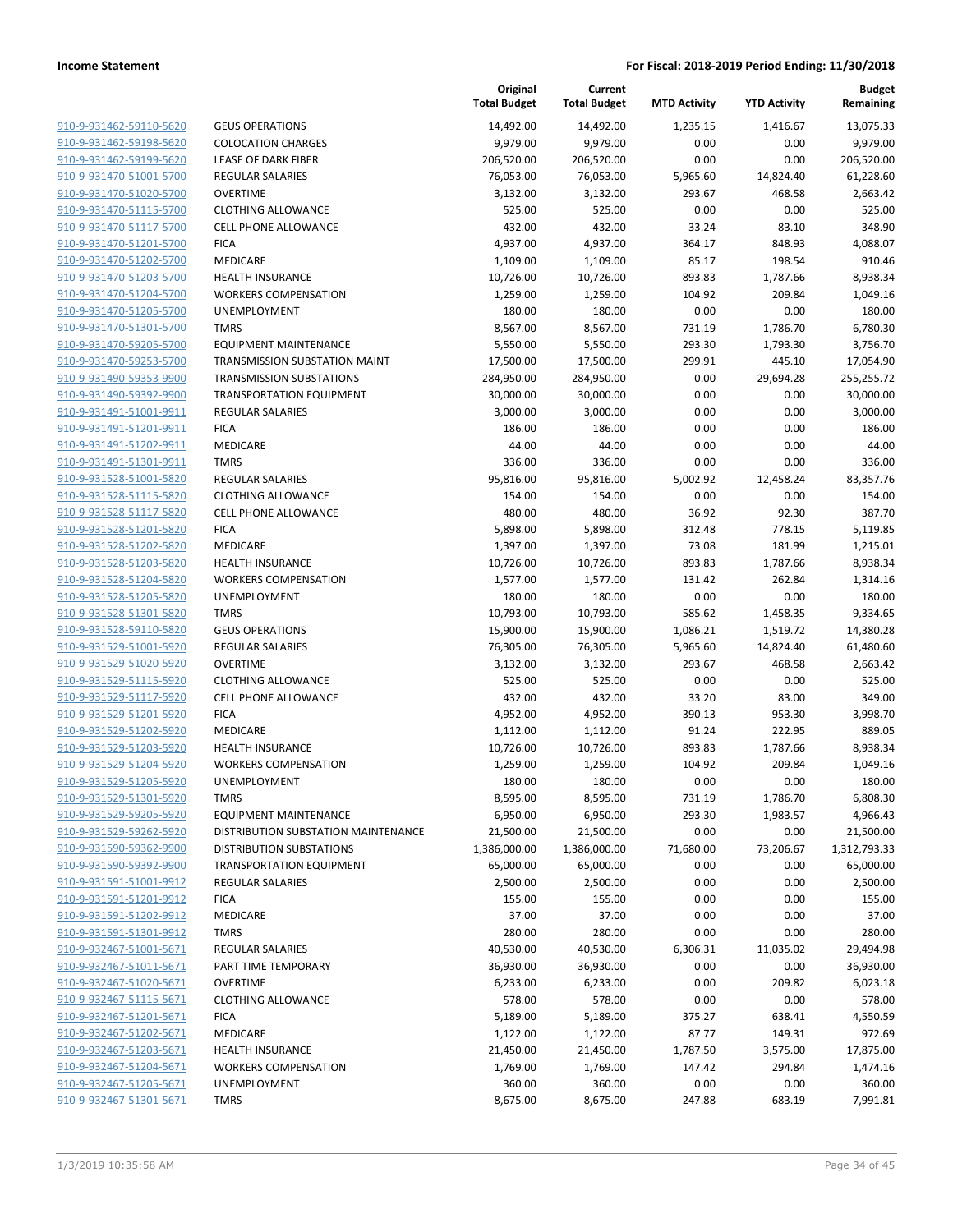| 910-9-932467-59110-5671                            | GEU                |
|----------------------------------------------------|--------------------|
| 910-9-932474-51001-5740                            | <b>REG</b>         |
| 910-9-932474-51020-5740                            | OVE                |
| 910-9-932474-51115-5740                            | CLO <sup>-</sup>   |
| 910-9-932474-51201-5740                            | <b>FICA</b>        |
| 910-9-932474-51202-5740                            | <b>MED</b>         |
| 910-9-932474-51203-5740                            | HEA                |
| 910-9-932474-51204-5740                            | WOR                |
| <u>910-9-932474-51205-5740</u>                     | <b>UNE</b>         |
| 910-9-932474-51301-5740                            | TMR                |
| 910-9-932474-59257-5740                            | TRAI               |
| 910-9-932490-59356-9900                            | GEU                |
| 910-9-932491-51001-9913                            | <b>REG</b>         |
| 910-9-932491-51020-9913                            | OVE                |
| 910-9-932491-51201-9913                            | <b>FICA</b>        |
| 910-9-932491-51202-9913                            | MED                |
| 910-9-932491-51301-9913                            | TMR                |
| 910-9-932500-51001-5801                            | <b>REG</b>         |
| 910-9-932500-51115-5801                            | CLO <sup>-</sup>   |
| <u>910-9-932500-51117-5801</u>                     | CELL               |
| 910-9-932500-51201-5801                            | <b>FICA</b>        |
| 910-9-932500-51202-5801                            | MED                |
| 910-9-932500-51203-5801                            | HEA                |
| <u>910-9-932500-51204-5801</u>                     | WOI                |
| 910-9-932500-51205-5801                            | UNE                |
| 910-9-932500-51301-5801                            | TMR                |
| 910-9-932500-59110-5801                            | GEU                |
| 910-9-932500-59112-5801                            | SAFE               |
| 910-9-932500-59146-5801                            | TRAI<br><b>REG</b> |
| 910-9-932503-51001-5830<br>910-9-932503-51020-5830 | <b>OVE</b>         |
| 910-9-932503-51115-5830                            | CLO <sup>-</sup>   |
| 910-9-932503-51117-5830                            | CELL               |
| <u>910-9-932503-51201-5830</u>                     | <b>FICA</b>        |
| 910-9-932503-51202-5830                            | MED                |
| 910-9-932503-51203-5830                            | <b>HEA</b>         |
| 910-9-932503-51204-5830                            | WOI                |
| 910-9-932503-51205-5830                            | <b>UNE</b>         |
| <u>910-9-932503-51301-5830</u>                     | <b>TMR</b>         |
| 910-9-932503-59110-5830                            | GEU                |
| 910-9-932504-51001-5840                            | <b>REG</b>         |
| 910-9-932504-51020-5840                            | OVE                |
| 910-9-932504-51115-5840                            | CLO <sup>-</sup>   |
| 910-9-932504-51117-5840                            | CELL               |
| 910-9-932504-51201-5840                            | FICA               |
| 910-9-932504-51202-5840                            | MED                |
| 910-9-932504-51203-5840                            | HEA                |
| 910-9-932504-51204-5840                            | wor                |
| 910-9-932504-51205-5840                            | UNE                |
| 910-9-932504-51301-5840                            | <b>TMR</b>         |
| 910-9-932504-59110-5840                            | GEU                |
| 910-9-932505-51001-5850                            | <b>REG</b>         |
| 910-9-932505-51201-5850                            | <b>FICA</b>        |
| 910-9-932505-51202-5850                            | MED                |
| 910-9-932505-51301-5850                            | TMR                |
| 910-9-932505-59110-5850                            | GEU                |
| 910-9-932506-51001-5860                            | REG                |
| 910-9-932506-51020-5860                            | OVE                |
| 910-9-932506-51115-5860                            | CLO <sup>-</sup>   |
|                                                    |                    |

|                         |                                      | Original<br><b>Total Budget</b> | Current<br><b>Total Budget</b> | <b>MTD Activity</b> | <b>YTD Activity</b> | <b>Budget</b><br>Remaining |
|-------------------------|--------------------------------------|---------------------------------|--------------------------------|---------------------|---------------------|----------------------------|
| 910-9-932467-59110-5671 | <b>GEUS OPERATIONS</b>               | 14,000.00                       | 14,000.00                      | 490.14              | 1,067.85            | 12,932.15                  |
| 910-9-932474-51001-5740 | <b>REGULAR SALARIES</b>              | 32,855.00                       | 32,855.00                      | 2,521.61            | 5,870.30            | 26,984.70                  |
| 910-9-932474-51020-5740 | <b>OVERTIME</b>                      | 6,497.00                        | 6,497.00                       | 92.82               | 433.38              | 6,063.62                   |
| 910-9-932474-51115-5740 | <b>CLOTHING ALLOWANCE</b>            | 578.00                          | 578.00                         | 0.00                | 0.00                | 578.00                     |
| 910-9-932474-51201-5740 | <b>FICA</b>                          | 2,440.00                        | 2,440.00                       | 151.11              | 351.41              | 2,088.59                   |
| 910-9-932474-51202-5740 | <b>MEDICARE</b>                      | 476.00                          | 476.00                         | 35.34               | 82.18               | 393.82                     |
| 910-9-932474-51203-5740 | <b>HEALTH INSURANCE</b>              | 10,725.00                       | 10,725.00                      | 893.75              | 1,787.50            | 8,937.50                   |
| 910-9-932474-51204-5740 | <b>WORKERS COMPENSATION</b>          | 1,045.00                        | 1,045.00                       | 87.08               | 174.16              | 870.84                     |
| 910-9-932474-51205-5740 | <b>UNEMPLOYMENT</b>                  | 180.00                          | 180.00                         | 0.00                | 0.00                | 180.00                     |
| 910-9-932474-51301-5740 | <b>TMRS</b>                          | 3,680.00                        | 3,680.00                       | 303.80              | 732.49              | 2,947.51                   |
| 910-9-932474-59257-5740 | <b>TRANSMISSION LINE MAINTENANCE</b> | 41,700.00                       | 41,700.00                      | 0.00                | 0.00                | 41,700.00                  |
| 910-9-932490-59356-9900 | <b>GEUS TRANSMISSION LINES</b>       | 175,000.00                      | 175,000.00                     | 0.00                | 0.00                | 175,000.00                 |
| 910-9-932491-51001-9913 | REGULAR SALARIES                     | 63,000.00                       | 63,000.00                      | 5,781.64            | 5,781.64            | 57,218.36                  |
| 910-9-932491-51020-9913 | <b>OVERTIME</b>                      | 0.00                            | 0.00                           | 237.36              | 237.36              | $-237.36$                  |
| 910-9-932491-51201-9913 | <b>FICA</b>                          | 3,906.00                        | 3,906.00                       | 365.69              | 365.69              | 3,540.31                   |
| 910-9-932491-51202-9913 | <b>MEDICARE</b>                      | 914.00                          | 914.00                         | 85.53               | 85.53               | 828.47                     |
| 910-9-932491-51301-9913 | <b>TMRS</b>                          | 7,056.00                        | 7,056.00                       | 699.41              | 699.41              | 6,356.59                   |
| 910-9-932500-51001-5801 | <b>REGULAR SALARIES</b>              | 126,339.00                      | 126,339.00                     | 9,718.40            | 24,160.00           | 102,179.00                 |
| 910-9-932500-51115-5801 | <b>CLOTHING ALLOWANCE</b>            | 256.00                          | 256.00                         | 0.00                | 0.00                | 256.00                     |
| 910-9-932500-51117-5801 | <b>CELL PHONE ALLOWANCE</b>          | 636.00                          | 636.00                         | 48.92               | 122.30              | 513.70                     |
| 910-9-932500-51201-5801 | <b>FICA</b>                          | 7,881.00                        | 7,881.00                       | 587.55              | 1,440.62            | 6,440.38                   |
| 910-9-932500-51202-5801 | MEDICARE                             | 1,843.00                        | 1,843.00                       | 137.41              | 336.91              | 1,506.09                   |
| 910-9-932500-51203-5801 | <b>HEALTH INSURANCE</b>              | 10,725.00                       | 10,725.00                      | 893.75              | 1,787.50            | 8,937.50                   |
| 910-9-932500-51204-5801 | <b>WORKERS COMPENSATION</b>          | 2,051.00                        | 2,051.00                       | 170.92              | 341.84              | 1,709.16                   |
| 910-9-932500-51205-5801 | <b>UNEMPLOYMENT</b>                  | 180.00                          | 180.00                         | 0.00                | 0.00                | 180.00                     |
| 910-9-932500-51301-5801 | <b>TMRS</b>                          | 14,237.00                       | 14,237.00                      | 1,134.96            | 2,821.60            | 11,415.40                  |
| 910-9-932500-59110-5801 | <b>GEUS OPERATIONS</b>               | 7,280.00                        | 7,280.00                       | 517.05              | 628.46              | 6,651.54                   |
| 910-9-932500-59112-5801 | SAFETY                               | 52,170.00                       | 52,170.00                      | 17,312.45           | 19,614.01           | 32,555.99                  |
| 910-9-932500-59146-5801 | TRAINING AND/OR TRAVEL               | 16,200.00                       | 16,200.00                      | 3,189.51            | 3,623.81            | 12,576.19                  |
| 910-9-932503-51001-5830 | REGULAR SALARIES                     | 121,031.00                      | 121,031.00                     | 10,441.74           | 23,735.56           | 97,295.44                  |
| 910-9-932503-51020-5830 | <b>OVERTIME</b>                      | 10,259.00                       | 10,259.00                      | 53.61               | 897.47              | 9,361.53                   |
| 910-9-932503-51115-5830 | <b>CLOTHING ALLOWANCE</b>            | 1,257.00                        | 1,257.00                       | 0.00                | 0.00                | 1,257.00                   |
| 910-9-932503-51117-5830 | CELL PHONE ALLOWANCE                 | 318.00                          | 318.00                         | 24.46               | 61.15               | 256.85                     |
| 910-9-932503-51201-5830 | <b>FICA</b>                          | 8,166.00                        | 8,166.00                       | 614.88              | 1,361.64            | 6,804.36                   |
| 910-9-932503-51202-5830 | MEDICARE                             | 1,761.00                        | 1,761.00                       | 143.80              | 318.44              | 1,442.56                   |
| 910-9-932503-51203-5830 | <b>HEALTH INSURANCE</b>              | 21,452.00                       | 21,452.00                      | 1,787.67            | 3,575.34            | 17,876.66                  |
| 910-9-932503-51204-5830 | <b>WORKERS COMPENSATION</b>          | 2,680.00                        | 2,680.00                       | 223.33              | 446.66              | 2,233.34                   |
| 910-9-932503-51205-5830 | UNEMPLOYMENT                         | 360.00                          | 360.00                         | 0.00                | 0.00                | 360.00                     |
| 910-9-932503-51301-5830 | <b>TMRS</b>                          | 13,599.00                       | 13,599.00                      | 1,222.39            | 2,869.46            | 10,729.54                  |
| 910-9-932503-59110-5830 | <b>GEUS OPERATIONS</b>               | 85,000.00                       | 85,000.00                      | 3,597.95            | 6,094.08            | 78,905.92                  |
| 910-9-932504-51001-5840 | <b>REGULAR SALARIES</b>              | 122,377.00                      | 122,377.00                     | 10,441.74           | 23,735.56           | 98,641.44                  |
| 910-9-932504-51020-5840 | <b>OVERTIME</b>                      | 10,259.00                       | 10,259.00                      | 53.61               | 897.47              | 9,361.53                   |
| 910-9-932504-51115-5840 | <b>CLOTHING ALLOWANCE</b>            | 1,257.00                        | 1,257.00                       | 0.00                | 0.00                | 1,257.00                   |
| 910-9-932504-51117-5840 | <b>CELL PHONE ALLOWANCE</b>          | 318.00                          | 318.00                         | 24.46               | 61.15               | 256.85                     |
| 910-9-932504-51201-5840 | <b>FICA</b>                          | 8,249.00                        | 8,249.00                       | 652.23              | 1,531.04            | 6,717.96                   |
| 910-9-932504-51202-5840 | MEDICARE                             | 1,781.00                        | 1,781.00                       | 152.53              | 358.05              | 1,422.95                   |
| 910-9-932504-51203-5840 | <b>HEALTH INSURANCE</b>              | 21,452.00                       | 21,452.00                      | 1,787.67            | 3,575.34            | 17,876.66                  |
| 910-9-932504-51204-5840 | <b>WORKERS COMPENSATION</b>          | 2,680.00                        | 2,680.00                       | 223.33              | 446.66              | 2,233.34                   |
| 910-9-932504-51205-5840 | UNEMPLOYMENT                         | 360.00                          | 360.00                         | 0.00                | 0.00                | 360.00                     |
| 910-9-932504-51301-5840 | <b>TMRS</b>                          | 13,750.00                       | 13,750.00                      | 1,222.39            | 2,869.46            | 10,880.54                  |
| 910-9-932504-59110-5840 | <b>GEUS OPERATIONS</b>               | 68,000.00                       | 68,000.00                      | 4,338.76            | 8,603.85            | 59,396.15                  |
| 910-9-932505-51001-5850 | REGULAR SALARIES                     | 708.00                          | 708.00                         | 0.00                | 0.00                | 708.00                     |
| 910-9-932505-51201-5850 | <b>FICA</b>                          | 49.00                           | 49.00                          | 0.00                | 0.00                | 49.00                      |
| 910-9-932505-51202-5850 | MEDICARE                             | 10.00                           | 10.00                          | 0.00                | 0.00                | 10.00                      |
| 910-9-932505-51301-5850 | <b>TMRS</b>                          | 78.00                           | 78.00                          | 0.00                | 0.00                | 78.00                      |
| 910-9-932505-59110-5850 | <b>GEUS OPERATIONS</b>               | 100.00                          | 100.00                         | 0.00                | 0.00                | 100.00                     |
| 910-9-932506-51001-5860 | REGULAR SALARIES                     | 114,400.00                      | 114,400.00                     | 6,433.60            | 15,990.40           | 98,409.60                  |
| 910-9-932506-51020-5860 | <b>OVERTIME</b>                      | 1,201.00                        | 1,201.00                       | 0.00                | 121.22              | 1,079.78                   |
| 910-9-932506-51115-5860 | <b>CLOTHING ALLOWANCE</b>            | 525.00                          | 525.00                         | 0.00                | 0.00                | 525.00                     |
|                         |                                      |                                 |                                |                     |                     |                            |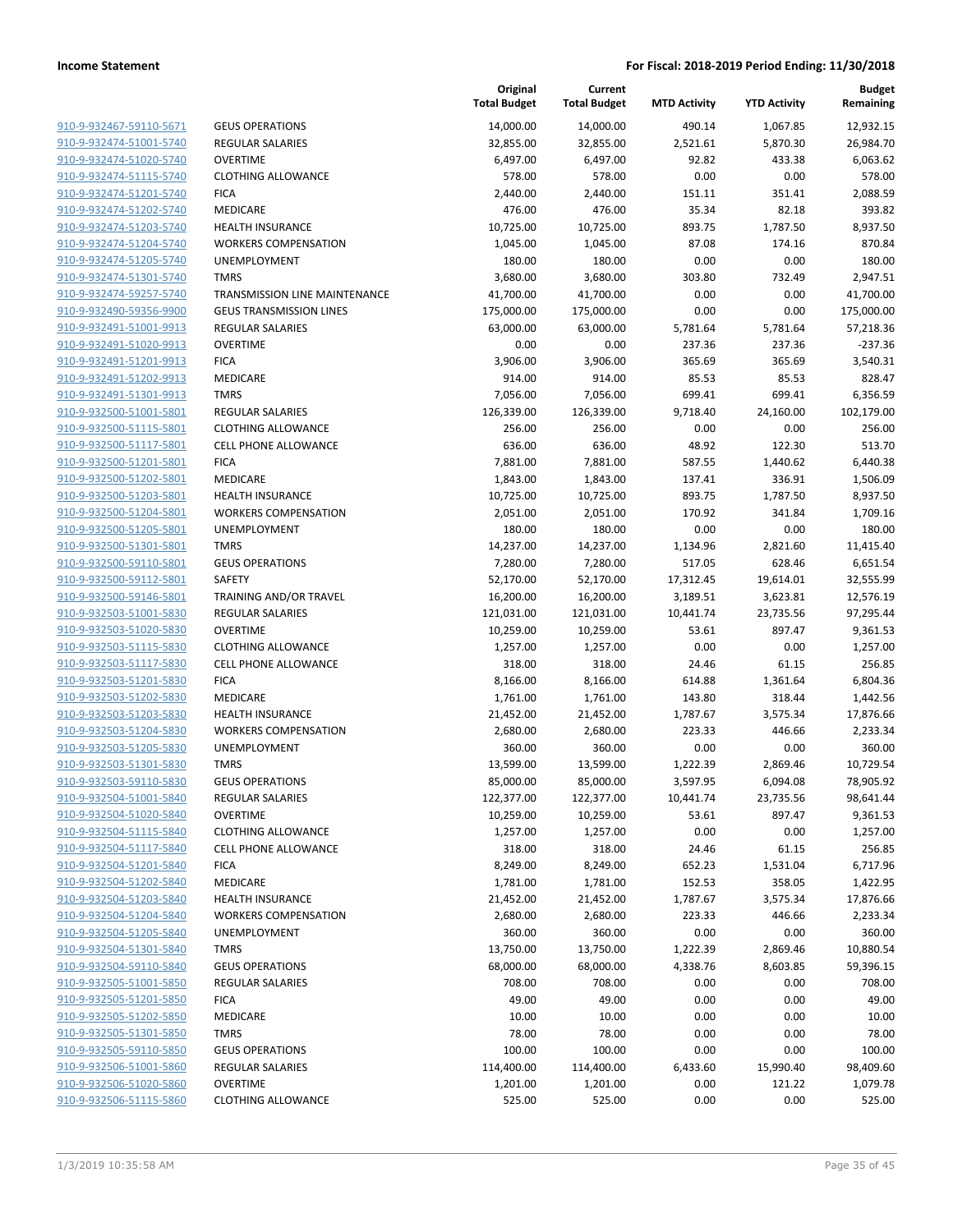| <u>910-9-932506-51117-5860</u> |
|--------------------------------|
| 910-9-932506-51201-5860        |
| 910-9-932506-51202-5860        |
| 910-9-932506-51203-5860        |
| 910-9-932506-51204-5860        |
| <u>910-9-932506-51205-5860</u> |
| 910-9-932506-51301-5860        |
| 910-9-932506-59110-5860        |
| 910-9-932507-51001-5870        |
| 910-9-932507-51201-5870        |
| <u>910-9-932507-51202-5870</u> |
| 910-9-932507-51301-5870        |
| 910-9-932507-59110-5870        |
|                                |
| 910-9-932509-59147-5890        |
| 910-9-932510-51001-5900        |
| <u>910-9-932510-51020-5900</u> |
| 910-9-932510-51102-5900        |
| 910-9-932510-51115-5900        |
| 910-9-932510-51201-5900        |
| 910-9-932510-51202-5900        |
| <u>910-9-932510-51203-5900</u> |
| 910-9-932510-51204-5900        |
| 910-9-932510-51205-5900        |
| 910-9-932510-51301-5900        |
| 910-9-932510-59205-5900        |
| 910-9-932514-51001-5941        |
| 910-9-932514-51020-5941        |
| 910-9-932514-51102-5941        |
| 910-9-932514-51115-5941        |
| 910-9-932514-51201-5941        |
| <u>910-9-932514-51202-5941</u> |
|                                |
| 910-9-932514-51203-5941        |
| 910-9-932514-51204-5941        |
| 910-9-932514-51205-5941        |
| 910-9-932514-51301-5941        |
| <u>910-9-932514-59275-5941</u> |
| 910-9-932515-51001-5950        |
| 910-9-932515-51201-5950        |
| 910-9-932515-51202-5950        |
| 910-9-932515-51301-5950        |
| 910-9-932515-59282-5950        |
| 910-9-932516-51001-5960        |
| 910-9-932516-51020-5960        |
| 910-9-932516-51201-5960        |
| 910-9-932516-51202-5960        |
| 910-9-932516-51205-5960        |
| 910-9-932516-51301-5960        |
| 910-9-932516-59284-5960        |
| 910-9-932517-51001-5970        |
| 910-9-932517-51020-5970        |
|                                |
| 910-9-932517-51115-5970        |
| 910-9-932517-51201-5970        |
| 910-9-932517-51202-5970        |
| 910-9-932517-51203-5970        |
| 910-9-932517-51204-5970        |
| 910-9-932517-51205-5970        |
| 910-9-932517-51301-5970        |
| 910-9-932517-59270-5970        |
| 910-9-932518-51001-5980        |
|                                |

|                         |                                      | Original<br><b>Total Budget</b> | Current<br><b>Total Budget</b> | <b>MTD Activity</b> | <b>YTD Activity</b> | <b>Budget</b><br>Remaining |
|-------------------------|--------------------------------------|---------------------------------|--------------------------------|---------------------|---------------------|----------------------------|
| 910-9-932506-51117-5860 | <b>CELL PHONE ALLOWANCE</b>          | 399.00                          | 399.00                         | 33.22               | 83.05               | 315.95                     |
| 910-9-932506-51201-5860 | <b>FICA</b>                          | 7,191.00                        | 7,191.00                       | 400.62              | 998.96              | 6,192.04                   |
| 910-9-932506-51202-5860 | <b>MEDICARE</b>                      | 1,665.00                        | 1,665.00                       | 93.69               | 233.63              | 1,431.37                   |
| 910-9-932506-51203-5860 | <b>HEALTH INSURANCE</b>              | 16,088.00                       | 16,088.00                      | 1,340.67            | 2,681.34            | 13,406.66                  |
| 910-9-932506-51204-5860 | <b>WORKERS COMPENSATION</b>          | 1,874.00                        | 1,874.00                       | 156.17              | 312.34              | 1,561.66                   |
| 910-9-932506-51205-5860 | UNEMPLOYMENT                         | 270.00                          | 270.00                         | 0.00                | 0.00                | 270.00                     |
| 910-9-932506-51301-5860 | <b>TMRS</b>                          | 12,857.00                       | 12,857.00                      | 751.44              | 1,881.82            | 10,975.18                  |
| 910-9-932506-59110-5860 | <b>GEUS OPERATIONS</b>               | 13,410.00                       | 13,410.00                      | 861.11              | 1,125.92            | 12,284.08                  |
| 910-9-932507-51001-5870 | <b>REGULAR SALARIES</b>              | 774.00                          | 774.00                         | 0.00                | 0.00                | 774.00                     |
| 910-9-932507-51201-5870 | <b>FICA</b>                          | 53.00                           | 53.00                          | 0.00                | 0.00                | 53.00                      |
| 910-9-932507-51202-5870 | MEDICARE                             | 10.00                           | 10.00                          | 0.00                | 0.00                | 10.00                      |
| 910-9-932507-51301-5870 | <b>TMRS</b>                          | 86.00                           | 86.00                          | 0.00                | 0.00                | 86.00                      |
| 910-9-932507-59110-5870 | <b>GEUS OPERATIONS</b>               | 50.00                           | 50.00                          | 0.00                | 0.00                | 50.00                      |
| 910-9-932509-59147-5890 | <b>RENT</b>                          | 161.00                          | 161.00                         | 0.00                | 0.00                | 161.00                     |
| 910-9-932510-51001-5900 | <b>REGULAR SALARIES</b>              | 62,171.00                       | 62,171.00                      | 4,950.40            | 12,200.00           | 49,971.00                  |
| 910-9-932510-51020-5900 | <b>OVERTIME</b>                      | 10,088.00                       | 10,088.00                      | 0.00                | 890.04              | 9,197.96                   |
| 910-9-932510-51102-5900 | <b>BILINGUAL PAY</b>                 | 600.00                          | 600.00                         | 46.16               | 115.40              | 484.60                     |
| 910-9-932510-51115-5900 | <b>CLOTHING ALLOWANCE</b>            | 525.00                          | 525.00                         | 0.00                | 0.00                | 525.00                     |
| 910-9-932510-51201-5900 | <b>FICA</b>                          | 4,517.00                        | 4,517.00                       | 283.72              | 722.89              | 3,794.11                   |
| 910-9-932510-51202-5900 | <b>MEDICARE</b>                      | 910.00                          | 910.00                         | 66.36               | 169.07              | 740.93                     |
| 910-9-932510-51203-5900 | <b>HEALTH INSURANCE</b>              | 10,725.00                       | 10,725.00                      | 893.75              | 1,787.50            | 8,937.50                   |
| 910-9-932510-51204-5900 | <b>WORKERS COMPENSATION</b>          | 1,009.00                        | 1,009.00                       | 84.08               | 168.16              | 840.84                     |
| 910-9-932510-51205-5900 | UNEMPLOYMENT                         | 180.00                          | 180.00                         | 0.00                | 0.00                | 180.00                     |
| 910-9-932510-51301-5900 | <b>TMRS</b>                          | 7,030.00                        | 7,030.00                       | 580.60              | 1,534.47            | 5,495.53                   |
| 910-9-932510-59205-5900 | <b>EQUIPMENT MAINTENANCE</b>         | 87,000.00                       | 87,000.00                      | 2,934.24            | 3,570.33            | 83,429.67                  |
| 910-9-932514-51001-5941 | <b>REGULAR SALARIES</b>              | 492,457.00                      | 492,457.00                     | 32,204.29           | 74,259.81           | 418,197.19                 |
| 910-9-932514-51020-5941 | <b>OVERTIME</b>                      | 53,651.00                       | 53,651.00                      | 3,068.21            | 7,884.68            | 45,766.32                  |
| 910-9-932514-51102-5941 | <b>BILINGUAL PAY</b>                 | 1,185.00                        | 1,185.00                       | 92.32               | 184.64              | 1,000.36                   |
| 910-9-932514-51115-5941 | <b>CLOTHING ALLOWANCE</b>            | 5,775.00                        | 5,775.00                       | 0.00                | 0.00                | 5,775.00                   |
| 910-9-932514-51201-5941 | <b>FICA</b>                          | 33,922.00                       | 33,922.00                      | 2,125.12            | 4,846.00            | 29,076.00                  |
| 910-9-932514-51202-5941 | MEDICARE                             | 7,160.00                        | 7,160.00                       | 497.00              | 1,133.34            | 6,026.66                   |
| 910-9-932514-51203-5941 | <b>HEALTH INSURANCE</b>              | 114,973.00                      | 114,973.00                     | 9,581.08            | 19,162.16           | 95,810.84                  |
| 910-9-932514-51204-5941 | <b>WORKERS COMPENSATION</b>          | 8,051.00                        | 8,051.00                       | 670.92              | 1,341.84            | 6,709.16                   |
| 910-9-932514-51205-5941 | UNEMPLOYMENT                         | 1,929.00                        | 1,929.00                       | 73.90               | 260.87              | 1,668.13                   |
| 910-9-932514-51301-5941 | <b>TMRS</b>                          | 55,288.00                       | 55,288.00                      | 4,106.71            | 9,555.90            | 45,732.10                  |
| 910-9-932514-59275-5941 | POLES, OH, UG & SERVICES MAINTENANCE | 204,000.00                      | 204,000.00                     | 3,131.17            | 11,308.23           | 192,691.77                 |
| 910-9-932515-51001-5950 | REGULAR SALARIES                     | 562.00                          | 562.00                         | 0.00                | 0.00                | 562.00                     |
| 910-9-932515-51201-5950 | <b>FICA</b>                          | 39.00                           | 39.00                          | 0.00                | 0.00                | 39.00                      |
| 910-9-932515-51202-5950 | MEDICARE                             | 8.00                            | 8.00                           | 0.00                | 0.00                | 8.00                       |
| 910-9-932515-51301-5950 | TMRS                                 | 64.00                           | 64.00                          | 0.00                | 0.00                | 64.00                      |
| 910-9-932515-59282-5950 | TRANSFORMERS MAINTENANCE             | 7,000.00                        | 7,000.00                       | 0.00                | 0.00                | 7,000.00                   |
| 910-9-932516-51001-5960 | <b>REGULAR SALARIES</b>              | 12,231.00                       | 12,231.00                      | 773.83              | 1,857.01            | 10,373.99                  |
| 910-9-932516-51020-5960 | <b>OVERTIME</b>                      | 1,337.00                        | 1,337.00                       | 225.18              | 475.30              | 861.70                     |
| 910-9-932516-51201-5960 | <b>FICA</b>                          | 840.00                          | 840.00                         | 61.94               | 144.61              | 695.39                     |
| 910-9-932516-51202-5960 | <b>MEDICARE</b>                      | 177.00                          | 177.00                         | 14.49               | 33.82               | 143.18                     |
| 910-9-932516-51205-5960 | <b>UNEMPLOYMENT</b>                  | 40.00                           | 40.00                          | 0.00                | 0.00                | 40.00                      |
| 910-9-932516-51301-5960 | <b>TMRS</b>                          | 1,369.00                        | 1,369.00                       | 116.09              | 271.02              | 1,097.98                   |
| 910-9-932516-59284-5960 | ST LIGHTING & SIGNALS MAINTENANCE    | 10,000.00                       | 10,000.00                      | 915.07              | 1,593.13            | 8,406.87                   |
| 910-9-932517-51001-5970 | <b>REGULAR SALARIES</b>              | 59,196.00                       | 59,196.00                      | 2,692.80            | 6,712.80            | 52,483.20                  |
| 910-9-932517-51020-5970 | <b>OVERTIME</b>                      | 221.00                          | 221.00                         | 0.00                | 25.25               | 195.75                     |
| 910-9-932517-51115-5970 | <b>CLOTHING ALLOWANCE</b>            | 525.00                          | 525.00                         | 0.00                | 0.00                | 525.00                     |
| 910-9-932517-51201-5970 | <b>FICA</b>                          | 3,683.00                        | 3,683.00                       | 155.52              | 372.00              | 3,311.00                   |
| 910-9-932517-51202-5970 | MEDICARE                             | 858.00                          | 858.00                         | 36.37               | 87.00               | 771.00                     |
| 910-9-932517-51203-5970 | <b>HEALTH INSURANCE</b>              | 10,726.00                       | 10,726.00                      | 893.83              | 1,787.66            | 8,938.34                   |
| 910-9-932517-51204-5970 | <b>WORKERS COMPENSATION</b>          | 997.00                          | 997.00                         | 83.08               | 166.16              | 830.84                     |
| 910-9-932517-51205-5970 | UNEMPLOYMENT                         | 176.00                          | 176.00                         | 0.00                | 0.00                | 176.00                     |
| 910-9-932517-51301-5970 | <b>TMRS</b>                          | 6,629.00                        | 6,629.00                       | 312.90              | 782.96              | 5,846.04                   |
| 910-9-932517-59270-5970 | <b>METERS MAINTENANCE</b>            | 600.00                          | 600.00                         | 0.00                | 0.00                | 600.00                     |
| 910-9-932518-51001-5980 | REGULAR SALARIES                     | 1,826.00                        | 1,826.00                       | 315.43              | 737.30              | 1,088.70                   |
|                         |                                      |                                 |                                |                     |                     |                            |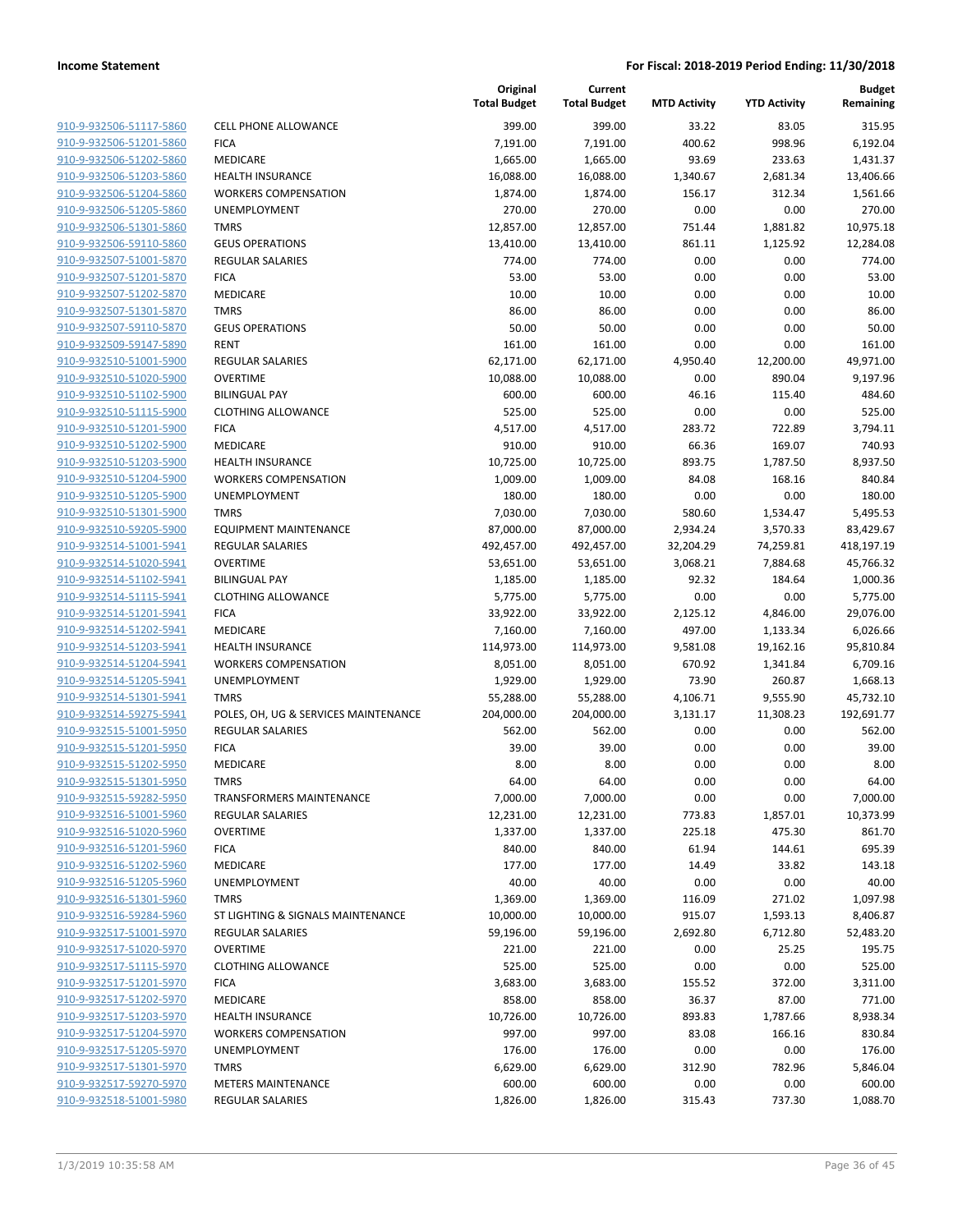| 910-9-932518-51020-5980        |
|--------------------------------|
| 910-9-932518-51201-5980        |
| 910-9-932518-51202-5980        |
| 910-9-932518-51205-5980        |
| 910-9-932518-51301-5980        |
| 910-9-932518-59288-5980        |
| 910-9-932519-51001-5990        |
| 910-9-932519-51201-5990        |
| 910-9-932519-51202-5990        |
| 910-9-932519-51205-5990        |
| 910-9-932519-51301-5990        |
| 910-9-932590-59364-9900        |
| 910-9-932590-59365-9900        |
| 910-9-932590-59366-9900        |
| 910-9-932590-59367-9900        |
| 910-9-932590-59368-9900        |
| 910-9-932590-59369-9900        |
| 910-9-932590-59370-9900        |
| 910-9-932590-59371-9900        |
| 910-9-932590-59375-9900        |
| 910-9-932590-59392-9900        |
| 910-9-932590-59396-9900        |
| 910-9-932590-59398-9900        |
| 910-9-932591-51001-9914        |
| 910-9-932591-51020-9914        |
| 910-9-932591-51201-9914        |
| 910-9-932591-51202-9914        |
| 910-9-932591-51205-9914        |
| 910-9-932591-51301-9914        |
| 910-9-932592-51001-9915        |
| 910-9-932592-51020-9915        |
| 910-9-932592-51201-9915        |
| 910-9-932592-51202-9915        |
| 910-9-932592-51205-9915        |
| 910-9-932592-51301-9915        |
| 910-9-932593-51001-9916        |
| 910-9-932593-51020-9916        |
| 910-9-932593-51201-9916        |
| 910-9-932593-51202-9916        |
| 910-9-932593-51205-9916        |
| 910-9-932593-51301-9916        |
| <u>910-9-932594-51001-9917</u> |
| 910-9-932594-51020-9917        |
| <u>910-9-932594-51201-9917</u> |
| 910-9-932594-51202-9917        |
| 910-9-932594-51205-9917        |
| 910-9-932594-51301-9917        |
| 910-9-932595-51001-9918        |
| 910-9-932595-51201-9918        |
| 910-9-932595-51202-9918        |
| 910-9-932595-51205-9918        |
| <u>910-9-932595-51301-9918</u> |
| <u>910-9-932596-51001-9919</u> |
| 910-9-932596-51020-9919        |
| 910-9-932596-51201-9919        |
| 910-9-932596-51202-9919        |
| <u>910-9-932596-51301-9919</u> |
| 910-9-932597-51001-9920        |
| 910-9-932597-51020-9920        |
|                                |

|                                                    |                                        | Original<br><b>Total Budget</b> | Current<br><b>Total Budget</b> | <b>MTD Activity</b> | <b>YTD Activity</b> | <b>Budget</b><br>Remaining |
|----------------------------------------------------|----------------------------------------|---------------------------------|--------------------------------|---------------------|---------------------|----------------------------|
|                                                    |                                        |                                 |                                |                     |                     |                            |
| 910-9-932518-51020-5980                            | <b>OVERTIME</b>                        | 205.00                          | 205.00                         | 0.00                | 137.90              | 67.10                      |
| 910-9-932518-51201-5980<br>910-9-932518-51202-5980 | <b>FICA</b>                            | 126.00                          | 126.00                         | 19.55<br>4.57       | 54.25               | 71.75                      |
| 910-9-932518-51205-5980                            | <b>MEDICARE</b><br><b>UNEMPLOYMENT</b> | 26.00<br>9.00                   | 26.00<br>9.00                  | 0.00                | 12.69<br>0.00       | 13.31<br>9.00              |
| 910-9-932518-51301-5980                            | <b>TMRS</b>                            | 204.00                          | 204.00                         | 36.64               | 101.68              | 102.32                     |
| 910-9-932518-59288-5980                            | <b>VAPOR LIGHTS MAINTENANCE</b>        | 700.00                          | 700.00                         | 12.34               | 55.38               | 644.62                     |
| 910-9-932519-51001-5990                            | <b>REGULAR SALARIES</b>                | 1,229.00                        | 1,229.00                       | 0.00                | 0.00                | 1,229.00                   |
| 910-9-932519-51201-5990                            | <b>FICA</b>                            | 76.00                           | 76.00                          | 0.00                | 0.00                | 76.00                      |
| 910-9-932519-51202-5990                            | <b>MEDICARE</b>                        | 18.00                           | 18.00                          | 0.00                | 0.00                | 18.00                      |
| 910-9-932519-51205-5990                            | UNEMPLOYMENT                           | 4.00                            | 4.00                           | 0.00                | 0.00                | 4.00                       |
| 910-9-932519-51301-5990                            | <b>TMRS</b>                            | 138.00                          | 138.00                         | 0.00                | 0.00                | 138.00                     |
| 910-9-932590-59364-9900                            | <b>POLES</b>                           | 160,000.00                      | 160,000.00                     | 8,158.43            | 21,353.77           | 138,646.23                 |
| 910-9-932590-59365-9900                            | OH CONDUCTOR & DEVICES                 | 70,000.00                       | 70,000.00                      | 2,802.68            | 8,021.54            | 61,978.46                  |
| 910-9-932590-59366-9900                            | <b>UG CONDUIT</b>                      | 75,000.00                       | 75,000.00                      | 3,908.33            | 6,012.00            | 68,988.00                  |
| 910-9-932590-59367-9900                            | <b>UG CONDUCTOR &amp; DEVICES</b>      | 50,000.00                       | 50,000.00                      | 5,215.75            | 9,723.23            | 40,276.77                  |
| 910-9-932590-59368-9900                            | <b>TRANSFORMERS &amp; CAPACITORS</b>   | 150,000.00                      | 150,000.00                     | 40,644.25           | 64,858.88           | 85,141.12                  |
| 910-9-932590-59369-9900                            | SERVICE CONNECTIONS                    | 45,000.00                       | 45,000.00                      | 0.00                | 23.83               | 44,976.17                  |
| 910-9-932590-59370-9900                            | <b>METERS</b>                          | 809,547.00                      | 809,547.00                     | 23,104.54           | 29,513.19           | 780,033.81                 |
| 910-9-932590-59371-9900                            | <b>VAPOR LIGHTS</b>                    | 6,000.00                        | 6,000.00                       | 173.79              | 405.51              | 5,594.49                   |
| 910-9-932590-59375-9900                            | <b>STREET LIGHTING &amp; SIGNALS</b>   | 20,000.00                       | 20,000.00                      | 223.81              | 460.77              | 19,539.23                  |
| 910-9-932590-59392-9900                            | <b>TRANSPORTATION EQUIPMENT</b>        | 189,000.00                      | 189,000.00                     | 0.00                | 0.00                | 189,000.00                 |
| 910-9-932590-59396-9900                            | POWER OPERATED EQUIPMENT               | 120,000.00                      | 120,000.00                     | 0.00                | 0.00                | 120,000.00                 |
| 910-9-932590-59398-9900                            | MISCELLANEOUS EQUIPMENT                | 10,000.00                       | 10,000.00                      | 0.00                | 0.00                | 10,000.00                  |
| 910-9-932591-51001-9914                            | <b>REGULAR SALARIES</b>                | 19,515.00                       | 19,515.00                      | 2,039.44            | 14,131.73           | 5,383.27                   |
| 910-9-932591-51020-9914                            | <b>OVERTIME</b>                        | 0.00                            | 0.00                           | 296.70              | 927.60              | $-927.60$                  |
| 910-9-932591-51201-9914                            | <b>FICA</b>                            | 1,210.00                        | 1,210.00                       | 144.84              | 935.11              | 274.89                     |
| 910-9-932591-51202-9914                            | MEDICARE                               | 283.00                          | 283.00                         | 33.87               | 218.70              | 64.30                      |
| 910-9-932591-51205-9914                            | UNEMPLOYMENT                           | 0.00                            | 0.00                           | 0.00                | 8.45                | $-8.45$                    |
| 910-9-932591-51301-9914                            | <b>TMRS</b>                            | 2,186.00                        | 2,186.00                       | 123.78              | 1,299.70            | 886.30                     |
| 910-9-932592-51001-9915                            | <b>REGULAR SALARIES</b>                | 24,513.00                       | 24,513.00                      | 6,816.53            | 24,027.00           | 486.00                     |
| 910-9-932592-51020-9915                            | <b>OVERTIME</b>                        | 0.00                            | 0.00                           | 2,309.93            | 5,362.78            | $-5,362.78$                |
| 910-9-932592-51201-9915                            | <b>FICA</b>                            | 1,520.00                        | 1,520.00                       | 565.84              | 1,823.60            | $-303.60$                  |
| 910-9-932592-51202-9915<br>910-9-932592-51205-9915 | MEDICARE<br><b>UNEMPLOYMENT</b>        | 356.00                          | 356.00                         | 132.34              | 426.50              | $-70.50$                   |
| 910-9-932592-51301-9915                            | <b>TMRS</b>                            | 0.00<br>2,746.00                | 0.00<br>2,746.00               | 0.00<br>934.54      | 7.80<br>3,029.76    | $-7.80$<br>$-283.76$       |
| 910-9-932593-51001-9916                            | <b>REGULAR SALARIES</b>                | 29,382.00                       | 29,382.00                      | 3,319.27            | 10,886.81           | 18,495.19                  |
| 910-9-932593-51020-9916                            | <b>OVERTIME</b>                        | 0.00                            | 0.00                           | 204.17              | 938.86              | $-938.86$                  |
| 910-9-932593-51201-9916                            | <b>FICA</b>                            | 1,822.00                        | 1,822.00                       | 219.88              | 736.13              | 1,085.87                   |
| 910-9-932593-51202-9916                            | <b>MEDICARE</b>                        | 426.00                          | 426.00                         | 51.43               | 172.17              | 253.83                     |
| 910-9-932593-51205-9916                            | UNEMPLOYMENT                           | 0.00                            | 0.00                           | 5.76                | 26.54               | -26.54                     |
| 910-9-932593-51301-9916                            | <b>TMRS</b>                            | 3,291.00                        | 3,291.00                       | 412.11              | 1,379.67            | 1,911.33                   |
| 910-9-932594-51001-9917                            | <b>REGULAR SALARIES</b>                | 13,300.00                       | 13,300.00                      | 4,186.61            | 7,220.43            | 6,079.57                   |
| 910-9-932594-51020-9917                            | <b>OVERTIME</b>                        | 0.00                            | 0.00                           | 893.58              | 1,654.57            | $-1,654.57$                |
| 910-9-932594-51201-9917                            | <b>FICA</b>                            | 825.00                          | 825.00                         | 314.97              | 551.68              | 273.32                     |
| 910-9-932594-51202-9917                            | MEDICARE                               | 193.00                          | 193.00                         | 73.67               | 129.04              | 63.96                      |
| 910-9-932594-51205-9917                            | UNEMPLOYMENT                           | 0.00                            | 0.00                           | 13.63               | 25.92               | $-25.92$                   |
| 910-9-932594-51301-9917                            | <b>TMRS</b>                            | 1,490.00                        | 1,490.00                       | 590.32              | 1,033.95            | 456.05                     |
| 910-9-932595-51001-9918                            | <b>REGULAR SALARIES</b>                | 1,225.00                        | 1,225.00                       | 0.00                | 2,127.77            | $-902.77$                  |
| 910-9-932595-51201-9918                            | <b>FICA</b>                            | 76.00                           | 76.00                          | 0.00                | 131.92              | $-55.92$                   |
| 910-9-932595-51202-9918                            | MEDICARE                               | 18.00                           | 18.00                          | 0.00                | 30.85               | $-12.85$                   |
| 910-9-932595-51205-9918                            | <b>UNEMPLOYMENT</b>                    | 0.00                            | 0.00                           | 0.00                | 6.36                | $-6.36$                    |
| 910-9-932595-51301-9918                            | <b>TMRS</b>                            | 138.00                          | 138.00                         | 0.00                | 247.25              | $-109.25$                  |
| 910-9-932596-51001-9919                            | <b>REGULAR SALARIES</b>                | 615.00                          | 615.00                         | 18.05               | 433.93              | 181.07                     |
| 910-9-932596-51020-9919                            | <b>OVERTIME</b>                        | 0.00                            | 0.00                           | 139.67              | 139.67              | $-139.67$                  |
| 910-9-932596-51201-9919                            | <b>FICA</b>                            | 39.00                           | 39.00                          | 9.78                | 35.57               | 3.43                       |
| 910-9-932596-51202-9919                            | MEDICARE                               | 9.00                            | 9.00                           | 2.29                | 8.32                | 0.68                       |
| 910-9-932596-51301-9919                            | <b>TMRS</b>                            | 69.00                           | 69.00                          | 18.32               | 66.64               | 2.36                       |
| 910-9-932597-51001-9920                            | <b>REGULAR SALARIES</b>                | 2,040.00                        | 2,040.00                       | 55.58               | 495.41              | 1,544.59                   |
| 910-9-932597-51020-9920                            | <b>OVERTIME</b>                        | 0.00                            | 0.00                           | 0.00                | 108.68              | $-108.68$                  |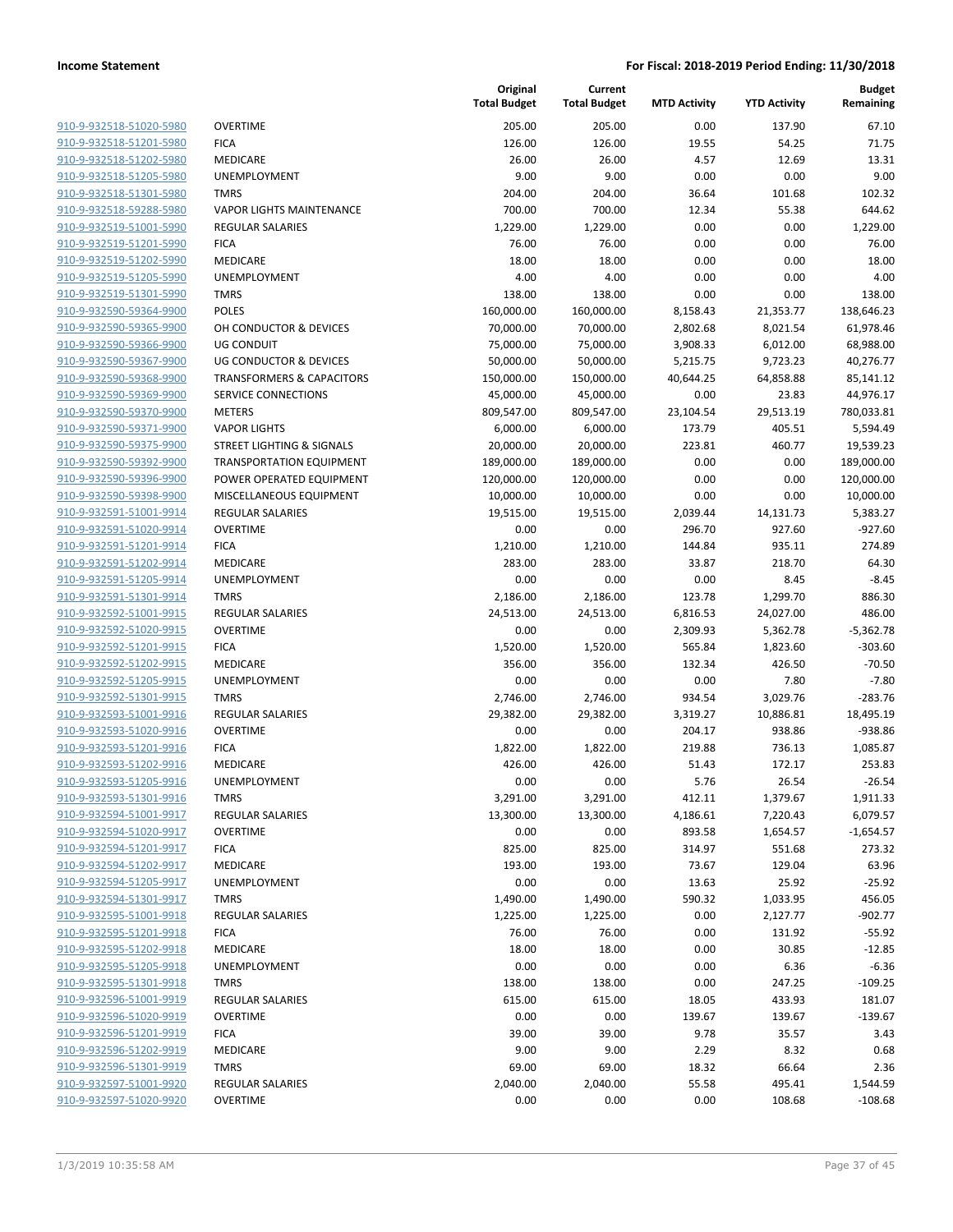|                                                    |                                                        | Original<br><b>Total Budget</b> | Current<br><b>Total Budget</b> | <b>MTD Activity</b> | <b>YTD Activity</b> | <b>Budget</b><br>Remaining |
|----------------------------------------------------|--------------------------------------------------------|---------------------------------|--------------------------------|---------------------|---------------------|----------------------------|
| 910-9-932597-51201-9920                            | <b>FICA</b>                                            | 127.00                          | 127.00                         | 3.45                | 37.45               | 89.55                      |
| 910-9-932597-51202-9920                            | <b>MEDICARE</b>                                        | 30.00                           | 30.00                          | 0.81                | 8.76                | 21.24                      |
| 910-9-932597-51301-9920                            | <b>TMRS</b>                                            | 229.00                          | 229.00                         | 6.46                | 70.20               | 158.80                     |
| 910-9-932598-51001-9921                            | <b>REGULAR SALARIES</b>                                | 145.00                          | 145.00                         | 55.58               | 55.58               | 89.42                      |
| 910-9-932598-51201-9921                            | <b>FICA</b>                                            | 9.00                            | 9.00                           | 3.45                | 3.45                | 5.55                       |
| 910-9-932598-51202-9921                            | MEDICARE                                               | 3.00                            | 3.00                           | 0.81                | 0.81                | 2.19                       |
| 910-9-932598-51301-9921                            | <b>TMRS</b>                                            | 17.00                           | 17.00                          | 6.46                | 6.46                | 10.54                      |
| 910-9-932599-51001-9922                            | <b>REGULAR SALARIES</b>                                | 270.00                          | 270.00                         | 0.00                | 0.00                | 270.00                     |
| 910-9-932599-51201-9922                            | <b>FICA</b>                                            | 17.00                           | 17.00                          | 0.00                | 0.00                | 17.00                      |
| 910-9-932599-51202-9922                            | <b>MEDICARE</b>                                        | 4.00                            | 4.00                           | 0.00                | 0.00                | 4.00                       |
| 910-9-932599-51301-9922                            | <b>TMRS</b>                                            | 31.00                           | 31.00                          | 0.00                | 0.00                | 31.00                      |
| 910-9-970000-59703-4030                            | <b>DEPRECIATION EXPENSE</b>                            | 2,957,960.00                    | 2,957,960.00                   | 0.00                | 0.00                | 2,957,960.00               |
| 910-9-970000-59720-9705                            | <b>BANK FEES</b>                                       | 25,000.00                       | 25,000.00                      | 985.75              | 1,155.69            | 23,844.31                  |
| 910-9-970000-59730-9250                            | <b>INVENTORY LOSS/GAIN</b>                             | 1,000.00                        | 1,000.00                       | 0.00                | 0.00                | 1,000.00                   |
| 910-9-970000-59731-9250                            | <b>GASOLINE LOSSES/GAINS</b>                           | 500.00                          | 500.00                         | 98.89               | 70.62               | 429.38                     |
| 910-9-970000-59732-9250                            | FUEL OIL LOSSES/GAINS                                  | 500.00                          | 500.00                         | 0.00                | 0.00                | 500.00                     |
| 910-9-970000-59734-4210                            | ASSET DISPOSAL LOSSES/GAINS                            | 1,000.00                        | 1,000.00                       | 0.00                | 0.00                | 1,000.00                   |
| 910-9-970000-59750-9260                            | <b>ACCRUED PTO PAY</b>                                 | 125,000.00                      | 125,000.00                     | 1,369.70            | 1,369.70            | 123,630.30                 |
| 910-9-970000-59770-9997                            | CONTINGENCY                                            | 350,000.00                      | 350,000.00                     | 0.00                | 0.00                | 350,000.00                 |
| 910-9-970000-59771-9997                            | PAYROLL CONTINGENCY                                    | 125,488.00                      | 125,488.00                     | 0.00                | 0.00                | 125,488.00                 |
| 910-9-970000-59780-9240                            | PROPERTY INSURANCE                                     | 153,000.00                      | 153,000.00                     | 0.00                | 178,571.11          | $-25,571.11$               |
| 910-9-970000-59781-9250                            | <b>LIABILITY INSURANCE</b>                             | 67,500.00                       | 67,500.00                      | 0.00                | 79,347.42           | $-11,847.42$               |
| 910-9-980000-59841-4280                            | AMORTIZATION OF DISCOUNT                               | $-42,051.00$                    | $-42,051.00$                   | 0.00                | 0.00                | $-42,051.00$               |
| 910-9-990000-59901-9270                            | XFER to COG - FRANCHISE FEES                           | 2,776,548.00                    | 2,776,548.00                   | 0.00                | 0.00                | 2,776,548.00               |
| 910-9-990000-59902-9200                            | XFER to COG- ADMIN EXPENSES                            | 261,772.00                      | 261,772.00                     | 21,814.33           | 43,628.66           | 218,143.34                 |
| 910-9-990000-59903-4082                            | XFER to COG - PILOT                                    | 326,809.00                      | 326,809.00                     | 0.00                | 0.00                | 326,809.00                 |
| 910-9-990000-59912-9999                            | XFER TO 912 - DEBT SERVICE                             | 8,732,723.00                    | 8,732,723.00                   | 727,726.92          | 1,455,453.84        | 7,277,269.16               |
| 910-9-990000-59926-9330                            | XFER to COG - GARAGE                                   | 69,686.00                       | 69,686.00                      | 5,807.17            | 11,614.34           | 58,071.66                  |
| 910-9-990000-59927-9200                            | XFER to COG - INSURANCE<br>XFER to COG - IT            | 18,401.00                       | 18,401.00                      | 1,533.42            | 3,066.84            | 15,334.16                  |
| 910-9-990000-59928-9200<br>910-9-990000-59930-9270 | <b>XFER to GBOD</b>                                    | 26,049.00<br>555,310.00         | 26,049.00                      | 2,165.50<br>0.00    | 4,331.00<br>0.00    | 21,718.00<br>555,310.00    |
|                                                    | <b>Expense Total:</b>                                  | 61,630,669.69                   | 555,310.00<br>61,630,669.69    | 3,861,317.50        | 7,682,934.09        | 53,947,735.60              |
|                                                    | Fund: 910 - ELECTRIC OPERATING FUND Surplus (Deficit): | -846,694.69                     | -846,694.69                    | 805,992.65          | 2,091,019.24        | -2,937,713.93              |
| <b>Fund: 911 - ELECTRIC DEBT REDUCTION</b>         |                                                        |                                 |                                |                     |                     |                            |
| Revenue                                            |                                                        |                                 |                                |                     |                     |                            |
| 911-9-000000-49801-4190                            | <b>INTEREST INCOME</b>                                 | 0.00                            | 0.00                           | $-56.31$            | 2,805.92            | $-2,805.92$                |
|                                                    | <b>Revenue Total:</b>                                  | 0.00                            | 0.00                           | $-56.31$            | 2,805.92            | $-2,805.92$                |
|                                                    | Fund: 911 - ELECTRIC DEBT REDUCTION Total:             | 0.00                            | 0.00                           | $-56.31$            | 2,805.92            | $-2,805.92$                |
| Fund: 912 - ELECTRIC DEBT SERVICE                  |                                                        |                                 |                                |                     |                     |                            |
| Revenue                                            |                                                        |                                 |                                |                     |                     |                            |
| 912-9-000000-49710-4999                            | TRANFSER FROM GEUS 910 - ELECTRIC OP                   | 8,732,723.00                    | 8,732,723.00                   | 727,726.92          | 1,455,453.84        | 7,277,269.16               |
|                                                    | <b>Revenue Total:</b>                                  | 8,732,723.00                    | 8,732,723.00                   | 727,726.92          | 1,455,453.84        | 7,277,269.16               |
| <b>Expense</b>                                     |                                                        |                                 |                                |                     |                     |                            |
| 912-9-980000-59801-9800                            | PAYING AGENT FEES                                      | 1,000.00                        | 1,000.00                       | 0.00                | 0.00                | 1,000.00                   |
| 912-9-980000-59810-9800                            | ARBITRAGE                                              | 5,000.00                        | 5,000.00                       | 0.00                | 0.00                | 5,000.00                   |
| 912-9-980000-59811-9800                            | CONTINUING DISCLOSURE                                  | 1,000.00                        | 1,000.00                       | 0.00                | 0.00                | 1,000.00                   |
| 912-9-980000-59820-9800                            | <b>SURETY BOND</b>                                     | 800.00                          | 800.00                         | 0.00                | 0.00                | 800.00                     |
| 912-9-980000-59852-9800                            | PRINCIPAL 2008 ISSUE                                   | 515,000.00                      | 515,000.00                     | 0.00                | 0.00                | 515,000.00                 |
| 912-9-980000-59853-4270                            | INTEREST 2008 ISSUE                                    | 648,169.00                      | 648,169.00                     | 0.00                | 0.00                | 648,169.00                 |
| 912-9-980000-59856-9800                            | PRINCIPAL 2010 ISSUE                                   | 1,745,000.00                    | 1,745,000.00                   | 0.00                | 0.00                | 1,745,000.00               |
| 912-9-980000-59857-4270                            | <b>INTEREST 2010 ISSUE</b>                             | 2,542,165.00                    | 2,542,165.00                   | 0.00                | 0.00                | 2,542,165.00               |
| 912-9-980000-59858-9800                            | Principal on 2015 Tax-Exempt                           | 2,447,000.00                    | 2,447,000.00                   | 0.00                | 0.00                | 2,447,000.00               |
| 912-9-980000-59859-4270                            | Interest on 2015 Tax Exempt                            | 20,922.00                       | 20,922.00                      | 0.00                | 0.00                | 20,922.00                  |
| 912-9-980000-59860-9800                            | Principal on 2015 Taxable                              | 796,000.00                      | 796,000.00                     | 0.00                | 0.00                | 796,000.00                 |
| 912-9-980000-59861-4270                            | Interest on 2015 Taxable                               | 10,667.00                       | 10,667.00                      | 0.00                | 0.00                | 10,667.00                  |
|                                                    | <b>Expense Total:</b>                                  | 8,732,723.00                    | 8,732,723.00                   | 0.00                | 0.00                | 8,732,723.00               |
|                                                    | Fund: 912 - ELECTRIC DEBT SERVICE Surplus (Deficit):   | 0.00                            | 0.00                           | 727,726.92          | 1,455,453.84        | -1,455,453.84              |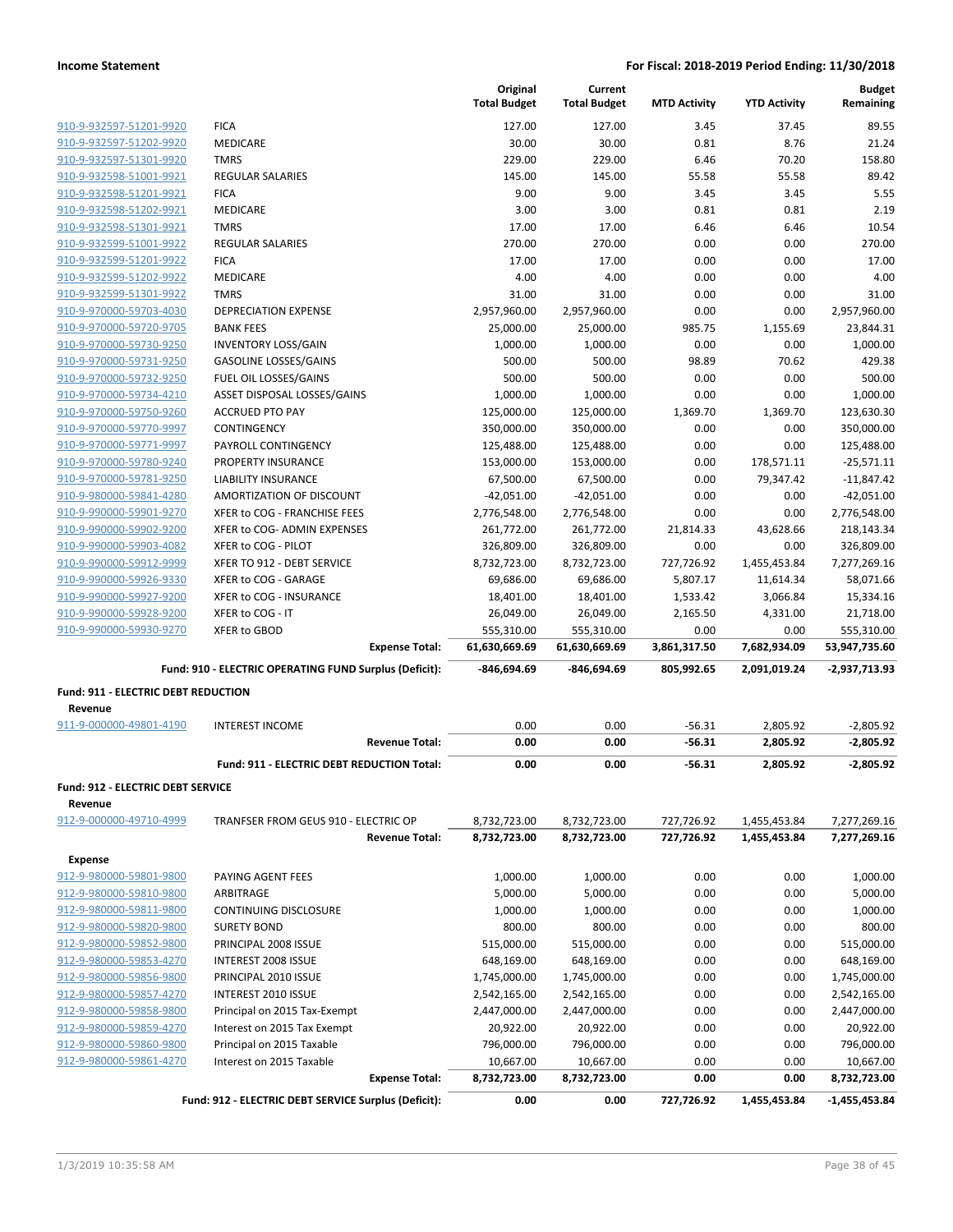|                                        |                                                      | Original<br><b>Total Budget</b> | Current<br><b>Total Budget</b> | <b>MTD Activity</b> | <b>YTD Activity</b> | <b>Budget</b><br>Remaining |
|----------------------------------------|------------------------------------------------------|---------------------------------|--------------------------------|---------------------|---------------------|----------------------------|
| Fund: 913 - ELECTRIC CONSTRUCTION FUND |                                                      |                                 |                                |                     |                     |                            |
| Revenue                                |                                                      |                                 |                                |                     |                     |                            |
| 913-9-000000-49801-4190                | <b>INTEREST INCOME</b>                               | 400.00                          | 400.00                         | 428.78              | 524.29              | $-124.29$                  |
|                                        | <b>Revenue Total:</b>                                | 400.00                          | 400.00                         | 428.78              | 524.29              | $-124.29$                  |
|                                        | <b>Fund: 913 - ELECTRIC CONSTRUCTION FUND Total:</b> | 400.00                          | 400.00                         | 428.78              | 524.29              | $-124.29$                  |
| Fund: 950 - CABLE / INTERNET           |                                                      |                                 |                                |                     |                     |                            |
| Revenue                                |                                                      |                                 |                                |                     |                     |                            |
| 950-9-000000-48001-3950                | <b>CABLE REVENUES</b>                                | 3,036,210.00                    | 3,036,210.00                   | 224,884.63          | 455,352.05          | 2,580,857.95               |
| 950-9-000000-48002-3950                | MOVIE PAY-PER-VIEW                                   | 100.00                          | 100.00                         | 0.00                | 0.00                | 100.00                     |
| 950-9-000000-48003-3950                | SET-TOP                                              | 170,000.00                      | 170,000.00                     | 12,553.55           | 25,179.33           | 144,820.67                 |
| 950-9-000000-48030-3950                | <b>CONTRACT CHANNELS</b>                             | 9,600.00                        | 9,600.00                       | 800.00              | 1,600.00            | 8,000.00                   |
| 950-9-000000-48040-3950                | <b>BROADCASTS</b>                                    | 600.00                          | 600.00                         | 100.00              | 200.00              | 400.00                     |
| 950-9-000000-48101-3950                | <b>INTERNET REVENUES</b>                             | 2,649,815.00                    | 2,649,815.00                   | 205,667.60          | 414,353.65          | 2,235,461.35               |
| 950-9-000000-48201-3950                | <b>LATE CHARGES</b>                                  | 75,000.00                       | 75,000.00                      | 5,075.02            | 11,224.33           | 63,775.67                  |
| 950-9-000000-48202-3950                | <b>SERVICE CHARGES</b>                               | 60,000.00                       | 60,000.00                      | 1,747.50            | 6,784.13            | 53,215.87                  |
| 950-9-000000-48203-3950                | LOST/DAMAGED EQUIPMENT                               | 30,000.00                       | 30,000.00                      | 2,455.00            | 7,255.00            | 22,745.00                  |
| 950-9-000000-48301-3950                | <b>TRANSFER TO COG</b>                               | 299,164.00                      | 299,164.00                     | 22,432.40           | 45,438.73           | 253,725.27                 |
| 950-9-000000-48307-3950                | <b>TRANSFER TO GBOD</b>                              | 59,833.00                       | 59,833.00                      | 4,486.67            | 9,087.97            | 50,745.03                  |
| 950-9-000000-48434-3950                | <b>CHANNEL 34</b>                                    | 2,000.00                        | 2,000.00                       | 100.00              | 200.00              | 1,800.00                   |
| 950-9-000000-48488-3950                | AD INSERTIONS                                        | 30,000.00                       | 30,000.00                      | 7,444.04            | 13,943.64           | 16,056.36                  |
| 950-9-000000-48498-3950                | PRODUCTION REVENUES                                  | 75.00                           | 75.00                          | 0.00                | 0.00                | 75.00                      |
| 950-9-000000-48501-3950                | <b>CUSTOMER AID TO CONSTRUCTION</b>                  | 2,500.00                        | 2,500.00                       | 0.00                | 0.00                | 2,500.00                   |
| 950-9-000000-48502-3950                | OTHER REIMBURSEMENTS                                 | 500.00                          | 500.00                         | 0.00                | 0.00                | 500.00                     |
| 950-9-000000-48503-3950                | <b>FIBER MAINTENANCE FEES</b>                        | 2,772.00                        | 2,772.00                       | 0.00                | 0.00                | 2,772.00                   |
| 950-9-000000-48801-4190                | INTEREST INCOME                                      | 2,000.00                        | 2,000.00                       | 4,494.98            | 5,547.19            | $-3,547.19$                |
| 950-9-000000-48991-3950                | <b>GEUS ELECTRIC PAYMENT FOR INTERNET</b>            | 38,000.00                       | 38,000.00                      | 0.00                | 0.00                | 38,000.00                  |
| 950-9-000000-48993-3950                | GEUS ELECTRIC PAYMENT FOR PUBLIC SVC                 | 15,000.00                       | 15,000.00                      | 0.00                | 0.00                | 15,000.00                  |
| 950-9-000000-48994-3950                | <b>LEASE OF DARK FIBER</b>                           | 206,520.00                      | 206,520.00                     | 0.00                | 0.00                | 206,520.00                 |
| 950-9-000000-48995-3950                | <b>COLOCATION FOR SCADA &amp; PHONE SYSTEM</b>       | 20,000.00                       | 20,000.00                      | 0.00                | 0.00                | 20,000.00                  |
|                                        | <b>Revenue Total:</b>                                | 6,709,689.00                    | 6,709,689.00                   | 492,241.39          | 996,166.02          | 5,713,522.98               |
| Expense                                |                                                      |                                 |                                |                     |                     |                            |
| 950-9-951050-51001-8500                | <b>REGULAR SALARIES</b>                              | 64,293.00                       | 64,293.00                      | 4,945.60            | 12,254.00           | 52,039.00                  |
| 950-9-951050-51115-8500                | <b>CLOTHING ALLOWANCE</b>                            | 123.00                          | 123.00                         | 0.00                | 0.00                | 123.00                     |
| 950-9-951050-51116-8500                | <b>CAR ALLOWANCE</b>                                 | 975.00                          | 975.00                         | 150.00              | 375.00              | 600.00                     |
| 950-9-951050-51117-8500                | <b>CELL PHONE ALLOWANCE</b>                          | 312.00                          | 312.00                         | 24.00               | 60.00               | 252.00                     |
| 950-9-951050-51201-8500                | <b>FICA</b>                                          | 4,071.00                        | 4,071.00                       | 290.39              | 679.13              | 3,391.87                   |
| 950-9-951050-51202-8500                | <b>MEDICARE</b>                                      | 952.00                          | 952.00                         | 67.92               | 158.84              | 793.16                     |
| 950-9-951050-51203-8500                | <b>HEALTH INSURANCE</b>                              | 6,436.00                        | 6,436.00                       | 536.33              | 1,072.66            | 5,363.34                   |
| 950-9-951050-51204-8500                | <b>WORKERS COMPENSATION</b>                          | 1,044.00                        | 1,044.00                       | 87.00               | 174.00              | 870.00                     |
| 950-9-951050-51205-8500                | <b>UNEMPLOYMENT</b>                                  | 108.00                          | 108.00                         | 0.00                | 0.00                | 108.00                     |
| 950-9-951050-51301-8500                | <b>TMRS</b>                                          | 7,353.00                        | 7,353.00                       | 594.88              | 1,474.42            | 5,878.58                   |
| 950-9-951050-59110-8500                | <b>GEUS OPERATIONS</b>                               | 115,000.00                      | 115,000.00                     | 5,232.28            | 7,376.71            | 107,623.29                 |
| 950-9-951050-59141-8500                | <b>UTILITY BILLS</b>                                 | 69,600.00                       | 69,600.00                      | 6,342.96            | 13,052.18           | 56,547.82                  |
| 950-9-951050-59191-8500                | POLE USE                                             | 18,800.00                       | 18,800.00                      | 0.00                | 0.00                | 18,800.00                  |
| 950-9-951051-51001-8510                | <b>REGULAR SALARIES</b>                              | 68,204.00                       | 68,204.00                      | 5,064.64            | 12,768.63           | 55,435.37                  |
| 950-9-951051-51020-8510                | <b>OVERTIME</b>                                      | 4,919.00                        | 4,919.00                       | 99.15               | 220.80              | 4,698.20                   |
| 950-9-951051-51117-8510                | <b>CELL PHONE ALLOWANCE</b>                          | 432.00                          | 432.00                         | 33.22               | 83.05               | 348.95                     |
| 950-9-951051-51201-8510                | <b>FICA</b>                                          | 4,561.00                        | 4,561.00                       | 314.82              | 784.82              | 3,776.18                   |
| 950-9-951051-51202-8510                | MEDICARE                                             | 996.00                          | 996.00                         | 73.62               | 183.53              | 812.47                     |
| 950-9-951051-51203-8510                | <b>HEALTH INSURANCE</b>                              | 21,450.00                       | 21,450.00                      | 1,787.50            | 3,575.00            | 17,875.00                  |
| 950-9-951051-51204-8510                | <b>WORKERS COMPENSATION</b>                          | 1,107.00                        | 1,107.00                       | 92.25               | 184.50              | 922.50                     |
| 950-9-951051-51205-8510                | UNEMPLOYMENT                                         | 360.00                          | 360.00                         | 0.00                | 0.00                | 360.00                     |
| 950-9-951051-51301-8510                | <b>TMRS</b>                                          | 7,687.00                        | 7,687.00                       | 603.89              | 1,519.02            | 6,167.98                   |
| 950-9-951051-59110-8510                | <b>GEUS OPERATIONS</b>                               | 12,000.00                       | 12,000.00                      | 221.40              | 221.40              | 11,778.60                  |
| 950-9-951051-59151-8510                | <b>BASIC PROGRAM EXPENSE</b>                         | 2,891,854.00                    | 2,891,854.00                   | 188,342.13          | 210,796.81          | 2,681,057.19               |
| 950-9-951051-59152-8510                | PREMIUM PROGRAM EXPENSE                              | 78,842.00                       | 78,842.00                      | 6,672.99            | 6,672.99            | 72,169.01                  |
| 950-9-951051-59154-8510                | <b>TIVO Fees</b>                                     | 37,907.00                       | 37,907.00                      | 2,727.95            | 2,727.95            | 35,179.05                  |
| 950-9-951051-59155-8510                | OTHER PROGRAM EXPENSE                                | 7,500.00                        | 7,500.00                       | 0.00                | 0.00                | 7,500.00                   |
|                                        |                                                      |                                 |                                |                     |                     |                            |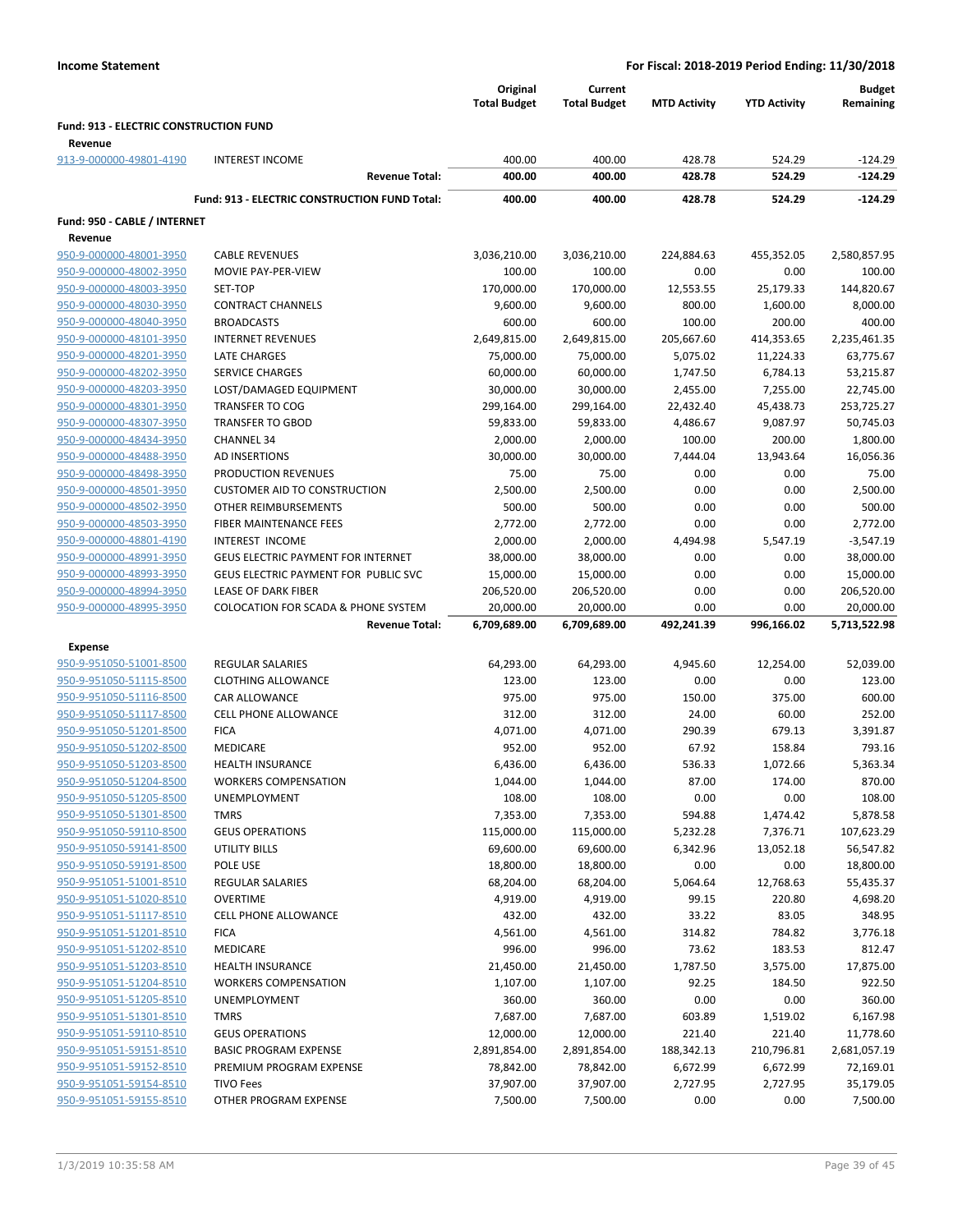|                                                    |                                     | Original<br><b>Total Budget</b> | Current<br><b>Total Budget</b> | <b>MTD Activity</b> | <b>YTD Activity</b> | <b>Budget</b><br>Remaining |
|----------------------------------------------------|-------------------------------------|---------------------------------|--------------------------------|---------------------|---------------------|----------------------------|
| 950-9-951052-51001-8520                            | <b>REGULAR SALARIES</b>             | 66,363.00                       | 66,363.00                      | 5,094.70            | 12,646.06           | 53,716.94                  |
| 950-9-951052-51115-8520                            | <b>CLOTHING ALLOWANCE</b>           | 123.00                          | 123.00                         | 0.00                | 0.00                | 123.00                     |
| 950-9-951052-51116-8520                            | <b>CAR ALLOWANCE</b>                | 975.00                          | 975.00                         | 0.00                | 0.00                | 975.00                     |
| 950-9-951052-51117-8520                            | <b>CELL PHONE ALLOWANCE</b>         | 408.00                          | 408.00                         | 31.36               | 78.40               | 329.60                     |
| 950-9-951052-51201-8520                            | <b>FICA</b>                         | 4,205.00                        | 4,205.00                       | 317.81              | 788.91              | 3,416.09                   |
| 950-9-951052-51202-8520                            | MEDICARE                            | 983.00                          | 983.00                         | 74.33               | 184.51              | 798.49                     |
| 950-9-951052-51203-8520                            | <b>HEALTH INSURANCE</b>             | 7,508.00                        | 7,508.00                       | 625.67              | 1,251.34            | 6,256.66                   |
| 950-9-951052-51204-8520                            | <b>WORKERS COMPENSATION</b>         | 1,078.00                        | 1,078.00                       | 89.83               | 179.66              | 898.34                     |
| 950-9-951052-51205-8520                            | <b>UNEMPLOYMENT</b>                 | 126.00                          | 126.00                         | 0.00                | 0.00                | 126.00                     |
| 950-9-951052-51301-8520                            | <b>TMRS</b>                         | 7,596.00                        | 7,596.00                       | 595.65              | 1,478.59            | 6,117.41                   |
| 950-9-951052-59110-8520                            | <b>GEUS OPERATIONS</b>              | 120,000.00                      | 120,000.00                     | 2,454.85            | 4,603.41            | 115,396.59                 |
| 950-9-951052-59150-8520                            | ISP SERVICE EXPENSE                 | 722,640.00                      | 722,640.00                     | 95,577.70           | 130,637.70          | 592,002.30                 |
| 950-9-951053-51001-8530                            | <b>REGULAR SALARIES</b>             | 49,587.00                       | 49,587.00                      | 3,814.40            | 9,422.29            | 40,164.71                  |
| 950-9-951053-51020-8530                            | <b>OVERTIME</b>                     | 3,576.00                        | 3,576.00                       | 0.00                | 60.69               | 3,515.31                   |
| 950-9-951053-51117-8530                            | <b>CELL PHONE ALLOWANCE</b>         | 432.00                          | 432.00                         | 33.22               | 83.05               | 348.95                     |
| 950-9-951053-51201-8530                            | <b>FICA</b>                         | 3,323.00                        | 3,323.00                       | 238.33              | 592.20              | 2,730.80                   |
| 950-9-951053-51202-8530                            | <b>MEDICARE</b>                     | 725.00                          | 725.00                         | 55.74               | 138.49              | 586.51                     |
| 950-9-951053-51203-8530                            | <b>HEALTH INSURANCE</b>             | 10,725.00                       | 10,725.00                      | 893.75              | 1,787.50            | 8,937.50                   |
| 950-9-951053-51204-8530                            | <b>WORKERS COMPENSATION</b>         | 805.00                          | 805.00                         | 67.08               | 134.16              | 670.84                     |
| 950-9-951053-51205-8530                            | UNEMPLOYMENT                        | 180.00                          | 180.00                         | 0.00                | 0.00                | 180.00                     |
| 950-9-951053-51301-8530                            | <b>TMRS</b>                         | 5,602.00                        | 5,602.00                       | 447.10              | 1,111.59            | 4,490.41                   |
| 950-9-951053-59110-8530                            | <b>GEUS OPERATIONS</b>              | 3,000.00                        | 3,000.00                       | 1.29                | 1.29                | 2,998.71                   |
| 950-9-951053-59160-8530                            | ADVERTISING                         | 27,800.00                       | 27,800.00                      | 1,038.91            | 1,038.91            | 26,761.09                  |
| 950-9-951053-59164-8530                            | <b>CONSUMER INFORMATION</b>         | 3,500.00                        | 3,500.00                       | 0.00                | 0.00                | 3,500.00                   |
| 950-9-951054-51001-8540                            | <b>REGULAR SALARIES</b>             | 171,486.00                      | 171,486.00                     | 13,646.41           | 33,606.81           | 137,879.19                 |
| 950-9-951054-51020-8540                            | <b>OVERTIME</b>                     | 3,043.00                        | 3,043.00                       | 81.82               | 258.56              | 2,784.44                   |
| 950-9-951054-51117-8540                            | <b>CELL PHONE ALLOWANCE</b>         | 216.00                          | 216.00                         | 16.62               | 41.55               | 174.45                     |
| 950-9-951054-51201-8540<br>950-9-951054-51202-8540 | <b>FICA</b>                         | 10,834.00                       | 10,834.00                      | 825.17<br>192.99    | 2,000.02            | 8,833.98                   |
| 950-9-951054-51203-8540                            | MEDICARE<br><b>HEALTH INSURANCE</b> | 2,491.00<br>48,263.00           | 2,491.00<br>48,263.00          | 4,021.92            | 467.75<br>8,043.84  | 2,023.25<br>40,219.16      |
| 950-9-951054-51204-8540                            | <b>WORKERS COMPENSATION</b>         | 2,785.00                        | 2,785.00                       | 232.08              | 464.16              | 2,320.84                   |
| 950-9-951054-51205-8540                            | UNEMPLOYMENT                        | 810.00                          | 810.00                         | 0.00                | 0.00                | 810.00                     |
| 950-9-951054-51301-8540                            | <b>TMRS</b>                         | 19,230.00                       | 19,230.00                      | 1,597.14            | 3,939.97            | 15,290.03                  |
| 950-9-951054-59110-8540                            | <b>GEUS OPERATIONS</b>              | 8,000.00                        | 8,000.00                       | 637.86              | 637.86              | 7,362.14                   |
| 950-9-951055-51001-8550                            | <b>REGULAR SALARIES</b>             | 126,422.00                      | 126,422.00                     | 9,790.60            | 24,168.60           | 102,253.40                 |
| 950-9-951055-51020-8550                            | <b>OVERTIME</b>                     | 3,145.00                        | 3,145.00                       | 449.53              | 700.94              | 2,444.06                   |
| 950-9-951055-51102-8550                            | <b>BILINGUAL PAY</b>                | 90.00                           | 90.00                          | 0.00                | 0.00                | 90.00                      |
| 950-9-951055-51115-8550                            | <b>CLOTHING ALLOWANCE</b>           | 42.00                           | 42.00                          | 0.00                | 0.00                | 42.00                      |
| 950-9-951055-51116-8550                            | <b>CAR ALLOWANCE</b>                | 1,400.00                        | 1,400.00                       | 0.00                | 0.00                | 1,400.00                   |
| 950-9-951055-51117-8550                            | <b>CELL PHONE ALLOWANCE</b>         | 503.00                          | 503.00                         | 38.70               | 96.75               | 406.25                     |
| 950-9-951055-51201-8550                            | <b>FICA</b>                         | 7,402.00                        | 7,402.00                       | 463.20              | 1,199.74            | 6,202.26                   |
| 950-9-951055-51202-8550                            | MEDICARE                            | 1,866.00                        | 1,866.00                       | 149.04              | 362.00              | 1,504.00                   |
| 950-9-951055-51203-8550                            | <b>HEALTH INSURANCE</b>             | 19,842.00                       | 19,842.00                      | 1,653.50            | 3,307.00            | 16,535.00                  |
| 950-9-951055-51204-8550                            | <b>WORKERS COMPENSATION</b>         | 2,053.00                        | 2,053.00                       | 171.08              | 342.16              | 1,710.84                   |
| 950-9-951055-51205-8550                            | <b>UNEMPLOYMENT</b>                 | 333.00                          | 333.00                         | 0.00                | 3.02                | 329.98                     |
| 950-9-951055-51301-8550                            | <b>TMRS</b>                         | 14,388.00                       | 14,388.00                      | 1,194.40            | 2,901.10            | 11,486.90                  |
| 950-9-951055-59110-8550                            | <b>GEUS OPERATIONS</b>              | 7,200.00                        | 7,200.00                       | 314.13              | 388.86              | 6,811.14                   |
| 950-9-951055-59112-8550                            | SAFETY                              | 2,000.00                        | 2,000.00                       | 0.00                | 0.00                | 2,000.00                   |
| 950-9-951055-59158-8550                            | C/I BILLING                         | 42,500.00                       | 42,500.00                      | 0.00                | 42,027.96           | 472.04                     |
| 950-9-951060-51001-8600                            | REGULAR SALARIES                    | 197,614.00                      | 197,614.00                     | 14,900.02           | 37,123.38           | 160,490.62                 |
| 950-9-951060-51011-8600                            | PART TIME TEMPORARY                 | 4,028.00                        | 4,028.00                       | 0.00                | 0.00                | 4,028.00                   |
| 950-9-951060-51020-8600                            | <b>OVERTIME</b>                     | 12,725.00                       | 12,725.00                      | 587.99              | 1,684.90            | 11,040.10                  |
| 950-9-951060-51115-8600                            | <b>CLOTHING ALLOWANCE</b>           | 2,079.00                        | 2,079.00                       | 0.00                | 0.00                | 2,079.00                   |
| 950-9-951060-51116-8600                            | CAR ALLOWANCE                       | 1,950.00                        | 1,950.00                       | 300.00              | 750.00              | 1,200.00                   |
| 950-9-951060-51117-8600                            | <b>CELL PHONE ALLOWANCE</b>         | 1,731.00                        | 1,731.00                       | 116.32              | 290.80              | 1,440.20                   |
| 950-9-951060-51201-8600                            | <b>FICA</b>                         | 13,544.00                       | 13,544.00                      | 930.70              | 2,253.69            | 11,290.31                  |
| 950-9-951060-51202-8600                            | MEDICARE                            | 2,984.00                        | 2,984.00                       | 217.67              | 527.08              | 2,456.92                   |
| 950-9-951060-51203-8600                            | <b>HEALTH INSURANCE</b>             | 45,583.00                       | 45,583.00                      | 3,798.58            | 7,597.16            | 37,985.84                  |
| 950-9-951060-51204-8600                            | <b>WORKERS COMPENSATION</b>         | 3,560.00                        | 3,560.00                       | 296.67              | 593.34              | 2,966.66                   |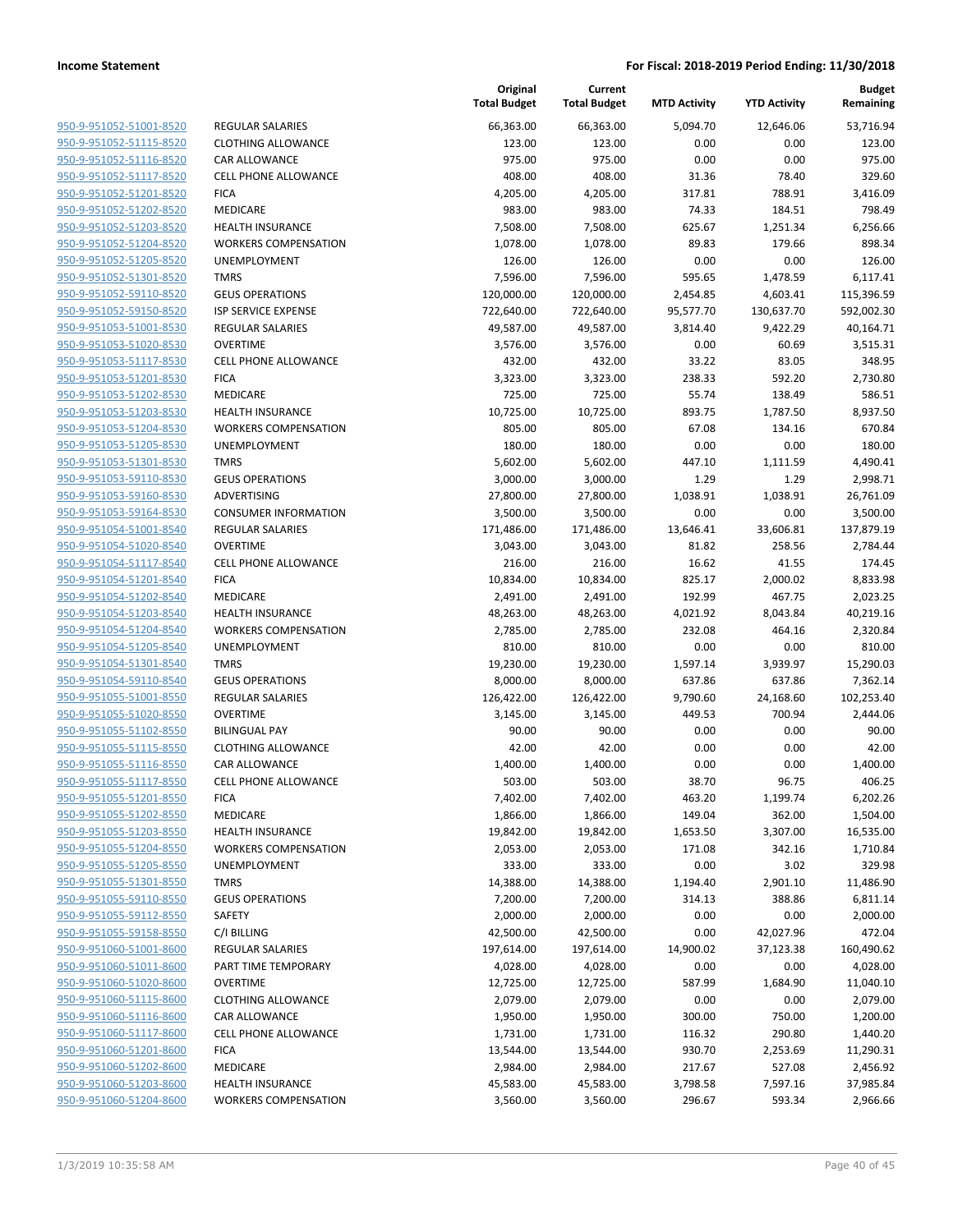|                                |                                                 | Original<br><b>Total Budget</b> | Current<br><b>Total Budget</b> | <b>MTD Activity</b> | <b>YTD Activity</b> | <b>Budget</b><br>Remaining |
|--------------------------------|-------------------------------------------------|---------------------------------|--------------------------------|---------------------|---------------------|----------------------------|
| 950-9-951060-51205-8600        | UNEMPLOYMENT                                    | 768.00                          | 768.00                         | 0.00                | 0.00                | 768.00                     |
| 950-9-951060-51301-8600        | <b>TMRS</b>                                     | 23,043.00                       | 23,043.00                      | 1,787.02            | 4,477.80            | 18,565.20                  |
| 950-9-951060-59201-8600        | <b>BUILDINGS MAINTNANCE</b>                     | 23,000.00                       | 23,000.00                      | 1,105.25            | 1,105.25            | 21,894.75                  |
| 950-9-951060-59205-8600        | <b>EQUIPMENT MAINTENANCE</b>                    | 10,000.00                       | 10,000.00                      | 297.00              | 422.95              | 9,577.05                   |
| 950-9-951060-59231-8600        | <b>CABLE PLANT MAINTENANCE</b>                  | 30,000.00                       | 30,000.00                      | 1,030.42            | 2,050.42            | 27,949.58                  |
| 950-9-951060-59235-8600        | FIBER OPTICS PLANT MAINTENANCE                  | 20,000.00                       | 20,000.00                      | 0.00                | 0.00                | 20,000.00                  |
| 950-9-951061-51001-8610        | <b>REGULAR SALARIES</b>                         | 197,614.00                      | 197,614.00                     | 14,900.02           | 37,123.38           | 160,490.62                 |
| 950-9-951061-51011-8610        | PART TIME TEMPORARY                             | 12,083.00                       | 12,083.00                      | 0.00                | 0.00                | 12,083.00                  |
| 950-9-951061-51020-8610        | <b>OVERTIME</b>                                 | 12,725.00                       | 12,725.00                      | 587.23              | 1,683.40            | 11,041.60                  |
| 950-9-951061-51115-8610        | <b>CLOTHING ALLOWANCE</b>                       | 2,079.00                        | 2,079.00                       | 0.00                | 0.00                | 2,079.00                   |
| 950-9-951061-51116-8610        | <b>CAR ALLOWANCE</b>                            | 1,950.00                        | 1,950.00                       | 0.00                | 0.00                | 1,950.00                   |
| 950-9-951061-51117-8610        | <b>CELL PHONE ALLOWANCE</b>                     | 1,731.00                        | 1,731.00                       | 116.24              | 290.60              | 1,440.40                   |
| 950-9-951061-51201-8610        | <b>FICA</b>                                     | 14,044.00                       | 14,044.00                      | 955.75              | 2,382.61            | 11,661.39                  |
| 950-9-951061-51202-8610        | <b>MEDICARE</b>                                 | 3,101.00                        | 3,101.00                       | 223.53              | 557.24              | 2,543.76                   |
| 950-9-951061-51203-8610        | <b>HEALTH INSURANCE</b>                         | 50,946.00                       | 50,946.00                      | 4,245.50            | 8,491.00            | 42,455.00                  |
| 950-9-951061-51204-8610        | <b>WORKERS COMPENSATION</b>                     | 3,691.00                        | 3,691.00                       | 307.58              | 615.16              | 3,075.84                   |
| 950-9-951061-51205-8610        | UNEMPLOYMENT                                    | 858.00                          | 858.00                         | 0.00                | 0.00                | 858.00                     |
| 950-9-951061-51301-8610        | <b>TMRS</b>                                     | 23,945.00                       | 23,945.00                      | 1,752.06            | 4,390.43            | 19,554.57                  |
| 950-9-951061-59205-8610        | <b>EQUIPMENT MAINTENANCE</b>                    | 2,500.00                        | 2,500.00                       | 0.00                | 0.00                | 2,500.00                   |
| 950-9-951061-59233-8610        | INTERNET PLANT MAINTENANCE                      | 6,000.00                        | 6,000.00                       | 0.00                | 0.00                | 6,000.00                   |
| 950-9-951090-59510-9900        | HEADEND, TRUNK & DISTRIBUTION SYSTEM            | 100,000.00                      | 100,000.00                     | 0.00                | 0.00                | 100,000.00                 |
| 950-9-951090-59511-9900        | <b>HEADEND EQUIPMENT</b>                        | 80,000.00                       | 80,000.00                      | 0.00                | 0.00                | 80,000.00                  |
| 950-9-951090-59512-9900        | <b>DROPS</b>                                    | 100,000.00                      | 100,000.00                     | 1,626.71            | 9,262.32            | 90,737.68                  |
| 950-9-951090-59590-9900        | <b>STRUCTURES &amp; IMPROVEMENTS</b>            | 0.00                            | 0.00                           | 77,244.50           | 77,244.50           | $-77,244.50$               |
| 950-9-951090-59595-9900        | LABORATORY EQUIPMENT                            | 15,000.00                       | 15,000.00                      | 0.00                | 0.00                | 15,000.00                  |
| 950-9-951091-51001-9958        | <b>REGULAR SALARIES</b>                         | 35,000.00                       | 35,000.00                      | 2,016.56            | 5,046.55            | 29,953.45                  |
| 950-9-951091-51020-9958        | <b>OVERTIME</b>                                 | 0.00                            | 0.00                           | 135.89              | 390.37              | $-390.37$                  |
| 950-9-951091-51201-9958        | <b>FICA</b>                                     | 2,170.00                        | 2,170.00                       | 134.69              | 340.19              | 1,829.81                   |
| 950-9-951091-51202-9958        | <b>MEDICARE</b>                                 | 508.00                          | 508.00                         | 31.50               | 79.56               | 428.44                     |
| 950-9-951091-51301-9958        | <b>TMRS</b>                                     | 3,920.00                        | 3,920.00                       | 252.43              | 637.56              | 3,282.44                   |
| 950-9-970000-59703-4030        | <b>DEPRECIATION EXPENSE</b>                     | 748,044.00                      | 748,044.00                     | 0.00                | 0.00                | 748,044.00                 |
| 950-9-970000-59720-9705        | <b>CREDIT CARD &amp; BANK FEES</b>              | 15,000.00                       | 15,000.00                      | 1,853.94            | 2,640.69            | 12,359.31                  |
| 950-9-970000-59730-9250        | <b>INVENTORY LOSS/GAIN</b>                      | 1,000.00                        | 1,000.00                       | 0.00                | 0.00                | 1,000.00                   |
| 950-9-970000-59734-4210        | ASSET DISPOSAL LOSSES/GAINS                     | 1,000.00                        | 1,000.00                       | 0.00                | 0.00                | 1,000.00                   |
| 950-9-970000-59750-9260        | <b>ACCRUED PTO PAY</b>                          | 5,000.00                        | 5,000.00                       | 0.00                | 0.00                | 5,000.00                   |
| 950-9-970000-59770-9970        | CONTINGENCY                                     | 50,000.00                       | 50,000.00                      | 0.00                | 0.00                | 50,000.00                  |
| 950-9-970000-59771-9970        | PAYROLL CONTINGENCY                             | 11,800.00                       | 11,800.00                      | 0.00                | 0.00                | 11,800.00                  |
| 950-9-970000-59780-9240        | <b>PROPERTY INSURANCE</b>                       | 14,000.00                       | 14,000.00                      | 0.00                | 14,758.58           | $-758.58$                  |
| 950-9-970000-59781-9250        | <b>LIABILITY INSURANCE</b>                      | 11,000.00                       | 11,000.00                      | 0.00                | 12,758.86           | $-1,758.86$                |
| <u>950-9-990000-59901-9270</u> | TRANSFER to COG - FRANCHISE FEES                | 299,165.00                      | 299,165.00                     | 0.00                | 0.00                | 299,165.00                 |
| 950-9-990000-59902-9200        | TRANSFER to COG - ADMIN EXPENSES                | 42,115.00                       | 42,115.00                      | 3,509.58            | 7,019.16            | 35,095.84                  |
| 950-9-990000-59903-4082        | TRANSFER to COG - PILOT                         | 41,465.00                       | 41,465.00                      | 0.00                | 0.00                | 41,465.00                  |
| 950-9-990000-59926-9330        | TRANSFER to COG - GARAGE                        | 14,104.00                       | 14,104.00                      | 1,175.33            | 2,350.66            | 11,753.34                  |
| 950-9-990000-59927-9200        | TRANSFER to COG - INSURANCE                     | 4,205.00                        | 4,205.00                       | 350.42              | 700.84              | 3,504.16                   |
| 950-9-990000-59928-9200        | XFER to COG - IT                                | 4,190.00                        | 4,190.00                       | 349.17              | 698.34              | 3,491.66                   |
| 950-9-990000-59930-9270        | TRANSFER to GBOD                                | 59,833.00                       | 59,833.00                      | 0.00                | 0.00                | 59,833.00                  |
| 950-9-990000-59954-8559        | TRANSFER TO 910 - BILLING                       | 77,382.00                       | 77,382.00                      | 6,448.50            | 12,897.00           | 64,485.00                  |
| 950-9-990000-59955-8559        | TRANSFER TO 910 - CASHIERING                    | 56,077.00                       | 56,077.00                      | 4,673.08            | 9,346.16            | 46,730.84                  |
|                                | <b>Expense Total:</b>                           | 7,482,344.00                    | 7,482,344.00                   | 519,490.68          | 838,174.77          | 6,644,169.23               |
|                                | Fund: 950 - CABLE / INTERNET Surplus (Deficit): | -772,655.00                     | -772,655.00                    | -27,249.29          | 157,991.25          | -930,646.25                |
|                                | <b>Total Surplus (Deficit):</b>                 | -201,290.37                     | $-162,629.78$                  | 435,260.93          | 2,968,756.85        | -3,131,386.63              |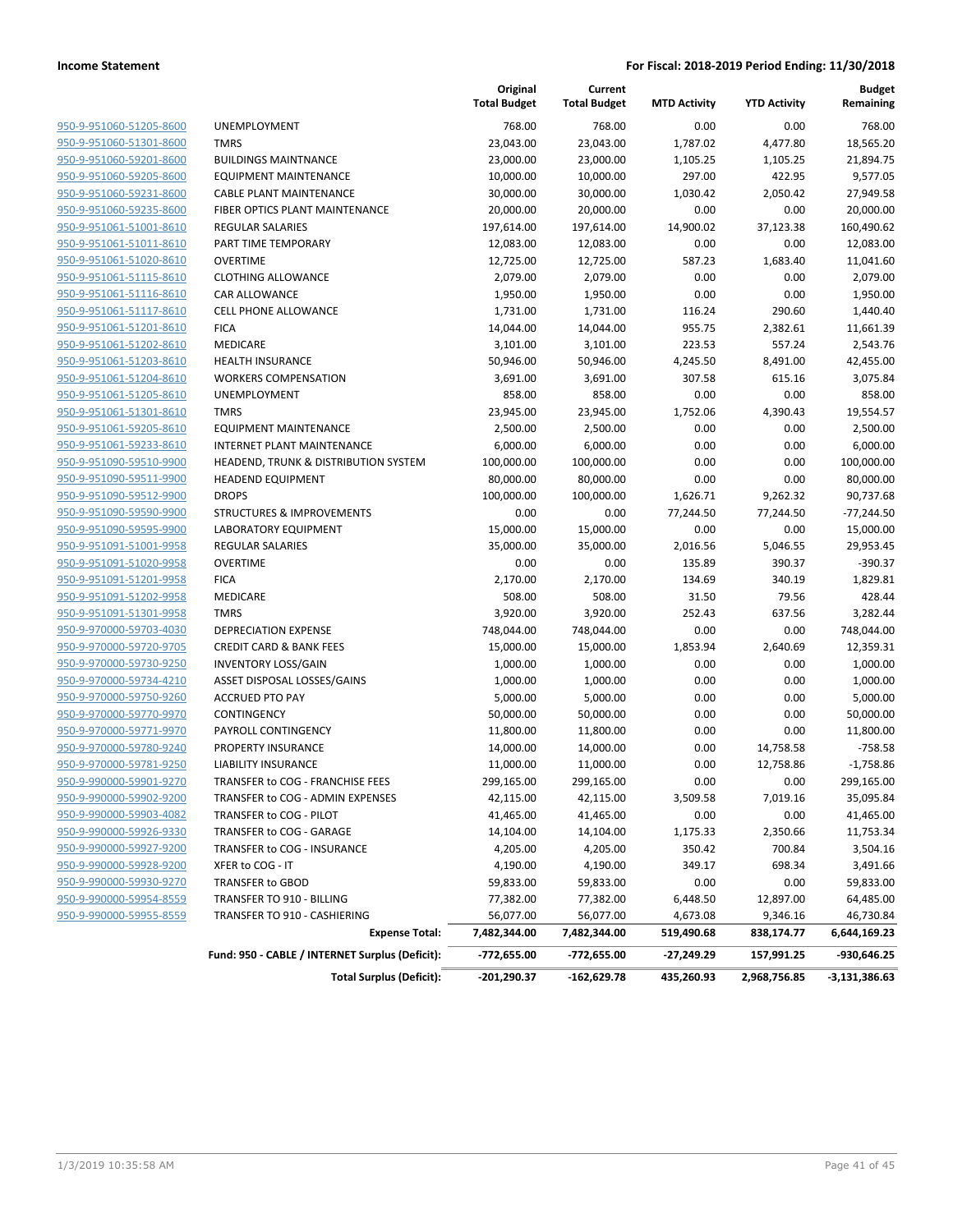# **Group Summary**

| <b>Account Type</b>                                                       | Original<br><b>Total Budget</b> | Current<br><b>Total Budget</b> | <b>MTD Activity</b> | <b>YTD Activity</b> | <b>Budget</b><br>Remaining |
|---------------------------------------------------------------------------|---------------------------------|--------------------------------|---------------------|---------------------|----------------------------|
| Fund: 100 - GENERAL FUND                                                  |                                 |                                |                     |                     |                            |
| Revenue                                                                   | 24,474,298.85                   | 24,474,298.85                  | 1,468,222.68        | 2,745,658.77        | 21,728,640.08              |
| Expense                                                                   | 26,032,854.92                   | 26,032,854.92                  | 2,234,113.17        | 4,576,162.97        | 21,456,691.95              |
| Fund: 100 - GENERAL FUND Surplus (Deficit):                               | $-1,558,556.07$                 | $-1,558,556.07$                | -765,890.49         | -1,830,504.20       | 271,948.13                 |
| <b>Fund: 101 - MUNICIPAL COURT BUILDING SECURITY FEES</b>                 |                                 |                                |                     |                     |                            |
| Revenue                                                                   | 0.00                            | 0.00                           | 675.63              | 1,213.17            | $-1,213.17$                |
| Expense                                                                   | 0.00                            | 0.00                           | 3.09                | 3.67                | $-3.67$                    |
| Fund: 101 - MUNICIPAL COURT BUILDING SECURITY FEES Surplus (Deficit):     | 0.00                            | 0.00                           | 672.54              | 1,209.50            | $-1,209.50$                |
| Fund: 102 - MUNICIPAL COURT TECH FUND                                     |                                 |                                |                     |                     |                            |
| Revenue                                                                   | 0.00                            | 0.00                           | 721.90              | 1.398.79            | $-1,398.79$                |
| Expense                                                                   | 0.00                            | 0.00                           | 1.88                | 2.23                | $-2.23$                    |
| Fund: 102 - MUNICIPAL COURT TECH FUND Surplus (Deficit):                  | 0.00                            | 0.00                           | 720.02              | 1,396.56            | $-1,396.56$                |
| Fund: 103 - MUNICIPAL COURT CHILD SAFETY FUND                             |                                 |                                |                     |                     |                            |
| Revenue                                                                   | 28,616.00                       | 28,616.00                      | 55.66               | 94.08               | 28,521.92                  |
| Expense                                                                   | 28.010.00                       | 28,010.00                      | 0.72                | 0.86                | 28,009.14                  |
| Fund: 103 - MUNICIPAL COURT CHILD SAFETY FUND Surplus (Deficit):          | 606.00                          | 606.00                         | 54.94               | 93.22               | 512.78                     |
| <b>Fund: 111 - RECREATION ACTIVITIES FUND</b>                             |                                 |                                |                     |                     |                            |
| Revenue                                                                   | 273,109.00                      | 273,109.00                     | 3,098.29            | 12,500.13           | 260,608.87                 |
| Expense                                                                   | 268,345.00                      | 268,345.00                     | 7,201.95            | 18,070.35           | 250,274.65                 |
| Fund: 111 - RECREATION ACTIVITIES FUND Surplus (Deficit):                 | 4,764.00                        | 4.764.00                       | $-4,103.66$         | $-5,570.22$         | 10,334.22                  |
| <b>Fund: 112 - GUN RANGE FUND</b>                                         |                                 |                                |                     |                     |                            |
| Revenue                                                                   | 2,050.00                        | 2,050.00                       | 70.00               | 70.00               | 1,980.00                   |
| Expense                                                                   | 1,010.00                        | 1,010.00                       | 70.00               | 70.00               | 940.00                     |
| Fund: 112 - GUN RANGE FUND Surplus (Deficit):                             | 1,040.00                        | 1,040.00                       | 0.00                | 0.00                | 1,040.00                   |
| Fund: 113 - HOTEL / MOTEL OCCUPANCY TAX FUND                              |                                 |                                |                     |                     |                            |
| Revenue                                                                   | 622,555.00                      | 622,555.00                     | 51,075.36           | 97,992.46           | 524,562.54                 |
| Expense                                                                   | 603,945.00                      | 603,945.00                     | 85,902.86           | 163,878.07          | 440,066.93                 |
| Fund: 113 - HOTEL / MOTEL OCCUPANCY TAX FUND Surplus (Deficit):           | 18,610.00                       | 18,610.00                      | $-34,827.50$        | -65,885.61          | 84,495.61                  |
| Fund: 114 - VENUE MANAGEMENT FUND                                         |                                 |                                |                     |                     |                            |
| Revenue                                                                   | 211,784.00                      | 211,784.00                     | 4,278.00            | 12,748.00           | 199,036.00                 |
| Expense                                                                   | 233,717.00                      | 233,717.00                     | 20,293.33           | 55,848.56           | 177,868.44                 |
| Fund: 114 - VENUE MANAGEMENT FUND Surplus (Deficit):                      | $-21,933.00$                    | $-21,933.00$                   | $-16,015.33$        | -43,100.56          | 21,167.56                  |
| <b>Fund: 123 - PTRAIN - POLICE REIMBURSEMENT GRANTS &amp; CONT EDUCAT</b> |                                 |                                |                     |                     |                            |
| Revenue                                                                   | 0.00                            | 0.00                           | 44.64               | 54.57               | $-54.57$                   |
| Expense                                                                   | 0.00                            | 0.00                           | 0.56                | 0.67                | $-0.67$                    |
| Fund: 123 - PTRAIN - POLICE REIMBURSEMENT GRANTS & CONT EDUCAT Surp       | 0.00                            | 0.00                           | 44.08               | 53.90               | $-53.90$                   |
| Fund: 140 - DEBT SERVICE FUND                                             |                                 |                                |                     |                     |                            |
| Revenue                                                                   | 6,152,327.00                    | 6,152,327.00                   | 602,826.49          | 946,348.82          | 5,205,978.18               |
| Expense                                                                   | 6,112,358.00                    | 6,112,358.00                   | 63.40               | 73.42               | 6,112,284.58               |
| Fund: 140 - DEBT SERVICE FUND Surplus (Deficit):                          | 39,969.00                       | 39,969.00                      | 602,763.09          | 946,275.40          | -906,306.40                |
| Fund: 160 - GENERAL CAPITAL IMPROVEMENT FUND                              |                                 |                                |                     |                     |                            |
| Revenue                                                                   | 3,483,144.00                    | 3,483,144.00                   | 294,088.90          | 582,722.47          | 2,900,421.53               |
| Expense                                                                   | 3,985,045.00                    | 3,985,045.00                   | 7,686.04            | 78,989.10           | 3,906,055.90               |
| Fund: 160 - GENERAL CAPITAL IMPROVEMENT FUND Surplus (Deficit):           | -501,901.00                     | -501,901.00                    | 286,402.86          | 503,733.37          | -1,005,634.37              |
| Fund: 161 - STREET CONSTRUCTION FUND                                      |                                 |                                |                     |                     |                            |
| Revenue                                                                   | 4,000.00                        | 4,000.00                       | 3,636.16            | 4,444.55            | $-444.55$                  |
| Expense                                                                   | 500.00                          | 500.00                         | 45.55               | 54.14               | 445.86                     |
| Fund: 161 - STREET CONSTRUCTION FUND Surplus (Deficit):                   | 3,500.00                        | 3,500.00                       | 3,590.61            | 4,390.41            | $-890.41$                  |
| Fund: 164 - 2013 CO CAPITAL FUND                                          |                                 |                                |                     |                     |                            |
| Revenue                                                                   | 150.00                          | 150.00                         | 139.73              | 173.67              | $-23.67$                   |
| Expense                                                                   | 15.00                           | 15.00                          | 1.71                | 2.03                | 12.97                      |
| Fund: 164 - 2013 CO CAPITAL FUND Surplus (Deficit):                       | 135.00                          | 135.00                         | 138.02              | 171.64              | $-36.64$                   |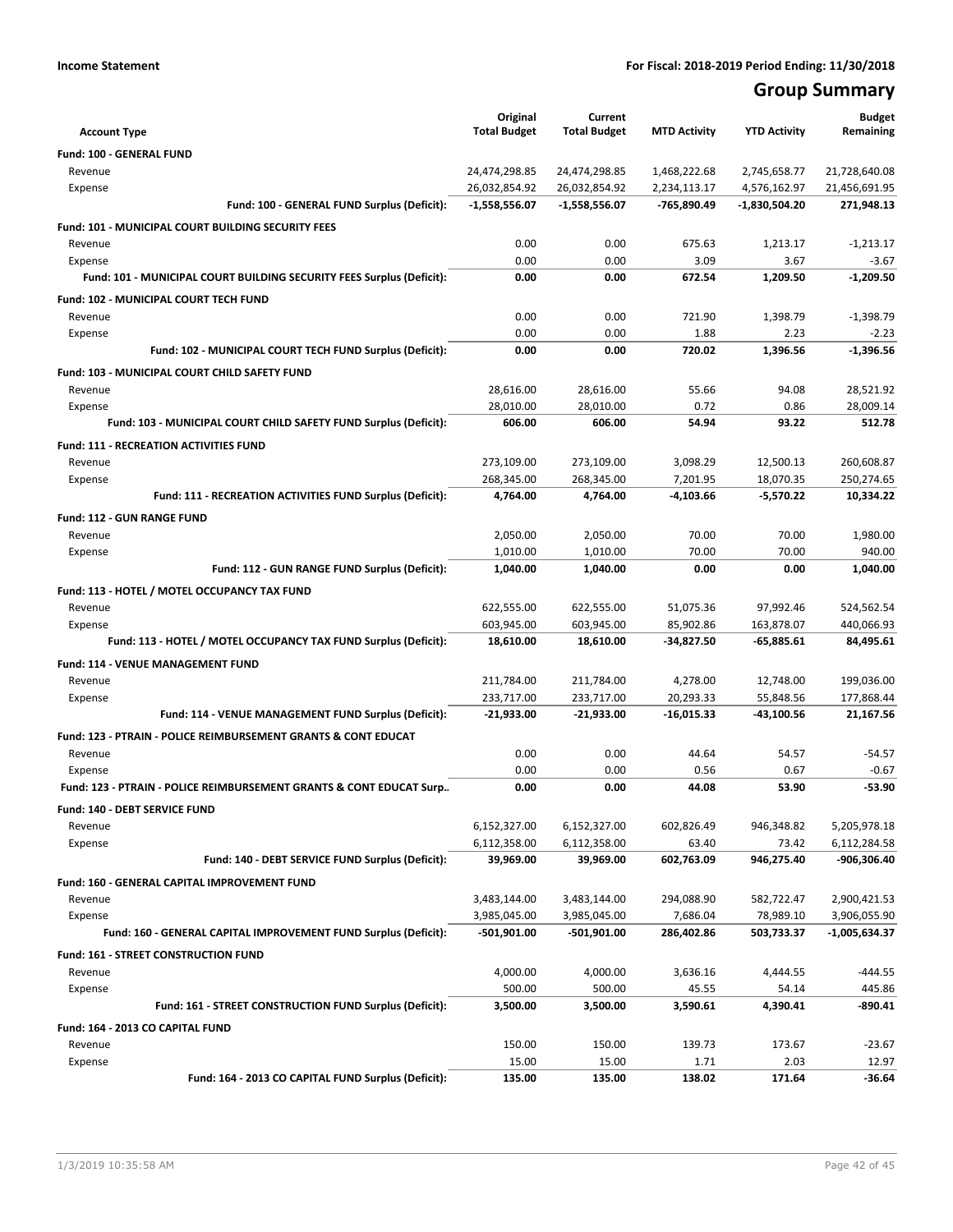| For Fiscal: 2018-2019 Period Ending: 11/30/2018 |  |
|-------------------------------------------------|--|
|-------------------------------------------------|--|

| <b>Income Statement</b>                                          | For Fiscal: 2018-2019 Period Ending: 11/30/2018 |                              |                          |                           |                              |
|------------------------------------------------------------------|-------------------------------------------------|------------------------------|--------------------------|---------------------------|------------------------------|
|                                                                  | Original                                        | Current                      |                          |                           | Budget                       |
| <b>Account Type</b>                                              | <b>Total Budget</b>                             | <b>Total Budget</b>          | <b>MTD Activity</b>      | <b>YTD Activity</b>       | Remaining                    |
| Fund: 165 - 2014 GO FUND                                         |                                                 |                              |                          |                           |                              |
| Revenue                                                          | 25,000.00                                       | 25,000.00                    | 1,414.92                 | 2,834.61                  | 22,165.39                    |
| Fund: 165 - 2014 GO FUND Total:                                  | 25,000.00                                       | 25,000.00                    | 1,414.92                 | 2,834.61                  | 22,165.39                    |
| Fund: 171 - MAIN STREET SPECIAL REVENUE                          |                                                 |                              |                          |                           |                              |
| Expense                                                          | 0.00                                            | 0.00                         | 5,391.21                 | 6,491.21                  | $-6,491.21$                  |
| Fund: 171 - MAIN STREET SPECIAL REVENUE Total:                   | 0.00                                            | 0.00                         | 5,391.21                 | 6,491.21                  | $-6,491.21$                  |
| Fund: 200 - WATER / WASTEWATER FUND                              |                                                 |                              |                          |                           |                              |
| Revenue                                                          | 14,440,684.00                                   | 14,440,684.00                | 1,118,888.32             | 2,321,376.09              | 12,119,307.91                |
| Expense                                                          | 10,253,810.20                                   | 10,253,810.20                | 1,103,103.94             | 2,114,020.74              | 8,139,789.46                 |
| Fund: 200 - WATER / WASTEWATER FUND Surplus (Deficit):           | 4,186,873.80                                    | 4,186,873.80                 | 15,784.38                | 207,355.35                | 3,979,518.45                 |
| Fund: 212 - TX COMMUNITY DEV SWR SYSTEM IMPROV PROG GRANT        |                                                 |                              |                          |                           |                              |
| Expense                                                          | 0.00                                            | 0.00                         | 1,250.00                 | 1,250.00                  | $-1,250.00$                  |
| Fund: 212 - TX COMMUNITY DEV SWR SYSTEM IMPROV PROG GRANT Total: | 0.00                                            | 0.00                         | 1,250.00                 | 1,250.00                  | $-1,250.00$                  |
| Fund: 216 - UTILIITY CIP FUND                                    |                                                 |                              |                          |                           |                              |
| Revenue                                                          | 21,644,968.00                                   | 21,644,968.00                | 135,406.58<br>637,157.81 | 270,813.16                | 21,374,154.84                |
| Expense<br>Fund: 216 - UTILIITY CIP FUND Surplus (Deficit):      | 22,481,977.00<br>-837,009.00                    | 22,481,977.00<br>-837,009.00 | -501,751.23              | 759,548.31<br>-488,735.15 | 21,722,428.69<br>-348,273.85 |
|                                                                  |                                                 |                              |                          |                           |                              |
| <b>Fund: 217 - WASTEWATER RECLAMATION FUND</b><br>Revenue        | 12,281.00                                       | 12,281.00                    | 1,372.63                 | 2,749.89                  | 9,531.11                     |
| Expense                                                          | 410,000.00                                      | 410,000.00                   | 0.00                     | 0.00                      | 410,000.00                   |
| Fund: 217 - WASTEWATER RECLAMATION FUND Surplus (Deficit):       | -397,719.00                                     | -397,719.00                  | 1,372.63                 | 2,749.89                  | -400,468.89                  |
| Fund: 300 - AIRPORT FUND                                         |                                                 |                              |                          |                           |                              |
| Revenue                                                          | 724,626.50                                      | 724,626.50                   | 67,884.87                | 181,940.68                | 542,685.82                   |
| Expense                                                          | 180,843.82                                      | 180,843.82                   | 21,774.20                | 33,502.40                 | 147,341.42                   |
| Fund: 300 - AIRPORT FUND Surplus (Deficit):                      | 543,782.68                                      | 543,782.68                   | 46,110.67                | 148,438.28                | 395,344.40                   |
| Fund: 360 - AIRPORT CAPITAL FUND                                 |                                                 |                              |                          |                           |                              |
| Revenue                                                          | 75,000.00                                       | 75,000.00                    | 6,198.15                 | 8,223.40                  | 66,776.60                    |
| Expense                                                          | 12,000.00                                       | 12,000.00                    | 67.18                    | 79.85                     | 11,920.15                    |
| Fund: 360 - AIRPORT CAPITAL FUND Surplus (Deficit):              | 63,000.00                                       | 63,000.00                    | 6,130.97                 | 8,143.55                  | 54,856.45                    |
| Fund: 362 - AIRPORT FBO FUEL                                     |                                                 |                              |                          |                           |                              |
| Revenue                                                          | 0.00                                            | 0.00                         | 30,241.77                | 57,520.65                 | -57,520.65                   |
| Expense                                                          | 0.00                                            | 0.00                         | 932.65                   | 3,009.72                  | $-3,009.72$                  |
| Fund: 362 - AIRPORT FBO FUEL Surplus (Deficit):                  | 0.00                                            | 0.00                         | 29,309.12                | 54,510.93                 | $-54,510.93$                 |
| Fund: 400 - GOLF FUND                                            |                                                 |                              |                          |                           |                              |
| Revenue                                                          | 248,115.00                                      | 248,115.00                   | 7.680.66                 | 20,159.67                 | 227,955.33                   |
| Expense                                                          | 244,493.00                                      | 244,493.00                   | 23,277.27                | 44,477.73                 | 200,015.27                   |
| Fund: 400 - GOLF FUND Surplus (Deficit):                         | 3,622.00                                        | 3,622.00                     | $-15,596.61$             | $-24,318.06$              | 27,940.06                    |
| <b>Fund: 500 - SANITATION FUND</b>                               |                                                 |                              |                          |                           |                              |
| Revenue                                                          | 5,374,632.68                                    | 5,374,632.68                 | 443,674.09               | 907,242.26                | 4,467,390.42                 |
| Expense<br>Fund: 500 - SANITATION FUND Surplus (Deficit):        | 5,241,578.02<br>133,054.66                      | 5,241,578.02<br>133,054.66   | 248,667.43<br>195,006.66 | 311,597.89<br>595,644.37  | 4,929,980.13<br>-462,589.71  |
|                                                                  |                                                 |                              |                          |                           |                              |
| Fund: 601 - CENTRAL SERVICE FUND<br>Revenue                      | 865,367.00                                      | 865,367.00                   | 72,113.92                | 144,227.84                | 721,139.16                   |
| Expense                                                          | 910,947.00                                      | 910,947.00                   | 72,665.21                | 145,599.99                | 765,347.01                   |
| Fund: 601 - CENTRAL SERVICE FUND Surplus (Deficit):              | -45,580.00                                      | -45,580.00                   | $-551.29$                | -1,372.15                 | -44,207.85                   |
| Fund: 602 - INSURANCE FUND                                       |                                                 |                              |                          |                           |                              |
| Revenue                                                          | 5,563,649.00                                    | 5,563,649.00                 | 451,732.69               | 967,066.57                | 4,596,582.43                 |
| Expense                                                          | 5,382,387.00                                    | 5,382,387.00                 | 1,380,874.13             | 1,758,788.58              | 3,623,598.42                 |
| Fund: 602 - INSURANCE FUND Surplus (Deficit):                    | 181,262.00                                      | 181,262.00                   | -929,141.44              | -791,722.01               | 972,984.01                   |
| Fund: 604 - MIS FUND                                             |                                                 |                              |                          |                           |                              |
| Revenue                                                          | 529,279.00                                      | 529,279.00                   | 44,106.59                | 88,213.18                 | 441,065.82                   |
| Expense                                                          | 780,034.75                                      | 780,034.75                   | 37,052.21                | 113,672.53                | 666,362.22                   |
| Fund: 604 - MIS FUND Surplus (Deficit):                          | $-250,755.75$                                   | -250,755.75                  | 7,054.38                 | -25,459.35                | -225,296.40                  |
| Fund: 660 - VEHICLE REPLACEMENT FUND                             |                                                 |                              |                          |                           |                              |
| Revenue                                                          | 693,393.00                                      | 693,393.00                   | 52,876.85                | 111,178.81                | 582,214.19                   |
|                                                                  |                                                 |                              |                          |                           |                              |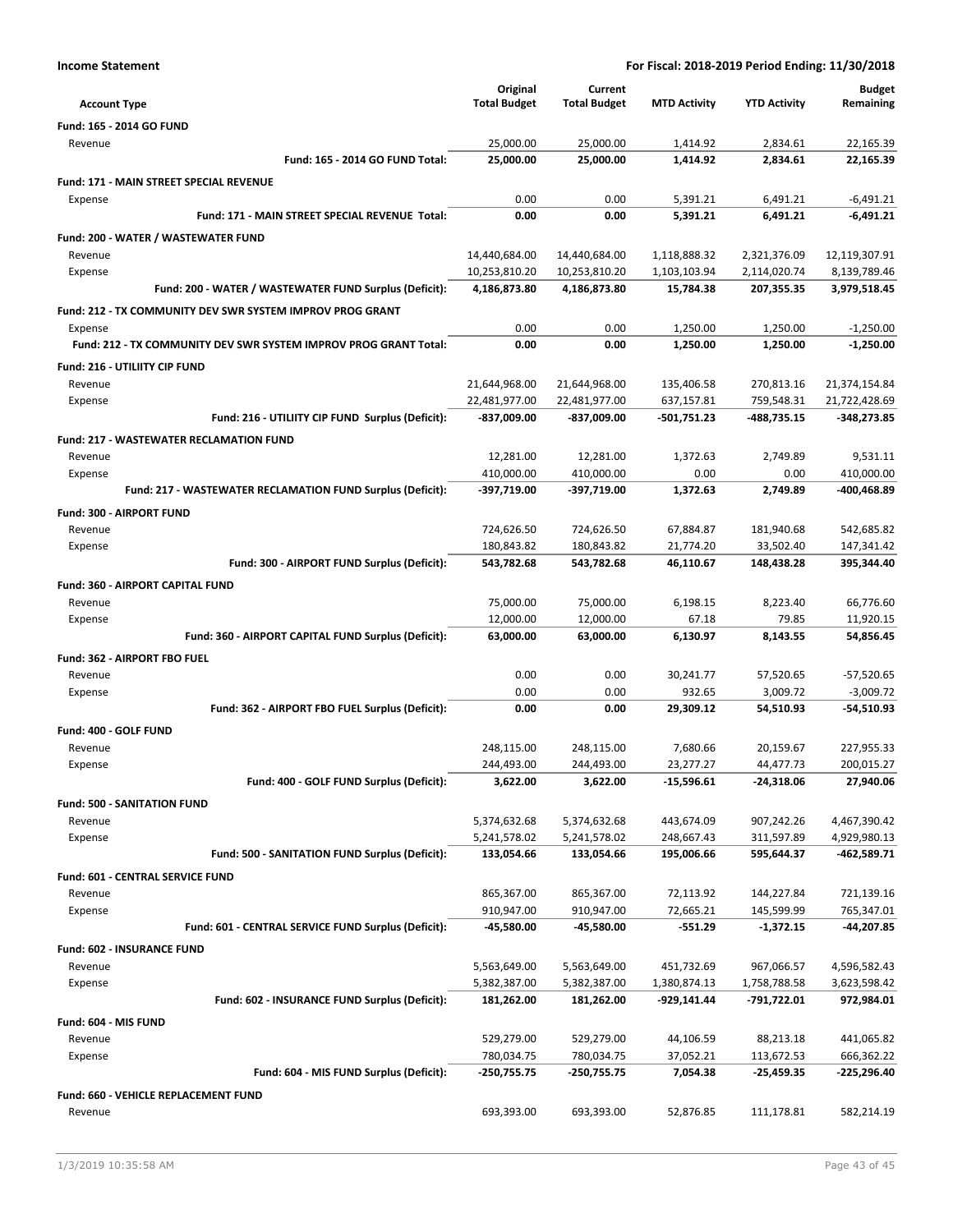| <b>Account Type</b>                                                        | Original<br><b>Total Budget</b> | Current<br><b>Total Budget</b> | <b>MTD Activity</b>        | <b>YTD Activity</b>          | <b>Budget</b><br>Remaining     |
|----------------------------------------------------------------------------|---------------------------------|--------------------------------|----------------------------|------------------------------|--------------------------------|
| Expense                                                                    | 1,446,832.00                    | 1,446,832.00                   | 60,934.07                  | 66,353.79                    | 1,380,478.21                   |
| Fund: 660 - VEHICLE REPLACEMENT FUND Surplus (Deficit):                    | -753,439.00                     | -753,439.00                    | $-8,057.22$                | 44,825.02                    | -798,264.02                    |
| Fund: 800 - SPENCE FUND                                                    |                                 |                                |                            |                              |                                |
| Revenue                                                                    | 6,000.00                        | 6,000.00                       | 1,062.51                   | 2,128.60                     | 3.871.40                       |
| Expense                                                                    | 600.00                          | 600.00                         | 50.00                      | 100.00                       | 500.00                         |
| Fund: 800 - SPENCE FUND Surplus (Deficit):                                 | 5,400.00                        | 5,400.00                       | 1,012.51                   | 2,028.60                     | 3,371.40                       |
| <b>Fund: 801 - JONES LIBRARY TRUST</b>                                     |                                 |                                |                            |                              |                                |
| Revenue                                                                    | 0.00                            | 0.00                           | 66.29                      | 81.03                        | $-81.03$                       |
| Expense                                                                    | 0.00                            | 0.00                           | 0.83                       | 0.99                         | $-0.99$                        |
| Fund: 801 - JONES LIBRARY TRUST Surplus (Deficit):                         | 0.00                            | 0.00                           | 65.46                      | 80.04                        | $-80.04$                       |
| Fund: 809 - GREENVILLE IDC (L-3)                                           |                                 |                                |                            |                              |                                |
| Revenue                                                                    | 0.00                            | 0.00                           | 416,563.75                 | 416,563.75                   | $-416,563.75$                  |
| Expense                                                                    | 0.00                            | 0.00                           | 416,562.75                 | 416,562.75                   | $-416,562.75$                  |
| Fund: 809 - GREENVILLE IDC (L-3) Surplus (Deficit):                        | 0.00                            | 0.00                           | 1.00                       | 1.00                         | $-1.00$                        |
| <b>Fund: 810 - SEIZURE FUNDS - STATE RULES</b>                             |                                 |                                |                            |                              |                                |
| Revenue                                                                    | 200.00                          | 200.00                         | 1,136.58                   | 1,389.50                     | $-1,189.50$                    |
| Expense                                                                    | 250.00                          | 250.00                         | 14.25                      | 16.94                        | 233.06                         |
| Fund: 810 - SEIZURE FUNDS - STATE RULES Surplus (Deficit):                 | -50.00                          | $-50.00$                       | 1,122.33                   | 1,372.56                     | $-1.422.56$                    |
| Fund: 811 - SEIZURE FUNDS - FED RULES                                      |                                 |                                |                            |                              |                                |
| Revenue                                                                    | 225.00                          | 225.00                         | 1,274.51                   | 1,558.12                     | $-1,333.12$                    |
| Expense                                                                    | 100.00                          | 100.00                         | 15.97                      | 18.98                        | 81.02                          |
| Fund: 811 - SEIZURE FUNDS - FED RULES Surplus (Deficit):                   | 125.00                          | 125.00                         | 1,258.54                   | 1,539.14                     | $-1,414.14$                    |
| Fund: 820 - TIRZ FUND (Tax Increment Reinvestment Zone)                    |                                 |                                |                            |                              |                                |
| Revenue                                                                    | 696,033.00                      | 734,693.59                     | 11,056.91                  | 18,633.42                    | 716,060.17                     |
| Expense                                                                    | 122,175.00                      | 122,175.00                     | 92.47                      | 109.91                       | 122,065.09                     |
| Fund: 820 - TIRZ FUND (Tax Increment Reinvestment Zone) Surplus (Deficit): | 573,858.00                      | 612,518.59                     | 10,964.44                  | 18,523.51                    | 593,995.08                     |
|                                                                            |                                 |                                |                            |                              |                                |
| Fund: 899 - POOLED CASH<br>Revenue                                         | 0.00                            | 0.00                           | $-0.01$                    | $-0.02$                      | 0.02                           |
| Fund: 899 - POOLED CASH Total:                                             | 0.00                            | 0.00                           | $-0.01$                    | $-0.02$                      | 0.02                           |
|                                                                            |                                 |                                |                            |                              |                                |
| <b>Fund: 910 - ELECTRIC OPERATING FUND</b>                                 |                                 |                                |                            |                              |                                |
| Revenue                                                                    | 60,783,975.00<br>61.630.669.69  | 60,783,975.00                  | 4,667,310.15               | 9,773,953.33                 | 51,010,021.67                  |
| Expense<br>Fund: 910 - ELECTRIC OPERATING FUND Surplus (Deficit):          | -846,694.69                     | 61,630,669.69<br>-846,694.69   | 3,861,317.50<br>805,992.65 | 7,682,934.09<br>2,091,019.24 | 53,947,735.60<br>-2,937,713.93 |
|                                                                            |                                 |                                |                            |                              |                                |
| Fund: 911 - ELECTRIC DEBT REDUCTION                                        |                                 |                                |                            |                              |                                |
| Revenue                                                                    | 0.00                            | 0.00                           | $-56.31$                   | 2,805.92                     | $-2,805.92$                    |
| Fund: 911 - ELECTRIC DEBT REDUCTION Total:                                 | 0.00                            | 0.00                           | $-56.31$                   | 2,805.92                     | $-2,805.92$                    |
| Fund: 912 - ELECTRIC DEBT SERVICE                                          |                                 |                                |                            |                              |                                |
| Revenue                                                                    | 8,732,723.00                    | 8,732,723.00                   | 727,726.92                 | 1,455,453.84                 | 7,277,269.16                   |
| Expense                                                                    | 8,732,723.00                    | 8,732,723.00                   | 0.00                       | 0.00                         | 8,732,723.00                   |
| Fund: 912 - ELECTRIC DEBT SERVICE Surplus (Deficit):                       | 0.00                            | 0.00                           | 727,726.92                 | 1,455,453.84                 | -1,455,453.84                  |
| Fund: 913 - ELECTRIC CONSTRUCTION FUND                                     |                                 |                                |                            |                              |                                |
| Revenue                                                                    | 400.00                          | 400.00                         | 428.78                     | 524.29                       | $-124.29$                      |
| Fund: 913 - ELECTRIC CONSTRUCTION FUND Total:                              | 400.00                          | 400.00                         | 428.78                     | 524.29                       | $-124.29$                      |
| Fund: 950 - CABLE / INTERNET                                               |                                 |                                |                            |                              |                                |
| Revenue                                                                    | 6,709,689.00                    | 6,709,689.00                   | 492,241.39                 | 996,166.02                   | 5,713,522.98                   |
| Expense                                                                    | 7,482,344.00                    | 7,482,344.00                   | 519,490.68                 | 838,174.77                   | 6,644,169.23                   |
| Fund: 950 - CABLE / INTERNET Surplus (Deficit):                            | -772,655.00                     | -772,655.00                    | -27,249.29                 | 157,991.25                   | -930,646.25                    |
| <b>Total Surplus (Deficit):</b>                                            | $-201,290.37$                   | -162,629.78                    | 435,260.93                 | 2,968,756.85                 | $-3,131,386.63$                |